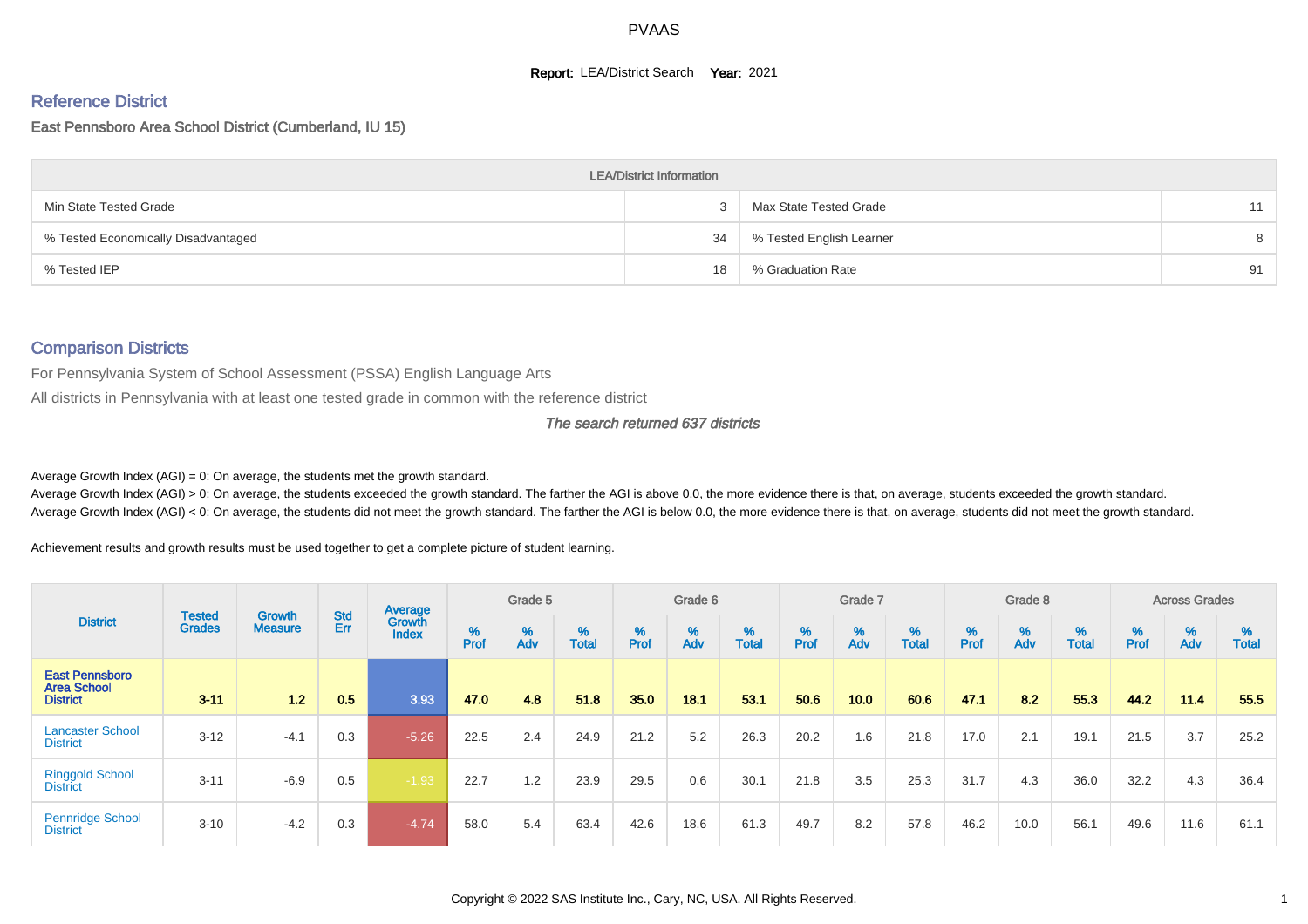|                                                                |                         | <b>Growth</b>  | <b>Std</b> | Average                |                     | Grade 5  |                   |              | Grade 6  |                      |                     | Grade 7     |                      |                     | Grade 8     |                   |              | <b>Across Grades</b> |                   |
|----------------------------------------------------------------|-------------------------|----------------|------------|------------------------|---------------------|----------|-------------------|--------------|----------|----------------------|---------------------|-------------|----------------------|---------------------|-------------|-------------------|--------------|----------------------|-------------------|
| <b>District</b>                                                | <b>Tested</b><br>Grades | <b>Measure</b> | Err        | Growth<br><b>Index</b> | $\%$<br><b>Prof</b> | %<br>Adv | %<br><b>Total</b> | $\%$<br>Prof | %<br>Adv | $\%$<br><b>Total</b> | $\%$<br><b>Prof</b> | $\%$<br>Adv | $\%$<br><b>Total</b> | $\%$<br><b>Prof</b> | $\%$<br>Adv | %<br><b>Total</b> | $\%$<br>Prof | %<br>Adv             | %<br><b>Total</b> |
| <b>East Pennsboro</b><br><b>Area School</b><br><b>District</b> | $3 - 11$                | 1.2            | 0.5        | 3.93                   | 47.0                | 4.8      | 51.8              | 35.0         | 18.1     | 53.1                 | 50.6                | 10.0        | 60.6                 | 47.1                | 8.2         | 55.3              | 44.2         | 11.4                 | 55.5              |
| Plum Borough<br><b>School District</b>                         | $3 - 11$                | $-5.8$         | 0.4        | $-5.02$                | 53.7                | 6.3      | 60.0              | 45.8         | 25.1     | 70.9                 | 50.0                | 6.0         | 56.0                 | 49.0                | 5.7         | 54.6              | 47.5         | 15.8                 | 63.2              |
| <b>Shaler Area</b><br><b>School District</b>                   | $3 - 11$                | $-4.5$         | 0.4        | 0.47                   | 52.7                | 5.4      | 58.1              | 39.8         | 10.6     | 50.4                 | 50.0                | 7.8         | 57.8                 | 46.9                | 12.9        | 59.8              | 46.7         | 13.0                 | 59.7              |
| <b>Pittsburgh School</b><br><b>District</b>                    | $3 - 11$                | $-1.6$         | 0.2        | 1.12                   | 29.0                | 3.9      | 32.8              | 27.7         | 11.6     | 39.2                 | 33.3                | 6.0         | 39.3                 | 30.7                | 7.3         | 38.0              | 29.7         | 7.6                  | 37.3              |
| <b>Seneca Valley</b><br><b>School District</b>                 | $3 - 11$                | $-3.6$         | 0.3        | $-3.48$                | 52.6                | 9.8      | 62.4              | 44.4         | 27.6     | 72.0                 | 53.0                | 9.8         | 62.9                 | 51.1                | 14.5        | 65.6              | 47.2         | 20.2                 | 67.4              |
| <b>Central Bucks</b><br><b>School District</b>                 | $3 - 11$                | $-1.3$         | 0.2        | 2.25                   | 57.2                | 12.0     | 69.2              | 48.3         | 28.7     | 76.9                 | 54.3                | 16.8        | 71.0                 | 51.5                | 17.5        | 69.0              | 51.5         | 19.8                 | 71.4              |
| <b>Owen J Roberts</b><br><b>School District</b>                | $3 - 11$                | $-2.3$         | 0.3        | 3.57                   | 59.8                | 15.0     | 74.8              | 41.4         | 38.7     | 80.1                 | 56.3                | 10.6        | 67.0                 | 51.6                | 11.0        | 62.6              | 50.6         | 21.3                 | 71.8              |
| <b>New Castle Area</b><br><b>School District</b>               | $3 - 12$                | $-5.0$         | 0.4        | $-3.79$                | 19.4                | 0.5      | 19.9              | 18.2         | 4.2      | 22.4                 | 18.3                | 0.0         | 18.3                 | 20.9                | 0.9         | 21.9              | 17.6         | 1.9                  | 19.5              |
| <b>Perkiomen Valley</b><br><b>School District</b>              | $3 - 11$                | $-3.7$         | 0.3        | $-1.26$                | 53.1                | 15.9     | 69.0              | 52.5         | 21.5     | 74.0                 | 51.0                | 12.6        | 63.6                 | 48.7                | 12.2        | 60.9              | 51.1         | 18.7                 | 69.8              |
| <b>Wilson Area</b><br><b>School District</b>                   | $3 - 11$                | $-5.9$         | 0.5        | $-2.54$                | 53.6                | 11.6     | 65.2              | 40.2         | 18.0     | 58.2                 | 29.2                | 6.8         | 36.0                 | 38.6                | 8.3         | 47.0              | 41.0         | 12.4                 | 53.4              |
| <b>Erie City School</b><br><b>District</b>                     | $3 - 12$                | $-2.9$         | 0.3        | $-3.30$                | 17.9                | 0.9      | 18.8              | 15.4         | 2.7      | 18.1                 | 16.6                | 1.6         | 18.2                 | 18.4                | 2.3         | 20.7              | 17.5         | 2.2                  | 19.8              |
| <b>Parkland School</b><br><b>District</b>                      | $3 - 11$                | $-2.9$         | 0.3        | $-1.56$                | 55.6                | 16.6     | 72.1              | 42.4         | 30.0     | 72.4                 | 50.3                | 17.5        | 67.8                 | 46.6                | 14.9        | 61.4              | 47.1         | 23.4                 | 70.5              |
| <b>Pottstown School</b><br><b>District</b>                     | $3 - 12$                | $-5.4$         | 0.5        | $-2.03$                | 22.5                | 1.2      | 23.7              | 20.1         | 2.1      | 22.2                 | 16.9                | 0.6         | 17.5                 | 16.5                | 1.6         | 18.1              | 21.9         | 2.2                  | 24.0              |
| <b>Bristol Township</b><br><b>School District</b>              | $3 - 11$                | $-3.8$         | 0.4        | $-3.67$                | 23.8                | 0.9      | 24.7              | 30.0         | 5.5      | 35.5                 | 30.2                | 2.2         | 32.4                 | 24.1                | 2.8         | 26.9              | 26.9         | 2.9                  | 29.8              |
| <b>Boyertown Area</b><br><b>School District</b>                | $3 - 11$                | $-3.6$         | 0.4        | $-2.83$                | 45.9                | 6.0      | 51.9              | 38.5         | 13.6     | 52.1                 | 46.4                | 12.8        | 59.3                 | 42.2                | 8.4         | 50.6              | 42.6         | 10.7                 | 53.4              |
| <b>Marple Newtown</b><br><b>School District</b>                | $3 - 11$                | $-4.5$         | 0.5        | $-2.54$                | 57.0                | 10.9     | 67.8              | 47.9         | 22.8     | 70.6                 | 50.8                | 9.4         | 60.2                 | 51.2                | 7.2         | 58.4              | 51.2         | 18.8                 | 69.9              |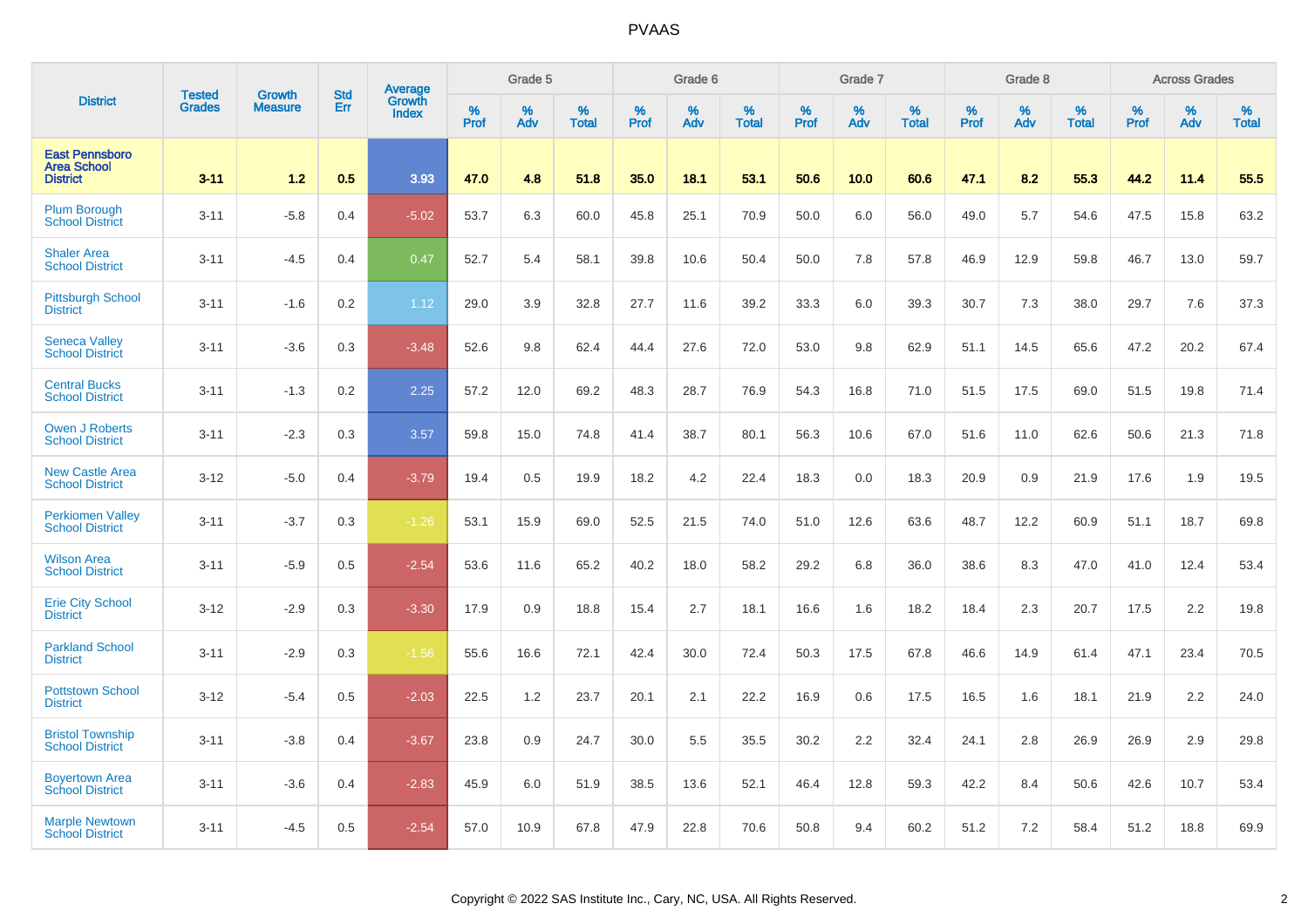|                                                                  | <b>Tested</b> | <b>Growth</b>  | <b>Std</b> | Average                |           | Grade 5  |                   |           | Grade 6  |                   |           | Grade 7  |                   |           | Grade 8  |                   |           | <b>Across Grades</b> |                   |
|------------------------------------------------------------------|---------------|----------------|------------|------------------------|-----------|----------|-------------------|-----------|----------|-------------------|-----------|----------|-------------------|-----------|----------|-------------------|-----------|----------------------|-------------------|
| <b>District</b>                                                  | <b>Grades</b> | <b>Measure</b> | Err        | Growth<br><b>Index</b> | %<br>Prof | %<br>Adv | %<br><b>Total</b> | %<br>Prof | %<br>Adv | %<br><b>Total</b> | %<br>Prof | %<br>Adv | %<br><b>Total</b> | %<br>Prof | %<br>Adv | %<br><b>Total</b> | %<br>Prof | %<br>Adv             | %<br><b>Total</b> |
| <b>East Pennsboro</b><br><b>Area School</b><br><b>District</b>   | $3 - 11$      | 1.2            | 0.5        | 3.93                   | 47.0      | 4.8      | 51.8              | 35.0      | 18.1     | 53.1              | 50.6      | 10.0     | 60.6              | 47.1      | 8.2      | 55.3              | 44.2      | 11.4                 | 55.5              |
| <b>Council Rock</b><br><b>School District</b>                    | $3 - 11$      | $-2.3$         | 0.2        | $-0.18$                | 58.1      | 8.8      | 66.9              | 49.7      | 26.1     | 75.9              | 52.3      | 13.9     | 66.2              | 46.6      | 14.5     | 61.1              | 50.8      | 17.6                 | 68.4              |
| <b>Yough School</b><br><b>District</b>                           | $3 - 10$      | $-4.7$         | 0.6        | $-1.33$                | 37.9      | 1.5      | 39.4              | 39.6      | 15.7     | 55.2              | 42.3      | 8.2      | 50.5              | 36.7      | 5.8      | 42.5              | 41.9      | 9.2                  | 51.1              |
| <b>Neshaminy School</b><br><b>District</b>                       | $3 - 11$      | $-2.8$         | 0.3        | $-2.26$                | 49.1      | 6.0      | 55.1              | 46.0      | 14.0     | 60.0              | 44.0      | 7.6      | 51.6              | 41.9      | 9.1      | 51.0              | 44.7      | 12.5                 | 57.2              |
| <b>Forest Hills School</b><br><b>District</b>                    | $3 - 11$      | $-4.9$         | 0.6        | $-0.43$                | 53.0      | 4.5      | 57.5              | 48.3      | 6.7      | 55.0              | 30.9      | 3.2      | 34.2              | 22.3      | 2.5      | 24.8              | 39.3      | 7.6                  | 46.9              |
| <b>Dallas School</b><br><b>District</b>                          | $3 - 11$      | $-5.2$         | 0.5        | $-0.51$                | 58.5      | 8.8      | 67.3              | 50.7      | 12.7     | 63.4              | 49.2      | 3.2      | 52.4              | 48.7      | 14.3     | 63.0              | 50.5      | 13.7                 | 64.2              |
| <b>Collegium Charter</b><br>School                               | $3 - 10$      | $-4.5$         | 0.5        | $-1.74$                | 32.0      | 1.0      | 33.0              | 26.2      | 4.2      | 30.4              | 26.3      | 1.1      | 27.4              | 25.0      | 3.4      | 28.4              | 31.5      | 3.2                  | 34.7              |
| <b>Oxford Area</b><br><b>School District</b>                     | $3 - 11$      | $-1.2$         | 0.4        | 4.84                   | 43.9      | 6.1      | 50.0              | 41.5      | 17.6     | 59.0              | 44.6      | 7.0      | 51.6              | 30.2      | 3.9      | 34.2              | 39.6      | 10.3                 | 49.9              |
| <b>Maritime Academy</b><br><b>Charter School</b>                 | $3 - 10$      | $-6.3$         | 0.7        | $-3.02$                | 16.3      | 0.0      | 16.3              | 18.1      | 2.4      | 20.5              | 24.1      | 3.4      | 27.6              | 22.7      | 0.0      | 22.7              | 19.4      | 1.9                  | 21.3              |
| <b>Garnet Valley</b><br><b>School District</b>                   | $3 - 10$      | $-3.6$         | 0.4        | $-1.48$                | 53.3      | 14.4     | 67.6              | 51.3      | 23.0     | 74.4              | 53.8      | 10.5     | 64.3              | 53.4      | 12.2     | 65.6              | 51.6      | 17.8                 | 69.4              |
| <b>Abington School</b><br><b>District</b>                        | $3 - 10$      | $-2.8$         | 0.3        | 4.08                   | 49.8      | 10.0     | 59.7              | 44.9      | 27.5     | 72.5              | 49.5      | 11.6     | 61.1              | 41.4      | 10.4     | 51.8              | 44.9      | 18.8                 | 63.8              |
| <b>Penn Hills School</b><br><b>District</b>                      | $3 - 11$      | $-4.6$         | 0.5        | $-1.61$                | 22.2      | 0.0      | 22.2              | 17.0      | 6.1      | 23.1              | 13.6      | 1.6      | 15.2              | 20.7      | 4.3      | 25.0              | 20.9      | 2.9                  | 23.8              |
| <b>East Stroudsburg</b><br><b>Area School</b><br><b>District</b> | $3 - 11$      | $-4.1$         | 0.5        | $-1.46$                | 43.7      | 1.9      | 45.6              | 40.8      | 9.4      | 50.3              | 41.9      | 3.5      | 45.4              | 32.3      | 5.1      | 37.3              | 36.5      | 7.4                  | 43.9              |
| <b>Pine-Richland</b><br><b>School District</b>                   | $3 - 11$      | $-3.0$         | 0.3        | 0.72                   | 58.0      | 19.8     | 77.8              | 55.8      | 26.4     | 82.2              | 57.0      | 18.5     | 75.6              | 56.2      | 27.0     | 83.3              | 52.7      | 28.2                 | 80.9              |
| <b>West Mifflin Area</b><br><b>School District</b>               | $3 - 12$      | $-3.0$         | 0.5        | 1.11                   | 35.9      | 4.2      | 40.1              | 37.4      | 5.4      | 42.9              | 38.9      | 1.0      | 39.8              | 35.2      | 4.4      | 39.6              | 37.4      | 4.4                  | 41.8              |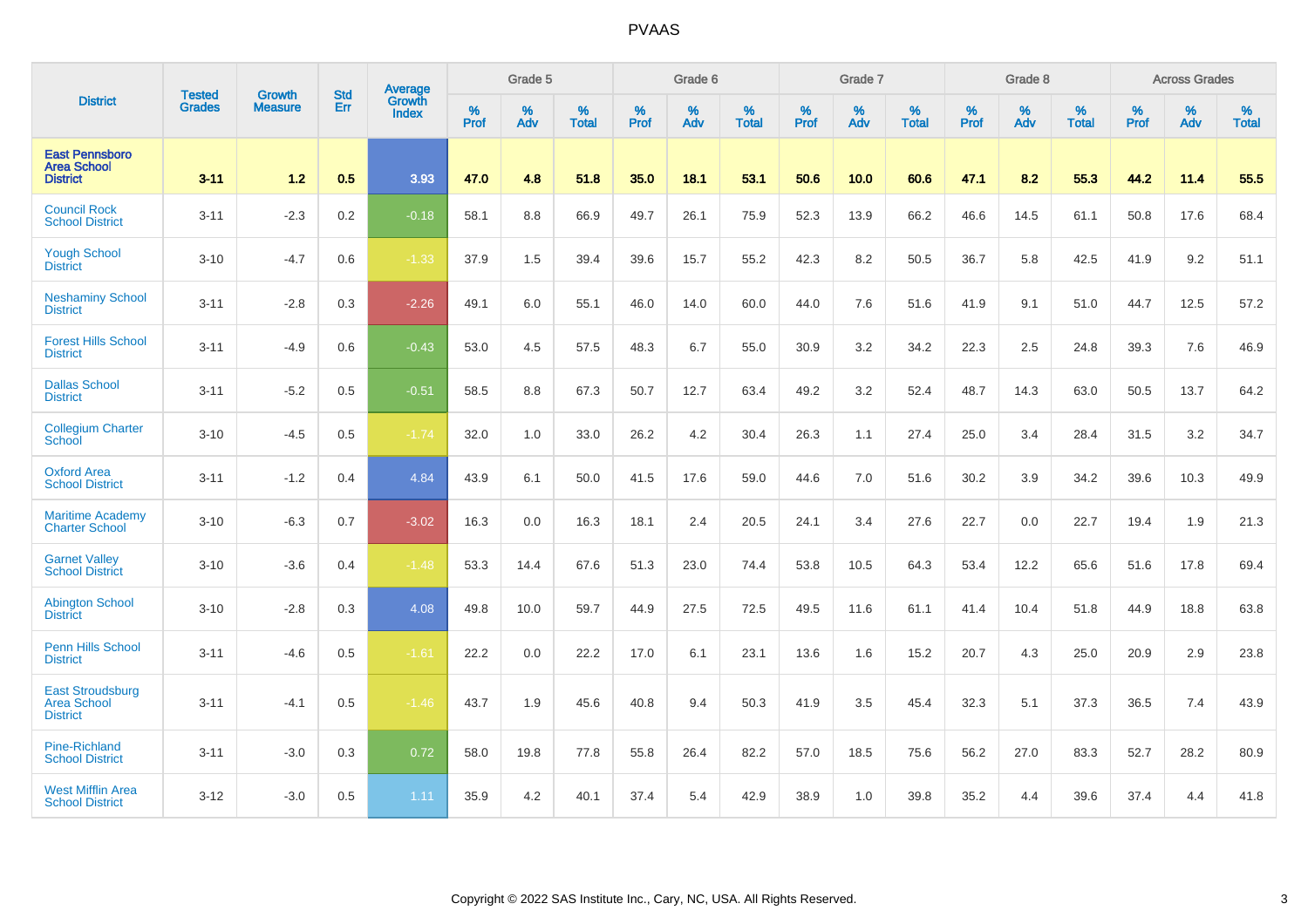|                                                                | <b>Tested</b> | <b>Growth</b>  | <b>Std</b> |                                          |              | Grade 5  |                   |           | Grade 6  |                   |           | Grade 7  |                   |           | Grade 8  |                   |           | <b>Across Grades</b> |                   |
|----------------------------------------------------------------|---------------|----------------|------------|------------------------------------------|--------------|----------|-------------------|-----------|----------|-------------------|-----------|----------|-------------------|-----------|----------|-------------------|-----------|----------------------|-------------------|
| <b>District</b>                                                | <b>Grades</b> | <b>Measure</b> | Err        | <b>Average</b><br>Growth<br><b>Index</b> | $\%$<br>Prof | %<br>Adv | %<br><b>Total</b> | %<br>Prof | %<br>Adv | %<br><b>Total</b> | %<br>Prof | %<br>Adv | %<br><b>Total</b> | %<br>Prof | %<br>Adv | %<br><b>Total</b> | %<br>Prof | %<br>Adv             | %<br><b>Total</b> |
| <b>East Pennsboro</b><br><b>Area School</b><br><b>District</b> | $3 - 11$      | 1.2            | 0.5        | 3.93                                     | 47.0         | 4.8      | 51.8              | 35.0      | 18.1     | 53.1              | 50.6      | 10.0     | 60.6              | 47.1      | 8.2      | 55.3              | 44.2      | 11.4                 | 55.5              |
| <b>Manheim</b><br><b>Township School</b><br><b>District</b>    | $3 - 12$      | $-2.7$         | 0.3        | $-3.23$                                  | 48.2         | 17.7     | 65.9              | 40.2      | 34.8     | 75.0              | 50.6      | 15.3     | 65.8              | 42.1      | 17.4     | 59.5              | 45.0      | 24.3                 | 69.3              |
| Philipsburg-<br><b>Osceola Area</b><br><b>School District</b>  | $3 - 11$      | $-4.8$         | 0.6        | $-0.04$                                  | 45.5         | 6.5      | 52.0              | 41.3      | 11.9     | 53.2              | 35.2      | 2.4      | 37.6              | 33.0      | 6.2      | 39.2              | 40.7      | 11.1                 | 51.8              |
| <b>Greater Latrobe</b><br><b>School District</b>               | $3 - 11$      | $-3.1$         | 0.4        | 2.46                                     | 55.6         | 5.8      | 61.4              | 42.2      | 21.1     | 63.2              | 49.0      | 10.1     | 59.1              | 46.2      | 20.0     | 66.2              | 46.9      | 15.6                 | 62.5              |
| <b>Chartiers Valley</b><br><b>School District</b>              | $3 - 11$      | $-3.4$         | 0.4        | $-1.86$                                  | 51.3         | 6.5      | 57.8              | 45.9      | 15.3     | 61.2              | 46.3      | 8.7      | 55.0              | 42.9      | 7.6      | 50.5              | 47.3      | 10.0                 | 57.4              |
| Quakertown<br><b>Community School</b><br><b>District</b>       | $3 - 12$      | $-1.6$         | 0.4        | 0.69                                     | 50.0         | 4.9      | 54.9              | 40.2      | 19.3     | 59.5              | 40.4      | 7.5      | 47.8              | 42.6      | 17.3     | 59.9              | 42.5      | 12.6                 | 55.1              |
| <b>West Chester Area</b><br><b>School District</b>             | $3 - 11$      | $-1.6$         | 0.3        | 3.57                                     | 58.7         | 13.5     | 72.2              | 51.5      | 23.7     | 75.1              | 53.1      | 14.1     | 67.2              | 57.3      | 13.9     | 71.2              | 52.6      | 21.5                 | 74.0              |
| <b>Waynesboro Area</b><br><b>School District</b>               | $3 - 12$      | $-2.8$         | 0.4        | 0.38                                     | 42.9         | 6.1      | 49.0              | 38.4      | 14.0     | 52.4              | 37.6      | 7.1      | 44.7              | 37.5      | 12.8     | 50.3              | 41.0      | 12.0                 | 52.9              |
| <b>Westmont Hilltop</b><br><b>School District</b>              | $3 - 11$      | $-4.1$         | 0.7        | 0.20                                     | 40.6         | 3.0      | 43.6              | 36.4      | 12.1     | 48.5              | 47.1      | 1.2      | 48.2              | 56.4      | 4.3      | 60.6              | 41.9      | 9.4                  | 51.2              |
| <b>Wilson School</b><br><b>District</b>                        | $3-12$        | $-3.7$         | 0.5        | $-0.81$                                  | 49.3         | 4.2      | 53.5              | 52.1      | 11.6     | 63.7              | 47.6      | 8.4      | 56.0              | 47.8      | 11.1     | 58.9              | 47.0      | 13.2                 | 60.1              |
| <b>MaST Community</b><br><b>Charter School</b>                 | $3 - 10$      | $-4.3$         | 0.6        | 2.81                                     | 56.4         | 9.9      | 66.3              | 45.3      | 21.7     | 67.0              | 59.8      | 12.8     | 72.6              | 54.4      | 12.6     | 67.0              | 51.0      | 14.1                 | 65.2              |
| <b>Conrad Weiser</b><br><b>Area School</b><br><b>District</b>  | $3 - 11$      | $-2.3$         | 0.5        | 2.18                                     | 44.8         | 0.6      | 45.4              | 40.0      | 8.7      | 48.7              | 26.2      | 2.7      | 28.9              | 30.0      | 3.4      | 33.5              | 36.9      | 6.7                  | 43.7              |
| <b>Shikellamy School</b><br><b>District</b>                    | $3 - 10$      | $-2.8$         | 0.5        | 1.06                                     | 47.9         | 5.7      | 53.6              | 29.1      | 9.8      | 38.9              | 41.5      | 8.5      | 50.0              | 35.8      | 7.4      | 43.2              | 38.2      | 9.0                  | 47.3              |
| <b>Propel Charter</b><br>School-Mckeesport                     | $3 - 8$       | $-7.2$         | 1.0        | $-2.06$                                  | 36.1         | 0.0      | 36.1              | 32.4      | 0.0      | 32.4              | 34.2      | 2.6      | 36.8              | 29.7      | 2.7      | 32.4              | 32.1      | 1.4                  | 33.5              |
| <b>Muhlenberg</b><br><b>School District</b>                    | $3 - 10$      | $-2.8$         | 0.4        | 1.01                                     | 35.9         | 1.4      | 37.2              | 23.8      | 0.9      | 24.7              | 27.7      | 2.0      | 29.6              | 26.4      | 1.4      | 27.8              | 28.8      | 3.0                  | 31.8              |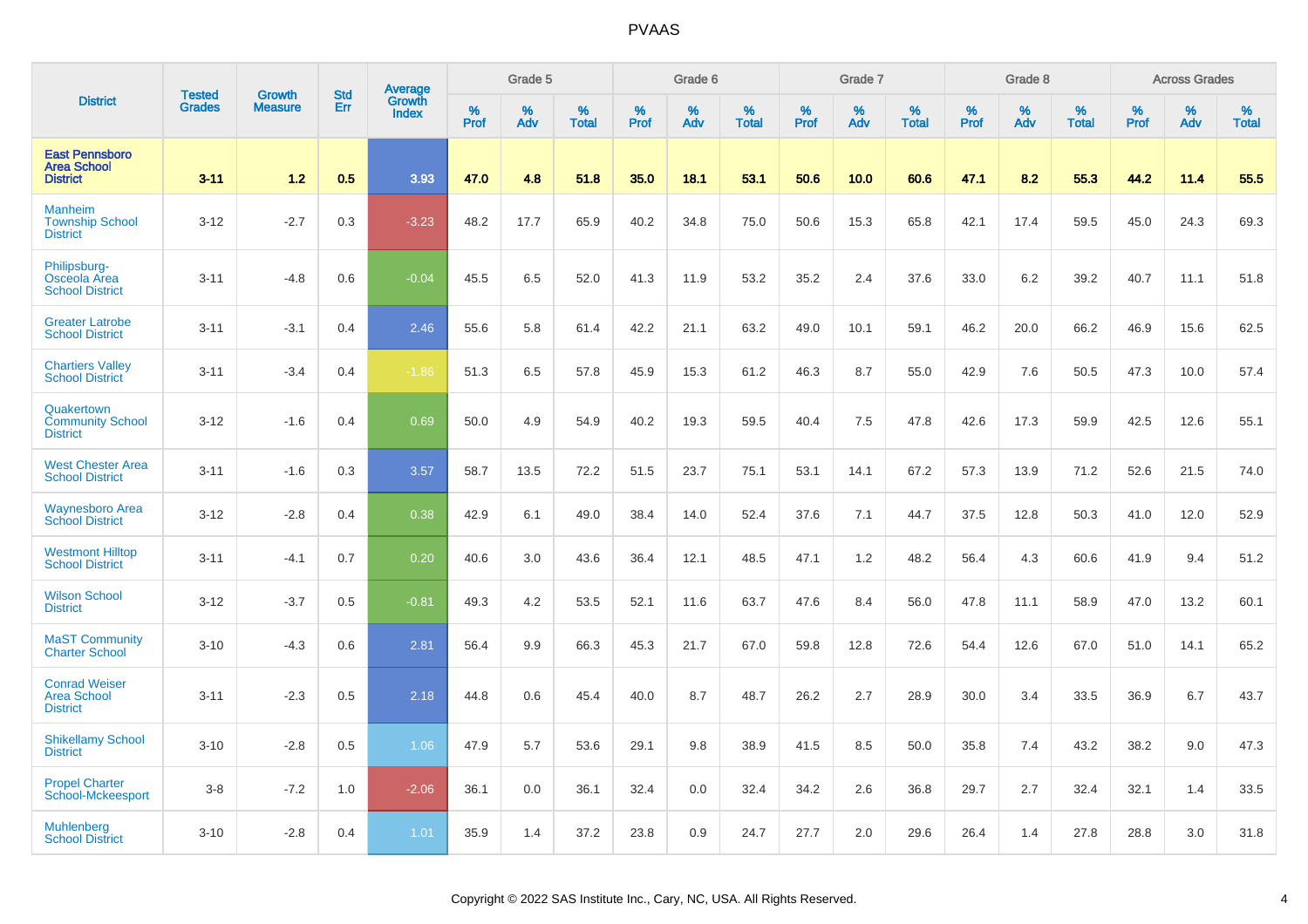|                                                                | <b>Tested</b> | <b>Growth</b>  | <b>Std</b> | Average<br>Growth |                     | Grade 5     |                   |                  | Grade 6  |                   |                     | Grade 7  |                   |                  | Grade 8  |                   |              | <b>Across Grades</b> |                   |
|----------------------------------------------------------------|---------------|----------------|------------|-------------------|---------------------|-------------|-------------------|------------------|----------|-------------------|---------------------|----------|-------------------|------------------|----------|-------------------|--------------|----------------------|-------------------|
| <b>District</b>                                                | <b>Grades</b> | <b>Measure</b> | Err        | <b>Index</b>      | $\%$<br><b>Prof</b> | $\%$<br>Adv | %<br><b>Total</b> | %<br><b>Prof</b> | %<br>Adv | %<br><b>Total</b> | $\%$<br><b>Prof</b> | %<br>Adv | %<br><b>Total</b> | %<br><b>Prof</b> | %<br>Adv | %<br><b>Total</b> | $\%$<br>Prof | %<br>Adv             | %<br><b>Total</b> |
| <b>East Pennsboro</b><br><b>Area School</b><br><b>District</b> | $3 - 11$      | 1.2            | 0.5        | 3.93              | 47.0                | 4.8         | 51.8              | 35.0             | 18.1     | 53.1              | 50.6                | 10.0     | 60.6              | 47.1             | 8.2      | 55.3              | 44.2         | 11.4                 | 55.5              |
| <b>Pittston Area</b><br><b>School District</b>                 | $3 - 11$      | $-3.7$         | 0.8        | 1.59              | 36.6                | 1.4         | 38.0              | 36.2             | 4.3      | 40.4              | 28.8                | 1.5      | 30.3              | 34.5             | 3.4      | 37.9              | 35.3         | 5.0                  | 40.3              |
| <b>Dallastown Area</b><br><b>School District</b>               | $3 - 11$      | $-2.2$         | 0.3        | 2.50              | 53.1                | 7.2         | 60.3              | 44.3             | 30.9     | 75.1              | 45.3                | 9.3      | 54.7              | 43.8             | 11.1     | 54.9              | 44.8         | 19.1                 | 63.9              |
| <b>Northwestern</b><br><b>School District</b>                  | $3 - 11$      | $-4.4$         | 0.6        | $-1.84$           | 50.0                | 2.1         | 52.1              | 41.4             | 16.1     | 57.5              | 42.4                | 1.9      | 44.3              | 36.4             | 6.4      | 42.7              | 40.4         | 8.1                  | 48.5              |
| <b>Tunkhannock Area</b><br><b>School District</b>              | $3 - 11$      | $-3.4$         | 0.5        | $-0.95$           | 29.2                | 2.9         | 32.1              | 35.9             | 12.5     | 48.4              | 33.3                | 3.1      | 36.4              | 40.1             | 8.2      | 48.3              | 36.3         | 6.8                  | 43.0              |
| Elizabethtown<br><b>Area School</b><br><b>District</b>         | $3 - 12$      | $-0.8$         | 0.4        | 4.95              | 51.7                | 12.8        | 64.5              | 38.8             | 26.9     | 65.8              | 46.4                | 4.7      | 51.2              | 44.1             | 10.0     | 54.2              | 44.6         | 17.9                 | 62.5              |
| <b>Harbor Creek</b><br><b>School District</b>                  | $3 - 11$      | $-2.4$         | 0.5        | 0.77              | 61.7                | 20.8        | 82.5              | 37.4             | 36.3     | 73.7              | 55.9                | 13.3     | 69.2              | 45.4             | 12.3     | 57.8              | 48.7         | 24.9                 | 73.6              |
| <b>Tyrone Area</b><br><b>School District</b>                   | $3 - 12$      | $-2.0$         | 0.6        | 1.91              | 50.4                | 3.0         | 53.3              | 43.4             | 10.1     | 53.5              | 43.8                | 5.0      | 48.8              | 44.7             | 6.1      | 50.9              | 45.2         | 12.0                 | 57.2              |
| Octorara Area<br><b>School District</b>                        | $3 - 11$      | $-3.9$         | 0.6        | $-0.87$           | 44.6                | 9.1         | 53.6              | 53.3             | 8.3      | 61.7              | 28.9                | 5.2      | 34.1              | 40.5             | 6.0      | 46.6              | 42.6         | 9.0                  | 51.6              |
| <b>Williamsport Area</b><br><b>School District</b>             | $3 - 11$      | $-1.3$         | 0.4        | 4.80              | 46.8                | 4.8         | 51.6              | 43.8             | 8.8      | 52.5              | 34.6                | 4.8      | 39.4              | 26.0             | 5.8      | 31.8              | 37.7         | 8.5                  | 46.2              |
| <b>New Brighton Area</b><br><b>School District</b>             | $3 - 11$      | $-4.3$         | 0.6        | $-1.99$           | 37.1                | 4.5         | 41.6              | 37.0             | 7.0      | 44.0              | 33.7                | 5.0      | 38.6              | 27.6             | 3.8      | 31.4              | 32.4         | 4.8                  | 37.2              |
| Downingtown Area<br><b>School District</b>                     | $3 - 11$      | $-0.3$         | 0.4        | 7.29              | 56.2                | 27.7        | 83.8              | 42.9             | 39.9     | 82.8              | 53.8                | 24.3     | 78.0              | 49.8             | 32.5     | 82.3              | 49.4         | 33.5                 | 82.9              |
| <b>Steel Valley</b><br><b>School District</b>                  | $3 - 11$      | $-2.9$         | 0.7        | 0.64              | 38.4                | 1.2         | 39.5              | 37.1             | 14.5     | 51.6              | 26.5                | 3.6      | 30.1              | 26.7             | 6.7      | 33.3              | 35.3         | 10.2                 | 45.5              |
| <b>Wyoming Area</b><br><b>School District</b>                  | $3 - 10$      | $-4.1$         | 0.6        | $-1.78$           | 58.6                | 6.0         | 64.7              | 38.8             | 2.9      | 41.8              | 49.5                | 3.2      | 52.7              | 35.8             | 9.4      | 45.3              | 43.5         | 7.5                  | 51.1              |
| <b>Moon Area School</b><br><b>District</b>                     | $3 - 11$      | $-0.1$         | 0.4        | 4.93              | 57.7                | 16.7        | 74.4              | 49.6             | 19.3     | 68.9              | 51.6                | 10.8     | 62.4              | 52.0             | 17.4     | 69.4              | 51.5         | 19.8                 | 71.3              |
| <b>MaST Community</b><br><b>Charter School II</b>              | $3 - 10$      | $-4.6$         | 0.7        | 0.45              | 41.0                | 3.0         | 44.0              | 38.7             | 4.3      | 43.0              | 50.0                | 5.9      | 55.9              |                  |          |                   | 44.5         | 7.0                  | 51.5              |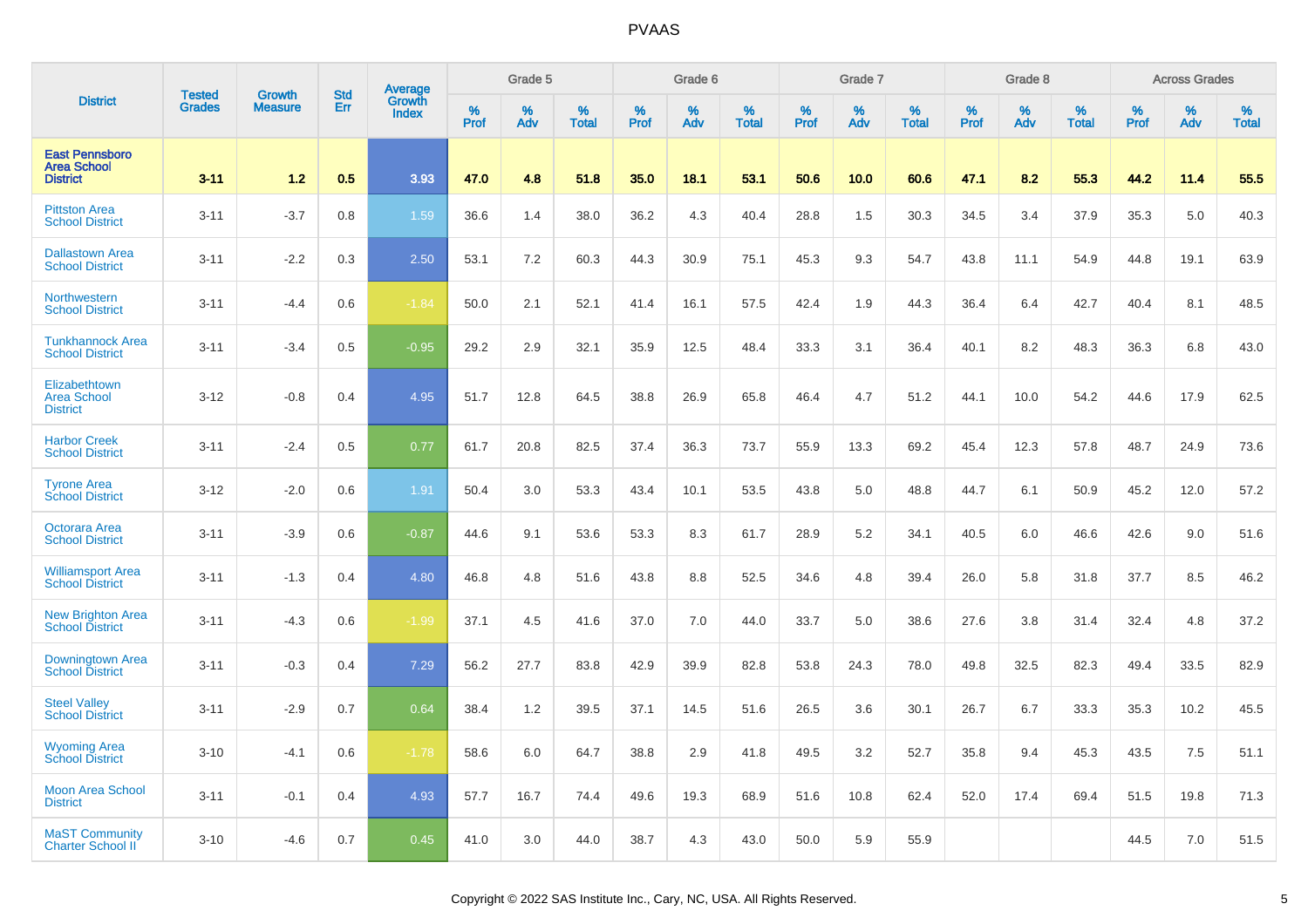|                                                                    |                                |                                 | <b>Std</b> | Average                |              | Grade 5  |                   |           | Grade 6  |                   |           | Grade 7  |                   |           | Grade 8  |                   |           | <b>Across Grades</b> |                   |
|--------------------------------------------------------------------|--------------------------------|---------------------------------|------------|------------------------|--------------|----------|-------------------|-----------|----------|-------------------|-----------|----------|-------------------|-----------|----------|-------------------|-----------|----------------------|-------------------|
| <b>District</b>                                                    | <b>Tested</b><br><b>Grades</b> | <b>Growth</b><br><b>Measure</b> | Err        | Growth<br><b>Index</b> | $\%$<br>Prof | %<br>Adv | %<br><b>Total</b> | %<br>Prof | %<br>Adv | %<br><b>Total</b> | %<br>Prof | %<br>Adv | %<br><b>Total</b> | %<br>Prof | %<br>Adv | %<br><b>Total</b> | %<br>Prof | %<br>Adv             | %<br><b>Total</b> |
| <b>East Pennsboro</b><br><b>Area School</b><br><b>District</b>     | $3 - 11$                       | 1.2                             | 0.5        | 3.93                   | 47.0         | 4.8      | 51.8              | 35.0      | 18.1     | 53.1              | 50.6      | 10.0     | 60.6              | 47.1      | 8.2      | 55.3              | 44.2      | 11.4                 | 55.5              |
| Southmoreland<br><b>School District</b>                            | $3 - 11$                       | $-3.9$                          | 0.6        | 0.18                   | 39.6         | 2.1      | 41.7              | 41.4      | 8.1      | 49.6              | 43.1      | 4.6      | 47.7              | 49.5      | 4.8      | 54.4              | 44.6      | 6.8                  | 51.3              |
| <b>Nazareth Area</b><br><b>School District</b>                     | $3 - 11$                       | $-2.5$                          | 0.4        | 0.00                   | 49.2         | 5.5      | 54.7              | 43.3      | 23.0     | 66.3              | 56.0      | 8.6      | 64.7              | 51.9      | 8.5      | 60.5              | 48.6      | 14.4                 | 63.0              |
| <b>Northern Lebanon</b><br><b>School District</b>                  | $3 - 11$                       | $-3.3$                          | 0.5        | 1.00                   | 51.7         | 3.4      | 55.2              | 43.1      | 9.2      | 52.3              | 35.3      | 1.3      | 36.6              | 32.3      | 2.6      | 34.8              | 41.8      | 7.5                  | 49.3              |
| <b>Blackhawk School</b><br><b>District</b>                         | $3 - 11$                       | $-3.2$                          | 0.5        | 0.56                   | 58.7         | 1.4      | 60.1              | 43.4      | 16.4     | 59.8              | 52.8      | 4.9      | 57.7              | 39.7      | 6.7      | 46.4              | 48.1      | 10.9                 | 59.0              |
| <b>Northampton Area</b><br><b>School District</b>                  | $3 - 11$                       | $-4.3$                          | 0.7        | $-1.06$                | 39.1         | 8.6      | 47.7              | 34.2      | 19.3     | 53.5              | 27.4      | 6.8      | 34.2              | 40.0      | 5.0      | 45.0              | 42.3      | 12.8                 | 55.1              |
| <b>Woodland Hills</b><br><b>School District</b>                    | $3 - 12$                       | $-3.0$                          | 0.5        | $-0.55$                | 34.1         | 0.6      | 34.7              | 13.8      | 3.4      | 17.2              | 32.5      | 2.6      | 35.0              | 24.8      | 2.0      | 26.7              | 26.7      | 3.7                  | 30.4              |
| <b>Chichester School</b><br><b>District</b>                        | $3 - 11$                       | $-4.0$                          | 0.7        | 0.17                   | 27.3         | 1.1      | 28.4              | 37.2      | 9.0      | 46.2              | 31.2      | 6.2      | 37.5              | 41.1      | 0.0      | 41.1              | 36.7      | 5.7                  | 42.4              |
| Northwestern<br><b>Lehigh School</b><br><b>District</b>            | $3 - 11$                       | $-1.5$                          | 0.5        | 1.29                   | 55.9         | 5.5      | 61.4              | 46.0      | 15.3     | 61.3              | 51.0      | 7.1      | 58.1              | 40.1      | 16.6     | 56.7              | 48.0      | 12.1                 | 60.1              |
| <b>Mid Valley School</b><br><b>District</b>                        | $3 - 10$                       | $-0.4$                          | 0.6        | 4.01                   | 41.6         | 5.0      | 46.5              | 48.8      | 10.4     | 59.2              | 38.6      | 2.4      | 40.9              | 26.2      | 2.7      | 28.9              | 38.8      | 7.4                  | 46.2              |
| <b>Brookville Area</b><br><b>School District</b>                   | $3 - 11$                       | $-3.3$                          | 0.6        | $-1.08$                | 41.6         | 5.9      | 47.5              | 37.1      | 12.4     | 49.4              | 34.4      | 0.8      | 35.2              | 45.0      | 7.3      | 52.3              | 40.4      | 8.7                  | 49.1              |
| <b>Souderton Area</b><br><b>School District</b>                    | $3 - 11$                       | $-0.1$                          | 0.3        | 9.83                   | 56.4         | 17.7     | 74.1              | 48.0      | 16.2     | 64.2              | 56.6      | 10.1     | 66.8              | 47.3      | 11.1     | 58.4              | 50.2      | 17.4                 | 67.7              |
| Southwest<br>Leadership<br><b>Academy Charter</b><br><b>School</b> | $3 - 8$                        | 0.2                             | 1.1        | 2.48                   | 9.1          | 0.0      | 9.1               | 16.1      | 6.4      | 22.6              | 15.8      | 2.6      | 18.4              | 20.8      | 0.0      | 20.8              | 19.0      | 3.3                  | 22.3              |
| <b>South Allegheny</b><br><b>School District</b>                   | $3 - 11$                       | $-5.4$                          | 0.9        | $-1.98$                | 43.1         | 0.0      | 43.1              | 32.6      | 6.1      | 38.8              | 31.6      | 5.3      | 36.8              | 41.5      | 12.2     | 53.7              | 39.4      | 6.6                  | 46.0              |
| <b>Norristown Area</b><br><b>School District</b>                   | $3 - 12$                       | $-1.1$                          | 0.4        | 1.83                   | 24.5         | 1.0      | 25.5              | 32.9      | 5.0      | 37.8              | 26.4      | 4.8      | 31.3              | 26.6      | 3.6      | 30.2              | 27.8      | 4.0                  | 31.7              |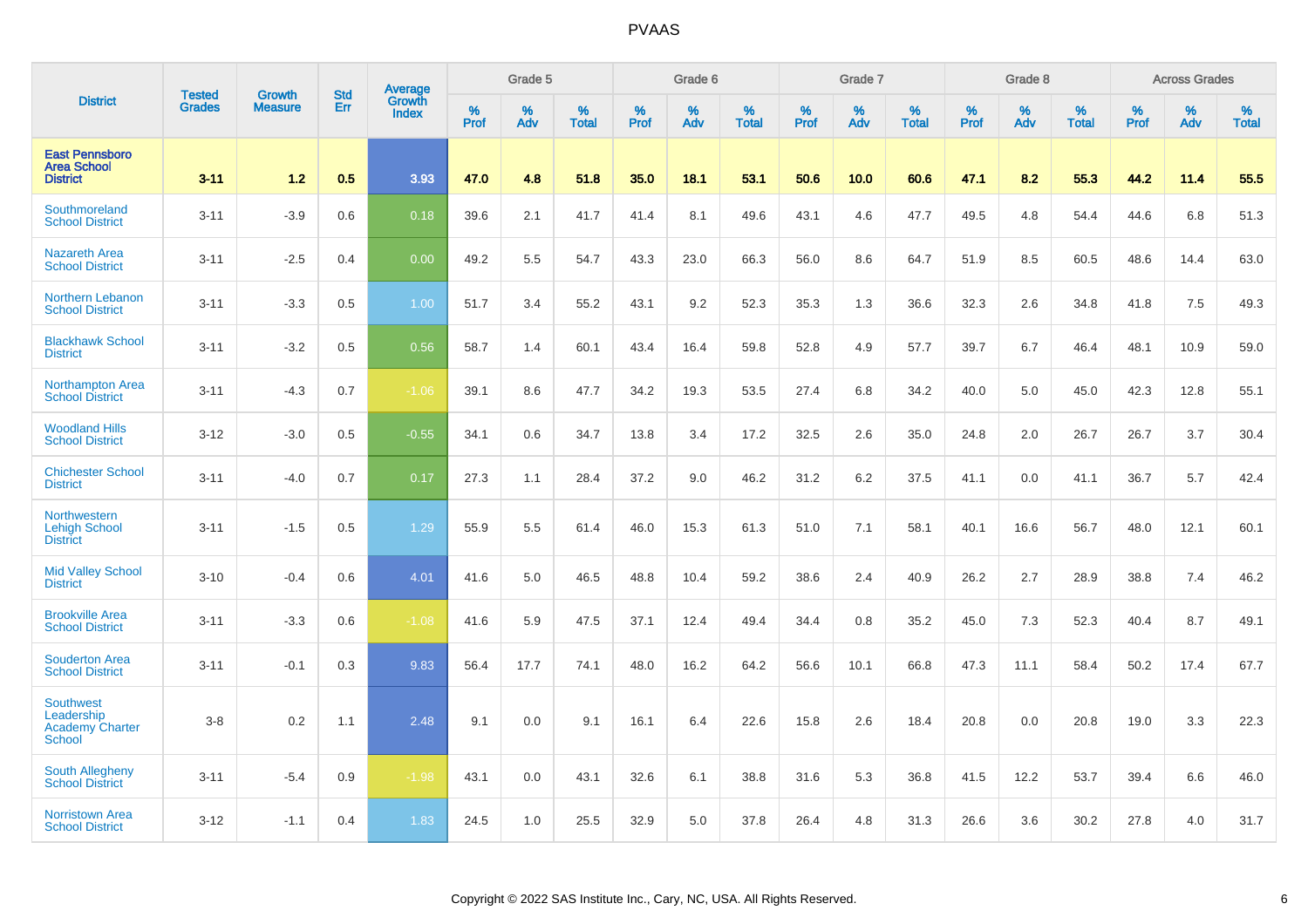|                                                                    |                                |                                 |                   | Average                |           | Grade 5  |                   |           | Grade 6  |                   |           | Grade 7  |                   |                  | Grade 8  |                   |                  | <b>Across Grades</b> |                   |
|--------------------------------------------------------------------|--------------------------------|---------------------------------|-------------------|------------------------|-----------|----------|-------------------|-----------|----------|-------------------|-----------|----------|-------------------|------------------|----------|-------------------|------------------|----------------------|-------------------|
| <b>District</b>                                                    | <b>Tested</b><br><b>Grades</b> | <b>Growth</b><br><b>Measure</b> | <b>Std</b><br>Err | Growth<br><b>Index</b> | %<br>Prof | %<br>Adv | %<br><b>Total</b> | %<br>Prof | %<br>Adv | %<br><b>Total</b> | %<br>Prof | %<br>Adv | %<br><b>Total</b> | %<br><b>Prof</b> | %<br>Adv | %<br><b>Total</b> | %<br><b>Prof</b> | %<br>Adv             | %<br><b>Total</b> |
| <b>East Pennsboro</b><br><b>Area School</b><br><b>District</b>     | $3 - 11$                       | 1.2                             | 0.5               | 3.93                   | 47.0      | 4.8      | 51.8              | 35.0      | 18.1     | 53.1              | 50.6      | 10.0     | 60.6              | 47.1             | 8.2      | 55.3              | 44.2             | 11.4                 | 55.5              |
| <b>Cocalico School</b><br><b>District</b>                          | $3 - 11$                       | $-2.5$                          | 0.4               | $-0.38$                | 50.2      | 11.9     | 62.2              | 46.0      | 22.6     | 68.5              | 50.7      | 7.0      | 57.6              | 35.9             | 14.1     | 50.0              | 44.9             | 15.8                 | 60.7              |
| <b>Connellsville Area</b><br><b>School District</b>                | $3 - 11$                       | $-2.2$                          | 0.4               | 0.49                   | 34.7      | 3.7      | 38.4              | 32.7      | 6.4      | 39.1              | 27.4      | 5.1      | 32.4              | 33.8             | 3.6      | 37.4              | 33.6             | 5.9                  | 39.6              |
| <b>Reynolds School</b><br><b>District</b>                          | $3 - 10$                       | $-4.3$                          | 0.8               | 1.96                   | 46.3      | 0.0      | 46.3              | 44.2      | 1.3      | 45.4              | 35.3      | 7.8      | 43.1              | 47.1             | 8.8      | 55.9              | 41.5             | 4.9                  | 46.4              |
| <b>Jim Thorpe Area</b><br><b>School District</b>                   | $3 - 11$                       | $-3.4$                          | 0.6               | $-2.05$                | 45.4      | 2.0      | 47.5              | 30.8      | 9.4      | 40.2              | 37.9      | 6.4      | 44.3              | 37.6             | 5.6      | 43.2              | 38.6             | 8.0                  | 46.6              |
| <b>Hollidaysburg Area</b><br><b>School District</b>                | $3 - 11$                       | 1.1                             | 0.4               | 5.11                   | 54.2      | 10.2     | 64.4              | 40.4      | 26.5     | 67.0              | 47.0      | 17.2     | 64.2              | 45.4             | 11.8     | 57.2              | 45.9             | 17.3                 | 63.2              |
| <b>West Middlesex</b><br><b>Area School</b><br><b>District</b>     | $3 - 10$                       | $-1.3$                          | 0.9               | 3.21                   | 52.2      | 17.4     | 69.6              | 41.0      | 26.2     | 67.2              | 44.4      | 5.6      | 50.0              | 35.7             | 4.8      | 40.5              | 42.5             | 12.1                 | 54.6              |
| <b>Lower Moreland</b><br><b>Township School</b><br><b>District</b> | $3 - 11$                       | $-2.1$                          | 0.5               | 1.48                   | 53.0      | 10.2     | 63.2              | 50.0      | 25.9     | 75.9              | 55.2      | 14.7     | 69.9              | 48.8             | 18.8     | 67.6              | 51.2             | 19.3                 | 70.5              |
| <b>Gateway School</b><br><b>District</b>                           | $3 - 11$                       | $-1.0$                          | 0.4               | 2.51                   | 48.9      | 5.6      | 54.5              | 42.7      | 10.8     | 53.5              | 49.3      | 10.8     | 60.1              | 43.7             | 14.0     | 57.7              | 45.5             | 12.1                 | 57.7              |
| <b>Avon Grove</b><br><b>School District</b>                        | $3 - 10$                       | $-1.5$                          | 0.4               | 3.58                   | 48.2      | 14.6     | 62.9              | 44.6      | 18.7     | 63.3              | 59.8      | 14.8     | 74.6              | 46.8             | 16.7     | 63.5              | 46.7             | 15.4                 | 62.1              |
| <b>Keystone Oaks</b><br><b>School District</b>                     | $3 - 11$                       | $-1.4$                          | 0.6               | 1.31                   | 54.1      | 17.2     | 71.3              | 35.4      | 25.7     | 61.1              | 45.1      | 13.3     | 58.4              | 41.1             | 12.5     | 53.6              | 44.5             | 21.3                 | 65.8              |
| <b>Tacony Academy</b><br><b>Charter School</b>                     | $3 - 11$                       | $-3.1$                          | 0.8               | 4.52                   | 26.5      | 1.5      | 27.9              | 21.7      | 4.4      | 26.1              | 48.0      | 1.4      | 49.3              | 17.1             | 5.7      | 22.9              | 25.6             | 2.4                  | 28.0              |
| <b>Fairview School</b><br><b>District</b>                          | $3 - 11$                       | $-1.8$                          | 0.5               | 1.83                   | 61.9      | 9.5      | 71.4              | 47.8      | 30.6     | 78.4              | 46.6      | 26.7     | 73.3              | 55.9             | 16.9     | 72.8              | 50.8             | 23.7                 | 74.4              |
| <b>Montgomery Area</b><br><b>School District</b>                   | $3 - 11$                       | $-2.0$                          | 0.8               | 0.80                   | 56.8      | 6.8      | 63.5              | 43.6      | 19.4     | 62.9              | 34.7      | 4.2      | 38.9              | 50.0             | 6.9      | 56.9              | 42.9             | 11.7                 | 54.6              |
| <b>First Philadelphia</b><br>Preparatory<br><b>Charter School</b>  | $3-8$                          | $-3.5$                          | 0.7               | $-1.44$                | 13.7      | 1.0      | 14.7              | 22.8      | 1.1      | 23.9              | 7.6       | 0.0      | 7.6               | 18.9             | 4.0      | 23.0              | 16.4             | 1.6                  | 17.9              |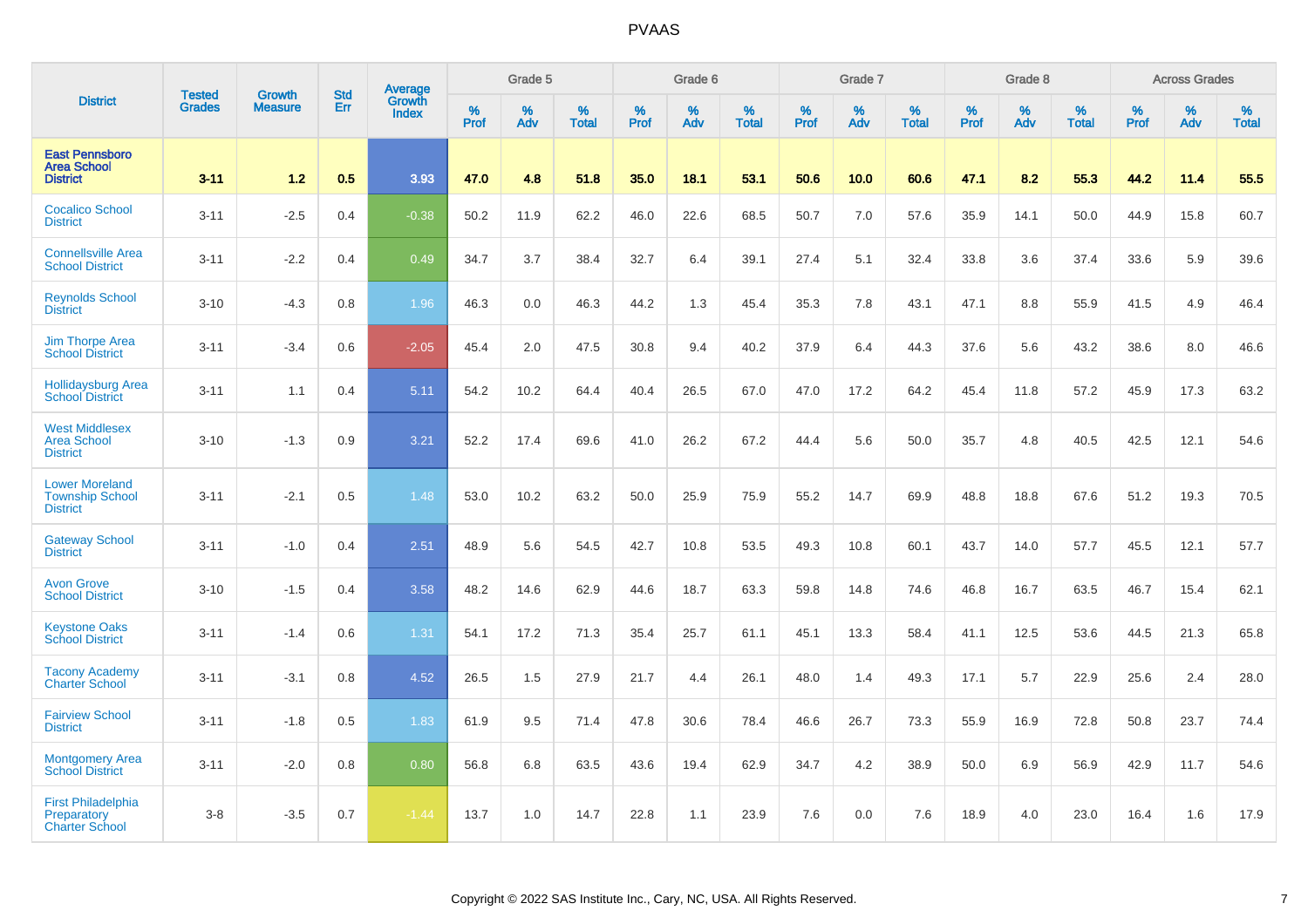|                                                                 |                                | <b>Growth</b>  | <b>Std</b> | Average                |              | Grade 5  |                   |           | Grade 6  |                   |           | Grade 7  |                   |           | Grade 8  |                   |           | <b>Across Grades</b> |                   |
|-----------------------------------------------------------------|--------------------------------|----------------|------------|------------------------|--------------|----------|-------------------|-----------|----------|-------------------|-----------|----------|-------------------|-----------|----------|-------------------|-----------|----------------------|-------------------|
| <b>District</b>                                                 | <b>Tested</b><br><b>Grades</b> | <b>Measure</b> | Err        | Growth<br><b>Index</b> | $\%$<br>Prof | %<br>Adv | %<br><b>Total</b> | %<br>Prof | %<br>Adv | %<br><b>Total</b> | %<br>Prof | %<br>Adv | %<br><b>Total</b> | %<br>Prof | %<br>Adv | %<br><b>Total</b> | %<br>Prof | %<br>Adv             | %<br><b>Total</b> |
| <b>East Pennsboro</b><br><b>Area School</b><br><b>District</b>  | $3 - 11$                       | 1.2            | 0.5        | 3.93                   | 47.0         | 4.8      | 51.8              | 35.0      | 18.1     | 53.1              | 50.6      | 10.0     | 60.6              | 47.1      | 8.2      | 55.3              | 44.2      | 11.4                 | 55.5              |
| <b>Shippensburg Area</b><br><b>School District</b>              | $3 - 11$                       | $-1.6$         | 0.4        | 1.17                   | 40.8         | 9.2      | 50.0              | 30.4      | 12.9     | 43.3              | 40.6      | 5.9      | 46.5              | 47.0      | 10.1     | 57.1              | 41.0      | 11.2                 | 52.2              |
| <b>Roberto Clemente</b><br><b>Charter School</b>                | $3 - 12$                       | $-5.1$         | 1.0        | $-0.08$                | 19.4         | 0.0      | 19.4              | 23.1      | 5.1      | 28.2              | 11.6      | 0.0      | 11.6              | 12.2      | 0.0      | 12.2              | 15.5      | 1.7                  | 17.2              |
| <b>Pottsville Area</b><br><b>School District</b>                | $3 - 12$                       | $-1.5$         | 0.5        | 3.56                   | 43.0         | 3.7      | 46.7              | 39.2      | 7.7      | 46.8              | 34.4      | 4.9      | 39.3              | 40.4      | 4.1      | 44.4              | 39.7      | 6.1                  | 45.8              |
| <b>Propel Charter</b><br>School - Braddock<br><b>Hills</b>      | $3 - 11$                       | $-3.7$         | 0.8        | 1.04                   | 19.6         | 1.8      | 21.4              | 15.8      | 3.5      | 19.3              | 19.0      | 0.0      | 19.0              | 14.5      | 2.9      | 17.4              | 15.6      | 1.9                  | 17.5              |
| <b>Jersey Shore Area</b><br><b>School District</b>              | $3 - 11$                       | 1.7            | 0.5        | 6.13                   | 47.6         | 8.3      | 56.0              | 45.6      | 24.8     | 70.4              | 46.3      | 8.0      | 54.3              | 39.6      | 7.7      | 47.2              | 45.3      | 13.4                 | 58.7              |
| <b>Charleroi School</b><br><b>District</b>                      | $3 - 11$                       | $-2.5$         | 0.6        | 1.65                   | 45.1         | 2.0      | 47.1              | 44.0      | 11.0     | 55.0              | 37.7      | 11.3     | 49.1              | 45.3      | 4.2      | 49.5              | 43.2      | 7.7                  | 50.9              |
| <b>Great Valley</b><br><b>School District</b>                   | $3 - 11$                       | $-2.0$         | 0.4        | $-1.91$                | 57.8         | 13.0     | 70.8              | 43.6      | 32.2     | 75.8              | 53.2      | 16.6     | 69.8              | 56.6      | 18.4     | 75.0              | 50.6      | 21.7                 | 72.3              |
| <b>Mount Pleasant</b><br><b>Area School</b><br><b>District</b>  | $3 - 11$                       | $-2.9$         | 0.6        | 1.19                   | 45.9         | 0.0      | 45.9              | 41.6      | 12.0     | 53.6              | 42.2      | 2.8      | 45.1              | 38.7      | 6.4      | 45.2              | 42.0      | 8.5                  | 50.5              |
| <b>Kiski Area School</b><br><b>District</b>                     | $3 - 11$                       | $-2.3$         | 0.4        | 0.71                   | 50.9         | 4.2      | 55.2              | 41.3      | 18.4     | 59.6              | 53.8      | 7.5      | 61.3              | 45.8      | 5.0      | 50.8              | 47.0      | 13.3                 | 60.4              |
| <b>Central Cambria</b><br><b>School District</b>                | $3 - 11$                       | $-3.0$         | 0.6        | $-0.86$                | 59.8         | 11.1     | 70.9              | 33.6      | 13.3     | 46.9              | 48.2      | 4.4      | 52.6              | 38.9      | 4.8      | 43.6              | 44.9      | 10.7                 | 55.6              |
| <b>Southern York</b><br><b>County School</b><br><b>District</b> | $3 - 11$                       | $-0.7$         | 0.5        | 5.19                   | 44.0         | 5.1      | 49.0              | 50.6      | 24.4     | 75.0              | 42.2      | 9.2      | 51.5              | 49.2      | 8.5      | 57.7              | 44.9      | 13.5                 | 58.4              |
| Lackawanna Trail<br><b>School District</b>                      | $3 - 10$                       | $-3.9$         | 0.8        | $-1.13$                | 50.9         | 3.6      | 54.6              | 38.8      | 14.9     | 53.7              | 45.1      | 5.6      | 50.7              | 31.2      | 3.9      | 35.1              | 43.8      | 10.0                 | 53.8              |
| <b>Fox Chapel Area</b><br><b>School District</b>                | $3 - 11$                       | 1.0            | 0.4        | 6.43                   | 54.0         | 36.5     | 90.5              | 34.8      | 51.8     | 86.6              | 50.0      | 27.0     | 77.0              | 52.9      | 31.4     | 84.3              | 42.6      | 42.9                 | 85.5              |
| <b>Mcguffey School</b><br><b>District</b>                       | $3 - 11$                       | $-1.8$         | 0.6        | 1.38                   | 43.5         | 1.8      | 45.4              | 42.7      | 12.6     | 55.3              | 34.9      | 0.9      | 35.8              | 38.0      | 4.1      | 42.2              | 41.6      | 8.2                  | 49.8              |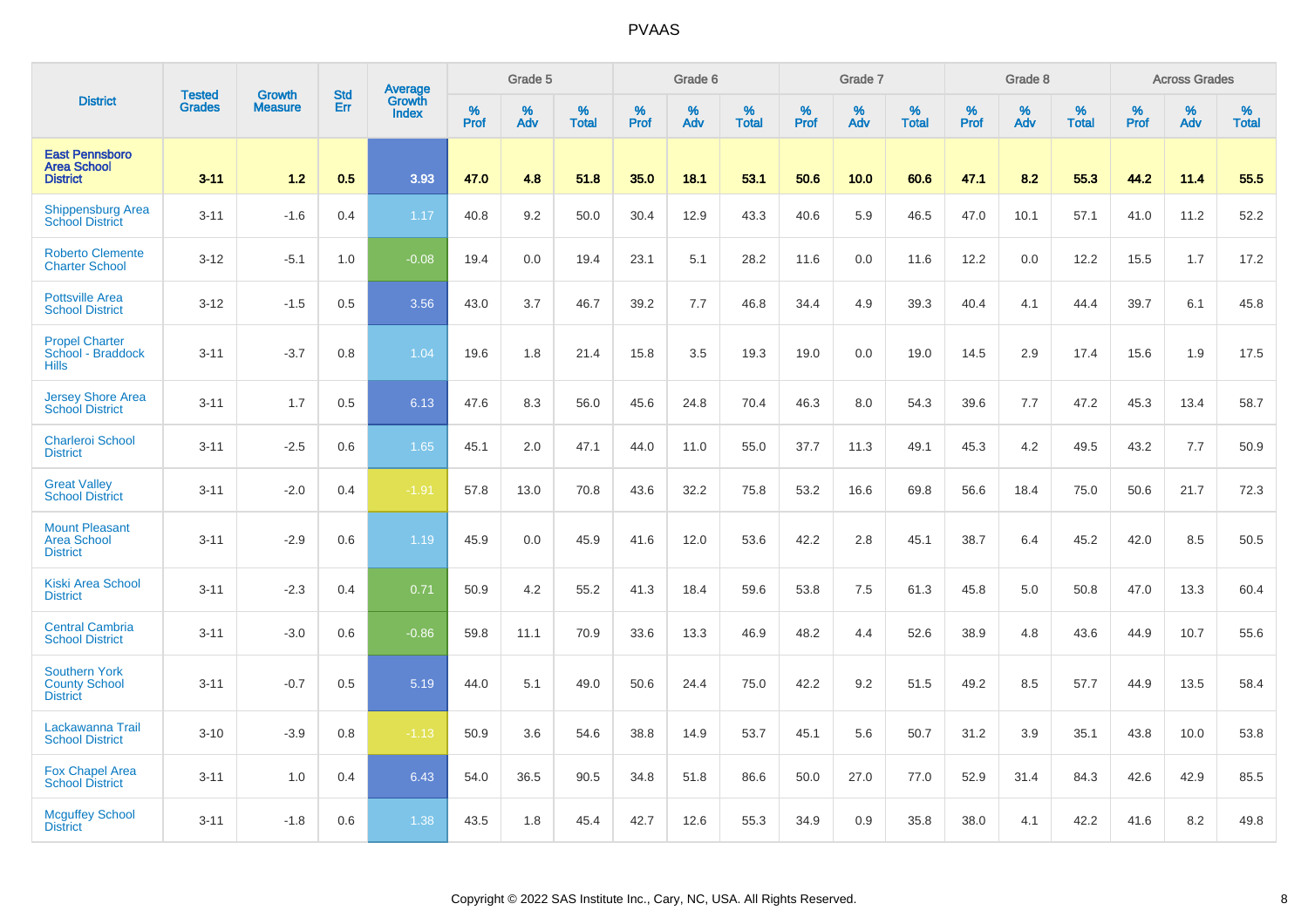|                                                                   | <b>Tested</b> | <b>Growth</b>  | <b>Std</b> | <b>Average</b><br>Growth |                     | Grade 5  |                   |           | Grade 6  |                   |           | Grade 7  |                   |           | Grade 8     |                   |                  | <b>Across Grades</b> |                   |
|-------------------------------------------------------------------|---------------|----------------|------------|--------------------------|---------------------|----------|-------------------|-----------|----------|-------------------|-----------|----------|-------------------|-----------|-------------|-------------------|------------------|----------------------|-------------------|
| <b>District</b>                                                   | <b>Grades</b> | <b>Measure</b> | Err        | <b>Index</b>             | $\%$<br><b>Prof</b> | %<br>Adv | %<br><b>Total</b> | %<br>Prof | %<br>Adv | %<br><b>Total</b> | %<br>Prof | %<br>Adv | %<br><b>Total</b> | %<br>Prof | $\%$<br>Adv | %<br><b>Total</b> | %<br><b>Prof</b> | %<br>Adv             | %<br><b>Total</b> |
| <b>East Pennsboro</b><br><b>Area School</b><br><b>District</b>    | $3 - 11$      | $1.2$          | 0.5        | 3.93                     | 47.0                | 4.8      | 51.8              | 35.0      | 18.1     | 53.1              | 50.6      | 10.0     | 60.6              | 47.1      | 8.2         | 55.3              | 44.2             | 11.4                 | 55.5              |
| Salisbury<br><b>Township School</b><br><b>District</b>            | $3 - 11$      | $-1.7$         | 0.7        | 2.04                     | 38.3                | 7.4      | 45.7              | 33.0      | 22.0     | 55.0              | 34.8      | 4.4      | 39.1              | 47.1      | 12.6        | 59.8              | 40.0             | 11.6                 | 51.7              |
| <b>Governor Mifflin</b><br><b>School District</b>                 | $3 - 11$      | $-1.0$         | 0.4        | 1.81                     | 38.2                | 3.2      | 41.5              | 31.2      | 11.7     | 42.9              | 44.4      | 8.3      | 52.8              | 45.8      | 5.5         | 51.3              | 40.8             | 9.3                  | 50.1              |
| Wissahickon<br><b>Charter School</b>                              | $3-8$         | $-1.5$         | 0.7        | 2.12                     | 22.2                | 0.0      | 22.2              | 20.5      | 6.0      | 26.5              | 24.1      | 1.2      | 25.3              | 22.1      | 0.0         | 22.1              | 22.4             | 2.8                  | 25.2              |
| <b>Beaver Area</b><br><b>School District</b>                      | $3 - 10$      | $-1.0$         | 0.6        | 5.55                     | 56.2                | 21.5     | 77.7              | 40.0      | 48.3     | 88.3              | 65.5      | 12.9     | 78.4              | 53.6      | 16.1        | 69.6              | 50.4             | 29.6                 | 79.9              |
| <b>Butler Area School</b><br><b>District</b>                      | $3 - 11$      | 0.3            | 0.3        | 5.32                     | 49.8                | 12.2     | 61.9              | 43.8      | 18.2     | 62.0              | 44.4      | 9.3      | 53.8              | 47.9      | 8.0         | 55.9              | 46.0             | 14.0                 | 60.0              |
| <b>Burgettstown Area</b><br><b>School District</b>                | $3 - 11$      | $-3.6$         | 0.7        | 0.52                     | 35.1                | 6.5      | 41.6              | 58.5      | 7.7      | 66.2              | 32.9      | 2.4      | 35.4              | 35.6      | 5.5         | 41.1              | 40.5             | 8.8                  | 49.3              |
| <b>Wyomissing Area</b><br><b>School District</b>                  | $3 - 12$      | $-1.6$         | 0.6        | 3.63                     | 47.3                | 14.7     | 62.0              | 50.5      | 21.8     | 72.3              | 47.3      | 11.6     | 58.9              | 46.4      | 13.6        | 60.0              | 46.4             | 19.4                 | 65.8              |
| <b>Southern Columbia</b><br><b>Area School</b><br><b>District</b> | $3 - 11$      | 1.6            | 0.7        | 6.77                     | 56.2                | 5.5      | 61.6              | 46.9      | 25.0     | 71.9              | 51.5      | 14.8     | 66.3              | 39.4      | 11.7        | 51.1              | 47.9             | 16.1                 | 64.0              |
| <b>Upper Dauphin</b><br>Area School<br><b>District</b>            | $3 - 11$      | $-1.6$         | 0.8        | 0.67                     | 40.3                | 1.6      | 41.9              | 41.7      | 16.7     | 58.3              | 48.6      | 8.1      | 56.8              | 41.4      | 8.6         | 50.0              | 42.4             | 12.8                 | 55.2              |
| Catasaugua Area<br><b>School District</b>                         | $3 - 12$      | $-1.3$         | 0.7        | 0.83                     | 30.1                | 0.0      | 30.1              | 55.4      | 9.5      | 64.9              | 33.3      | 2.9      | 36.3              | 24.4      | 7.8         | 32.2              | 36.9             | 5.3                  | 42.2              |
| <b>Phoenixville Area</b><br><b>School District</b>                | $3 - 11$      | $-1.1$         | 0.4        | 1.89                     | 54.8                | 10.0     | 64.7              | 45.9      | 27.3     | 73.2              | 45.6      | 19.4     | 65.0              | 52.8      | 12.7        | 65.5              | 46.9             | 19.2                 | 66.1              |
| <b>Baldwin-Whitehall</b><br><b>School District</b>                | $3 - 11$      | $-0.1$         | 0.4        | 1.67                     | 49.1                | 6.3      | 55.4              | 48.8      | 11.8     | 60.6              | 48.6      | 8.3      | 56.8              | 45.1      | 7.0         | 52.0              | 46.4             | 12.2                 | 58.7              |
| <b>East Lycoming</b><br><b>School District</b>                    | $3 - 11$      | $-0.6$         | 0.6        | 4.17                     | 63.9                | 6.7      | 70.6              | 45.3      | 24.5     | 69.8              | 57.8      | 10.7     | 68.6              | 43.0      | 12.4        | 55.4              | 47.7             | 14.9                 | 62.6              |
| <b>West Allegheny</b><br><b>School District</b>                   | $3 - 12$      | 0.3            | 0.4        | 5.31                     | 60.9                | 19.8     | 80.6              | 44.4      | 28.3     | 72.6              | 56.6      | 17.0     | 73.6              | 50.7      | 12.1        | 62.8              | 50.7             | 26.1                 | 76.8              |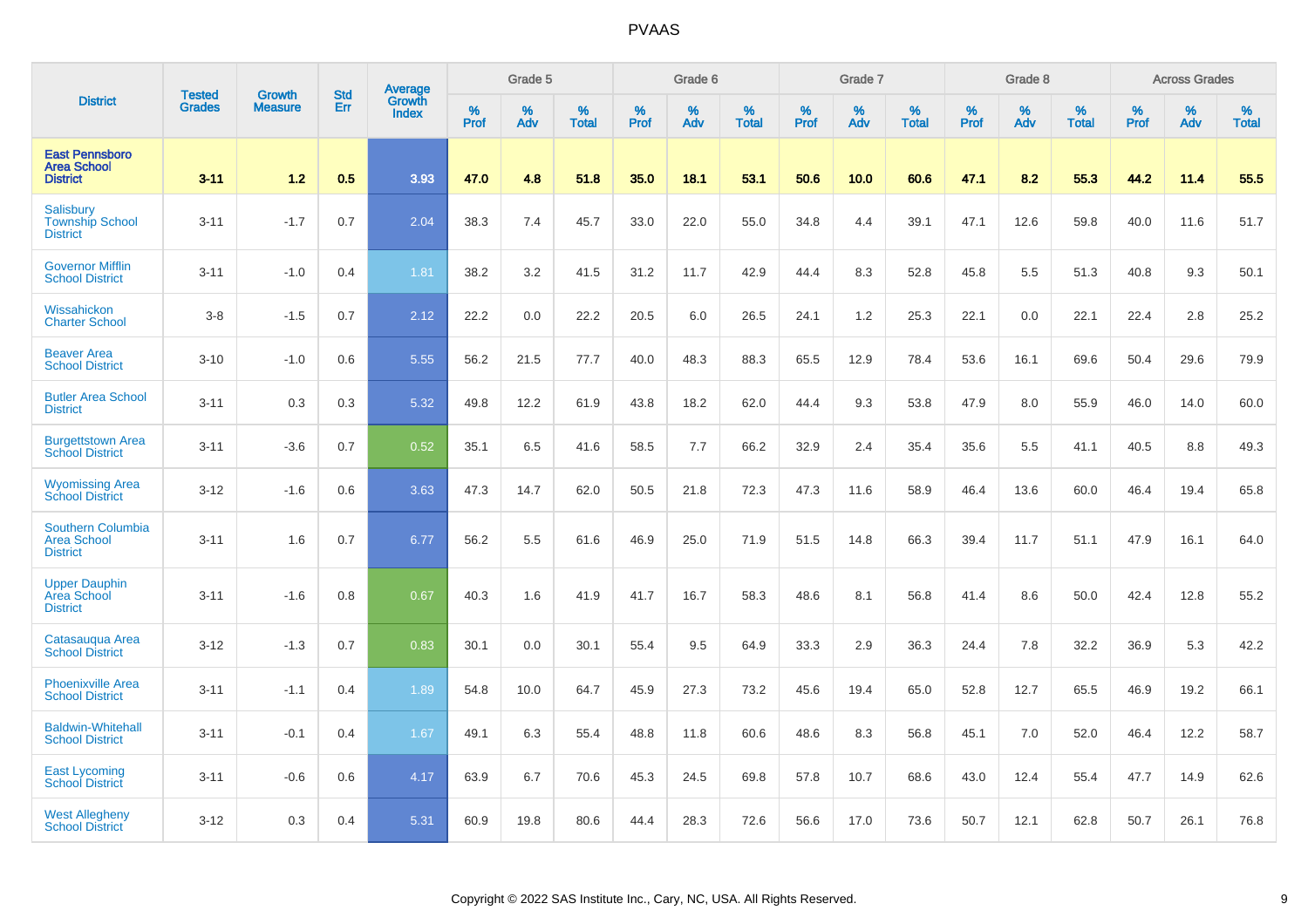|                                                                   |                                |                                 | <b>Std</b> | Average                |              | Grade 5  |                   |           | Grade 6  |                   |           | Grade 7  |                   |           | Grade 8  |                   |           | <b>Across Grades</b> |                   |
|-------------------------------------------------------------------|--------------------------------|---------------------------------|------------|------------------------|--------------|----------|-------------------|-----------|----------|-------------------|-----------|----------|-------------------|-----------|----------|-------------------|-----------|----------------------|-------------------|
| <b>District</b>                                                   | <b>Tested</b><br><b>Grades</b> | <b>Growth</b><br><b>Measure</b> | Err        | Growth<br><b>Index</b> | $\%$<br>Prof | %<br>Adv | %<br><b>Total</b> | %<br>Prof | %<br>Adv | %<br><b>Total</b> | %<br>Prof | %<br>Adv | %<br><b>Total</b> | %<br>Prof | %<br>Adv | %<br><b>Total</b> | %<br>Prof | %<br>Adv             | %<br><b>Total</b> |
| <b>East Pennsboro</b><br><b>Area School</b><br><b>District</b>    | $3 - 11$                       | 1.2                             | 0.5        | 3.93                   | 47.0         | 4.8      | 51.8              | 35.0      | 18.1     | 53.1              | 50.6      | 10.0     | 60.6              | 47.1      | 8.2      | 55.3              | 44.2      | 11.4                 | 55.5              |
| <b>Eastern Lebanon</b><br><b>County School</b><br><b>District</b> | $3 - 11$                       | $-0.3$                          | 0.5        | 2.41                   | 48.9         | 2.8      | 51.7              | 42.0      | 9.1      | 51.1              | 45.1      | 8.0      | 53.1              | 29.8      | 7.0      | 36.8              | 42.0      | 9.1                  | 51.0              |
| <b>Montoursville Area</b><br><b>School District</b>               | $3 - 12$                       | $-1.3$                          | 0.5        | 0.77                   | 54.2         | 10.7     | 64.9              | 55.2      | 16.8     | 72.0              | 51.1      | 7.5      | 58.6              | 45.4      | 10.6     | 56.0              | 48.5      | 14.2                 | 62.6              |
| <b>Burrell School</b><br><b>District</b>                          | $3 - 11$                       | $-3.3$                          | 0.7        | 1.06                   | 50.0         | 0.9      | 50.9              | 46.2      | 7.7      | 53.8              | 46.8      | 6.5      | 53.2              | 41.0      | 4.9      | 45.9              | 45.9      | 7.5                  | 53.4              |
| <b>Propel Charter</b><br>School-Pitcairn                          | $3-8$                          | $-5.3$                          | 1.2        | $-1.11$                | 12.1         | 0.0      | 12.1              | 29.6      | 11.1     | 40.7              | 18.2      | 0.0      | 18.2              | 16.7      | 0.0      | 16.7              | 17.3      | 2.5                  | 19.8              |
| <b>Neshannock</b><br><b>Township School</b><br><b>District</b>    | $3 - 10$                       | $-3.2$                          | 0.7        | $-0.34$                | 56.7         | 8.9      | 65.6              | 57.4      | 20.6     | 77.9              | 62.0      | 14.0     | 76.0              | 51.3      | 6.4      | 57.7              | 55.4      | 13.5                 | 68.9              |
| <b>Spring Grove Area</b><br><b>School District</b>                | $3 - 11$                       | $-0.1$                          | 0.4        | 3.08                   | 49.1         | 16.7     | 65.7              | 40.9      | 25.0     | 65.9              | 47.4      | 15.5     | 63.0              | 50.4      | 6.8      | 57.2              | 46.5      | 19.3                 | 65.8              |
| <b>Wyalusing Area</b><br><b>School District</b>                   | $3 - 12$                       | 1.0                             | 0.7        | 5.29                   | 36.1         | 2.4      | 38.6              | 43.1      | 13.7     | 56.9              | 43.5      | 12.0     | 55.4              | 36.8      | 3.8      | 40.6              | 39.8      | 9.9                  | 49.6              |
| <b>Southern Lehigh</b><br><b>School District</b>                  | $3 - 11$                       | 0.9                             | 0.5        | 6.70                   | 57.9         | 13.1     | 71.0              | 37.4      | 44.8     | 82.2              | 55.9      | 17.4     | 73.2              | 56.4      | 16.7     | 73.1              | 51.9      | 24.2                 | 76.1              |
| <b>Central Valley</b><br><b>School District</b>                   | $3 - 10$                       | $-2.0$                          | 0.5        | 0.99                   | 44.1         | 4.2      | 48.2              | 39.3      | 25.0     | 64.3              | 50.3      | 9.2      | 59.5              | 41.9      | 8.8      | 50.7              | 46.3      | 13.9                 | 60.2              |
| <b>Schuylkill Haven</b><br>Area School<br><b>District</b>         | $3 - 11$                       | $-1.4$                          | 0.7        | 1.96                   | 44.6         | 1.2      | 45.8              | 46.9      | 6.2      | 53.1              | 49.5      | 8.6      | 58.1              | 46.0      | 3.4      | 49.4              | 46.4      | 10.0                 | 56.4              |
| <b>Peters Township</b><br><b>School District</b>                  | $3 - 11$                       | $-0.2$                          | 0.4        | 3.44                   | 62.9         | 24.3     | 87.3              | 48.1      | 33.6     | 81.7              | 57.8      | 25.7     | 83.5              | 63.8      | 20.1     | 83.9              | 52.4      | 33.7                 | 86.1              |
| <b>Dubois Area</b><br><b>School District</b>                      | $3 - 11$                       | $-0.6$                          | 0.4        | 6.29                   | 47.0         | 5.7      | 52.6              | 39.4      | 17.4     | 56.8              | 43.4      | 8.5      | 51.8              | 36.6      | 8.8      | 45.4              | 42.2      | 13.1                 | 55.3              |
| <b>East Allegheny</b><br><b>School District</b>                   | $3 - 11$                       | $-3.0$                          | 0.7        | $-1.41$                | 41.6         | 3.4      | 44.9              | 25.9      | 7.1      | 32.9              | 30.8      | 2.6      | 33.3              | 22.3      | 3.9      | 26.2              | 26.8      | 4.0                  | 30.9              |
| Apollo-Ridge<br><b>School District</b>                            | $3 - 12$                       | $-2.9$                          | 0.7        | 2.80                   | 45.6         | 1.5      | 47.1              | 25.3      | 9.6      | 34.9              | 34.6      | 0.0      | 34.6              | 42.1      | 5.3      | 47.4              | 38.1      | 6.5                  | 44.6              |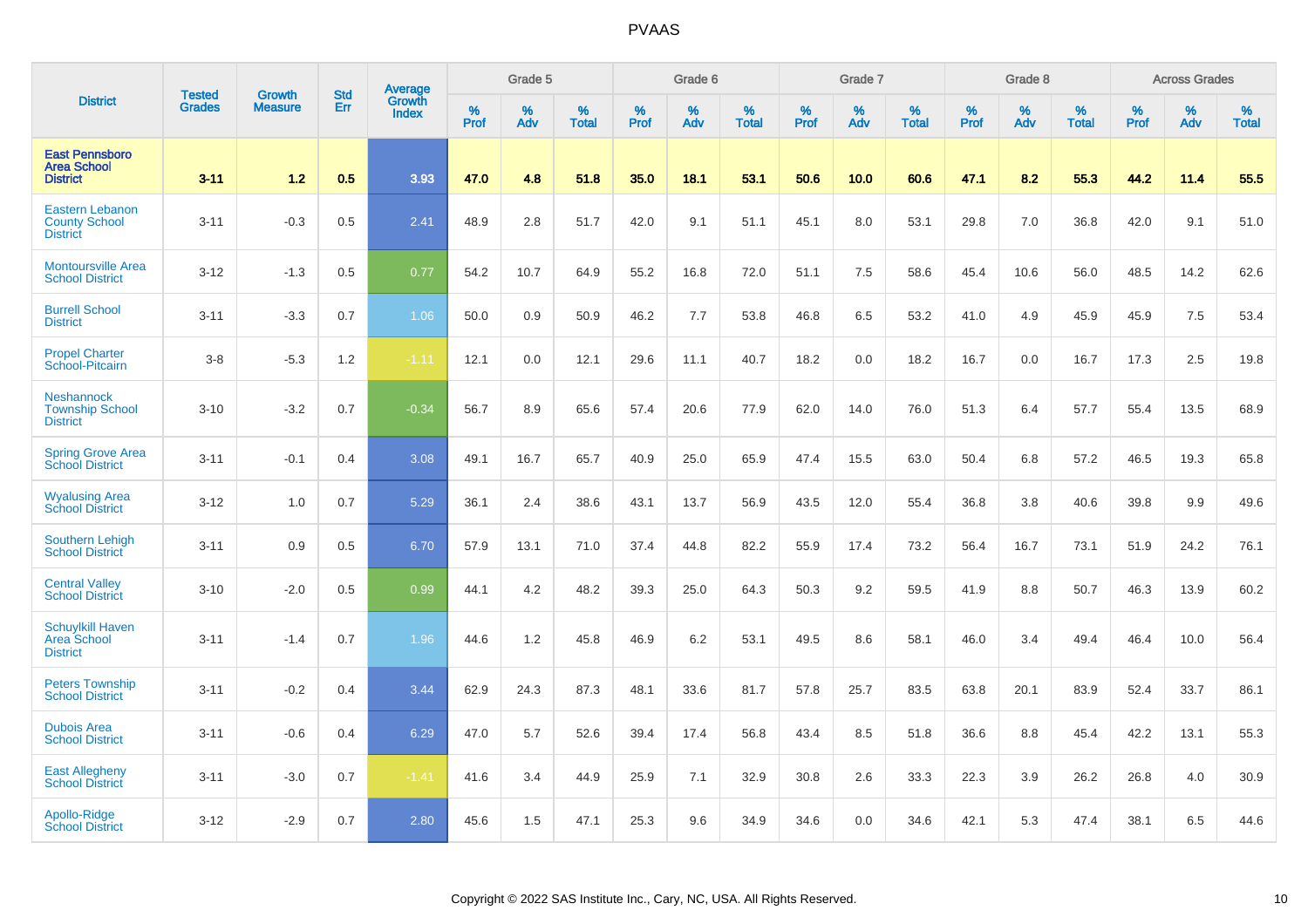|                                                                               | <b>Tested</b> | <b>Growth</b>  | <b>Std</b> | Average                |              | Grade 5  |                   |           | Grade 6  |                   |           | Grade 7  |                   |           | Grade 8  |                   |           | <b>Across Grades</b> |                   |
|-------------------------------------------------------------------------------|---------------|----------------|------------|------------------------|--------------|----------|-------------------|-----------|----------|-------------------|-----------|----------|-------------------|-----------|----------|-------------------|-----------|----------------------|-------------------|
| <b>District</b>                                                               | <b>Grades</b> | <b>Measure</b> | Err        | Growth<br><b>Index</b> | $\%$<br>Prof | %<br>Adv | %<br><b>Total</b> | %<br>Prof | %<br>Adv | %<br><b>Total</b> | %<br>Prof | %<br>Adv | %<br><b>Total</b> | %<br>Prof | %<br>Adv | %<br><b>Total</b> | %<br>Prof | %<br>Adv             | %<br><b>Total</b> |
| <b>East Pennsboro</b><br><b>Area School</b><br><b>District</b>                | $3 - 11$      | 1.2            | 0.5        | 3.93                   | 47.0         | 4.8      | 51.8              | 35.0      | 18.1     | 53.1              | 50.6      | 10.0     | 60.6              | 47.1      | 8.2      | 55.3              | 44.2      | 11.4                 | 55.5              |
| <b>Laboratory Charter</b><br><b>School</b>                                    | $3-8$         | 3.4            | 1.2        | 4.02                   | 17.2         | 0.0      | 17.2              | 26.2      | 7.1      | 33.3              | 52.0      | 0.0      | 52.0              | 33.3      | 4.8      | 38.1              | 27.2      | 2.4                  | 29.6              |
| Cheltenham<br><b>School District</b>                                          | $3 - 11$      | $-2.6$         | 0.6        | $-1.69$                | 43.9         | 13.0     | 56.9              | 49.5      | 17.8     | 67.3              | 48.3      | 9.4      | 57.7              | 35.2      | 7.7      | 42.9              | 44.0      | 14.8                 | 58.8              |
| <b>Derry Township</b><br><b>School District</b>                               | $3 - 10$      | $-1.3$         | 1.3        | 5.74                   | 57.1         | 20.9     | 78.0              | 38.2      | 44.1     | 82.4              | 66.7      | 20.8     | 87.5              | 46.7      | 53.3     | 100.0             | 49.1      | 29.0                 | 78.2              |
| Southeastern<br><b>Greene School</b><br><b>District</b>                       | $3 - 10$      | $-4.6$         | 1.0        | $-0.76$                | 44.8         | 17.2     | 62.1              | 42.4      | 12.1     | 54.6              | 36.7      | 6.1      | 42.9              | 48.8      | 2.3      | 51.2              | 41.1      | 14.3                 | 55.4              |
| <b>Urban Academy Of</b><br><b>Greater Pittsburgh</b><br><b>Charter School</b> | $3-5$         | $-8.2$         | 1.9        | $-4.39$                | 21.4         | 2.4      | 23.8              |           |          |                   |           |          |                   |           |          |                   | 20.6      | 1.6                  | 22.2              |
| 21st Century Cyber<br><b>Charter School</b>                                   | $6 - 12$      | $-2.2$         | 0.7        | 0.08                   |              |          |                   | 48.2      | 16.7     | 64.9              | 54.9      | 10.5     | 65.4              | 58.0      | 6.7      | 64.7              | 54.2      | 10.8                 | 65.0              |
| <b>Bensalem</b><br><b>Township School</b><br><b>District</b>                  | $3 - 11$      | $-1.5$         | 0.3        | $-0.98$                | 24.4         | 3.4      | 27.7              | 32.6      | 7.6      | 40.2              | 29.8      | 4.8      | 34.6              | 31.8      | 6.9      | 38.7              | 28.8      | 6.0                  | 34.8              |
| <b>Juniata Valley</b><br><b>School District</b>                               | $3 - 11$      | $-0.4$         | 0.9        | 1.62                   | 53.5         | 2.3      | 55.8              | 35.7      | 8.9      | 44.6              | 50.9      | 5.3      | 56.1              | 33.3      | 4.2      | 37.5              | 41.8      | 7.0                  | 48.8              |
| <b>Rochester Area</b><br><b>School District</b>                               | $3 - 11$      | $-3.0$         | 0.9        | 1.72                   | 50.0         | 0.0      | 50.0              | 40.4      | 13.5     | 53.8              | 24.0      | 2.0      | 26.0              | 47.2      | 1.9      | 49.1              | 43.3      | 7.5                  | 50.8              |
| <b>Lower Dauphin</b><br><b>School District</b>                                | $3 - 11$      | $-0.9$         | 0.4        | 0.88                   | 52.7         | 13.3     | 66.0              | 42.7      | 15.9     | 58.6              | 48.9      | 8.1      | 57.0              | 32.9      | 10.8     | 43.7              | 44.6      | 14.8                 | 59.4              |
| <b>Agora Cyber</b><br>Charter School                                          | $3 - 11$      | $-2.5$         | 0.6        | $-0.91$                | 31.7         | 1.0      | 32.7              | 30.1      | 7.0      | 37.1              | 29.0      | 2.8      | 31.7              | 28.3      | 2.0      | 30.3              | 30.7      | 4.8                  | 35.5              |
| <b>South Western</b><br><b>School District</b>                                | $3 - 12$      | 0.9            | 0.4        | 10.20                  | 49.8         | 9.7      | 59.5              | 38.7      | 21.6     | 60.3              | 37.1      | 5.7      | 42.8              | 46.5      | 7.4      | 53.9              | 43.5      | 12.7                 | 56.2              |
| <b>Riverview School</b><br><b>District</b>                                    | $3 - 11$      | $-2.8$         | 0.8        | 3.67                   | 71.2         | 9.6      | 80.8              | 39.7      | 29.5     | 69.2              | 54.8      | 1.6      | 56.4              | 38.0      | 10.1     | 48.1              | 48.9      | 19.2                 | 68.1              |
| <b>Northgate School</b><br><b>District</b>                                    | $3 - 11$      | $-1.4$         | 0.8        | 0.45                   | 60.8         | 3.9      | 64.7              | 59.0      | 11.5     | 70.5              | 36.1      | 9.8      | 45.9              | 37.5      | 17.9     | 55.4              | 45.5      | 12.8                 | 58.3              |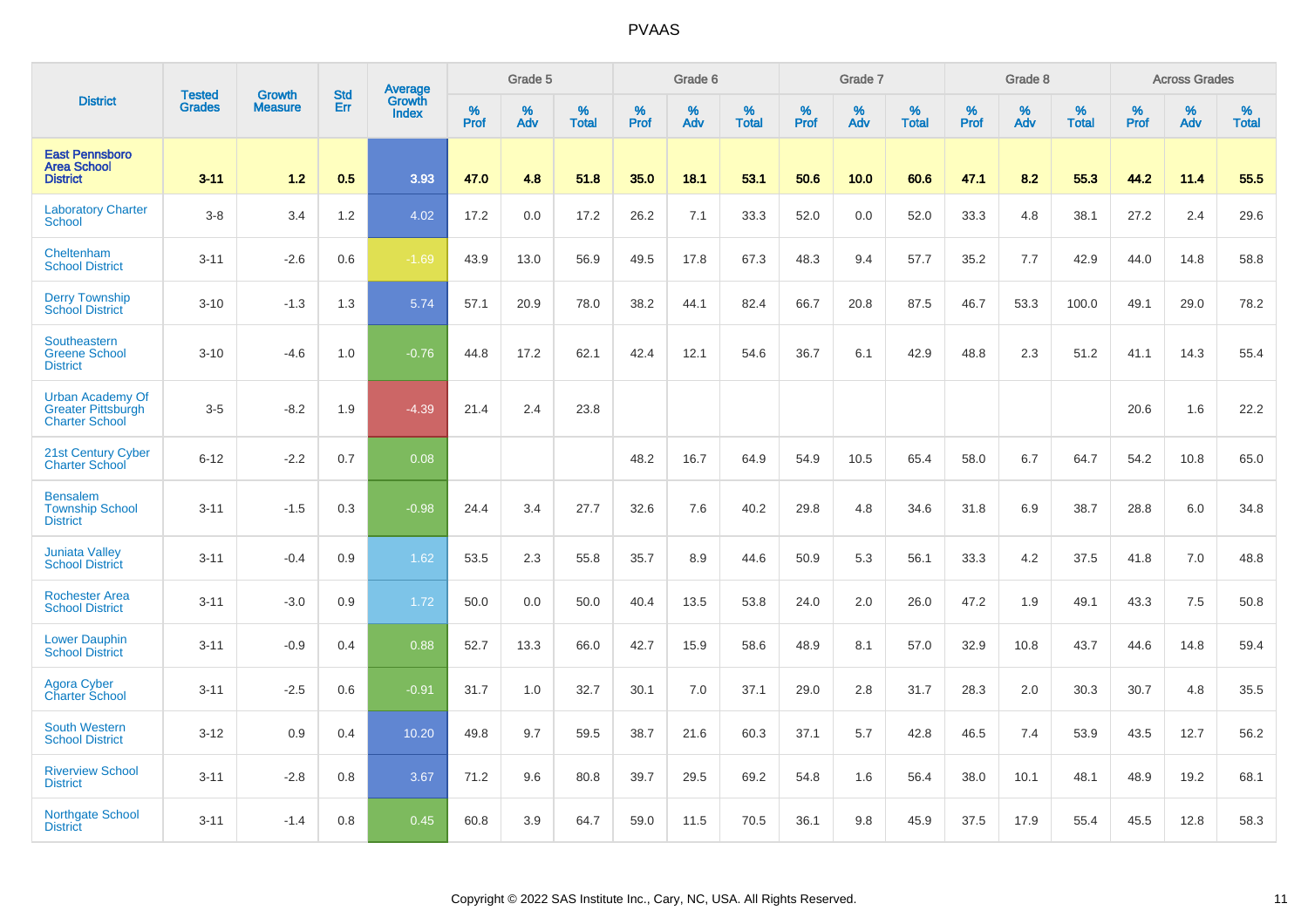|                                                                         |                                |                                 | <b>Std</b> | <b>Average</b>         |           | Grade 5  |                   |           | Grade 6  |                   |           | Grade 7  |                   |           | Grade 8  |                   |           | <b>Across Grades</b> |                   |
|-------------------------------------------------------------------------|--------------------------------|---------------------------------|------------|------------------------|-----------|----------|-------------------|-----------|----------|-------------------|-----------|----------|-------------------|-----------|----------|-------------------|-----------|----------------------|-------------------|
| <b>District</b>                                                         | <b>Tested</b><br><b>Grades</b> | <b>Growth</b><br><b>Measure</b> | Err        | Growth<br><b>Index</b> | %<br>Prof | %<br>Adv | %<br><b>Total</b> | %<br>Prof | %<br>Adv | %<br><b>Total</b> | %<br>Prof | %<br>Adv | %<br><b>Total</b> | %<br>Prof | %<br>Adv | %<br><b>Total</b> | %<br>Prof | %<br>Adv             | %<br><b>Total</b> |
| <b>East Pennsboro</b><br><b>Area School</b><br><b>District</b>          | $3 - 11$                       | 1.2                             | 0.5        | 3.93                   | 47.0      | 4.8      | 51.8              | 35.0      | 18.1     | 53.1              | 50.6      | 10.0     | 60.6              | 47.1      | 8.2      | 55.3              | 44.2      | 11.4                 | 55.5              |
| <b>North Penn School</b><br><b>District</b>                             | $3 - 11$                       | 1.5                             | 0.2        | 9.67                   | 53.0      | 12.7     | 65.7              | 41.4      | 33.0     | 74.4              | 53.7      | 13.2     | 66.9              | 48.2      | 18.4     | 66.7              | 47.4      | 19.9                 | 67.3              |
| Environmental<br><b>Charter School At</b><br><b>Frick Park</b>          | $3-9$                          | $-2.5$                          | 0.7        | 0.12                   | 46.0      | 5.3      | 51.3              | 41.5      | 10.6     | 52.1              | 46.6      | 13.6     | 60.2              | 25.4      | 11.9     | 37.3              | 43.3      | 14.6                 | 57.9              |
| <b>Bellefonte Area</b><br><b>School District</b>                        | $3 - 11$                       | $-0.0$                          | 0.5        | 4.37                   | 56.6      | 10.2     | 66.9              | 40.3      | 19.3     | 59.7              | 50.6      | 6.0      | 56.6              | 32.2      | 8.8      | 41.0              | 44.8      | 12.3                 | 57.1              |
| <b>Warwick School</b><br><b>District</b>                                | $3 - 11$                       | 0.0                             | 0.4        | 6.32                   | 49.6      | 5.9      | 55.6              | 39.4      | 26.3     | 65.7              | 46.2      | 8.0      | 54.2              | 50.3      | 9.6      | 59.9              | 45.6      | 12.6                 | 58.2              |
| <b>North Star School</b><br><b>District</b>                             | $3 - 11$                       | $-0.3$                          | 0.7        | 2.55                   | 44.3      | 3.8      | 48.1              | 35.9      | 17.2     | 53.1              | 44.4      | 8.3      | 52.8              | 49.5      | 17.2     | 66.7              | 44.5      | 15.3                 | 59.8              |
| Community<br><b>Academy Of</b><br>Philadelphia<br><b>Charter School</b> | $3 - 11$                       | $-4.1$                          | 1.0        | 0.81                   | 22.5      | 0.0      | 22.5              | 27.3      | 0.0      | 27.3              | 33.3      | 2.8      | 36.1              | 12.2      | 0.0      | 12.2              | 24.9      | 1.4                  | 26.3              |
| <b>Northern York</b><br><b>County School</b><br><b>District</b>         | $3 - 11$                       | 0.6                             | 0.4        | 7.68                   | 53.3      | 9.4      | 62.7              | 39.4      | 14.4     | 53.8              | 44.9      | 8.2      | 53.1              | 39.9      | 7.2      | 47.1              | 44.2      | 12.9                 | 57.1              |
| <b>Mount Carmel</b><br><b>Area School</b><br><b>District</b>            | $3 - 11$                       | $-2.5$                          | 0.6        | $-0.26$                | 36.9      | 1.8      | 38.7              | 31.3      | 7.8      | 39.1              | 30.6      | 0.0      | 30.6              | 29.0      | 2.6      | 31.6              | 32.7      | 4.4                  | 37.2              |
| <b>Wellsboro Area</b><br><b>School District</b>                         | $3 - 11$                       | $-0.6$                          | 0.6        | 4.08                   | 62.1      | 6.9      | 69.0              | 41.8      | 15.3     | 57.1              | 46.6      | 15.2     | 61.9              | 44.3      | 15.5     | 59.8              | 45.8      | 12.9                 | 58.7              |
| <b>Methacton School</b><br><b>District</b>                              | $3 - 11$                       | 0.4                             | 0.4        | 2.33                   | 64.7      | 8.3      | 73.0              | 54.9      | 21.0     | 75.9              | 56.6      | 11.2     | 67.8              | 49.7      | 21.0     | 70.7              | 55.3      | 17.3                 | 72.6              |
| <b>Bethlehem-Center</b><br><b>School District</b>                       | $3 - 10$                       | $-2.1$                          | 0.8        | 1.31                   | 40.8      | 2.8      | 43.7              | 29.8      | 1.5      | 31.3              | 28.6      | 0.0      | 28.6              | 29.2      | 0.0      | 29.2              | 35.6      | 3.6                  | 39.2              |
| <b>Dunmore School</b><br><b>District</b>                                | $3 - 11$                       | $-2.2$                          | 0.7        | 0.07                   | 47.2      | 8.3      | 55.6              | 48.9      | 14.1     | 63.0              | 45.9      | 1.8      | 47.7              | 34.5      | 6.0      | 40.5              | 44.8      | 9.4                  | 54.2              |
| <b>Huntingdon Area</b><br><b>School District</b>                        | $3 - 11$                       | 1.8                             | 0.6        | 5.73                   | 41.6      | 3.5      | 45.1              | 33.0      | 11.9     | 44.9              | 34.5      | 7.9      | 42.4              | 34.9      | 7.1      | 42.1              | 37.2      | 10.0                 | 47.2              |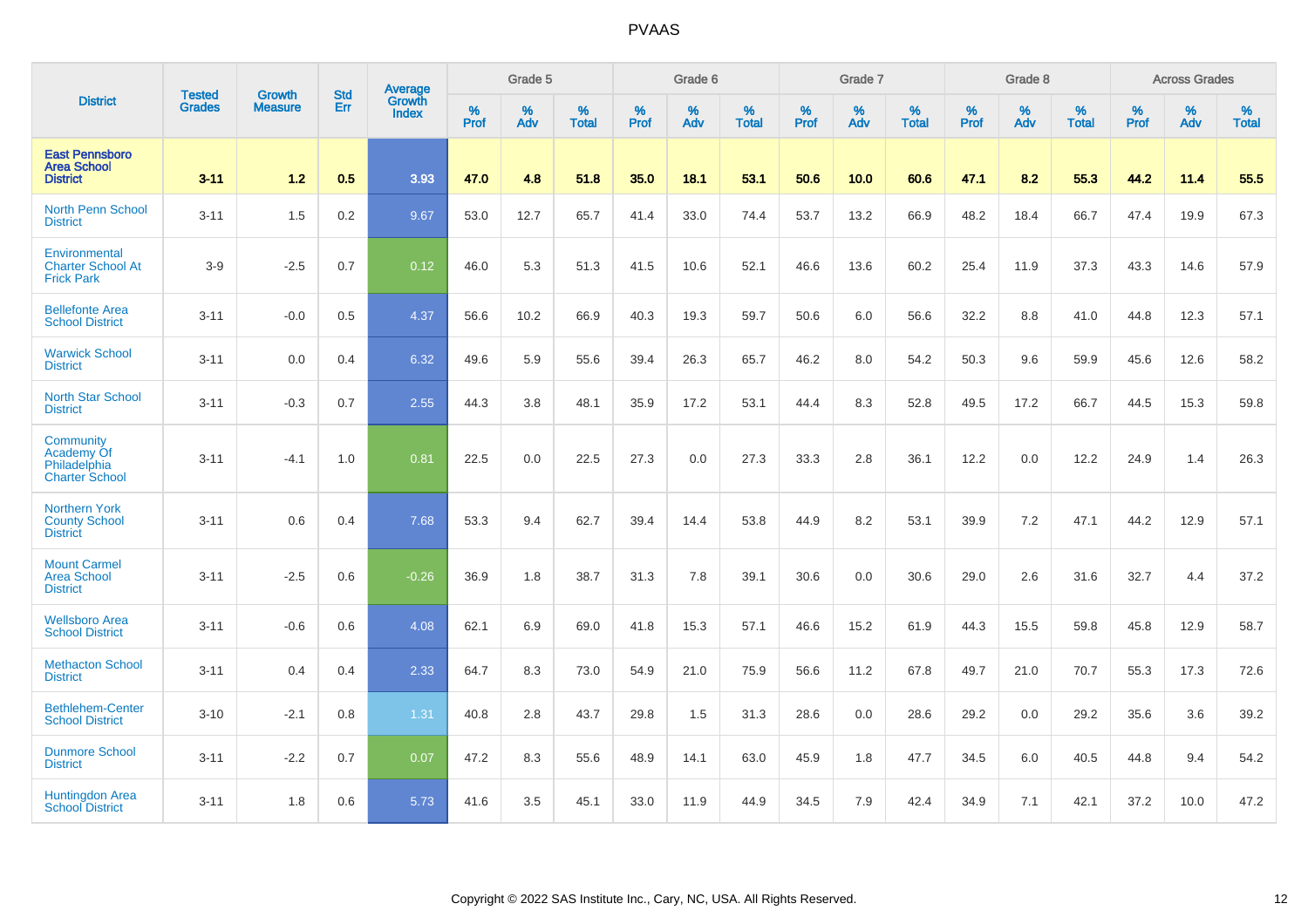|                                                                    |                         | <b>Growth</b>  | <b>Std</b> | Average                |                     | Grade 5  |                      |           | Grade 6  |                      |                     | Grade 7     |                   |                     | Grade 8     |                      |                     | <b>Across Grades</b> |                   |
|--------------------------------------------------------------------|-------------------------|----------------|------------|------------------------|---------------------|----------|----------------------|-----------|----------|----------------------|---------------------|-------------|-------------------|---------------------|-------------|----------------------|---------------------|----------------------|-------------------|
| <b>District</b>                                                    | <b>Tested</b><br>Grades | <b>Measure</b> | Err        | Growth<br><b>Index</b> | $\%$<br><b>Prof</b> | %<br>Adv | $\%$<br><b>Total</b> | %<br>Prof | %<br>Adv | $\%$<br><b>Total</b> | $\%$<br><b>Prof</b> | $\%$<br>Adv | %<br><b>Total</b> | $\%$<br><b>Prof</b> | $\%$<br>Adv | $\%$<br><b>Total</b> | $\%$<br><b>Prof</b> | %<br>Adv             | %<br><b>Total</b> |
| <b>East Pennsboro</b><br><b>Area School</b><br><b>District</b>     | $3 - 11$                | 1.2            | 0.5        | 3.93                   | 47.0                | 4.8      | 51.8                 | 35.0      | 18.1     | 53.1                 | 50.6                | 10.0        | 60.6              | 47.1                | 8.2         | 55.3                 | 44.2                | 11.4                 | 55.5              |
| <b>Laurel Highlands</b><br><b>School District</b>                  | $3 - 11$                | $-1.7$         | 0.5        | 0.43                   | 43.1                | 4.4      | 47.5                 | 39.4      | 11.6     | 51.0                 | 35.7                | 2.9         | 38.6              | 37.8                | 5.5         | 43.3                 | 39.8                | 9.6                  | 49.4              |
| <b>West Jefferson</b><br><b>Hills School District</b>              | $3 - 11$                | 0.0            | 0.4        | 3.89                   | 58.9                | 14.8     | 73.8                 | 50.5      | 19.9     | 70.4                 | 60.2                | 13.1        | 73.3              | 57.6                | 17.7        | 75.4                 | 53.0                | 20.4                 | 73.4              |
| <b>Mahanoy Area</b><br><b>School District</b>                      | $3 - 10$                | $-3.0$         | 0.8        | 1.88                   | 30.4                | 0.0      | 30.4                 | 31.5      | 8.2      | 39.7                 | 19.6                | 2.0         | 21.6              | 14.9                | 1.5         | 16.4                 | 27.6                | 3.3                  | 30.9              |
| Washington<br><b>School District</b>                               | $3 - 11$                | $-1.7$         | 0.7        | 0.44                   | 44.7                | 0.0      | 44.7                 | 39.6      | 6.2      | 45.8                 | 28.0                | 1.2         | 29.3              | 23.5                | 1.5         | 25.0                 | 35.4                | 3.1                  | 38.6              |
| <b>Annville-Cleona</b><br><b>School District</b>                   | $3 - 12$                | $-0.3$         | 0.6        | 4.34                   | 47.5                | 11.2     | 58.8                 | 39.6      | 21.9     | 61.5                 | 54.0                | 12.6        | 66.7              | 32.4                | 17.6        | 50.0                 | 44.0                | 15.5                 | 59.5              |
| <b>Carmichaels Area</b><br><b>School District</b>                  | $3 - 10$                | $-2.5$         | 0.8        | 0.32                   | 35.0                | 1.2      | 36.2                 | 25.8      | 7.6      | 33.3                 | 33.3                | 1.5         | 34.8              | 35.2                | 1.4         | 36.6                 | 32.5                | 3.4                  | 35.9              |
| <b>Lakeview School</b><br><b>District</b>                          | $3 - 11$                | $-3.2$         | 0.8        | $-0.37$                | 63.3                | 10.2     | 73.5                 | 46.5      | 16.9     | 63.4                 | 37.1                | 8.1         | 45.2              | 43.1                | 9.2         | 52.3                 | 45.7                | 15.4                 | 61.1              |
| <b>Big Spring School</b><br><b>District</b>                        | $3 - 11$                | $-0.3$         | 0.5        | 3.91                   | 50.0                | 14.6     | 64.6                 | 45.6      | 12.0     | 57.6                 | 52.2                | 8.8         | 61.0              | 49.7                | 9.2         | 58.9                 | 47.8                | 15.2                 | 63.0              |
| <b>Port Allegany</b><br><b>School District</b>                     | $3 - 11$                | $-1.8$         | 0.8        | 2.58                   | 34.3                | 2.9      | 37.1                 | 31.9      | 2.9      | 34.8                 | 32.9                | 5.7         | 38.6              | 40.3                | 3.2         | 43.6                 | 35.0                | 5.9                  | 40.8              |
| <b>Cumberland Valley</b><br><b>School District</b>                 | $3 - 12$                | 0.2            | 0.2        | 3.72                   | 59.3                | 12.9     | 72.1                 | 45.0      | 24.7     | 69.7                 | 53.8                | 17.0        | 70.9              | 51.0                | 16.9        | 67.8                 | 49.2                | 22.4                 | 71.6              |
| <b>Norwin School</b><br><b>District</b>                            | $3 - 11$                | $-0.6$         | 0.3        | 0.73                   | 59.5                | 18.6     | 78.1                 | 40.9      | 36.6     | 77.4                 | 60.2                | 18.0        | 78.3              | 52.5                | 13.8        | 66.4                 | 51.8                | 24.9                 | 76.7              |
| <b>Hanover Public</b><br><b>School District</b>                    | $3 - 11$                | 1.6            | 0.6        | 4.71                   | 40.6                | 3.0      | 43.6                 | 42.4      | 9.4      | 51.8                 | 45.4                | 6.2         | 51.5              | 38.7                | 7.3         | 46.0                 | 42.0                | 12.7                 | 54.7              |
| <b>Tri-Valley School</b><br><b>District</b>                        | $3 - 10$                | $-2.4$         | 0.9        | 0.50                   | 40.0                | 5.9      | 45.9                 | 36.7      | 6.1      | 42.9                 | 36.7                | 0.0         | 36.7              | 40.5                | 9.5         | 50.0                 | 41.3                | 8.0                  | 49.3              |
| <b>Upper Moreland</b><br><b>Township School</b><br><b>District</b> | $3 - 11$                | $-0.3$         | 0.4        | 2.54                   | 54.1                | 10.5     | 64.6                 | 42.4      | 21.0     | 63.4                 | 53.7                | 8.4         | 62.1              | 41.0                | 14.2        | 55.1                 | 46.0                | 16.1                 | 62.1              |
| <b>Karns City Area</b><br><b>School District</b>                   | $3 - 11$                | $-0.9$         | 0.6        | 3.33                   | 56.2                | 9.0      | 65.2                 | 46.6      | 14.8     | 61.4                 | 47.4                | 1.7         | 49.1              | 40.7                | 1.8         | 42.6                 | 44.7                | 6.8                  | 51.5              |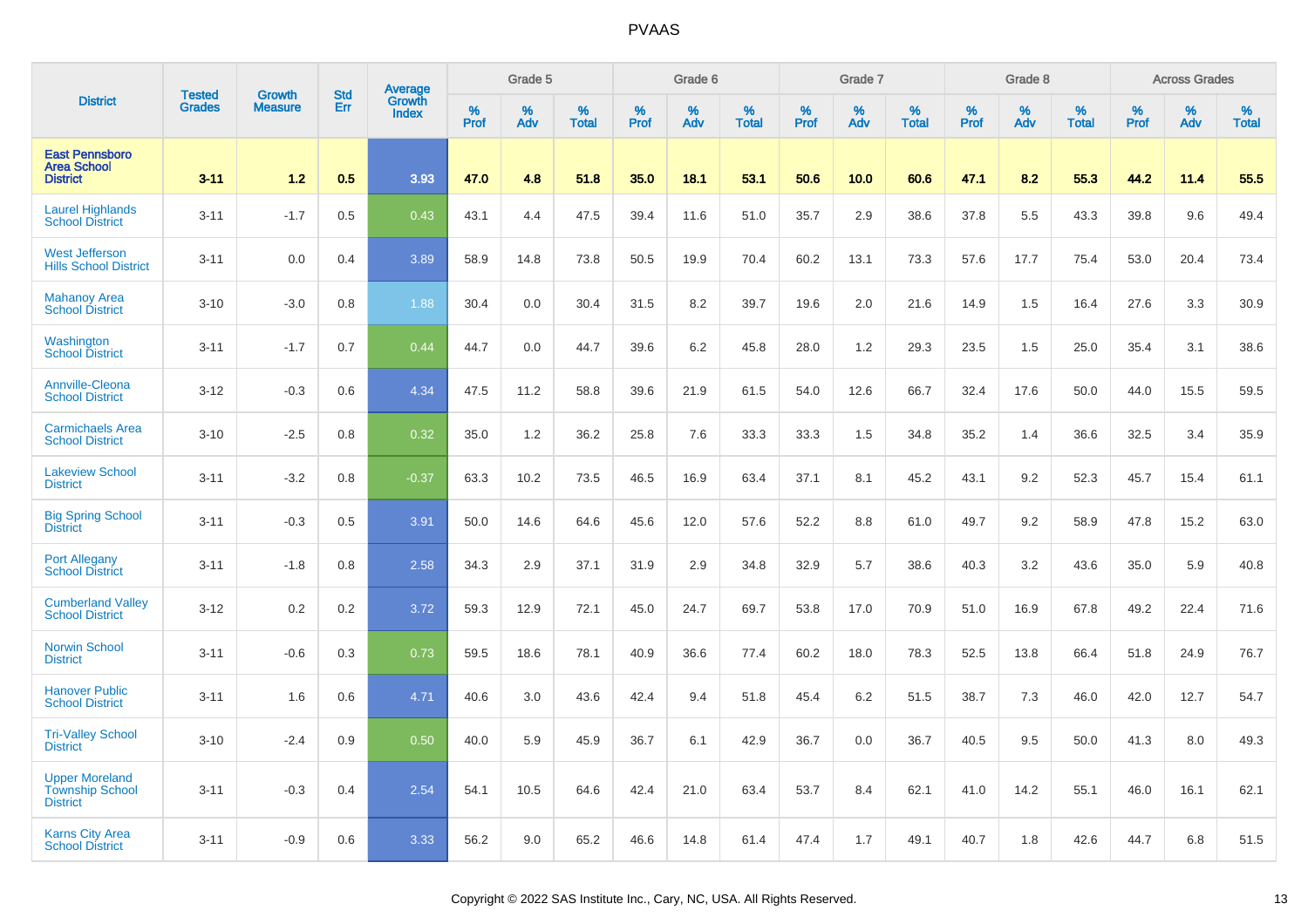|                                                                   |                                |                                 | <b>Std</b> | <b>Average</b>                |                  | Grade 5  |                   |           | Grade 6  |                   |           | Grade 7  |                   |           | Grade 8  |                   |           | <b>Across Grades</b> |                   |
|-------------------------------------------------------------------|--------------------------------|---------------------------------|------------|-------------------------------|------------------|----------|-------------------|-----------|----------|-------------------|-----------|----------|-------------------|-----------|----------|-------------------|-----------|----------------------|-------------------|
| <b>District</b>                                                   | <b>Tested</b><br><b>Grades</b> | <b>Growth</b><br><b>Measure</b> | Err        | <b>Growth</b><br><b>Index</b> | %<br><b>Prof</b> | %<br>Adv | %<br><b>Total</b> | %<br>Prof | %<br>Adv | %<br><b>Total</b> | %<br>Prof | %<br>Adv | %<br><b>Total</b> | %<br>Prof | %<br>Adv | %<br><b>Total</b> | %<br>Prof | %<br>Adv             | %<br><b>Total</b> |
| <b>East Pennsboro</b><br><b>Area School</b><br><b>District</b>    | $3 - 11$                       | 1.2                             | 0.5        | 3.93                          | 47.0             | 4.8      | 51.8              | 35.0      | 18.1     | 53.1              | 50.6      | 10.0     | 60.6              | 47.1      | 8.2      | 55.3              | 44.2      | 11.4                 | 55.5              |
| Northwood<br><b>Academy Charter</b><br><b>School</b>              | $3 - 8$                        | $-0.1$                          | 0.7        | 2.45                          | 23.4             | 1.3      | 24.7              | 44.2      | 6.5      | 50.6              | 37.5      | 5.6      | 43.1              | 29.6      | 13.0     | 42.6              | 31.0      | 5.4                  | 36.4              |
| <b>Mckeesport Area</b><br><b>School District</b>                  | $3 - 12$                       | 0.3                             | 0.5        | 2.63                          | 30.5             | 0.6      | 31.1              | 29.1      | 1.3      | 30.4              | 24.1      | 0.0      | 24.1              | 22.6      | 1.0      | 23.7              | 25.9      | 2.4                  | 28.3              |
| Commonwealth<br><b>Charter Academy</b><br><b>Charter School</b>   | $3 - 10$                       | $-3.1$                          | 0.9        | $-0.44$                       | 49.2             | 1.7      | 50.8              | 56.0      | 12.0     | 68.0              | 49.1      | 8.8      | 57.9              | 39.6      | 4.2      | 43.8              | 45.3      | 10.1                 | 55.4              |
| <b>Camp Hill School</b><br><b>District</b>                        | $3 - 12$                       | $-2.3$                          | 0.7        | 0.25                          | 65.4             | 17.3     | 82.7              | 53.3      | 8.0      | 61.3              | 63.7      | 5.5      | 69.2              | 49.6      | 15.3     | 64.9              | 52.7      | 18.6                 | 71.3              |
| Pennsylvania<br><b>Distance Learning</b><br><b>Charter School</b> | $3 - 12$                       | 0.0                             | 0.7        | 4.62                          | 30.3             | 0.0      | 30.3              | 16.2      | 4.0      | 20.3              | 25.6      | $1.2$    | 26.7              | 33.3      | 2.3      | 35.6              | 25.8      | $3.0\,$              | 28.8              |
| <b>Harrisburg City</b><br><b>School District</b>                  | $3 - 11$                       | 1.6                             | 0.4        | 7.12                          | 6.5              | 0.3      | 6.7               | 14.5      | 1.7      | 16.2              | 15.4      | 1.9      | 17.3              | 20.3      | 2.1      | 22.4              | 12.6      | 1.0                  | 13.6              |
| <b>Canton Area</b><br><b>School District</b>                      | $3 - 11$                       | $-2.0$                          | 0.8        | 1.77                          | 57.7             | 5.8      | 63.5              | 46.0      | 4.8      | 50.8              | 40.0      | 0.0      | 40.0              | 36.9      | 3.1      | 40.0              | 43.6      | 6.7                  | 50.3              |
| <b>Central Greene</b><br><b>School District</b>                   | $3 - 11$                       | $-1.8$                          | 0.6        | 0.82                          | 35.0             | 0.0      | 35.0              | 40.0      | 9.5      | 49.5              | 33.3      | 5.0      | 38.3              | 31.5      | 1.8      | 33.3              | 35.2      | $5.2\,$              | 40.3              |
| <b>Universal</b><br><b>Creighton Charter</b><br>School            | $3 - 8$                        | $-0.0$                          | 0.7        | 4.61                          | 31.0             | 2.4      | 33.3              | 25.6      | 2.3      | 27.9              | 15.4      | 4.6      | 20.0              | 34.9      | 5.8      | 40.7              | 28.8      | 4.7                  | 33.5              |
| <b>Lehighton Area</b><br><b>School District</b>                   | $3 - 11$                       | $-1.0$                          | 0.5        | 0.55                          | 45.3             | 1.3      | 46.7              | 40.8      | 8.3      | 49.2              | 42.3      | 5.7      | 48.0              | 34.2      | 9.8      | 43.9              | 41.8      | 8.6                  | 50.4              |
| Columbia Borough<br><b>School District</b>                        | $3 - 12$                       | $-0.9$                          | 0.8        | 1.58                          | 34.7             | 5.6      | 40.3              | 31.0      | 8.4      | 39.4              | 20.0      | 4.3      | 24.3              | 21.6      | 1.4      | 23.0              | 27.1      | 6.8                  | 33.9              |
| <b>Frazier School</b><br><b>District</b>                          | $3 - 11$                       | $-1.8$                          | 0.8        | 1.09                          | 49.0             | 3.9      | 52.9              | 48.8      | 17.5     | 66.2              | 43.0      | 12.8     | 55.8              | 20.4      | 3.7      | 24.1              | 40.8      | 10.9                 | 51.7              |
| <b>Blairsville-</b><br><b>Saltsburg School</b><br><b>District</b> | $3 - 11$                       | $-0.1$                          | 0.7        | 1.52                          | 46.9             | 8.2      | 55.1              | 40.4      | 22.5     | 62.9              | 38.6      | 9.9      | 48.5              | 50.6      | 14.1     | 64.7              | 41.8      | 15.1                 | 56.9              |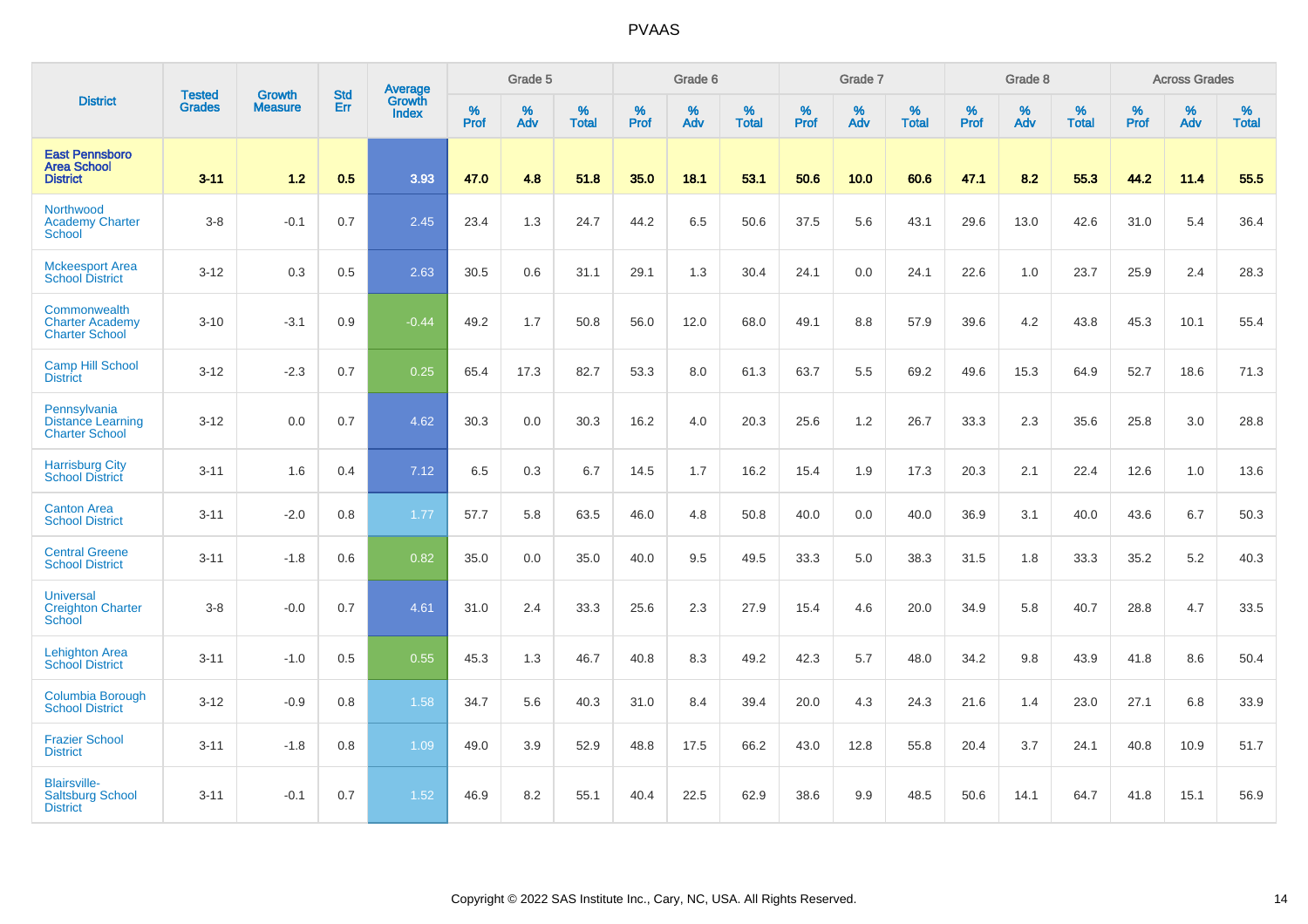|                                                                        |                                | <b>Growth</b>  | <b>Std</b> | <b>Average</b>         |              | Grade 5  |                   |           | Grade 6  |                   |           | Grade 7  |                   |           | Grade 8  |                   |           | <b>Across Grades</b> |                   |
|------------------------------------------------------------------------|--------------------------------|----------------|------------|------------------------|--------------|----------|-------------------|-----------|----------|-------------------|-----------|----------|-------------------|-----------|----------|-------------------|-----------|----------------------|-------------------|
| <b>District</b>                                                        | <b>Tested</b><br><b>Grades</b> | <b>Measure</b> | Err        | Growth<br><b>Index</b> | $\%$<br>Prof | %<br>Adv | %<br><b>Total</b> | %<br>Prof | %<br>Adv | %<br><b>Total</b> | %<br>Prof | %<br>Adv | %<br><b>Total</b> | %<br>Prof | %<br>Adv | %<br><b>Total</b> | %<br>Prof | %<br>Adv             | %<br><b>Total</b> |
| <b>East Pennsboro</b><br><b>Area School</b><br><b>District</b>         | $3 - 11$                       | 1.2            | 0.5        | 3.93                   | 47.0         | 4.8      | 51.8              | 35.0      | 18.1     | 53.1              | 50.6      | 10.0     | 60.6              | 47.1      | 8.2      | 55.3              | 44.2      | 11.4                 | 55.5              |
| <b>Selinsgrove Area</b><br><b>School District</b>                      | $3 - 12$                       | $-1.5$         | 0.5        | 2.93                   | 51.9         | 4.4      | 56.4              | 46.4      | 19.0     | 65.4              | 39.7      | 16.7     | 56.4              | 47.6      | 12.6     | 60.2              | 44.8      | 15.2                 | 60.0              |
| <b>Lincoln Park</b><br><b>Performing Arts</b><br><b>Charter School</b> | $7 - 11$                       | $-3.9$         | 1.1        | $-2.06$                |              |          |                   |           |          |                   | 66.1      | 5.4      | 71.4              | 59.8      | 17.2     | 77.0              | 62.2      | 12.6                 | 74.8              |
| <b>Saint Marys Area</b><br><b>School District</b>                      | $3 - 11$                       | $-1.5$         | 0.6        | 2.49                   | 48.7         | 2.6      | 51.3              | 42.7      | 13.7     | 56.4              | 40.8      | 7.7      | 48.5              | 46.4      | 8.0      | 54.3              | 44.6      | 11.0                 | 55.6              |
| <b>Chartiers-Houston</b><br><b>School District</b>                     | $3 - 10$                       | $-1.5$         | 0.7        | 1.79                   | 58.4         | 10.1     | 68.5              | 55.8      | 18.2     | 74.0              | 52.0      | 5.5      | 57.5              | 54.9      | 7.0      | 62.0              | 53.8      | 14.2                 | 68.0              |
| <b>Fleetwood Area</b><br><b>School District</b>                        | $3 - 10$                       | $-1.3$         | 0.5        | 1.03                   | 44.8         | 6.0      | 50.8              | 37.4      | 6.4      | 43.9              | 37.0      | 6.2      | 43.2              | 45.1      | 8.0      | 53.1              | 42.1      | 7.7                  | 49.9              |
| <b>South Middleton</b><br><b>School District</b>                       | $3 - 11$                       | 0.8            | 0.5        | 2.78                   | 48.5         | 12.1     | 60.6              | 45.2      | 21.0     | 66.1              | 44.4      | 12.9     | 57.3              | 42.1      | 12.0     | 54.1              | 45.4      | 16.9                 | 62.3              |
| Leechburg Area<br><b>School District</b>                               | $3 - 11$                       | $-2.3$         | 0.9        | 2.14                   | 46.7         | 2.2      | 48.9              | 29.7      | 2.7      | 32.4              | 42.9      | 0.0      | 42.9              | 51.2      | 11.6     | 62.8              | 45.8      | 7.9                  | 53.8              |
| Shenandoah<br><b>Valley School</b><br><b>District</b>                  | $3 - 11$                       | 1.7            | 0.9        | 4.15                   | 37.3         | 3.0      | 40.3              | 31.4      | 9.8      | 41.2              | 36.2      | 1.7      | 37.9              | 26.3      | 0.0      | 26.3              | 34.3      | 5.0                  | 39.4              |
| <b>Abington Heights</b><br><b>School District</b>                      | $3 - 11$                       | $-0.6$         | 0.5        | 1.11                   | 57.0         | 8.7      | 65.6              | 50.7      | 19.1     | 69.8              | 63.6      | 10.7     | 74.3              |           |          |                   | 52.3      | 18.0                 | 70.3              |
| <b>Innovative Arts</b><br><b>Academy Charter</b><br><b>School</b>      | $6 - 11$                       | $-2.2$         | 0.9        | 1.94                   |              |          |                   | 15.4      | 1.9      | 17.3              | 19.1      | 0.0      | 19.1              | 15.4      | 1.1      | 16.5              | 16.6      | 1.0                  | 17.5              |
| <b>Palisades School</b><br><b>District</b>                             | $3 - 11$                       | 0.4            | 0.6        | 2.52                   | 53.1         | 13.5     | 66.7              | 48.5      | 19.2     | 67.7              | 60.2      | 10.7     | 70.9              | 43.2      | 9.1      | 52.3              | 48.5      | 17.4                 | 65.9              |
| <b>Allegheny Valley</b><br><b>School District</b>                      | $3 - 11$                       | $-2.6$         | 0.8        | 1.73                   | 56.1         | 7.0      | 63.2              | 44.4      | 9.3      | 53.7              | 38.8      | 6.0      | 44.8              | 44.3      | 13.1     | 57.4              | 45.7      | 8.9                  | 54.6              |
| <b>Everett Area</b><br><b>School District</b>                          | $3 - 11$                       | $-0.2$         | 0.7        | 2.63                   | 41.4         | 9.2      | 50.6              | 34.9      | 11.6     | 46.5              | 47.5      | 5.9      | 53.5              | 37.3      | 9.3      | 46.7              | 40.8      | 11.4                 | 52.2              |
| <b>Windber Area</b><br><b>School District</b>                          | $3 - 11$                       | $-1.4$         | 0.7        | 0.34                   | 49.4         | 13.9     | 63.3              | 49.2      | 14.9     | 64.2              | 49.3      | 9.3      | 58.7              | 57.1      | 10.7     | 67.9              | 49.9      | 11.8                 | 61.7              |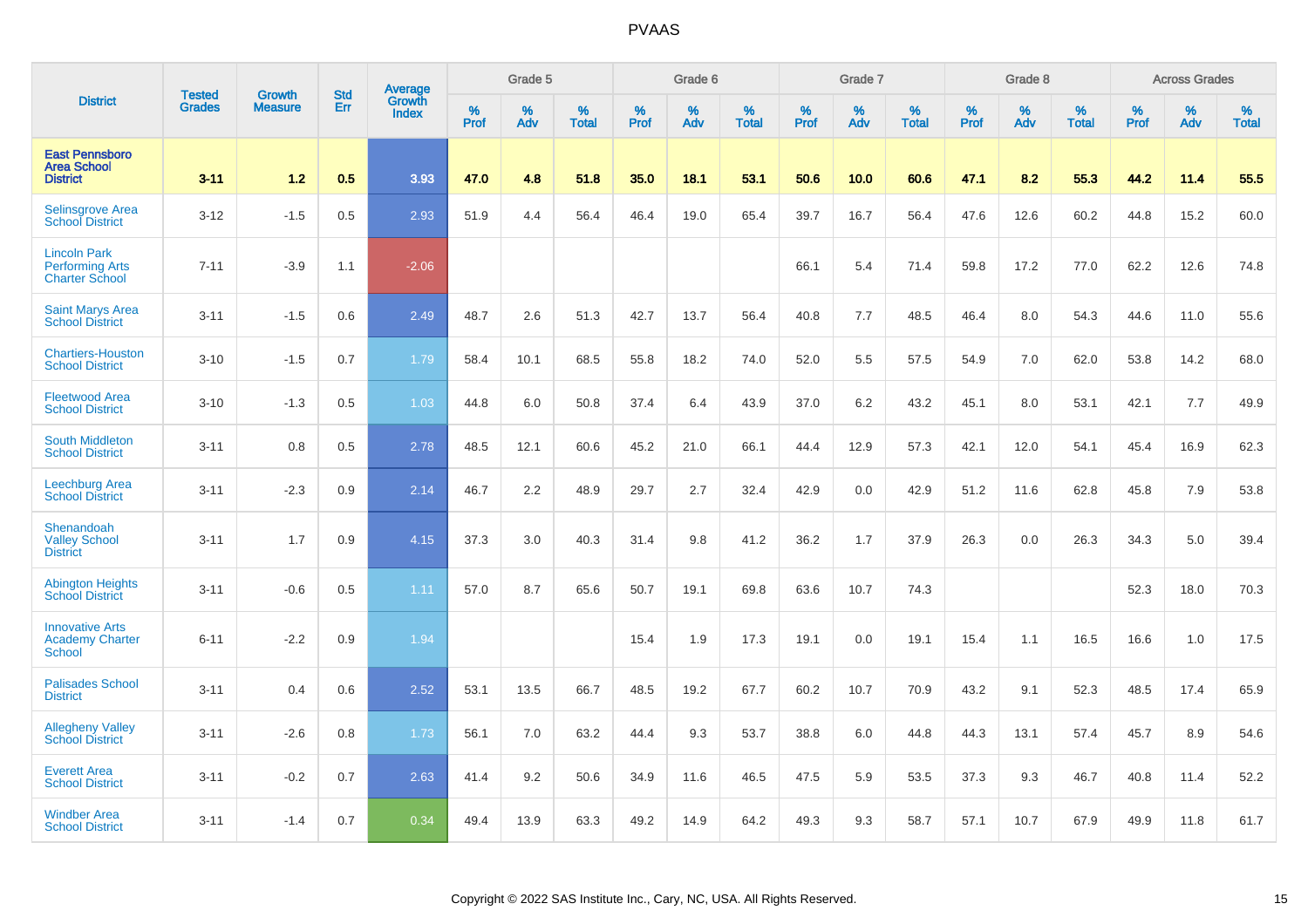|                                                                                 |                                |                                 | <b>Std</b> | Average                |           | Grade 5  |                   |           | Grade 6  |                   |           | Grade 7  |                   |           | Grade 8  |                   |           | <b>Across Grades</b> |                   |
|---------------------------------------------------------------------------------|--------------------------------|---------------------------------|------------|------------------------|-----------|----------|-------------------|-----------|----------|-------------------|-----------|----------|-------------------|-----------|----------|-------------------|-----------|----------------------|-------------------|
| <b>District</b>                                                                 | <b>Tested</b><br><b>Grades</b> | <b>Growth</b><br><b>Measure</b> | Err        | Growth<br><b>Index</b> | %<br>Prof | %<br>Adv | %<br><b>Total</b> | %<br>Prof | %<br>Adv | %<br><b>Total</b> | %<br>Prof | %<br>Adv | %<br><b>Total</b> | %<br>Prof | %<br>Adv | %<br><b>Total</b> | %<br>Prof | %<br>Adv             | %<br><b>Total</b> |
| <b>East Pennsboro</b><br><b>Area School</b><br><b>District</b>                  | $3 - 11$                       | $1.2$                           | 0.5        | 3.93                   | 47.0      | 4.8      | 51.8              | 35.0      | 18.1     | 53.1              | 50.6      | 10.0     | 60.6              | 47.1      | 8.2      | 55.3              | 44.2      | 11.4                 | 55.5              |
| <b>Hamburg Area</b><br><b>School District</b>                                   | $3 - 11$                       | $-0.4$                          | 0.5        | 1.81                   | 41.1      | 5.0      | 46.1              | 43.3      | 6.3      | 49.6              | 33.1      | 1.9      | 35.0              | 32.4      | 3.5      | 35.9              | 38.6      | 5.3                  | 43.9              |
| <b>Hempfield Area</b><br><b>School District</b>                                 | $3 - 12$                       | $-0.3$                          | 0.3        | 0.96                   | 55.2      | 8.7      | 63.9              | 41.4      | 20.3     | 61.6              | 52.8      | 14.0     | 66.8              | 50.0      | 12.4     | 62.4              | 48.7      | 16.2                 | 64.9              |
| <b>Mars Area School</b><br><b>District</b>                                      | $3 - 10$                       | $-1.1$                          | 0.4        | 1.23                   | 66.5      | 10.4     | 76.9              | 45.1      | 33.8     | 79.0              | 51.6      | 17.4     | 69.0              | 56.1      | 9.4      | 65.6              | 51.3      | 23.7                 | 75.1              |
| <b>Red Lion Area</b><br><b>School District</b>                                  | $3 - 11$                       | 0.6                             | 0.4        | 5.52                   | 46.1      | 2.7      | 48.8              | 38.1      | 15.8     | 54.0              | 41.4      | 10.4     | 51.9              | 38.8      | 7.5      | 46.3              | 40.6      | 9.4                  | 50.0              |
| <b>Inquiry Charter</b><br>School                                                | $3-5$                          | $-7.5$                          | 2.2        | $-3.42$                | 30.3      | 0.0      | 30.3              |           |          |                   |           |          |                   |           |          |                   | 25.9      | 4.6                  | 30.6              |
| <b>Forest City</b><br><b>Regional School</b><br><b>District</b>                 | $3 - 12$                       | $-2.2$                          | 0.9        | 1.18                   | 55.6      | 4.4      | 60.0              | 36.7      | 6.1      | 42.9              | 39.5      | 5.3      | 44.7              | 52.1      | 8.3      | 60.4              | 44.0      | 8.8                  | 52.8              |
| <b>Penn Cambria</b><br><b>School District</b>                                   | $3 - 11$                       | $-0.4$                          | 0.6        | 2.47                   | 56.8      | 0.9      | 57.7              | 46.5      | 7.1      | 53.5              | 58.1      | 7.7      | 65.8              | 52.3      | 7.8      | 60.2              | 48.8      | 9.2                  | 58.0              |
| <b>Executive</b><br><b>Education</b><br><b>Academy Charter</b><br><b>School</b> | $3 - 10$                       | $-5.5$                          | 1.6        | $-1.38$                | 10.0      | 0.0      | 10.0              | 12.5      | 6.2      | 18.8              |           |          |                   | 38.1      | 0.0      | 38.1              | 31.4      | 2.9                  | 34.3              |
| Montessori<br><b>Regional Charter</b><br><b>School</b>                          | $3-6$                          | $-3.8$                          | 1.1        | $-2.11$                | 33.3      | 0.0      | 33.3              | 37.3      | 8.5      | 45.8              |           |          |                   |           |          |                   | 32.2      | 4.5                  | 36.7              |
| Williamsburg<br><b>Community School</b><br><b>District</b>                      | $3 - 11$                       | 3.1                             | 1.1        | 4.44                   | 53.1      | 3.1      | 56.2              | 51.4      | 17.1     | 68.6              | 47.6      | 9.5      | 57.1              | 43.8      | 12.5     | 56.2              | 43.4      | 15.8                 | 59.1              |
| <b>Franklin Area</b><br><b>School District</b>                                  | $3 - 11$                       | 0.3                             | 0.6        | 2.18                   | 47.7      | 1.5      | 49.2              | 41.7      | 12.6     | 54.3              | 36.6      | 4.9      | 41.5              | 43.0      | 5.9      | 48.9              | 40.2      | 6.2                  | 46.4              |
| <b>Berwick Area</b><br><b>School District</b>                                   | $3 - 11$                       | $-0.6$                          | 0.5        | 1.71                   | 45.3      | 5.8      | 51.0              | 43.2      | 18.3     | 61.5              | 44.9      | 12.8     | 57.8              | 41.4      | 9.8      | 51.2              | 42.6      | 14.7                 | 57.3              |
| <b>Hampton Township</b><br><b>School District</b>                               | $3 - 11$                       | 1.7                             | 0.5        | 4.06                   | 50.3      | 30.7     | 81.0              | 35.6      | 44.2     | 79.8              | 54.6      | 26.3     | 81.0              | 46.9      | 34.3     | 81.1              | 44.1      | 38.5                 | 82.7              |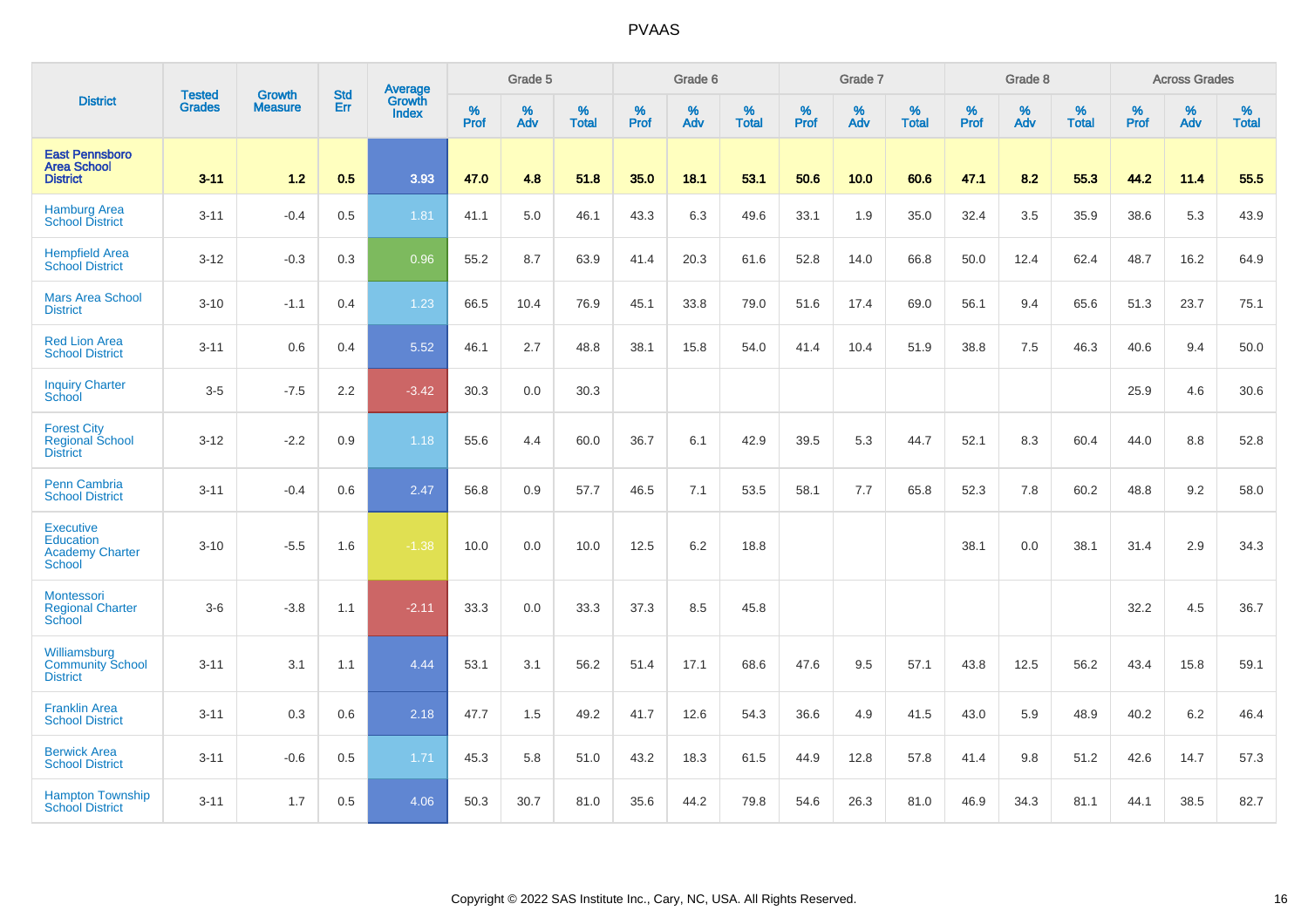|                                                                            |                                | <b>Growth</b>  | <b>Std</b> | Average                |              | Grade 5  |                   |           | Grade 6  |                   |           | Grade 7  |                   |           | Grade 8  |                   |           | <b>Across Grades</b> |                   |
|----------------------------------------------------------------------------|--------------------------------|----------------|------------|------------------------|--------------|----------|-------------------|-----------|----------|-------------------|-----------|----------|-------------------|-----------|----------|-------------------|-----------|----------------------|-------------------|
| <b>District</b>                                                            | <b>Tested</b><br><b>Grades</b> | <b>Measure</b> | Err        | Growth<br><b>Index</b> | $\%$<br>Prof | %<br>Adv | %<br><b>Total</b> | %<br>Prof | %<br>Adv | %<br><b>Total</b> | %<br>Prof | %<br>Adv | %<br><b>Total</b> | %<br>Prof | %<br>Adv | %<br><b>Total</b> | %<br>Prof | %<br>Adv             | %<br><b>Total</b> |
| <b>East Pennsboro</b><br><b>Area School</b><br><b>District</b>             | $3 - 11$                       | 1.2            | 0.5        | 3.93                   | 47.0         | 4.8      | 51.8              | 35.0      | 18.1     | 53.1              | 50.6      | 10.0     | 60.6              | 47.1      | 8.2      | 55.3              | 44.2      | 11.4                 | 55.5              |
| <b>Fort Cherry School</b><br><b>District</b>                               | $3 - 10$                       | $-2.2$         | 0.8        | 1.85                   | 61.4         | 8.8      | 70.2              | 31.6      | 33.3     | 64.9              | 45.6      | 8.8      | 54.4              | 39.5      | 26.7     | 66.3              | 45.7      | 16.8                 | 62.5              |
| <b>Bethel Park School</b><br><b>District</b>                               | $3 - 11$                       | 0.5            | 0.4        | 3.98                   | 59.3         | 14.8     | 74.2              | 44.6      | 30.2     | 74.9              | 57.6      | 17.0     | 74.5              | 54.5      | 19.6     | 74.1              | 52.1      | 24.5                 | 76.6              |
| <b>North Hills School</b><br><b>District</b>                               | $3 - 11$                       | $-1.2$         | 0.4        | 0.57                   | 59.2         | 11.6     | 70.8              | 45.2      | 26.0     | 71.2              | 51.8      | 20.0     | 71.8              | 48.3      | 18.4     | 66.7              | 50.2      | 22.0                 | 72.3              |
| <b>Muncy School</b><br><b>District</b>                                     | $3 - 11$                       | 0.3            | 0.7        | 4.17                   | 49.2         | 11.5     | 60.7              | 48.7      | 30.8     | 79.5              | 58.0      | 8.7      | 66.7              | 44.4      | 12.2     | 56.7              | 49.3      | 16.0                 | 65.3              |
| <b>Pine Grove Area</b><br><b>School District</b>                           | $3 - 11$                       | 0.9            | 0.6        | 4.20                   | 55.8         | 1.0      | 56.8              | 41.0      | 14.5     | 55.6              | 44.7      | 0.8      | 45.5              | 45.5      | $6.2\,$  | 51.8              | 46.5      | 10.4                 | 56.9              |
| <b>Chester Charter</b><br><b>Scholars Academy</b><br><b>Charter School</b> | $3 - 12$                       | 0.0            | 0.9        | 2.02                   | 17.8         | 0.0      | 17.8              | 31.9      | 4.3      | 36.2              | 37.5      | 4.2      | 41.7              | 16.0      | 0.0      | 16.0              | 23.8      | 1.8                  | 25.6              |
| <b>Alliance For</b><br><b>Progress Charter</b><br><b>School</b>            | $3-8$                          | $-1.1$         | 1.2        | 0.67                   | 12.5         | 0.0      | 12.5              | 32.0      | 0.0      | 32.0              | 26.9      | 0.0      | 26.9              | 3.4       | 0.0      | 3.4               | 19.4      | 0.0                  | 19.4              |
| <b>Sullivan County</b><br><b>School District</b>                           | $3 - 10$                       | $-3.1$         | 1.0        | 0.79                   | 23.8         | 2.4      | 26.2              | 62.0      | 6.0      | 68.0              | 41.2      | 5.9      | 47.1              | 40.0      | 2.9      | 42.9              | 40.0      | 6.0                  | 46.0              |
| Steelton-Highspire<br><b>School District</b>                               | $3 - 11$                       | $-1.9$         | 0.7        | 0.69                   | 21.9         | 0.0      | 21.9              | 11.5      | 0.0      | 11.5              | 3.8       | 0.0      | 3.8               | 5.9       | 0.0      | 5.9               | 9.0       | 0.0                  | 9.0               |
| <b>Old Forge School</b><br><b>District</b>                                 | $3 - 12$                       | 0.5            | 0.8        | 4.31                   | 39.1         | 0.0      | 39.1              | 41.1      | 17.9     | 58.9              | 33.3      | 24.2     | 57.6              | 44.1      | 6.8      | 50.8              | 40.1      | 9.2                  | 49.3              |
| <b>Greensburg Salem</b><br><b>School District</b>                          | $3 - 11$                       | $-1.6$         | 0.5        | 0.18                   | 49.7         | 7.2      | 56.9              | 40.1      | 13.8     | 53.9              | 44.0      | 5.5      | 49.4              | 48.3      | 7.2      | 55.6              | 42.8      | 11.4                 | 54.2              |
| Independence<br><b>Charter School</b>                                      | $3-8$                          | $-2.1$         | 0.7        | $-0.30$                | 28.8         | 9.6      | 38.4              | 39.0      | 18.3     | 57.3              | 38.3      | 11.1     | 49.4              | 50.9      | 7.0      | 57.9              | 35.6      | 11.9                 | 47.5              |
| <b>Hopewell Area</b><br><b>School District</b>                             | $3 - 11$                       | $-0.3$         | 0.6        | 3.08                   | 53.8         | 3.0      | 56.8              | 50.4      | 19.0     | 69.4              | 48.3      | 10.7     | 59.1              | 42.6      | 6.6      | 49.2              | 48.2      | 11.9                 | 60.1              |
| <b>Mastery Charter</b><br>School - Smedley<br>Campus                       | $3-6$                          | $-4.0$         | 1.3        | $-1.35$                | 19.2         | 1.9      | 21.2              | 31.0      | 1.7      | 32.8              |           |          |                   |           |          |                   | 21.4      | 2.2                  | 23.6              |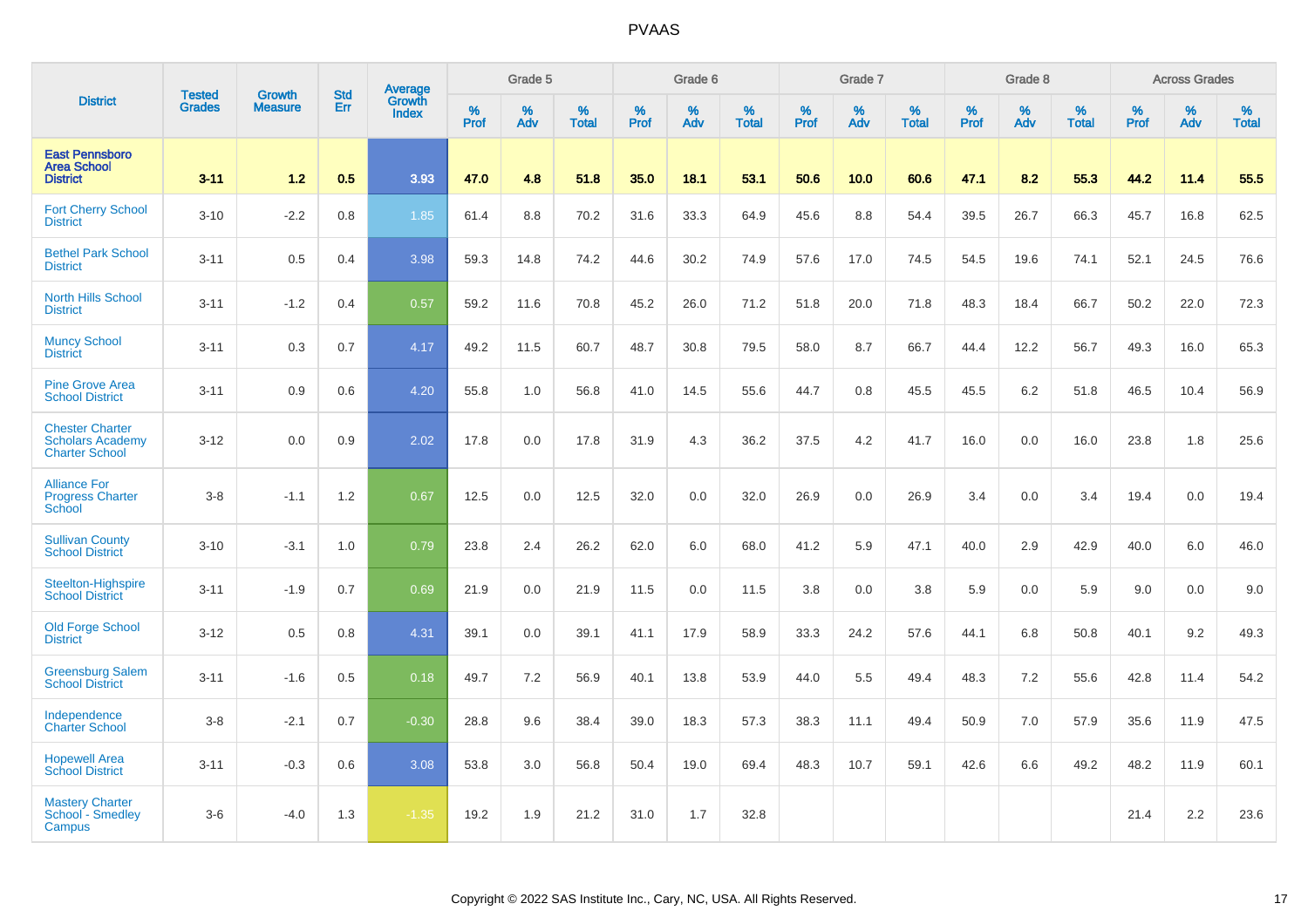|                                                                  | <b>Tested</b> | <b>Growth</b>  |            | Average                |                     | Grade 5  |                   |                     | Grade 6  |                   |              | Grade 7  |                   |                     | Grade 8     |                   |                     | <b>Across Grades</b> |                   |
|------------------------------------------------------------------|---------------|----------------|------------|------------------------|---------------------|----------|-------------------|---------------------|----------|-------------------|--------------|----------|-------------------|---------------------|-------------|-------------------|---------------------|----------------------|-------------------|
| <b>District</b>                                                  | <b>Grades</b> | <b>Measure</b> | Std<br>Err | Growth<br><b>Index</b> | $\%$<br><b>Prof</b> | %<br>Adv | %<br><b>Total</b> | $\%$<br><b>Prof</b> | %<br>Adv | %<br><b>Total</b> | $\%$<br>Prof | %<br>Adv | %<br><b>Total</b> | $\%$<br><b>Prof</b> | $\%$<br>Adv | %<br><b>Total</b> | $\%$<br><b>Prof</b> | %<br>Adv             | %<br><b>Total</b> |
| <b>East Pennsboro</b><br><b>Area School</b><br><b>District</b>   | $3 - 11$      | $1.2$          | 0.5        | 3.93                   | 47.0                | 4.8      | 51.8              | 35.0                | 18.1     | 53.1              | 50.6         | 10.0     | 60.6              | 47.1                | 8.2         | 55.3              | 44.2                | 11.4                 | 55.5              |
| <b>Scranton School</b><br><b>District</b>                        | $3 - 12$      | $-0.8$         | 0.5        | 2.89                   | 35.9                | 1.7      | 37.6              | 29.4                | 4.2      | 33.6              | 24.9         | 2.8      | 27.7              | 26.3                | 5.8         | 32.2              | 29.5                | 4.0                  | 33.5              |
| Pennsylvania<br><b>Leadership Charter</b><br><b>School</b>       | $3 - 11$      | $-1.6$         | 0.5        | $-0.25$                | 59.1                | 11.7     | 70.8              | 51.3                | 16.2     | 67.5              | 43.2         | 14.2     | 57.4              | 48.7                | 11.8        | 60.5              | 49.6                | 15.0                 | 64.6              |
| <b>Western Beaver</b><br><b>County School</b><br><b>District</b> | $3 - 11$      | $-1.5$         | 1.2        | 3.25                   | 37.5                | 12.5     | 50.0              | 57.1                | 31.0     | 88.1              | 52.1         | 8.3      | 60.4              | 52.8                | 5.6         | 58.3              | 50.0                | 17.8                 | 67.8              |
| <b>Greater Johnstown</b><br><b>School District</b>               | $3 - 11$      | $-0.2$         | 0.5        | 3.35                   | 21.9                | 0.0      | 21.9              | 21.0                | 2.7      | 23.6              | 26.7         | 0.6      | 27.3              | 23.4                | 0.6         | 24.0              | 21.6                | 1.8                  | 23.4              |
| South Side Area<br><b>School District</b>                        | $3 - 11$      | $-1.4$         | 0.8        | 1.73                   | 50.0                | 6.7      | 56.7              | 33.9                | 8.1      | 41.9              | 57.6         | 6.1      | 63.6              | 49.3                | 8.4         | 57.8              | 43.1                | 10.2                 | 53.3              |
| <b>Southeast Delco</b><br><b>School District</b>                 | $3 - 10$      | $-0.6$         | 0.6        | 2.38                   | 28.6                | 0.0      | 28.6              | 30.4                | 1.8      | 32.1              | 29.2         | 1.5      | 30.8              | 34.4                | 3.8         | 38.2              | 28.9                | 2.4                  | 31.3              |
| <b>Wilkes-Barre Area</b><br><b>School District</b>               | $3 - 11$      | $-1.0$         | 0.5        | 1.18                   | 28.0                | 0.8      | 28.8              | 32.4                | 8.7      | 41.1              | 27.6         | 1.8      | 29.4              | 24.7                | 3.7         | 28.4              | 27.8                | 4.6                  | 32.3              |
| <b>Arts Academy</b><br><b>Charter School</b>                     | $5-8$         | $-3.5$         | 1.1        | $-0.12$                | 41.2                | 0.0      | 41.2              | 46.7                | $2.2\,$  | 48.9              | 49.1         | 1.9      | 50.9              | 45.2                | 3.2         | 48.4              | 46.6                | 2.0                  | 48.6              |
| <b>Franklin Towne</b><br>Charter<br><b>Elementary School</b>     | $3 - 8$       | $-3.1$         | 1.2        | 0.46                   | 46.4                | 7.1      | 53.6              | 48.2                | 7.4      | 55.6              | 53.6         | 7.1      | 60.7              | 59.1                | 0.0         | 59.1              | 50.6                | 6.8                  | 57.4              |
| <b>Avella Area School</b><br><b>District</b>                     | $3 - 12$      | 2.7            | 1.1        | 4.69                   | 42.5                | 2.5      | 45.0              | 42.4                | 18.2     | 60.6              | 60.0         | 5.7      | 65.7              | 63.0                | 18.5        | 81.5              | 46.7                | 12.6                 | 59.3              |
| <b>Somerset Area</b><br><b>School District</b>                   | $3 - 11$      | 0.7            | 0.6        | 4.76                   | 48.3                | 5.8      | 54.2              | 42.4                | 28.8     | 71.2              | 46.7         | 17.5     | 64.2              | 52.5                | 12.8        | 65.2              | 45.3                | 16.7                 | 62.0              |
| <b>Ridley School</b><br><b>District</b>                          | $3 - 12$      | $-0.9$         | 0.4        | 0.04                   | 49.2                | 5.6      | 54.8              | 38.5                | 12.4     | 50.9              | 39.6         | 5.9      | 45.6              | 41.1                | 7.5         | 48.6              | 42.4                | 10.0                 | 52.4              |
| <b>Big Beaver Falls</b><br><b>Area School</b><br><b>District</b> | $3 - 11$      | $-0.7$         | 0.6        | 3.08                   | 44.1                | 2.9      | 47.1              | 30.8                | 1.9      | 32.7              | 29.7         | 5.0      | 34.6              | 27.8                | 2.1         | 29.9              | 33.1                | 3.7                  | 36.8              |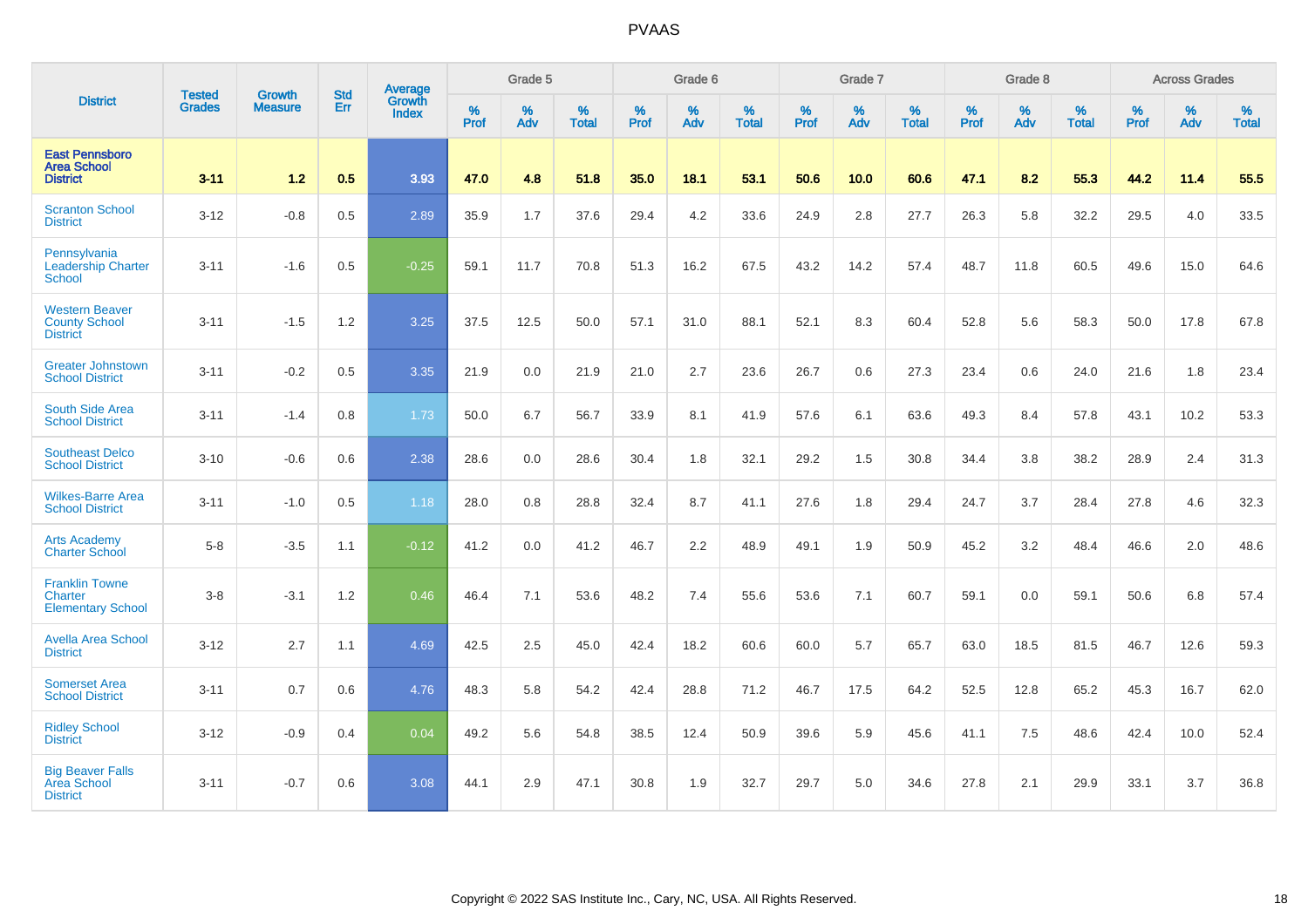|                                                                  |                                |                                 | <b>Std</b> | <b>Average</b>         |           | Grade 5  |                   |           | Grade 6  |                   |           | Grade 7  |                   |           | Grade 8  |                   |           | <b>Across Grades</b> |                   |
|------------------------------------------------------------------|--------------------------------|---------------------------------|------------|------------------------|-----------|----------|-------------------|-----------|----------|-------------------|-----------|----------|-------------------|-----------|----------|-------------------|-----------|----------------------|-------------------|
| <b>District</b>                                                  | <b>Tested</b><br><b>Grades</b> | <b>Growth</b><br><b>Measure</b> | Err        | Growth<br><b>Index</b> | %<br>Prof | %<br>Adv | %<br><b>Total</b> | %<br>Prof | %<br>Adv | %<br><b>Total</b> | %<br>Prof | %<br>Adv | %<br><b>Total</b> | %<br>Prof | %<br>Adv | %<br><b>Total</b> | %<br>Prof | %<br>Adv             | %<br><b>Total</b> |
| <b>East Pennsboro</b><br><b>Area School</b><br><b>District</b>   | $3 - 11$                       | 1.2                             | 0.5        | 3.93                   | 47.0      | 4.8      | 51.8              | 35.0      | 18.1     | 53.1              | 50.6      | 10.0     | 60.6              | 47.1      | 8.2      | 55.3              | 44.2      | 11.4                 | 55.5              |
| Tredyffrin-<br><b>Easttown School</b><br><b>District</b>         | $3 - 10$                       | 0.5                             | 0.4        | 3.47                   | 65.0      | 22.0     | 87.0              | 47.7      | 39.5     | 87.2              | 56.5      | 29.3     | 85.8              | 48.6      | 39.7     | 88.4              | 52.0      | 36.6                 | 88.6              |
| <b>Penn Hills Charter</b><br>School of<br>Entrepreneurship       | $3 - 8$                        | $-1.5$                          | 1.0        | 0.35                   | 27.3      | 0.0      | 27.3              | 37.1      | 8.6      | 45.7              | 34.2      | 0.0      | 34.2              | 45.4      | 0.0      | 45.4              | 40.8      | 6.4                  | 47.2              |
| <b>Trinity Area School</b><br><b>District</b>                    | $3 - 11$                       | $-0.1$                          | 0.4        | 1.05                   | 55.8      | 12.7     | 68.5              | 43.1      | 14.7     | 57.8              | 48.7      | 9.2      | 58.0              | 48.2      | 13.5     | 61.6              | 46.8      | 15.3                 | 62.1              |
| <b>North Allegheny</b><br><b>School District</b>                 | $3 - 11$                       | 1.3                             | 0.3        | 11.95                  | 55.4      | 31.5     | 87.0              | 44.4      | 33.0     | 77.4              | 51.9      | 28.9     | 80.8              | 55.5      | 24.5     | 80.0              | 48.3      | 33.7                 | 82.0              |
| <b>Berlin</b><br><b>Brothersvalley</b><br><b>School District</b> | $3 - 11$                       | $-1.0$                          | 0.8        | 1.52                   | 60.4      | 1.9      | 62.3              | 42.4      | 15.2     | 57.6              | 55.8      | 3.8      | 59.6              | 54.2      | $6.2\,$  | 60.4              | 48.4      | 8.4                  | 56.8              |
| Lampeter-<br><b>Strasburg School</b><br><b>District</b>          | $3 - 12$                       | $-1.0$                          | 0.5        | $-0.34$                | 56.5      | 14.9     | 71.4              | 48.5      | 27.4     | 76.0              | 56.6      | 10.1     | 66.7              | 49.5      | 10.0     | 59.5              | 50.0      | 20.6                 | 70.5              |
| Palmyra Area<br><b>School District</b>                           | $3 - 11$                       | $-0.7$                          | 0.4        | 3.31                   | 54.6      | 19.4     | 74.0              | 44.9      | 24.2     | 69.1              | 58.9      | 12.6     | 71.5              | 53.4      | 10.9     | 64.3              | 49.8      | 21.3                 | 71.1              |
| <b>West York Area</b><br><b>School District</b>                  | $3 - 12$                       | $-1.4$                          | 0.5        | $-0.10$                | 36.0      | 4.4      | 40.4              | 38.5      | 9.3      | 47.8              | 35.9      | 5.3      | 41.2              | 41.2      | 5.2      | 46.4              | 37.8      | 8.4                  | 46.2              |
| <b>Turkeyfoot Valley</b><br>Area School<br><b>District</b>       | $3 - 12$                       | 0.6                             | 1.4        | 1.84                   | 27.3      | 4.6      | 31.8              | 38.1      | 9.5      | 47.6              | 30.0      | 5.0      | 35.0              | 30.4      | 0.0      | 30.4              | 33.0      | 3.6                  | 36.6              |
| <b>Warrior Run</b><br><b>School District</b>                     | $3 - 11$                       | 2.6                             | 0.6        | 5.88                   | 48.0      | 6.5      | 54.6              | 42.2      | 19.3     | 61.5              | 46.3      | 15.7     | 62.0              | 42.2      | 10.0     | 52.2              | 43.0      | 12.6                 | 55.6              |
| <b>Carbondale Area</b><br><b>School District</b>                 | $3 - 10$                       | $-1.3$                          | 0.7        | 1.07                   | 34.5      | 0.0      | 34.5              | 23.1      | $2.2\,$  | 25.3              | 29.4      | 3.5      | 32.9              | 42.4      | 5.7      | 48.1              | 30.0      | 3.2                  | 33.3              |
| <b>Pottsgrove School</b><br><b>District</b>                      | $3 - 11$                       | $-0.4$                          | 0.5        | 4.12                   | 39.7      | 5.4      | 45.1              | 42.3      | 6.4      | 48.7              | 53.1      | 9.1      | 62.3              | 40.4      | 3.7      | 44.2              | 43.1      | 7.6                  | 50.7              |
| <b>Saint Clair Area</b><br><b>School District</b>                | $3 - 8$                        | $-1.8$                          | 0.9        | 0.86                   | 43.4      | 1.9      | 45.3              | 58.0      | 6.0      | 64.0              | 36.5      | 7.7      | 44.2              | 41.5      | 2.4      | 43.9              | 43.9      | 4.7                  | 48.6              |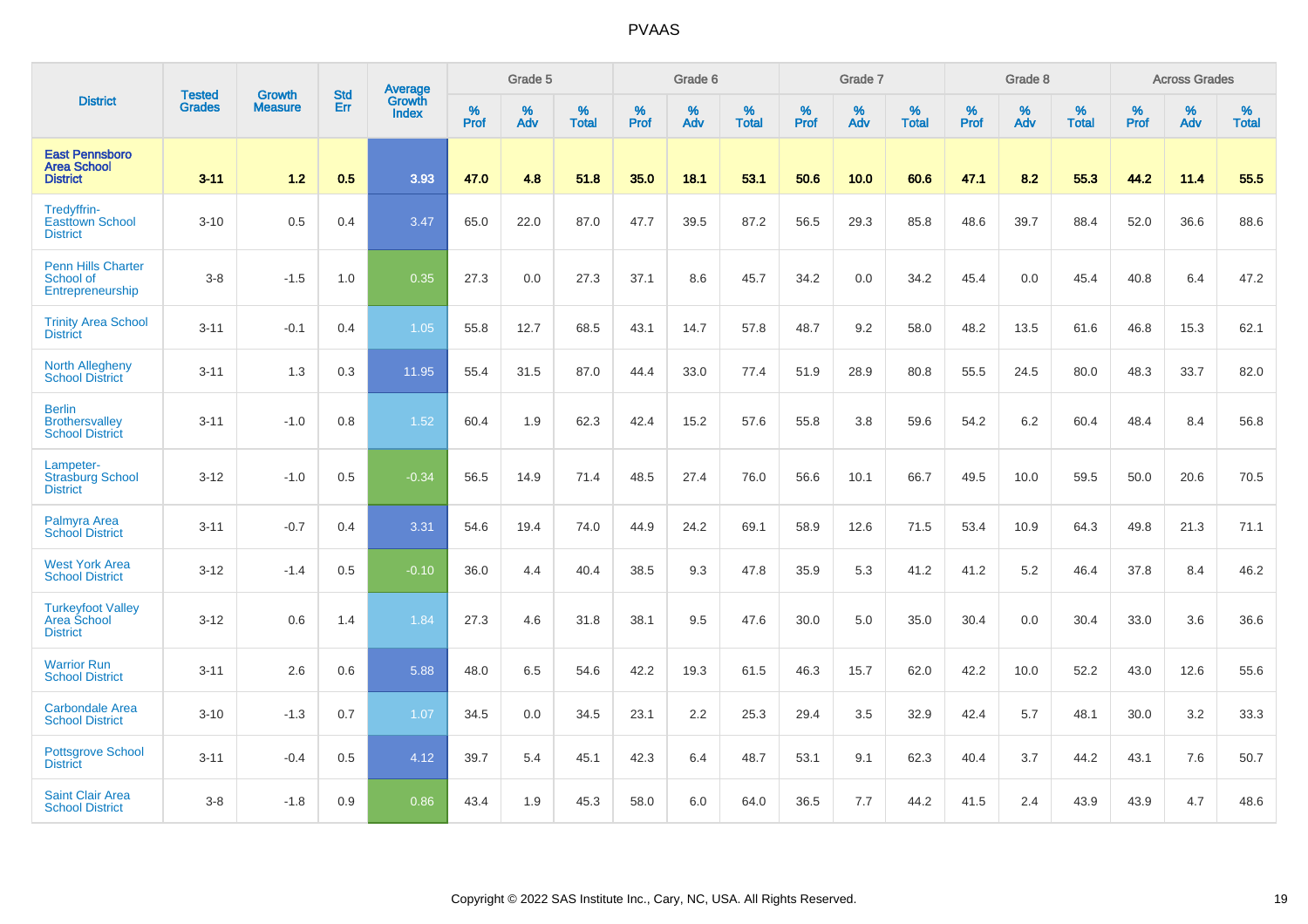|                                                                | <b>Tested</b> | <b>Growth</b>  |                   | Average                |                     | Grade 5  |                   |                  | Grade 6  |                   |                  | Grade 7  |                   |           | Grade 8  |                   |           | <b>Across Grades</b> |                   |
|----------------------------------------------------------------|---------------|----------------|-------------------|------------------------|---------------------|----------|-------------------|------------------|----------|-------------------|------------------|----------|-------------------|-----------|----------|-------------------|-----------|----------------------|-------------------|
| <b>District</b>                                                | <b>Grades</b> | <b>Measure</b> | <b>Std</b><br>Err | Growth<br><b>Index</b> | $\%$<br><b>Prof</b> | %<br>Adv | %<br><b>Total</b> | %<br><b>Prof</b> | %<br>Adv | %<br><b>Total</b> | %<br><b>Prof</b> | %<br>Adv | %<br><b>Total</b> | %<br>Prof | %<br>Adv | %<br><b>Total</b> | %<br>Prof | %<br>Adv             | %<br><b>Total</b> |
| <b>East Pennsboro</b><br><b>Area School</b><br><b>District</b> | $3 - 11$      | 1.2            | 0.5               | 3.93                   | 47.0                | 4.8      | 51.8              | 35.0             | 18.1     | 53.1              | 50.6             | 10.0     | 60.6              | 47.1      | 8.2      | 55.3              | 44.2      | 11.4                 | 55.5              |
| Salisbury-Elk Lick<br><b>School District</b>                   | $3 - 11$      | $-3.9$         | 1.3               | $-1.19$                | 50.0                | 8.3      | 58.3              | 50.0             | 0.0      | 50.0              | 30.0             | 0.0      | 30.0              | 28.6      | 4.8      | 33.3              | 42.2      | 3.3                  | 45.4              |
| <b>Hanover Area</b><br><b>School District</b>                  | $3 - 11$      | $-2.1$         | 0.9               | 0.50                   | 29.8                | 0.0      | 29.8              | 14.6             | 9.1      | 23.6              | 15.5             | 0.0      | 15.5              | 14.3      | 2.4      | 16.7              | 20.2      | 2.3                  | 22.5              |
| <b>Oswayo Valley</b><br><b>School District</b>                 | $3 - 12$      | $-0.7$         | 1.2               | 0.97                   | 62.1                | 13.8     | 75.9              | 40.7             | 18.5     | 59.3              | 48.2             | 0.0      | 48.2              | 51.6      | 6.4      | 58.1              | 54.7      | 11.8                 | 66.5              |
| <b>Ephrata Area</b><br><b>School District</b>                  | $3 - 11$      | $-0.2$         | 0.4               | 6.69                   | 50.5                | 10.3     | 60.8              | 47.6             | 12.7     | 60.4              | 40.8             | 5.2      | 46.0              | 39.2      | 7.3      | 46.5              | 45.1      | 12.6                 | 57.6              |
| Esperanza<br><b>Academy Charter</b><br>School                  | $4 - 11$      | 1.2            | 0.5               | 4.88                   |                     |          |                   | 17.4             | 0.5      | 17.9              | 22.3             | 1.4      | 23.6              | 18.9      | 0.5      | 19.4              | 19.0      | 0.9                  | 19.9              |
| <b>Purchase Line</b><br><b>School District</b>                 | $3 - 12$      | $-1.5$         | 0.8               | 0.46                   | 37.2                | 5.9      | 43.1              | 40.9             | 6.1      | 47.0              | 39.4             | 3.0      | 42.4              | 30.9      | 3.6      | 34.6              | 39.8      | 6.3                  | 46.1              |
| <b>Springfield School</b><br><b>District</b>                   | $3 - 11$      | $-0.9$         | 0.4               | 0.48                   | 58.3                | 23.8     | 82.1              | 53.6             | 25.6     | 79.2              | 58.6             | 20.9     | 79.5              | 51.5      | 18.2     | 69.7              | 52.1      | 26.9                 | 78.9              |
| <b>Brentwood</b><br><b>Borough School</b><br><b>District</b>   | $3 - 11$      | $-2.1$         | 0.7               | $-0.70$                | 53.5                | 7.0      | 60.5              | 36.1             | 12.0     | 48.2              | 33.3             | 4.6      | 37.9              | 48.0      | 6.8      | 54.8              | 40.9      | 9.4                  | 50.3              |
| Springfield<br><b>Township School</b><br><b>District</b>       | $3 - 11$      | $-1.2$         | 0.5               | 0.29                   | 52.0                | 13.4     | 65.4              | 51.4             | 15.0     | 66.5              | 56.3             | 10.8     | 67.1              | 47.3      | 14.0     | 61.3              | 52.1      | 16.5                 | 68.6              |
| <b>Propel Charter</b><br><b>School-Northside</b>               | $3 - 8$       | $-1.3$         | 1.0               | 2.10                   | 7.0                 | 0.0      | 7.0               | 14.6             | 0.0      | 14.6              | 5.0              | 0.0      | 5.0               | 10.0      | 0.0      | 10.0              | 9.0       | 0.0                  | 9.0               |
| <b>Midd-West School</b><br><b>District</b>                     | $3 - 11$      | 1.2            | 0.6               | 5.38                   | 52.2                | 3.0      | 55.2              | 42.5             | 9.7      | 52.2              | 51.0             | 5.1      | 56.1              | 48.8      | 8.0      | 56.8              | 46.3      | 8.6                  | 55.0              |
| <b>Troy Area School</b><br><b>District</b>                     | $3 - 10$      | 0.2            | 0.6               | 3.50                   | 45.0                | 1.0      | 46.0              | 25.5             | 5.9      | 31.4              | 45.6             | 6.5      | 52.2              | 42.4      | 10.2     | 52.5              | 39.4      | 6.6                  | 46.0              |
| Mechanicsburg<br><b>Area School</b><br><b>District</b>         | $3 - 11$      | 0.3            | 0.4               | 3.07                   | 48.1                | 12.0     | 60.1              | 45.6             | 16.3     | 61.9              | 46.2             | 12.4     | 58.6              | 52.3      | 8.7      | 61.0              | 46.4      | 13.9                 | 60.2              |
| <b>Freedom Area</b><br><b>School District</b>                  | $3 - 11$      | $-1.9$         | 0.7               | 1.34                   | 36.0                | 2.3      | 38.4              | 36.8             | 12.6     | 49.4              | 37.9             | 1.9      | 39.8              | 40.3      | 1.3      | 41.6              | 38.8      | 6.0                  | 44.7              |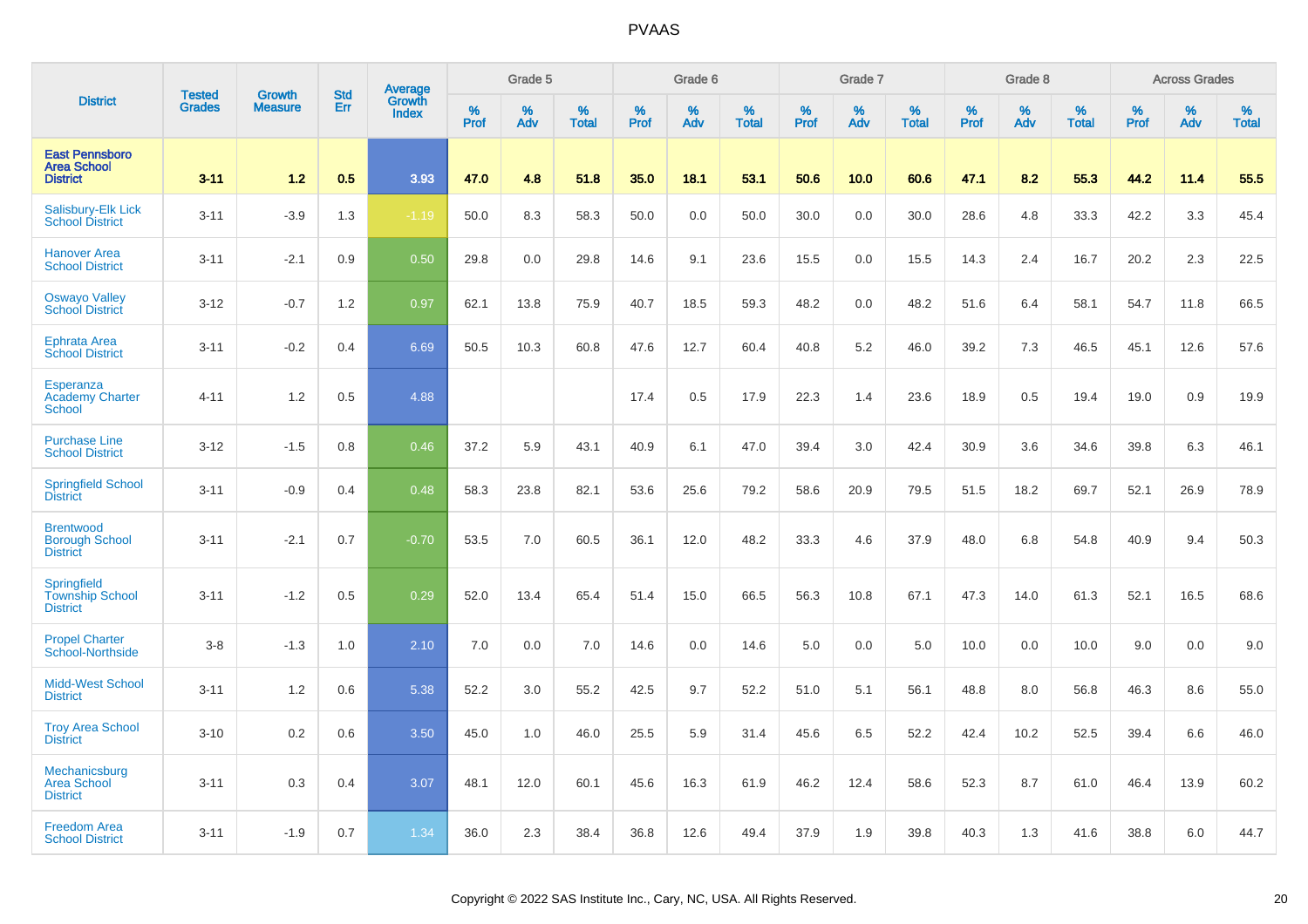|                                                                    | <b>Tested</b> | <b>Growth</b>  | <b>Std</b> | <b>Average</b><br>Growth |                     | Grade 5  |                   |           | Grade 6  |                   |           | Grade 7  |                   |                  | Grade 8  |                   |           | <b>Across Grades</b> |                   |
|--------------------------------------------------------------------|---------------|----------------|------------|--------------------------|---------------------|----------|-------------------|-----------|----------|-------------------|-----------|----------|-------------------|------------------|----------|-------------------|-----------|----------------------|-------------------|
| <b>District</b>                                                    | <b>Grades</b> | <b>Measure</b> | Err        | <b>Index</b>             | $\%$<br><b>Prof</b> | %<br>Adv | %<br><b>Total</b> | %<br>Prof | %<br>Adv | %<br><b>Total</b> | %<br>Prof | %<br>Adv | %<br><b>Total</b> | %<br><b>Prof</b> | %<br>Adv | %<br><b>Total</b> | %<br>Prof | %<br>Adv             | %<br><b>Total</b> |
| <b>East Pennsboro</b><br><b>Area School</b><br><b>District</b>     | $3 - 11$      | 1.2            | 0.5        | 3.93                     | 47.0                | 4.8      | 51.8              | 35.0      | 18.1     | 53.1              | 50.6      | 10.0     | 60.6              | 47.1             | 8.2      | 55.3              | 44.2      | 11.4                 | 55.5              |
| <b>Fort Leboeuf</b><br><b>School District</b>                      | $3 - 11$      | 0.0            | 0.5        | 2.34                     | 47.7                | 21.9     | 69.7              | 39.4      | 26.8     | 66.2              | 49.2      | 15.1     | 64.2              | 42.1             | 16.6     | 58.6              | 45.4      | 23.3                 | 68.7              |
| <b>Millersburg Area</b><br><b>School District</b>                  | $3 - 11$      | $-0.2$         | 0.8        | 3.43                     | 47.1                | 3.9      | 51.0              | 41.5      | 0.0      | 41.5              | 51.6      | 3.1      | 54.7              | 40.3             | 3.2      | 43.6              | 44.2      | 7.4                  | 51.5              |
| <b>Pan American</b><br><b>Academy Charter</b><br>School            | $3-8$         | 0.9            | 0.8        | 3.18                     | 19.3                | 1.8      | 21.0              | 17.1      | 0.0      | 17.1              | 28.1      | 1.8      | 29.8              | 21.3             | 1.6      | 23.0              | 19.6      | 2.0                  | 21.5              |
| <b>Reach Cyber</b><br><b>Charter School</b>                        | $3 - 11$      | $-2.6$         | 0.9        | 0.61                     | 52.4                | 4.8      | 57.1              | 52.2      | 8.7      | 60.9              | 38.5      | 1.9      | 40.4              | 47.5             | 5.1      | 52.5              | 46.8      | 5.5                  | 52.3              |
| <b>Northern Bedford</b><br><b>County School</b><br><b>District</b> | $3 - 11$      | $-0.1$         | 0.8        | 3.33                     | 46.9                | 14.3     | 61.2              | 57.6      | 28.8     | 86.4              | 43.1      | 17.2     | 60.3              | 50.0             | 15.6     | 65.6              | 46.8      | 20.5                 | 67.3              |
| <b>Monessen City</b><br><b>School District</b>                     | $3 - 10$      | $-3.2$         | 1.2        | 0.72                     | 20.0                | 0.0      | 20.0              | 18.0      | 2.6      | 20.5              | 13.3      | 0.0      | 13.3              | 4.8              | 0.0      | 4.8               | 15.2      | 0.6                  | 15.8              |
| Cornwall-Lebanon<br><b>School District</b>                         | $3 - 11$      | $-0.8$         | 0.3        | 0.62                     | 46.8                | 6.1      | 52.9              | 45.0      | 15.9     | 60.9              | 48.6      | 7.2      | 55.8              | 49.4             | 12.2     | 61.6              | 44.4      | 12.6                 | 57.0              |
| <b>Highlands School</b><br><b>District</b>                         | $3 - 11$      | $-0.6$         | 0.5        | 1.51                     | 47.5                | 0.0      | 47.5              | 37.2      | 9.7      | 46.9              | 42.2      | 5.4      | 47.6              | 39.2             | 9.5      | 48.6              | 40.7      | 7.9                  | 48.6              |
| <b>Shade-Central City</b><br><b>School District</b>                | $3 - 11$      | $-2.8$         | 1.4        | 1.08                     | 43.8                | 0.0      | 43.8              | 44.4      | 14.8     | 59.3              | 25.0      | 0.0      | 25.0              | 29.2             | 0.0      | 29.2              | 35.1      | 6.0                  | 41.0              |
| <b>York Academy</b><br><b>Regional Charter</b><br><b>School</b>    | $3 - 11$      | 0.3            | 0.8        | 2.83                     | 33.3                | 5.0      | 38.3              | 55.9      | 11.9     | 67.8              | 47.3      | 7.3      | 54.6              | 35.1             | 12.3     | 47.4              | 40.8      | 14.1                 | 54.9              |
| <b>Pleasant Valley</b><br><b>School District</b>                   | $3 - 11$      | 1.4            | 0.5        | 4.11                     | 52.2                | 0.9      | 53.1              | 50.0      | 8.3      | 58.3              | 47.0      | 10.5     | 57.5              | 51.9             | 7.6      | 59.5              | 48.1      | 6.4                  | 54.6              |
| <b>Pennsbury School</b><br><b>District</b>                         | $3 - 11$      | 0.6            | 0.3        | 5.23                     | 56.7                | 12.6     | 69.3              | 48.5      | 21.9     | 70.3              | 52.0      | 14.7     | 66.7              | 49.3             | 18.0     | 67.3              | 49.0      | 20.2                 | 69.1              |
| La Academia<br>Partnership<br><b>Charter School</b>                | $6 - 11$      | $-4.8$         | 1.8        | $-0.39$                  |                     |          |                   | 14.3      | 0.0      | 14.3              | 4.2       | 0.0      | 4.2               | 0.0              | 0.0      | 0.0               | 5.6       | 0.0                  | 5.6               |
| <b>Vision Academy</b><br><b>Charter School</b>                     | $3 - 8$       | $-0.9$         | 1.2        | 1.03                     | 35.7                | 0.0      | 35.7              | 36.0      | 0.0      | 36.0              | 37.1      | 2.9      | 40.0              | 28.6             | 0.0      | 28.6              | 32.1      | 1.1                  | 33.2              |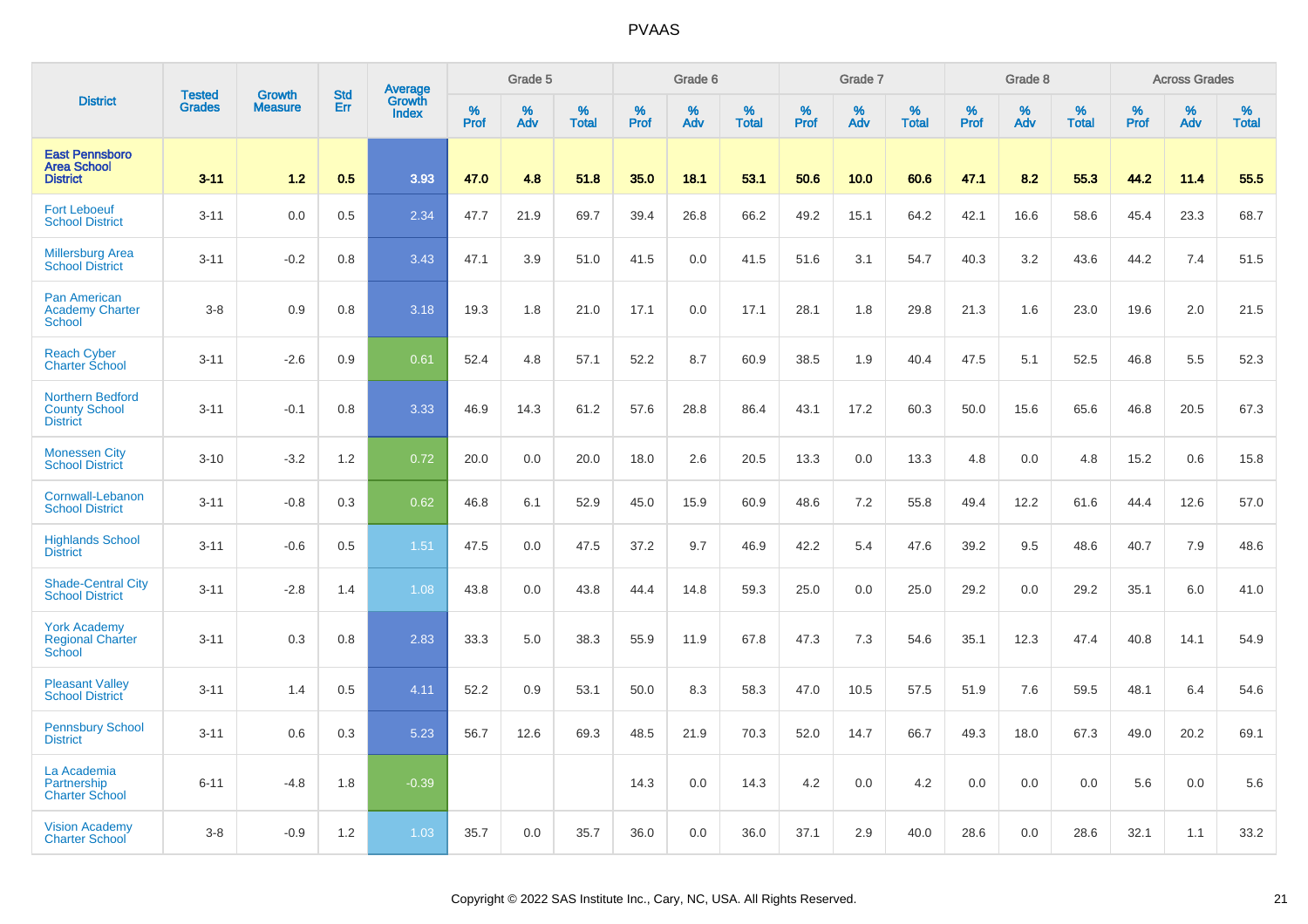|                                                                                            | <b>Tested</b> | <b>Growth</b>  | <b>Std</b> | <b>Average</b><br>Growth |              | Grade 5  |                   |           | Grade 6  |                   |              | Grade 7  |                   |           | Grade 8  |                   |              | <b>Across Grades</b> |                   |
|--------------------------------------------------------------------------------------------|---------------|----------------|------------|--------------------------|--------------|----------|-------------------|-----------|----------|-------------------|--------------|----------|-------------------|-----------|----------|-------------------|--------------|----------------------|-------------------|
| <b>District</b>                                                                            | <b>Grades</b> | <b>Measure</b> | Err        | <b>Index</b>             | $\%$<br>Prof | %<br>Adv | %<br><b>Total</b> | %<br>Prof | %<br>Adv | %<br><b>Total</b> | $\%$<br>Prof | %<br>Adv | %<br><b>Total</b> | %<br>Prof | %<br>Adv | %<br><b>Total</b> | $\%$<br>Prof | %<br>Adv             | %<br><b>Total</b> |
| <b>East Pennsboro</b><br><b>Area School</b><br><b>District</b>                             | $3 - 11$      | 1.2            | 0.5        | 3.93                     | 47.0         | 4.8      | 51.8              | 35.0      | 18.1     | 53.1              | 50.6         | 10.0     | 60.6              | 47.1      | 8.2      | 55.3              | 44.2         | 11.4                 | 55.5              |
| <b>The Philadelphia</b><br><b>Charter School for</b><br>Arts and Sciences<br>at HR Edmunds | $3 - 8$       | $-1.2$         | 0.7        | 1.91                     | 11.9         | 2.4      | 14.3              | 18.6      | 0.0      | 18.6              | 17.2         | 0.0      | 17.2              | 24.4      | 0.0      | 24.4              | 16.1         | 0.6                  | 16.7              |
| <b>Valley View School</b><br><b>District</b>                                               | $3 - 11$      | 1.0            | 0.8        | 2.58                     | 62.4         | 1.8      | 64.2              | 41.4      | 10.3     | 51.7              | 53.7         | 4.9      | 58.5              | 42.6      | 4.9      | 47.5              | 49.9         | 7.2                  | 57.1              |
| <b>Riverside Beaver</b><br><b>County School</b><br><b>District</b>                         | $3 - 11$      | 2.3            | 0.6        | 3.93                     | 53.1         | 9.4      | 62.5              | 37.0      | 36.0     | 73.0              | 48.8         | 12.5     | 61.2              | 51.6      | 15.8     | 67.4              | 45.6         | 22.4                 | 68.1              |
| <b>Manchester</b><br><b>Academic Charter</b><br><b>School</b>                              | $3 - 8$       | 2.1            | 1.1        | 2.91                     | 12.0         | 0.0      | 12.0              | 35.7      | 3.6      | 39.3              | 46.2         | 0.0      | 46.2              | 31.4      | 0.0      | 31.4              | 30.7         | 1.7                  | 32.4              |
| <b>Manheim Central</b><br><b>School District</b>                                           | $3 - 11$      | $-0.3$         | 0.5        | 1.28                     | 35.4         | 6.2      | 41.5              | 48.3      | 9.2      | 57.5              | 37.6         | 6.2      | 43.8              | 41.9      | 11.7     | 53.6              | 42.2         | 11.1                 | 53.2              |
| <b>South Eastern</b><br><b>School District</b>                                             | $3 - 11$      | 2.3            | 0.5        | 7.81                     | 55.2         | 6.3      | 61.5              | 42.2      | 16.2     | 58.4              | 48.3         | 12.9     | 61.2              | 43.6      | 10.5     | 54.1              | 46.7         | 14.1                 | 60.8              |
| <b>Haverford</b><br><b>Township School</b><br><b>District</b>                              | $3 - 11$      | 0.2            | 0.3        | 2.38                     | 55.4         | 23.8     | 79.2              | 51.1      | 27.6     | 78.7              | 55.0         | 18.3     | 73.3              | 44.5      | 32.3     | 76.7              | 49.2         | 29.5                 | 78.6              |
| <b>Northwest Area</b><br><b>School District</b>                                            | $3 - 10$      | $-2.3$         | 0.9        | $-0.94$                  | 38.6         | 0.0      | 38.6              | 26.7      | 8.3      | 35.0              | 28.0         | 0.0      | 28.0              | 37.0      | 3.7      | 40.7              | 32.5         | 3.1                  | 35.6              |
| <b>Minersville Area</b><br><b>School District</b>                                          | $3 - 11$      | $-1.1$         | 0.7        | 2.84                     | 42.5         | 2.7      | 45.2              | 38.7      | 24.0     | 62.7              | 40.0         | 4.0      | 44.0              | 46.6      | 1.4      | 48.0              | 42.2         | 10.0                 | 52.2              |
| <b>Mastery Charter</b><br>School - Harrity<br>Campus                                       | $3 - 8$       | 0.5            | 1.2        | 2.44                     | 13.6         | 0.0      | 13.6              | 12.8      | 2.1      | 14.9              | 26.5         | 0.0      | 26.5              | 11.1      | 7.4      | 18.5              | 18.2         | 2.0                  | 20.2              |
| Antonia Pantoja<br><b>Community</b><br><b>Charter School</b>                               | $3 - 8$       | 0.5            | 0.9        | 2.18                     | 20.9         | 1.5      | 22.4              | 32.3      | 6.4      | 38.7              | 37.0         | 2.2      | 39.1              | 35.1      | 8.1      | 43.2              | 25.4         | 3.3                  | 28.7              |
| <b>Mercer Area</b><br><b>School District</b>                                               | $3 - 11$      | 1.5            | 0.8        | 5.18                     | 56.9         | 1.7      | 58.6              | 31.3      | 35.8     | 67.2              | 46.8         | 14.3     | 61.0              | 61.3      | 8.0      | 69.3              | 46.7         | 16.6                 | 63.3              |
| <b>Whitehall-Coplay</b><br><b>School District</b>                                          | $3 - 11$      | $-1.0$         | 0.4        | $-0.83$                  | 47.1         | 4.6      | 51.7              | 43.0      | 11.2     | 54.1              | 41.3         | 7.8      | 49.1              | 38.2      | 7.1      | 45.4              | 42.6         | 8.9                  | 51.5              |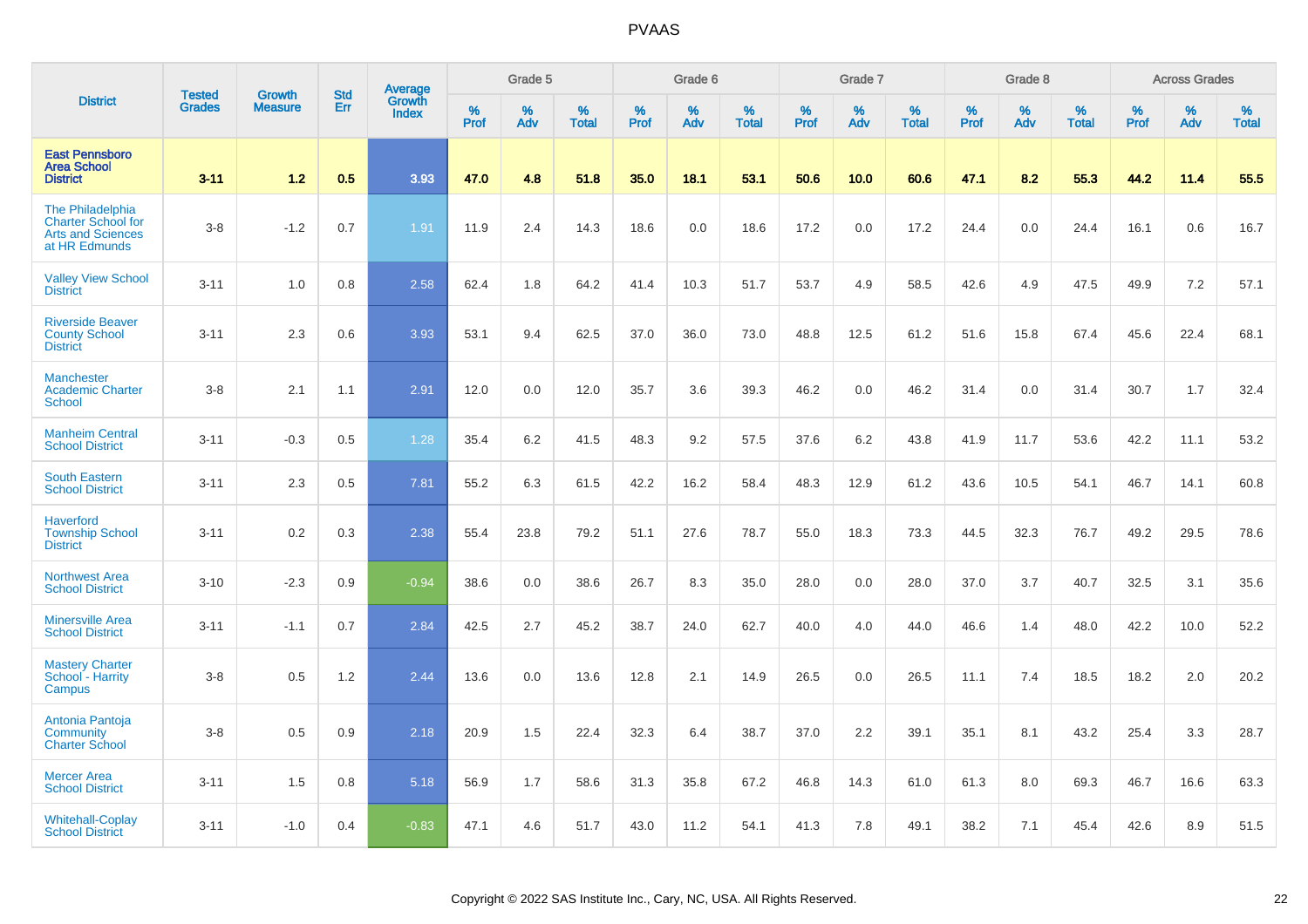|                                                                | <b>Tested</b> | <b>Growth</b>  | <b>Std</b> | <b>Average</b>         |                  | Grade 5  |                   |           | Grade 6  |                   |           | Grade 7  |                   |           | Grade 8  |                   |           | <b>Across Grades</b> |                   |
|----------------------------------------------------------------|---------------|----------------|------------|------------------------|------------------|----------|-------------------|-----------|----------|-------------------|-----------|----------|-------------------|-----------|----------|-------------------|-----------|----------------------|-------------------|
| <b>District</b>                                                | <b>Grades</b> | <b>Measure</b> | <b>Err</b> | Growth<br><b>Index</b> | %<br><b>Prof</b> | %<br>Adv | %<br><b>Total</b> | %<br>Prof | %<br>Adv | %<br><b>Total</b> | %<br>Prof | %<br>Adv | %<br><b>Total</b> | %<br>Prof | %<br>Adv | %<br><b>Total</b> | %<br>Prof | %<br>Adv             | %<br><b>Total</b> |
| <b>East Pennsboro</b><br><b>Area School</b><br><b>District</b> | $3 - 11$      | 1.2            | 0.5        | 3.93                   | 47.0             | 4.8      | 51.8              | 35.0      | 18.1     | 53.1              | 50.6      | 10.0     | 60.6              | 47.1      | 8.2      | 55.3              | 44.2      | 11.4                 | 55.5              |
| Johnsonburg Area<br><b>School District</b>                     | $3 - 11$      | $-1.6$         | 1.0        | 1.86                   | 42.5             | 7.5      | 50.0              | 60.6      | 12.1     | 72.7              | 41.9      | 9.3      | 51.2              | 44.2      | 2.3      | 46.5              | 51.3      | 10.3                 | 61.5              |
| Portage Area<br><b>School District</b>                         | $3 - 10$      | 1.0            | 0.9        | 3.66                   | 50.0             | 9.5      | 59.5              | 52.0      | 28.0     | 80.0              | 54.0      | 3.2      | 57.1              | 49.1      | 7.6      | 56.6              | 51.5      | 15.6                 | 67.2              |
| Wallingford-<br>Swarthmore<br><b>School District</b>           | $3 - 10$      | $-1.1$         | 0.4        | 1.13                   | 52.6             | 26.1     | 78.7              | 42.2      | 32.8     | 75.0              | 46.2      | 21.9     | 68.0              | 47.0      | 22.8     | 69.8              | 44.7      | 32.4                 | 77.2              |
| <b>Cameron County</b><br><b>School District</b>                | $3 - 12$      | $-2.6$         | 1.0        | 0.35                   | 73.3             | 3.3      | 76.7              | 48.7      | 25.6     | 74.4              | 39.0      | 0.0      | 39.0              | 43.2      | 5.4      | 48.6              | 50.4      | 14.0                 | 64.4              |
| <b>Rose Tree Media</b><br><b>School District</b>               | $3 - 10$      | 0.1            | 0.4        | 4.09                   | 62.5             | 14.0     | 76.5              | 41.0      | 44.4     | 85.4              | 51.8      | 27.0     | 78.8              | 56.2      | 22.8     | 79.0              | 51.9      | 27.9                 | 79.8              |
| <b>Bald Eagle Area</b><br><b>School District</b>               | $3 - 11$      | 0.1            | 0.6        | 3.73                   | 54.7             | 4.7      | 59.4              | 41.6      | 7.9      | 49.5              | 32.2      | 2.5      | 34.8              | 34.2      | 14.0     | 48.2              | 39.5      | 10.5                 | 50.0              |
| <b>Middletown Area</b><br><b>School District</b>               | $3 - 11$      | $-0.3$         | 0.6        | 2.42                   | 40.9             | 6.3      | 47.2              | 28.7      | 7.0      | 35.7              | 43.8      | 5.6      | 49.3              | 38.5      | 3.8      | 42.3              | 37.8      | 8.2                  | 46.0              |
| Philadelphia City<br><b>School District</b>                    | $3 - 12$      | $-0.0$         | 0.2        | 2.44                   | 24.2             | 3.5      | 27.7              | 22.9      | 8.1      | 31.0              | 26.8      | 6.5      | 33.4              | 22.4      | 4.6      | 27.1              | 23.1      | 6.3                  | 29.4              |
| <b>West Shore School</b><br><b>District</b>                    | $3 - 12$      | $-0.2$         | 0.3        | 0.73                   | 46.3             | 8.2      | 54.5              | 44.4      | 15.0     | 59.4              | 44.4      | 8.2      | 52.7              | 42.8      | 11.8     | 54.6              | 42.7      | 13.2                 | 55.9              |
| <b>Moniteau School</b><br><b>District</b>                      | $3 - 11$      | $-1.6$         | 0.7        | 0.33                   | 43.4             | 7.2      | 50.6              | 33.3      | 19.0     | 52.4              | 32.1      | 6.0      | 38.1              | 44.0      | 1.3      | 45.3              | 40.5      | 10.6                 | 51.1              |
| <b>Ad Prima Charter</b><br>School                              | $3-8$         | 2.7            | 0.8        | 6.20                   | 25.9             | 1.8      | 27.8              | 34.7      | 16.3     | 51.0              | 36.1      | 3.3      | 39.3              | 27.4      | 4.8      | 32.3              | 33.2      | 4.8                  | 38.1              |
| <b>Keystone School</b><br><b>District</b>                      | $3 - 11$      | 0.8            | 0.8        | 4.69                   | 49.2             | 26.9     | 76.1              | 50.0      | 17.3     | 67.3              | 50.0      | 16.2     | 66.2              | 46.8      | 9.7      | 56.4              | 46.5      | 21.0                 | 67.5              |
| <b>Conewago Valley</b><br><b>School District</b>               | $3 - 12$      | 0.7            | 0.4        | 2.38                   | 52.1             | 3.4      | 55.5              | 44.7      | 14.0     | 58.7              | 46.4      | 8.8      | 55.2              | 46.8      | 5.7      | 52.5              | 46.9      | 10.0                 | 56.9              |
| <b>Colonial School</b><br><b>District</b>                      | $3 - 11$      | 0.7            | 0.4        | 4.69                   | 55.2             | 20.3     | 75.4              | 43.0      | 38.9     | 81.8              | 49.7      | 19.2     | 68.9              | 52.2      | 17.0     | 69.2              | 47.2      | 26.2                 | 73.5              |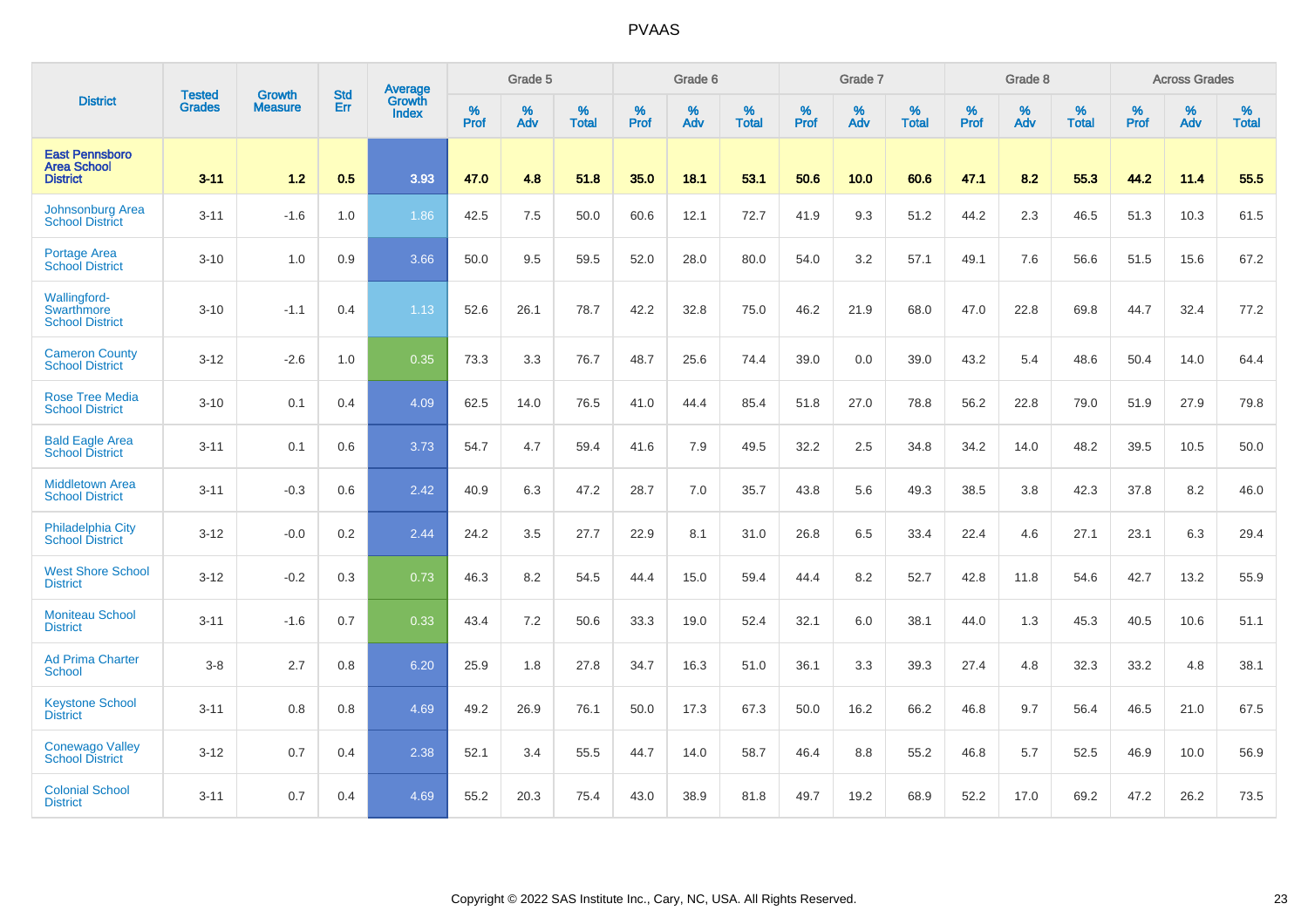|                                                                | <b>Tested</b> | <b>Growth</b>  | <b>Std</b> | Average                       |           | Grade 5  |                   |           | Grade 6  |                   |           | Grade 7  |                   |           | Grade 8  |                   |           | <b>Across Grades</b> |                   |
|----------------------------------------------------------------|---------------|----------------|------------|-------------------------------|-----------|----------|-------------------|-----------|----------|-------------------|-----------|----------|-------------------|-----------|----------|-------------------|-----------|----------------------|-------------------|
| <b>District</b>                                                | <b>Grades</b> | <b>Measure</b> | <b>Err</b> | <b>Growth</b><br><b>Index</b> | %<br>Prof | %<br>Adv | %<br><b>Total</b> | %<br>Prof | %<br>Adv | %<br><b>Total</b> | %<br>Prof | %<br>Adv | %<br><b>Total</b> | %<br>Prof | %<br>Adv | %<br><b>Total</b> | %<br>Prof | %<br>Adv             | %<br><b>Total</b> |
| <b>East Pennsboro</b><br><b>Area School</b><br><b>District</b> | $3 - 11$      | $1.2$          | 0.5        | 3.93                          | 47.0      | 4.8      | 51.8              | 35.0      | 18.1     | 53.1              | 50.6      | 10.0     | 60.6              | 47.1      | 8.2      | 55.3              | 44.2      | 11.4                 | 55.5              |
| Renaissance<br><b>Academy Charter</b><br><b>School</b>         | $3 - 11$      | $-1.3$         | 0.7        | 1.67                          | 36.6      | 5.6      | 42.2              | 39.7      | 16.4     | 56.2              | 50.7      | 5.3      | 56.0              | 40.6      | 18.8     | 59.4              | 41.0      | 10.8                 | 51.8              |
| <b>Blue Mountain</b><br><b>School District</b>                 | $3 - 10$      | 0.0            | 0.5        | 2.60                          | 60.1      | 12.0     | 72.2              | 50.9      | 12.4     | 63.3              | 52.0      | 10.1     | 62.0              | 47.3      | 11.5     | 58.8              | 52.0      | 15.0                 | 67.0              |
| <b>Sharon City School</b><br><b>District</b>                   | $3 - 11$      | 1.0            | 0.6        | 3.68                          | 36.8      | 3.5      | 40.3              | 30.8      | 15.0     | 45.8              | 33.3      | 1.8      | 35.2              | 42.1      | 6.4      | 48.4              | 34.2      | 6.1                  | 40.2              |
| <b>Dover Area School</b><br><b>District</b>                    | $3 - 12$      | $-1.0$         | 0.4        | $-0.23$                       | 48.0      | 4.8      | 52.8              | 41.4      | 17.1     | 58.6              | 48.6      | 7.1      | 55.7              | 44.7      | 5.7      | 50.4              | 44.8      | 10.8                 | 55.6              |
| <b>Propel Charter</b><br>School-Montour                        | $3 - 10$      | $-1.8$         | 0.8        | $-0.22$                       | 18.0      | 0.0      | 18.0              | 22.7      | 3.0      | 25.8              | 21.5      | 0.0      | 21.5              | 23.4      | 3.1      | 26.6              | 21.5      | 3.2                  | 24.7              |
| <b>Universal Bluford</b><br><b>Charter School</b>              | $3-6$         | $-2.8$         | 1.2        | $-0.99$                       | 19.0      | 0.0      | 19.0              | 23.3      | 0.0      | 23.3              |           |          |                   |           |          |                   | 22.3      | 1.8                  | 24.1              |
| Independence<br><b>Charter School</b><br>West                  | $3 - 7$       | $-3.2$         | 1.8        | 0.23                          | 14.3      | 0.0      | 14.3              | 15.4      | 7.7      | 23.1              | 15.8      | 0.0      | 15.8              |           |          |                   | 15.0      | 2.6                  | 17.7              |
| <b>Esperanza Cyber</b><br><b>Charter School</b>                | $3 - 11$      | $-2.3$         | 1.3        | 0.51                          | 11.8      | 0.0      | 11.8              | 8.7       | 0.0      | 8.7               | 12.8      | 0.0      | 12.8              | 9.1       | 0.0      | 9.1               | 9.4       | 0.8                  | 10.2              |
| <b>Cambria Heights</b><br><b>School District</b>               | $3 - 10$      | 1.6            | 0.6        | 4.96                          | 62.9      | 5.6      | 68.5              | 42.6      | 24.8     | 67.3              | 51.0      | 5.2      | 56.2              | 48.2      | 13.4     | 61.6              | 49.1      | 11.7                 | 60.8              |
| <b>Girard School</b><br><b>District</b>                        | $3 - 11$      | 1.9            | 0.6        | 3.54                          | 54.5      | 12.5     | 67.0              | 38.1      | 22.9     | 61.0              | 47.8      | 16.2     | 64.0              | 54.1      | 7.3      | 61.5              | 45.5      | 17.8                 | 63.3              |
| <b>Stroudsburg Area</b><br><b>School District</b>              | $3 - 11$      | 1.1            | 0.4        | 3.47                          | 39.1      | 4.0      | 43.1              | 39.0      | 11.2     | 50.2              | 46.4      | 8.5      | 54.9              | 48.9      | 7.8      | 56.7              | 40.7      | 9.2                  | 49.9              |
| <b>Chestnut Ridge</b><br><b>School District</b>                | $3 - 12$      | 1.2            | 0.7        | 3.96                          | 53.8      | 4.4      | 58.2              | 42.0      | 19.8     | 61.7              | 57.9      | 3.2      | 61.0              | 50.5      | 6.2      | 56.7              | 47.9      | 11.6                 | 59.5              |
| South Park School<br><b>District</b>                           | $3 - 11$      | $-0.8$         | 0.6        | 0.04                          | 61.4      | 2.4      | 63.9              | 40.6      | 13.2     | 53.8              | 47.5      | 12.5     | 60.0              | 55.8      | 7.7      | 63.5              | 50.5      | 13.2                 | 63.8              |
| <b>Reading School</b><br><b>District</b>                       | $3 - 11$      | 1.5            | 0.4        | 4.93                          | 14.9      | 0.5      | 15.4              | 15.2      | 2.2      | 17.4              | 16.6      | 1.3      | 17.9              | 16.7      | 0.4      | 17.0              | 16.0      | 1.2                  | 17.2              |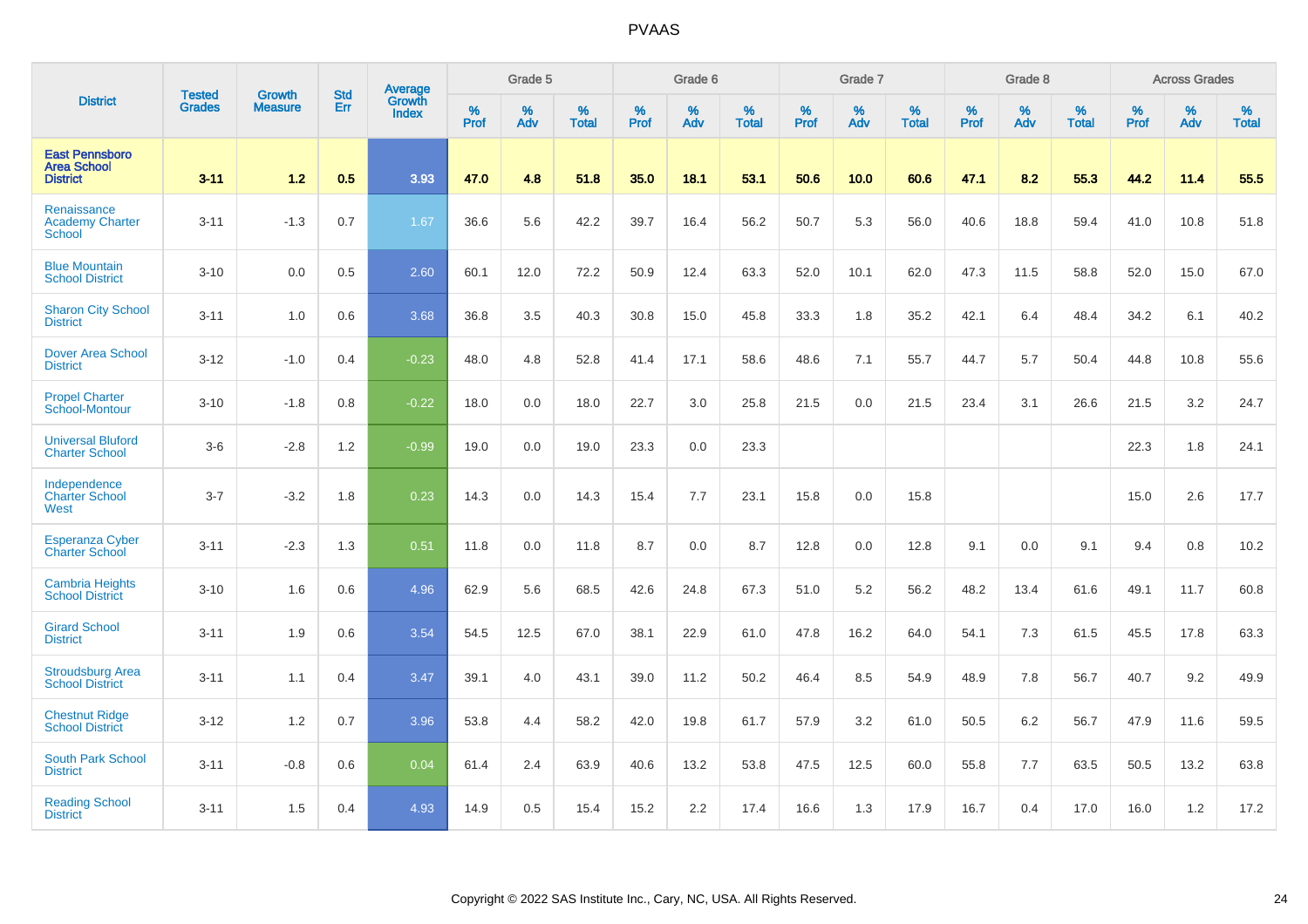|                                                                                   |                                |                                 | <b>Std</b> | <b>Average</b>         |           | Grade 5  |                   |           | Grade 6  |                   |           | Grade 7  |                   |           | Grade 8  |                   |           | <b>Across Grades</b> |                   |
|-----------------------------------------------------------------------------------|--------------------------------|---------------------------------|------------|------------------------|-----------|----------|-------------------|-----------|----------|-------------------|-----------|----------|-------------------|-----------|----------|-------------------|-----------|----------------------|-------------------|
| <b>District</b>                                                                   | <b>Tested</b><br><b>Grades</b> | <b>Growth</b><br><b>Measure</b> | Err        | Growth<br><b>Index</b> | %<br>Prof | %<br>Adv | %<br><b>Total</b> | %<br>Prof | %<br>Adv | %<br><b>Total</b> | %<br>Prof | %<br>Adv | %<br><b>Total</b> | %<br>Prof | %<br>Adv | %<br><b>Total</b> | %<br>Prof | %<br>Adv             | %<br><b>Total</b> |
| <b>East Pennsboro</b><br><b>Area School</b><br><b>District</b>                    | $3 - 11$                       | 1.2                             | 0.5        | 3.93                   | 47.0      | 4.8      | 51.8              | 35.0      | 18.1     | 53.1              | 50.6      | 10.0     | 60.6              | 47.1      | 8.2      | 55.3              | 44.2      | 11.4                 | 55.5              |
| Susquehanna<br><b>Township School</b><br><b>District</b>                          | $3 - 12$                       | $-0.5$                          | 0.5        | 3.65                   | 42.6      | 1.2      | 43.8              | 30.8      | 2.0      | 32.8              | 27.1      | 2.8      | 29.9              | 33.8      | 6.1      | 39.9              | 34.8      | 4.8                  | 39.6              |
| Widener<br>Partnership<br><b>Charter School</b>                                   | $3 - 7$                        | $-1.6$                          | 1.1        | $-0.09$                | 4.6       | 0.0      | 4.6               | 15.8      | 2.6      | 18.4              | 14.0      | 0.0      | 14.0              |           |          |                   | 9.6       | 1.4                  | 11.0              |
| <b>Ellwood City Area</b><br><b>School District</b>                                | $3 - 11$                       | 0.6                             | 0.6        | 3.38                   | 53.8      | 11.5     | 65.4              | 47.0      | 14.8     | 61.7              | 43.0      | 10.7     | 53.7              | 41.3      | 8.3      | 49.5              | 45.3      | 10.3                 | 55.6              |
| Penn-Trafford<br><b>School District</b>                                           | $3 - 11$                       | 0.1                             | 0.4        | 2.31                   | 59.8      | 20.9     | 80.7              | 45.7      | 34.7     | 80.4              | 56.2      | 23.2     | 79.4              | 54.3      | 14.9     | 69.1              | 51.0      | 27.6                 | 78.6              |
| <b>Howard Gardner</b><br><b>Multiple</b><br>Intelligence<br><b>Charter School</b> | $3-8$                          | $-1.2$                          | 1.2        | 1.34                   | 41.4      | 10.3     | 51.7              | 39.4      | 3.0      | 42.4              | 63.6      | 0.0      | 63.6              | 55.6      | 11.1     | 66.7              | 48.8      | 7.1                  | 55.9              |
| <b>Sayre Area School</b><br><b>District</b>                                       | $3 - 11$                       | 4.2                             | 0.8        | 5.75                   | 32.8      | 4.9      | 37.7              | 51.8      | 19.8     | 71.6              | 47.6      | 8.3      | 56.0              | 39.0      | 4.9      | 43.9              | 44.6      | 10.7                 | 55.4              |
| <b>Penn-Delco School</b><br><b>District</b>                                       | $3 - 11$                       | 1.3                             | 0.4        | 5.11                   | 51.9      | 12.9     | 64.7              | 40.8      | 17.9     | 58.7              | 48.7      | 16.8     | 65.4              | 45.6      | 6.2      | 51.8              | 46.1      | 12.9                 | 59.0              |
| Chambersburg<br>Area School<br><b>District</b>                                    | $3 - 11$                       | $-0.2$                          | 0.3        | 1.89                   | 44.0      | 7.0      | 51.0              | 34.1      | 16.0     | 50.1              | 38.2      | 8.2      | 46.5              | 38.7      | 11.2     | 49.9              | 37.5      | 11.0                 | 48.5              |
| <b>Deer Lakes School</b><br><b>District</b>                                       | $3 - 11$                       | $-0.4$                          | 0.6        | 2.21                   | 52.0      | 5.5      | 57.5              | 47.2      | 22.0     | 69.1              | 42.4      | 10.6     | 53.0              | 44.7      | 10.7     | 55.3              | 45.1      | 14.9                 | 60.0              |
| <b>Coudersport Area</b><br><b>School District</b>                                 | $3 - 11$                       | $-0.5$                          | 0.9        | 1.66                   | 58.2      | 1.8      | 60.0              | 40.5      | 4.8      | 45.2              | 35.8      | 3.8      | 39.6              | 30.2      | 0.0      | 30.2              | 40.1      | 3.2                  | 43.3              |
| <b>Midland Borough</b><br><b>School District</b>                                  | $3 - 8$                        | 0.1                             | 1.3        | 1.76                   | 58.6      | 0.0      | 58.6              | 52.4      | 9.5      | 61.9              | 42.9      | 7.1      | 50.0              | 47.6      | 0.0      | 47.6              | 49.3      | 5.7                  | 55.0              |
| <b>Belmont Charter</b><br><b>School</b>                                           | $3 - 10$                       | 2.8                             | 0.9        | 5.27                   | 10.2      | 0.0      | 10.2              | 25.5      | 2.0      | 27.4              | 22.9      | 0.0      | 22.9              | 28.0      | 0.0      | 28.0              | 18.0      | 1.9                  | 19.9              |
| <b>Bloomsburg Area</b><br><b>School District</b>                                  | $3 - 10$                       | $-0.8$                          | 0.7        | 1.26                   | 49.4      | 4.4      | 53.8              | 43.3      | 15.6     | 58.9              | 36.3      | 7.8      | 44.1              | 50.0      | 6.0      | 56.0              | 46.3      | 11.7                 | 57.9              |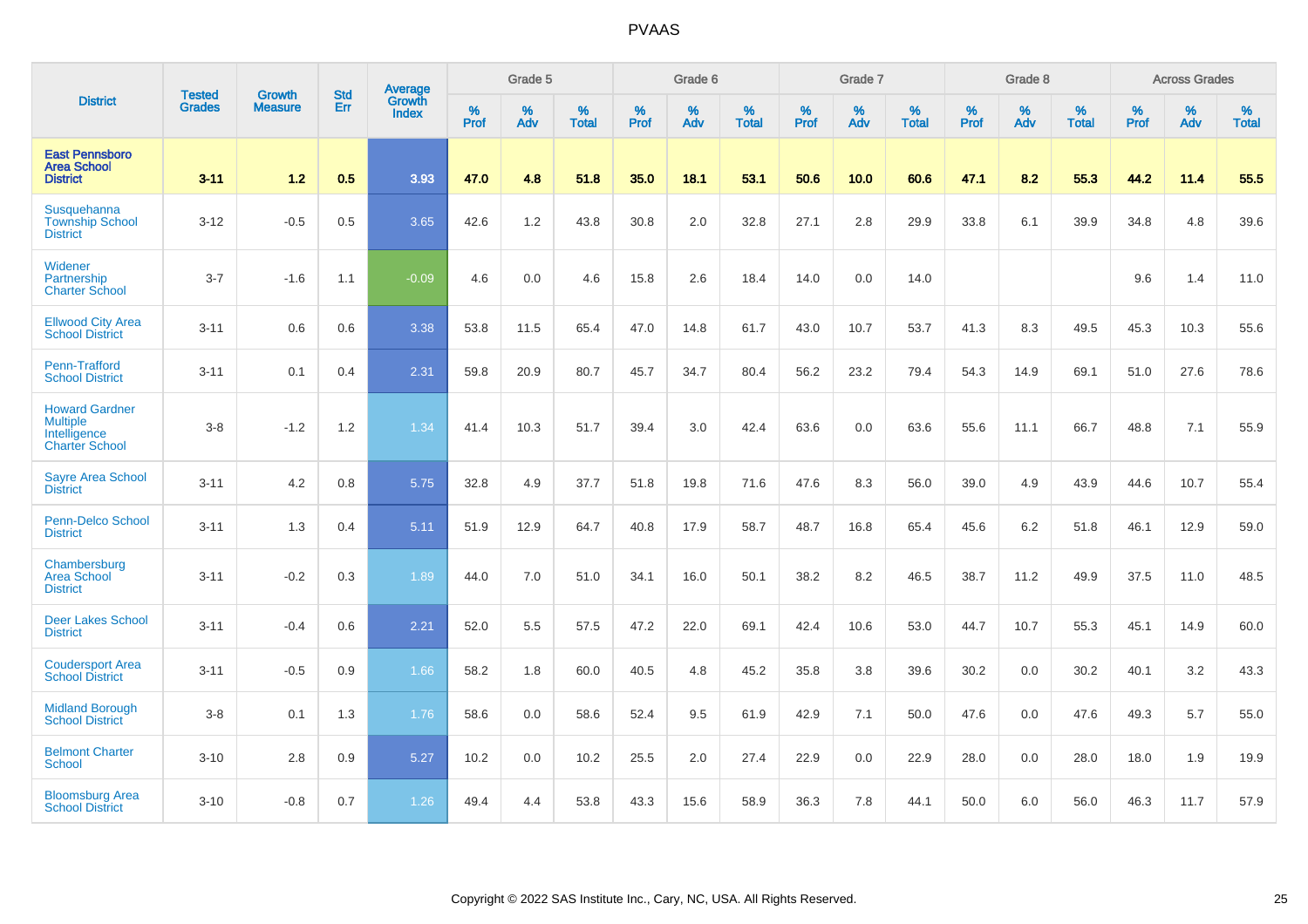|                                                                   |                                |                                 | <b>Std</b> |                                   |                     | Grade 5  |                   |              | Grade 6  |                   |              | Grade 7  |                   |           | Grade 8  |                   |                  | <b>Across Grades</b> |                   |
|-------------------------------------------------------------------|--------------------------------|---------------------------------|------------|-----------------------------------|---------------------|----------|-------------------|--------------|----------|-------------------|--------------|----------|-------------------|-----------|----------|-------------------|------------------|----------------------|-------------------|
| <b>District</b>                                                   | <b>Tested</b><br><b>Grades</b> | <b>Growth</b><br><b>Measure</b> | Err        | Average<br>Growth<br><b>Index</b> | $\%$<br><b>Prof</b> | %<br>Adv | %<br><b>Total</b> | $\%$<br>Prof | %<br>Adv | %<br><b>Total</b> | $\%$<br>Prof | %<br>Adv | %<br><b>Total</b> | %<br>Prof | %<br>Adv | %<br><b>Total</b> | %<br><b>Prof</b> | %<br>Adv             | %<br><b>Total</b> |
| <b>East Pennsboro</b><br><b>Area School</b><br><b>District</b>    | $3 - 11$                       | 1.2                             | 0.5        | 3.93                              | 47.0                | 4.8      | 51.8              | 35.0         | 18.1     | 53.1              | 50.6         | 10.0     | 60.6              | 47.1      | 8.2      | 55.3              | 44.2             | 11.4                 | 55.5              |
| <b>Towanda Area</b><br><b>School District</b>                     | $3 - 11$                       | 0.7                             | 0.6        | 5.23                              | 40.8                | 6.7      | 47.5              | 36.4         | 19.6     | 56.1              | 37.3         | 5.9      | 43.2              | 40.5      | 7.8      | 48.3              | 36.0             | 10.8                 | 46.7              |
| <b>Deep Roots</b><br><b>Charter School</b>                        | $3-6$                          | $-2.5$                          | 1.4        | $-0.12$                           | 18.2                | 0.0      | 18.2              | 19.0         | 2.4      | 21.4              |              |          |                   |           |          |                   | 19.2             | 0.7                  | 19.9              |
| <b>Ambridge Area</b><br><b>School District</b>                    | $3 - 12$                       | $-0.9$                          | 0.6        | 0.10                              | 40.2                | 8.2      | 48.4              | 36.9         | 12.6     | 49.5              | 36.2         | 8.7      | 44.9              | 37.1      | 6.4      | 43.6              | 37.5             | 12.2                 | 49.7              |
| <b>Oley Valley School</b><br><b>District</b>                      | $3 - 11$                       | $-0.0$                          | 0.6        | 1.90                              | 53.5                | 5.0      | 58.4              | 40.0         | 19.0     | 59.0              | 50.0         | 7.8      | 57.8              | 54.8      | 5.4      | 60.2              | 49.6             | 9.0                  | 58.6              |
| <b>Montour School</b><br><b>District</b>                          | $3 - 11$                       | 2.4                             | 0.5        | 7.13                              | 61.9                | 17.1     | 79.0              | 49.0         | 25.0     | 74.0              | 46.2         | 29.7     | 75.9              | 51.0      | 22.5     | 73.5              | 49.5             | 25.4                 | 74.9              |
| <b>Lebanon School</b><br><b>District</b>                          | $3 - 11$                       | $-0.4$                          | 0.4        | 2.48                              | 29.4                | 2.5      | 31.9              | 21.7         | 5.5      | 27.2              | 20.0         | 2.5      | 22.5              | 21.9      | 1.2      | 23.0              | 25.5             | 3.4                  | 28.8              |
| <b>Cornell School</b><br><b>District</b>                          | $3 - 11$                       | $-0.8$                          | 1.1        | 2.85                              | 36.7                | 0.0      | 36.7              | 34.9         | 7.0      | 41.9              | 35.9         | 0.0      | 35.9              | 24.3      | 2.7      | 27.0              | 32.9             | 6.1                  | 39.0              |
| <b>Fairfield Area</b><br><b>School District</b>                   | $3 - 11$                       | $-1.0$                          | 0.8        | 0.10                              | 50.8                | 3.3      | 54.1              | 44.3         | 6.6      | 50.8              | 45.4         | 1.8      | 47.3              | 37.0      | 5.6      | 42.6              | 45.1             | 9.6                  | 54.6              |
| <b>Propel Charter</b><br>School - East                            | $3-8$                          | 1.1                             | 1.0        | 2.62                              | 32.5                | 0.0      | 32.5              | 34.3         | 11.4     | 45.7              | 33.3         | 9.1      | 42.4              | 29.4      | 0.0      | 29.4              | 31.6             | 4.7                  | 36.3              |
| <b>Tamaqua Area</b><br><b>School District</b>                     | $3 - 12$                       | $-0.4$                          | 0.6        | 1.47                              | 60.2                | 5.6      | 65.7              | 39.1         | 7.8      | 46.9              | 37.9         | 5.2      | 43.1              | 42.2      | 7.0      | 49.3              | 44.6             | 7.7                  | 52.3              |
| <b>West Greene</b><br><b>School District</b>                      | $3 - 11$                       | $-1.2$                          | 1.0        | 1.54                              | 46.2                | 10.3     | 56.4              | 35.9         | 15.4     | 51.3              | 28.3         | 11.3     | 39.6              | 35.3      | 3.9      | 39.2              | 43.2             | 10.7                 | 53.9              |
| <b>Unionville-Chadds</b><br><b>Ford School</b><br><b>District</b> | $3 - 11$                       | 0.8                             | 0.4        | 6.82                              | 61.2                | 24.6     | 85.8              | 48.8         | 36.0     | 84.8              | 54.4         | 26.8     | 81.2              | 45.3      | 38.9     | 84.2              | 48.0             | 37.1                 | 85.2              |
| <b>Forest Area School</b><br><b>District</b>                      | $3 - 11$                       | $-1.6$                          | 1.2        | 1.07                              | 45.8                | 0.0      | 45.8              | 37.5         | 4.2      | 41.7              | 24.2         | 12.1     | 36.4              | 28.1      | 3.1      | 31.2              | 40.8             | 6.6                  | 47.4              |
| <b>Slippery Rock Area</b><br><b>School District</b>               | $3 - 11$                       | 0.3                             | 0.6        | 3.13                              | 61.1                | 15.1     | 76.2              | 42.1         | 32.3     | 74.4              | 51.6         | 6.6      | 58.2              | 47.2      | 18.1     | 65.4              | 47.2             | 24.9                 | 72.1              |
| <b>Western Wayne</b><br><b>School District</b>                    | $3 - 11$                       | $-0.5$                          | 0.6        | 1.82                              | 56.6                | 7.6      | 64.2              | 43.0         | 21.5     | 64.5              | 45.2         | 10.6     | 55.8              | 45.8      | 15.0     | 60.8              | 45.8             | 18.1                 | 63.9              |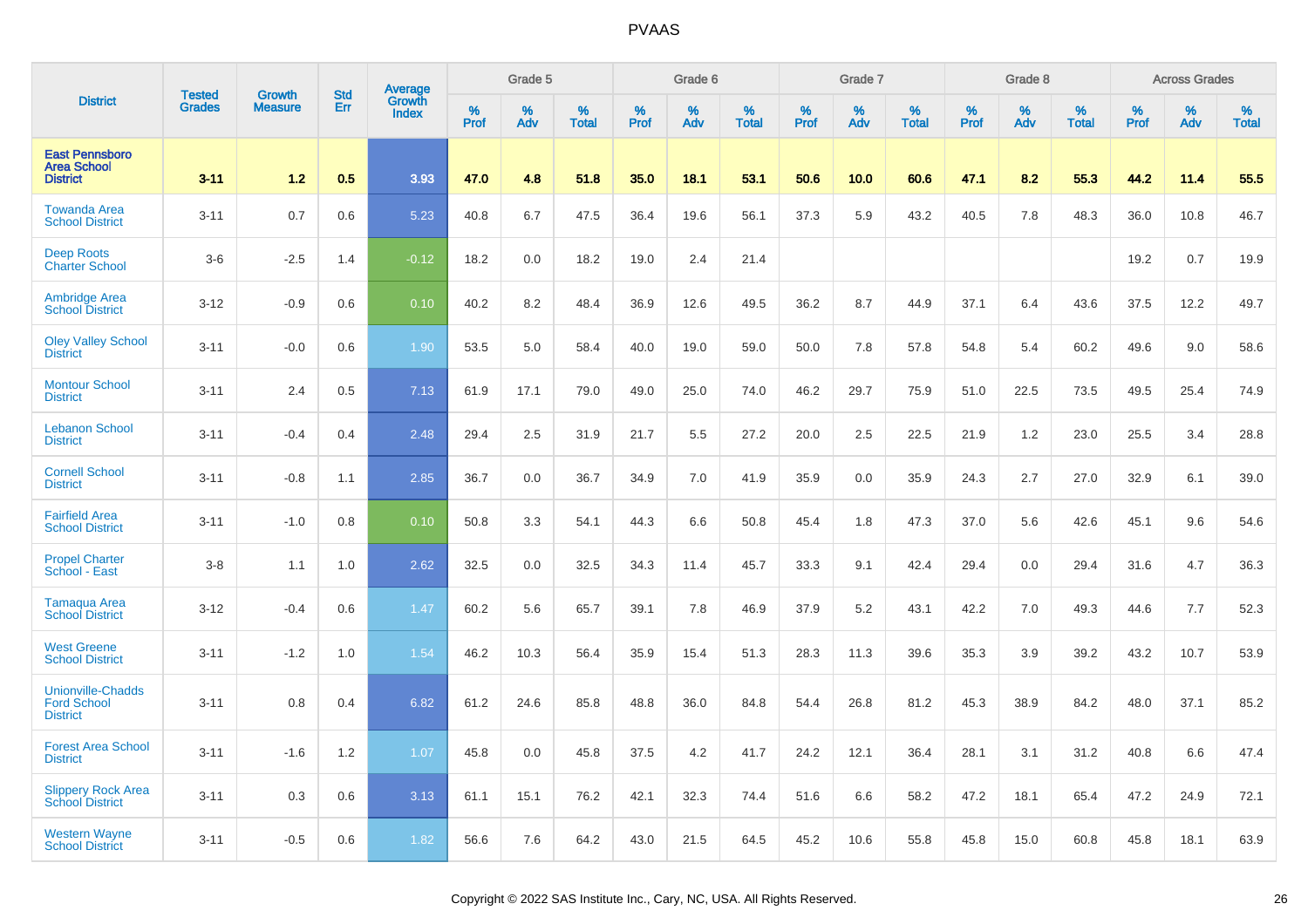|                                                                | <b>Tested</b> | <b>Growth</b>  | <b>Std</b> |                                   |                     | Grade 5  |                   |              | Grade 6  |                   |              | Grade 7  |                   |           | Grade 8  |                   |                  | <b>Across Grades</b> |                   |
|----------------------------------------------------------------|---------------|----------------|------------|-----------------------------------|---------------------|----------|-------------------|--------------|----------|-------------------|--------------|----------|-------------------|-----------|----------|-------------------|------------------|----------------------|-------------------|
| <b>District</b>                                                | <b>Grades</b> | <b>Measure</b> | Err        | Average<br>Growth<br><b>Index</b> | $\%$<br><b>Prof</b> | %<br>Adv | %<br><b>Total</b> | $\%$<br>Prof | %<br>Adv | %<br><b>Total</b> | $\%$<br>Prof | %<br>Adv | %<br><b>Total</b> | %<br>Prof | %<br>Adv | %<br><b>Total</b> | %<br><b>Prof</b> | %<br>Adv             | %<br><b>Total</b> |
| <b>East Pennsboro</b><br><b>Area School</b><br><b>District</b> | $3 - 11$      | 1.2            | 0.5        | 3.93                              | 47.0                | 4.8      | 51.8              | 35.0         | 18.1     | 53.1              | 50.6         | 10.0     | 60.6              | 47.1      | 8.2      | 55.3              | 44.2             | 11.4                 | 55.5              |
| <b>Mohawk Area</b><br><b>School District</b>                   | $3 - 11$      | 0.9            | 0.6        | 4.05                              | 43.7                | 6.8      | 50.5              | 44.7         | 21.3     | 66.0              | 56.9         | 7.8      | 64.7              | 55.9      | 8.6      | 64.5              | 46.4             | 17.1                 | 63.5              |
| <b>Conneaut School</b><br><b>District</b>                      | $3 - 12$      | 0.1            | 0.5        | 1.58                              | 42.4                | 5.3      | 47.7              | 44.8         | 18.4     | 63.2              | 51.1         | 6.7      | 57.8              | 47.6      | 5.4      | 53.1              | 45.1             | 12.8                 | 57.9              |
| <b>Penncrest School</b><br><b>District</b>                     | $3 - 11$      | 2.8            | 0.5        | 7.11                              | 37.4                | 10.6     | 48.0              | 39.5         | 19.2     | 58.7              | 38.5         | 6.5      | 45.0              | 35.0      | 10.2     | 45.2              | 39.6             | 11.2                 | 50.7              |
| <b>Curwensville Area</b><br><b>School District</b>             | $3 - 11$      | 4.2            | 0.8        | 7.48                              | 46.3                | 19.5     | 65.8              | 40.0         | 30.0     | 70.0              | 43.7         | 18.3     | 62.0              | 62.0      | 8.4      | 70.4              | 48.5             | 17.9                 | 66.4              |
| <b>North Pocono</b><br><b>School District</b>                  | $3 - 11$      | 0.3            | 0.6        | 2.99                              | 55.8                | 8.5      | 64.3              | 57.8         | 12.1     | 69.8              | 61.3         | 16.0     | 77.3              | 48.7      | 12.4     | 61.1              | 54.2             | 17.4                 | 71.6              |
| <b>Crestwood School</b><br><b>District</b>                     | $3 - 11$      | $-0.8$         | 0.5        | 0.87                              | 50.0                | 6.1      | 56.1              | 48.2         | 26.2     | 74.4              | 51.1         | 5.0      | 56.1              | 47.9      | 13.2     | 61.1              | 48.5             | 14.6                 | 63.2              |
| <b>Mifflinburg Area</b><br><b>School District</b>              | $3 - 11$      | 1.9            | 0.6        | 6.51                              | 60.8                | 8.0      | 68.8              | 47.8         | 20.7     | 68.5              | 47.1         | 5.8      | 52.9              | 53.8      | 8.6      | 62.5              | 49.7             | 13.0                 | 62.7              |
| <b>United School</b><br><b>District</b>                        | $3 - 11$      | 0.7            | 0.8        | 3.15                              | 52.4                | 0.0      | 52.4              | 54.0         | 14.3     | 68.2              | 52.3         | 7.7      | 60.0              | 35.8      | 16.4     | 52.2              | 47.1             | 12.4                 | 59.5              |
| <b>Interboro School</b><br><b>District</b>                     | $3 - 12$      | 0.3            | 0.4        | 2.51                              | 42.9                | 4.5      | 47.3              | 40.0         | 11.7     | 51.7              | 44.0         | 8.7      | 52.7              | 44.2      | 7.4      | 51.6              | 41.8             | 8.7                  | 50.4              |
| <b>Daniel Boone Area</b><br><b>School District</b>             | $3 - 12$      | 0.9            | 0.5        | 4.31                              | 54.5                | 3.9      | 58.4              | 31.7         | 16.1     | 47.8              | 46.1         | 7.4      | 53.4              | 42.8      | 9.2      | 52.0              | 42.6             | 10.0                 | 52.6              |
| <b>Conemaugh Valley</b><br><b>School District</b>              | $3 - 12$      | 0.5            | 0.9        | 2.31                              | 52.9                | 3.9      | 56.9              | 30.0         | 30.0     | 60.0              | 44.2         | 5.8      | 50.0              | 49.1      | 9.4      | 58.5              | 43.3             | 12.5                 | 55.8              |
| <b>New Foundations</b><br><b>Charter School</b>                | $3 - 11$      | $-0.9$         | 0.8        | 2.66                              | 37.0                | 9.3      | 46.3              | 38.1         | 9.5      | 47.6              | 50.8         | 3.3      | 54.1              | 36.1      | 6.0      | 42.2              | 41.1             | 6.7                  | 47.8              |
| <b>Cranberry Area</b><br><b>School District</b>                | $3 - 12$      | $-0.0$         | 0.7        | 1.30                              | 48.7                | 9.2      | 57.9              | 52.1         | 9.4      | 61.5              | 41.0         | 2.1      | 43.2              | 46.7      | 9.3      | 56.0              | 44.5             | 7.7                  | 52.2              |
| New Kensington-<br>Arnold School<br><b>District</b>            | $3 - 11$      | $-1.0$         | 0.7        | $-0.05$                           | 22.5                | 0.9      | 23.4              | 20.6         | 10.3     | 30.8              | 27.0         | 0.0      | 27.0              | 26.4      | 3.4      | 29.9              | 27.1             | 4.2                  | 31.3              |
| <b>Pequea Valley</b><br><b>School District</b>                 | $3 - 11$      | 1.3            | 0.6        | 3.16                              | 46.4                | 1.8      | 48.2              | 36.6         | 7.5      | 44.1              | 43.0         | 4.7      | 47.7              | 37.9      | 6.8      | 44.7              | 37.7             | 6.5                  | 44.2              |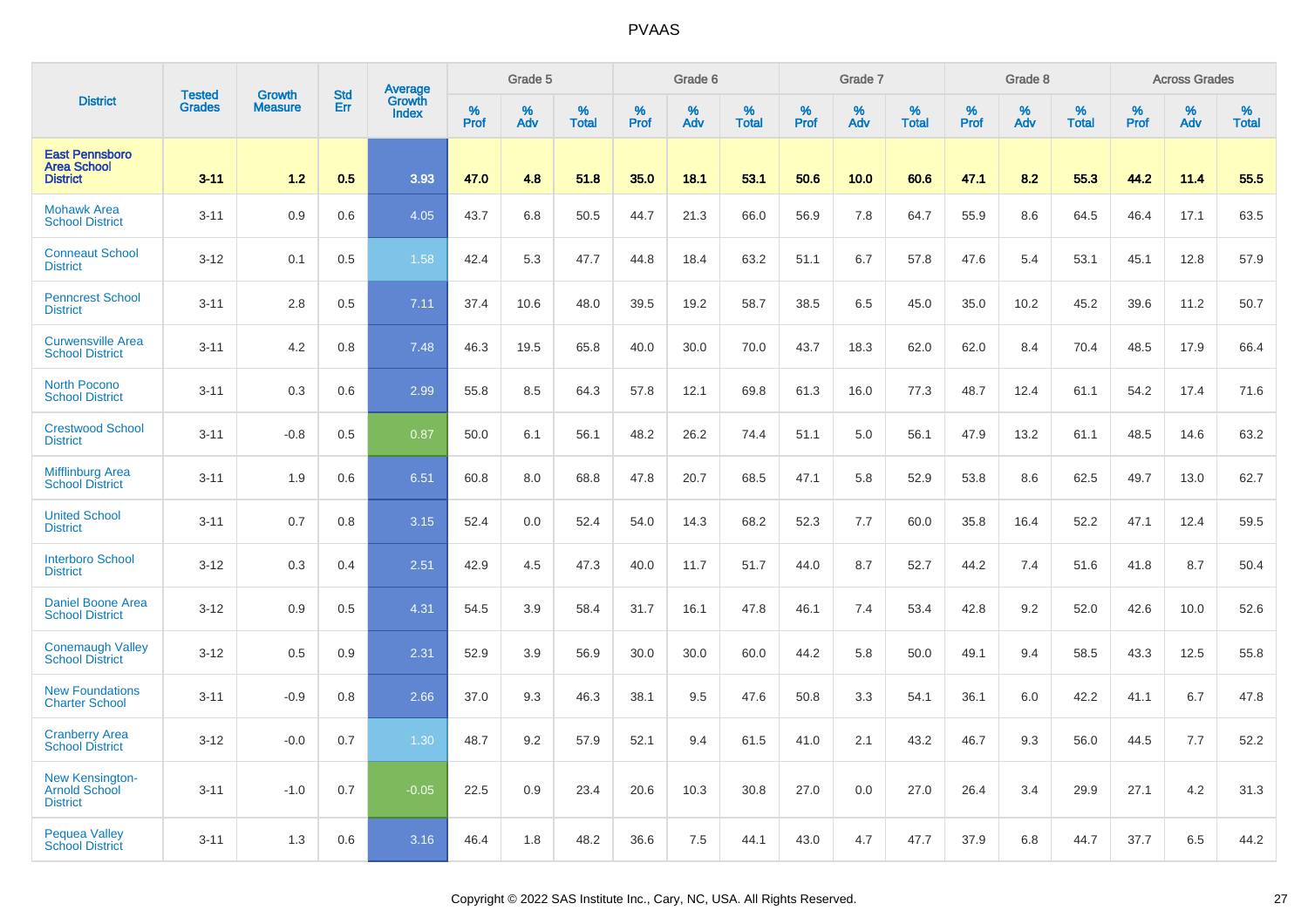|                                                                               |                                |                                 | <b>Std</b> | Average                |                  | Grade 5  |                   |           | Grade 6  |                   |           | Grade 7  |                   |           | Grade 8  |                   |           | <b>Across Grades</b> |                   |
|-------------------------------------------------------------------------------|--------------------------------|---------------------------------|------------|------------------------|------------------|----------|-------------------|-----------|----------|-------------------|-----------|----------|-------------------|-----------|----------|-------------------|-----------|----------------------|-------------------|
| <b>District</b>                                                               | <b>Tested</b><br><b>Grades</b> | <b>Growth</b><br><b>Measure</b> | Err        | Growth<br><b>Index</b> | %<br><b>Prof</b> | %<br>Adv | %<br><b>Total</b> | %<br>Prof | %<br>Adv | %<br><b>Total</b> | %<br>Prof | %<br>Adv | %<br><b>Total</b> | %<br>Prof | %<br>Adv | %<br><b>Total</b> | %<br>Prof | %<br>Adv             | %<br><b>Total</b> |
| <b>East Pennsboro</b><br><b>Area School</b><br><b>District</b>                | $3 - 11$                       | 1.2                             | 0.5        | 3.93                   | 47.0             | 4.8      | 51.8              | 35.0      | 18.1     | 53.1              | 50.6      | 10.0     | 60.6              | 47.1      | 8.2      | 55.3              | 44.2      | 11.4                 | 55.5              |
| <b>KIPP West</b><br>Philadelphia<br><b>Charter School</b>                     | $3 - 8$                        | $-0.4$                          | 1.2        | 1.32                   | 28.6             | 0.0      | 28.6              | 19.4      | 0.0      | 19.4              | 25.0      | 0.0      | 25.0              | 16.7      | 0.0      | 16.7              | 17.6      | 0.6                  | 18.1              |
| <b>Weatherly Area</b><br><b>School District</b>                               | $3 - 11$                       | 0.6                             | 1.1        | 3.22                   | 53.8             | 0.0      | 53.8              | 48.5      | 15.2     | 63.6              | 53.3      | 3.3      | 56.7              | 29.7      | 13.5     | 43.2              | 41.9      | 6.9                  | 48.8              |
| <b>Propel Charter</b><br>School-Homestead                                     | $3 - 11$                       | $-1.0$                          | 1.0        | 1.67                   | 21.6             | 0.0      | 21.6              | 16.7      | 5.6      | 22.2              | 11.8      | 0.0      | 11.8              | 9.5       | 2.4      | 11.9              | 15.3      | 2.2                  | 17.6              |
| Lake-Lehman<br><b>School District</b>                                         | $3 - 11$                       | 2.0                             | 0.6        | 4.90                   | 46.8             | 4.5      | 51.4              | 42.9      | 10.5     | 53.3              | 53.0      | 9.6      | 62.6              | 52.2      | 8.7      | 60.9              | 48.7      | 10.4                 | 59.1              |
| Altoona Area<br><b>School District</b>                                        | $3 - 12$                       | 1.1                             | 0.3        | 3.83                   | 43.5             | 4.0      | 47.5              | 30.6      | 11.2     | 41.8              | 38.3      | 4.3      | 42.6              | 43.8      | 7.2      | 51.0              | 37.4      | 6.8                  | 44.1              |
| Achievement<br><b>House Charter</b><br><b>School</b>                          | $7 - 11$                       | $-3.1$                          | 1.6        | $-0.73$                |                  |          |                   |           |          |                   | 52.0      | 0.0      | 52.0              | 48.8      | 7.0      | 55.8              | 50.0      | 4.4                  | 54.4              |
| <b>Young Scholars of</b><br><b>Greater Allegheny</b><br><b>Charter School</b> | $3-8$                          | $-1.6$                          | 1.7        | 0.61                   | 26.3             | 0.0      | 26.3              | 40.0      | 0.0      | 40.0              | 35.0      | 0.0      | 35.0              |           |          |                   | 29.9      | 0.8                  | 30.8              |
| <b>Clearfield Area</b><br><b>School District</b>                              | $3 - 10$                       | $-0.5$                          | 0.5        | 0.63                   | 37.9             | 3.2      | 41.1              | 35.8      | 5.8      | 41.6              | 39.0      | 1.5      | 40.4              | 32.4      | 4.1      | 36.6              | 35.2      | 5.8                  | 41.0              |
| <b>Tuscarora School</b><br><b>District</b>                                    | $3 - 11$                       | $-0.1$                          | 0.5        | 1.52                   | 41.0             | 5.8      | 46.8              | 43.7      | 11.9     | 55.6              | 45.8      | 5.6      | 51.4              | 45.6      | 6.3      | 51.8              | 43.1      | 9.9                  | 53.0              |
| <b>School Lane</b><br><b>Charter School</b>                                   | $3 - 11$                       | 0.1                             | 0.7        | 1.77                   | 57.4             | 5.9      | 63.2              | 40.0      | 18.3     | 58.3              | 43.8      | 6.8      | 50.7              | 40.9      | 21.2     | 62.1              | 43.3      | 14.5                 | 57.9              |
| <b>Mastery Charter</b><br>School-Mann<br>Campus                               | $3-6$                          | $-2.7$                          | 1.7        | $-0.22$                | 16.7             | 0.0      | 16.7              | 27.8      | 0.0      | 27.8              |           |          |                   |           |          |                   | 18.4      | 0.0                  | 18.4              |
| <b>Bethlehem Area</b><br><b>School District</b>                               | $3 - 11$                       | 0.3                             | 0.4        | 1.52                   | 50.4             | 5.3      | 55.6              | 39.9      | 8.4      | 48.3              | 40.8      | 5.2      | 46.0              | 33.8      | 6.3      | 40.1              | 42.3      | 9.3                  | 51.6              |
| Loyalsock<br><b>Township School</b><br><b>District</b>                        | $3 - 12$                       | 1.2                             | 0.6        | 3.98                   | 48.3             | 12.9     | 61.2              | 43.9      | 17.4     | 61.2              | 50.8      | 7.0      | 57.8              | 51.0      | 5.0      | 56.0              | 45.5      | 13.2                 | 58.7              |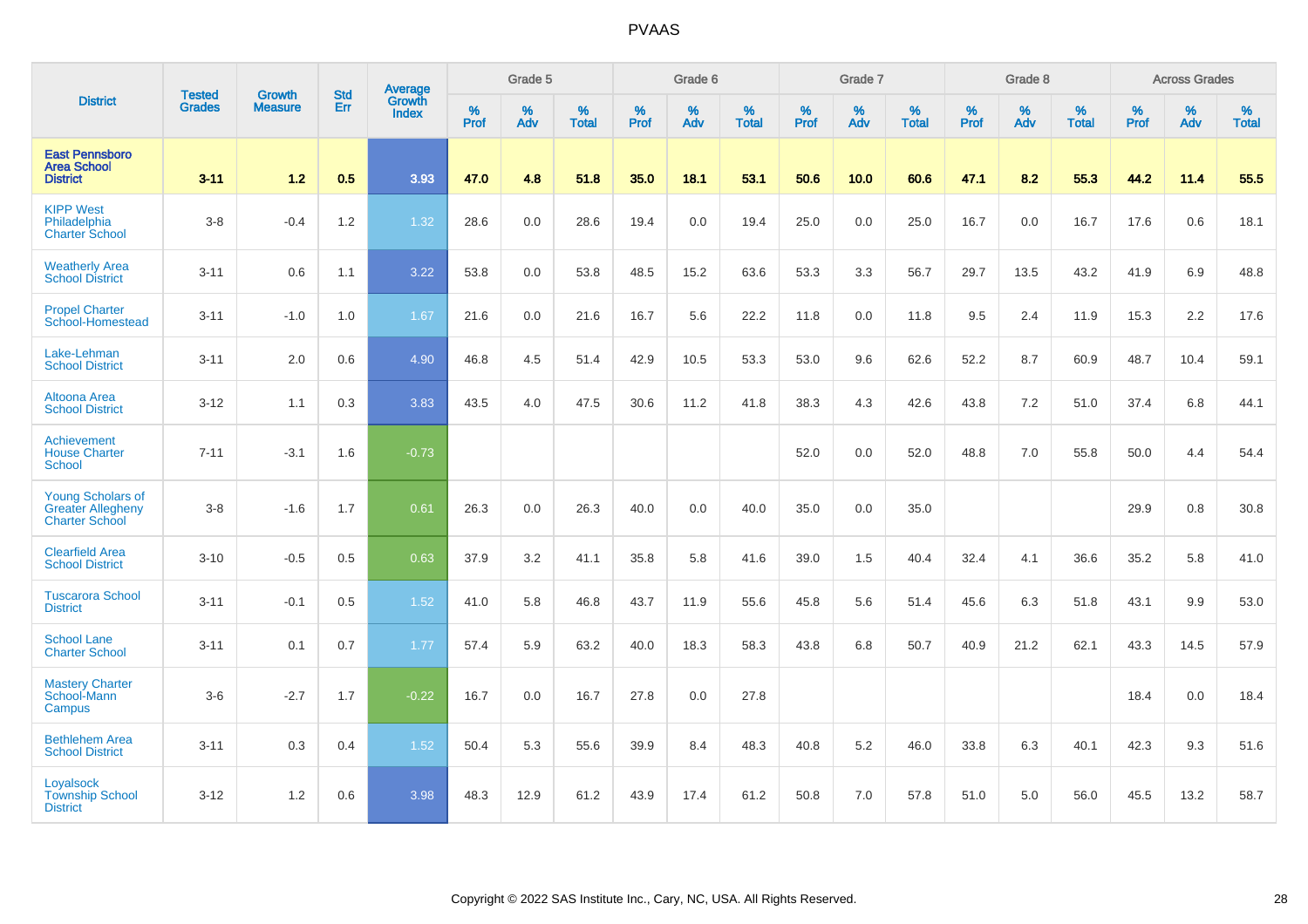|                                                                       | <b>Tested</b> | <b>Growth</b> | <b>Std</b> | <b>Average</b>         |                  | Grade 5  |                   |                  | Grade 6  |                   |           | Grade 7  |                   |           | Grade 8  |                   |                  | <b>Across Grades</b> |                   |
|-----------------------------------------------------------------------|---------------|---------------|------------|------------------------|------------------|----------|-------------------|------------------|----------|-------------------|-----------|----------|-------------------|-----------|----------|-------------------|------------------|----------------------|-------------------|
| <b>District</b>                                                       | <b>Grades</b> | Measure       | Err        | Growth<br><b>Index</b> | %<br><b>Prof</b> | %<br>Adv | %<br><b>Total</b> | %<br><b>Prof</b> | %<br>Adv | %<br><b>Total</b> | %<br>Prof | %<br>Adv | %<br><b>Total</b> | %<br>Prof | %<br>Adv | %<br><b>Total</b> | %<br><b>Prof</b> | %<br>Adv             | %<br><b>Total</b> |
| <b>East Pennsboro</b><br><b>Area School</b><br><b>District</b>        | $3 - 11$      | 1.2           | 0.5        | 3.93                   | 47.0             | 4.8      | 51.8              | 35.0             | 18.1     | 53.1              | 50.6      | 10.0     | 60.6              | 47.1      | 8.2      | 55.3              | 44.2             | 11.4                 | 55.5              |
| <b>Perseus House</b><br><b>Charter School Of</b><br><b>Excellence</b> | $6 - 11$      | $-0.9$        | 1.2        | 0.37                   |                  |          |                   | 4.8              | 0.0      | 4.8               | 20.4      | 0.0      | 20.4              | 22.7      | 1.5      | 24.2              | 19.2             | 0.7                  | 19.9              |
| <b>Union City Area</b><br><b>School District</b>                      | $3-12$        | 0.2           | 0.7        | 2.38                   | 34.8             | 1.4      | 36.2              | 35.5             | 16.1     | 51.6              | 44.7      | 10.5     | 55.3              | 42.2      | 8.9      | 51.1              | 39.0             | 12.5                 | 51.5              |
| Aliquippa School<br><b>District</b>                                   | $3 - 11$      | $-0.6$        | 0.8        | 2.30                   | 14.7             | 0.0      | 14.7              | 12.5             | 3.1      | 15.6              | 27.4      | 2.7      | 30.1              | 14.1      | 0.0      | 14.1              | 16.7             | 1.0                  | 17.7              |
| <b>Lakeland School</b><br><b>District</b>                             | $3 - 11$      | $-0.9$        | 0.7        | 1.69                   | 41.3             | 1.3      | 42.7              | 38.7             | 11.8     | 50.5              | 49.1      | 9.4      | 58.5              | 39.3      | 5.6      | 44.9              | 41.3             | 9.6                  | 50.8              |
| <b>East Pennsboro</b><br><b>Area School</b><br><b>District</b>        | $3-11$        | 1.2           | 0.5        | 3.93                   | 47.0             | 4.8      | 51.8              | 35.0             | 18.1     | 53.1              | 50.6      | 10.0     | 60.6              | 47.1      | 8.2      | 55.3              | 44.2             | 11.4                 | 55.5              |
| <b>Twin Valley School</b><br><b>District</b>                          | $3 - 12$      | 2.3           | 0.5        | 5.39                   | 50.9             | 8.9      | 59.8              | 41.4             | 26.0     | 67.3              | 39.6      | 19.3     | 58.9              | 54.2      | 16.1     | 70.2              | 45.6             | 20.6                 | 66.2              |
| <b>Forbes Road</b><br><b>School District</b>                          | $3 - 11$      | 1.3           | 1.4        | 1.67                   | 61.3             | 3.2      | 64.5              | 40.0             | 6.7      | 46.7              | 57.9      | 0.0      | 57.9              | 27.8      | 0.0      | 27.8              | 47.4             | 7.3                  | 54.7              |
| <b>Sharpsville Area</b><br><b>School District</b>                     | $3 - 11$      | $-0.5$        | 0.8        | 1.61                   | 54.8             | 4.8      | 59.7              | 52.9             | 19.1     | 72.1              | 40.0      | 10.8     | 50.8              | 47.1      | 12.9     | 60.0              | 48.0             | 14.5                 | 62.5              |
| <b>Elizabeth Forward</b><br><b>School District</b>                    | $3 - 11$      | $-0.3$        | 0.5        | 1.44                   | 55.7             | 11.4     | 67.0              | 47.5             | 18.5     | 66.0              | 56.9      | 11.1     | 68.0              | 50.9      | 6.3      | 57.1              | 51.2             | 14.0                 | 65.2              |
| Philadelphia<br><b>Performing Arts</b><br><b>Charter School</b>       | $3-9$         | 4.0           | 0.8        | 6.37                   | 42.9             | 9.1      | 52.0              | 54.6             | 18.2     | 72.7              | 52.9      | 20.7     | 73.6              | 58.8      | 11.8     | 70.6              | 50.6             | 15.6                 | 66.2              |
| <b>Carlisle Area</b><br><b>School District</b>                        | $3 - 11$      | 1.8           | 0.4        | 5.66                   | 40.6             | 13.9     | 54.4              | 38.1             | 20.2     | 58.2              | 42.0      | 13.0     | 55.0              | 42.1      | 10.7     | 52.8              | 40.4             | 15.3                 | 55.7              |
| <b>Ligonier Valley</b><br><b>School District</b>                      | $3 - 11$      | $-0.8$        | 0.7        | 1.19                   | 43.8             | 7.5      | 51.2              | 46.0             | 16.0     | 62.0              | 40.5      | 2.7      | 43.2              | 45.9      | 10.2     | 56.1              | 44.7             | 12.8                 | 57.6              |
| <b>Union Area School</b><br><b>District</b>                           | $3 - 11$      | $-1.4$        | 0.9        | 0.90                   | 66.7             | 7.7      | 74.4              | 41.4             | 15.5     | 56.9              | 43.9      | 5.3      | 49.1              | 55.6      | 8.9      | 64.4              | 47.6             | 12.4                 | 60.1              |
| <b>Eugenio Maria De</b><br><b>Hostos Charter</b><br>School            | $3 - 8$       | $-0.5$        | 1.4        | 0.49                   | 45.8             | 0.0      | 45.8              | 16.7             | 16.7     | 33.3              | 18.2      | 9.1      | 27.3              | 46.7      | 0.0      | 46.7              | 35.0             | 6.7                  | 41.7              |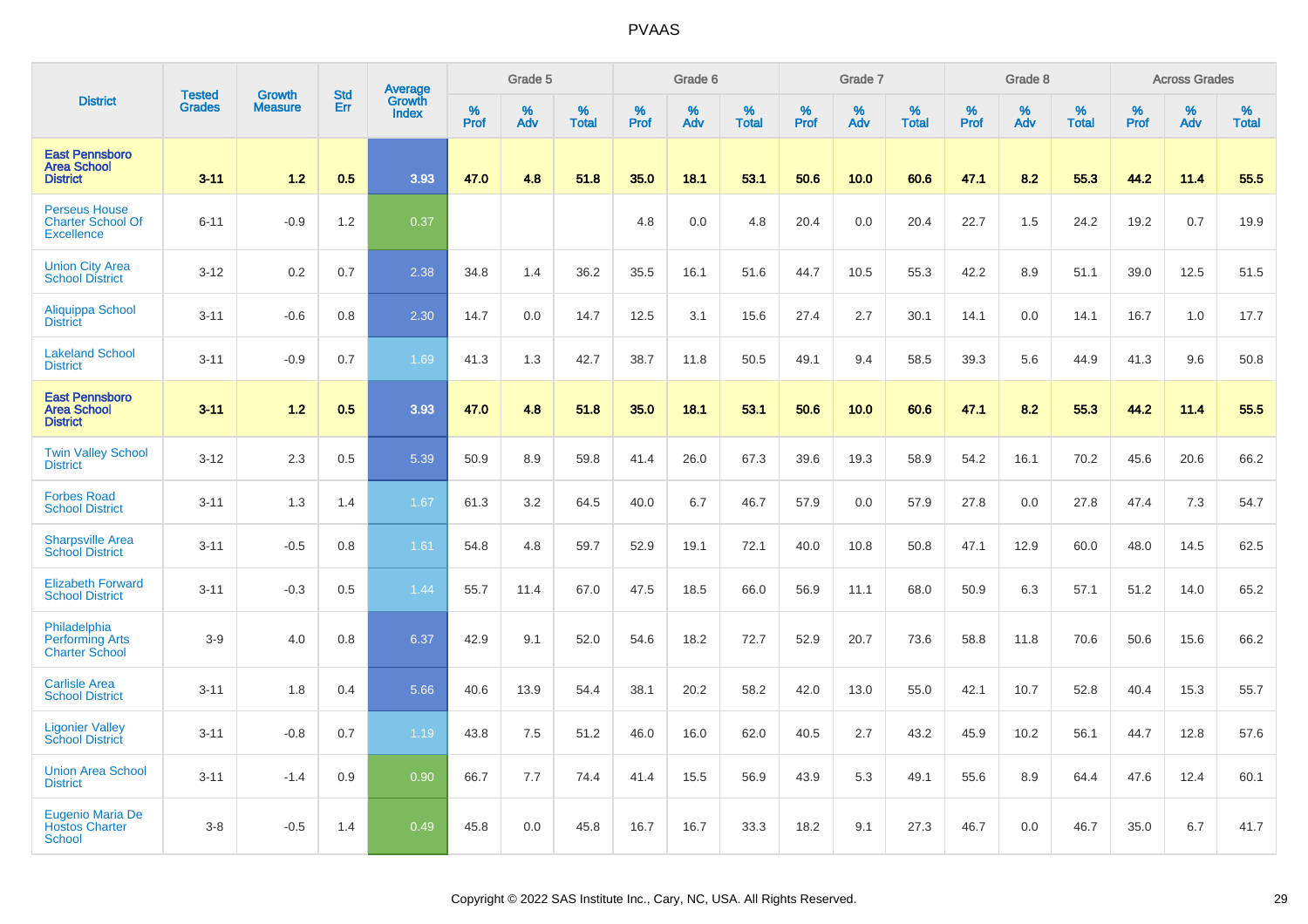|                                                                                          | <b>Tested</b> | <b>Growth</b>  | <b>Std</b> | Average                |                     | Grade 5  |                   |                  | Grade 6  |                   |              | Grade 7  |                   |              | Grade 8  |                   |              | <b>Across Grades</b> |                   |
|------------------------------------------------------------------------------------------|---------------|----------------|------------|------------------------|---------------------|----------|-------------------|------------------|----------|-------------------|--------------|----------|-------------------|--------------|----------|-------------------|--------------|----------------------|-------------------|
| <b>District</b>                                                                          | <b>Grades</b> | <b>Measure</b> | Err        | Growth<br><b>Index</b> | $\%$<br><b>Prof</b> | %<br>Adv | %<br><b>Total</b> | %<br><b>Prof</b> | %<br>Adv | %<br><b>Total</b> | $\%$<br>Prof | %<br>Adv | %<br><b>Total</b> | $\%$<br>Prof | %<br>Adv | %<br><b>Total</b> | $\%$<br>Prof | %<br>Adv             | %<br><b>Total</b> |
| <b>East Pennsboro</b><br><b>Area School</b><br><b>District</b>                           | $3 - 11$      | 1.2            | 0.5        | 3.93                   | 47.0                | 4.8      | 51.8              | 35.0             | 18.1     | 53.1              | 50.6         | 10.0     | 60.6              | 47.1         | 8.2      | 55.3              | 44.2         | 11.4                 | 55.5              |
| <b>Mastery Charter</b><br>School-Francis D.<br><b>Pastorius</b><br>Elementary            | $3 - 8$       | $-1.7$         | 1.5        | $-0.10$                | 3.8                 | 0.0      | 3.8               | 28.6             | 3.6      | 32.1              | 22.7         | 0.0      | 22.7              |              |          |                   | 14.3         | 0.8                  | 15.1              |
| Philadelphia<br><b>Academy Charter</b><br><b>School</b>                                  | $3 - 11$      | 1.9            | 0.8        | 6.60                   | 42.3                | 9.0      | 51.3              | 48.0             | 28.6     | 76.6              | 51.5         | 19.1     | 70.6              | 42.6         | 16.7     | 59.3              | 45.5         | 14.9                 | 60.4              |
| <b>Fannett-Metal</b><br><b>School District</b>                                           | $3 - 11$      | 0.5            | 1.1        | 1.79                   | 34.5                | 10.3     | 44.8              | 44.8             | 6.9      | 51.7              | 37.5         | 3.1      | 40.6              | 33.3         | 2.2      | 35.6              | 40.2         | 9.2                  | 49.4              |
| <b>Delaware Valley</b><br><b>School District</b>                                         | $3 - 11$      | 1.2            | 0.4        | 5.27                   | 55.0                | 9.2      | 64.3              | 46.5             | 15.6     | 62.1              | 50.6         | 14.8     | 65.4              | 44.7         | 16.5     | 61.2              | 48.8         | 17.1                 | 65.9              |
| <b>Lehigh Valley</b><br>Academy Regional<br><b>Charter School</b>                        | $3 - 11$      | 0.4            | 0.6        | 1.58                   | 50.0                | 5.8      | 55.8              | 38.3             | 18.8     | 57.0              | 50.9         | 3.8      | 54.7              | 51.8         | 4.6      | 56.4              | 46.4         | 11.0                 | 57.4              |
| <b>Global Leadership</b><br><b>Academy Charter</b><br><b>School Southwest</b><br>at Huey | $3 - 8$       | $-0.4$         | 1.8        | 1.35                   | 0.0                 | 0.0      | 0.0               | 0.0              | 0.0      | 0.0               |              |          |                   | 21.4         | 0.0      | 21.4              | 11.1         | 0.0                  | 11.1              |
| <b>South Fayette</b><br><b>Township School</b><br><b>District</b>                        | $3 - 11$      | 1.9            | 0.4        | 8.21                   | 60.2                | 23.2     | 83.4              | 44.7             | 39.0     | 83.7              | 56.4         | 27.0     | 83.4              | 46.8         | 40.6     | 87.4              | 49.6         | 35.9                 | 85.4              |
| <b>Sugar Valley Rural</b><br><b>Charter School</b>                                       | $3 - 11$      | 0.5            | 1.0        | 1.63                   | 36.8                | 0.0      | 36.8              | 34.2             | 7.9      | 42.1              | 21.0         | 5.3      | 26.3              | 8.6          | 2.9      | 11.4              | 25.4         | 4.7                  | 30.0              |
| <b>Benton Area</b><br><b>School District</b>                                             | $3 - 10$      | $-0.4$         | 0.9        | 1.36                   | 47.5                | 1.6      | 49.2              | 43.5             | 8.7      | 52.2              | 37.3         | 5.1      | 42.4              | 46.2         | 2.6      | 48.7              | 42.6         | 8.4                  | 51.0              |
| Insight PA Cyber<br><b>Charter School</b>                                                | $3 - 11$      | $-1.0$         | 1.6        | 1.03                   | 29.4                | 0.0      | 29.4              | 31.6             | 5.3      | 36.8              | 37.0         | 11.1     | 48.2              | 48.2         | 11.1     | 59.3              | 41.5         | 9.2                  | 50.8              |
| <b>Folk Arts-Cultural</b><br><b>Treasures Charter</b><br><b>School</b>                   | $3 - 7$       | 7.1            | 1.0        | 7.76                   | 50.0                | 6.8      | 56.8              | 42.2             | 37.8     | 80.0              | 52.3         | 11.4     | 63.6              |              |          |                   | 46.5         | 14.6                 | 61.1              |
| <b>Warren County</b><br><b>School District</b>                                           | $3 - 11$      | 0.2            | 0.4        | 2.52                   | 38.6                | 4.0      | 42.5              | 41.0             | 8.0      | 49.0              | 33.4         | 4.1      | 37.5              | 43.1         | 4.7      | 47.8              | 38.0         | 6.9                  | 44.8              |
| <b>Tulpehocken Area</b><br><b>School District</b>                                        | $3 - 12$      | $-0.2$         | 0.6        | 1.52                   | 57.5                | 2.3      | 59.8              | 32.4             | 17.6     | 50.0              | 39.8         | 4.8      | 44.7              | 42.0         | $6.2\,$  | 48.2              | 41.5         | 9.5                  | 51.0              |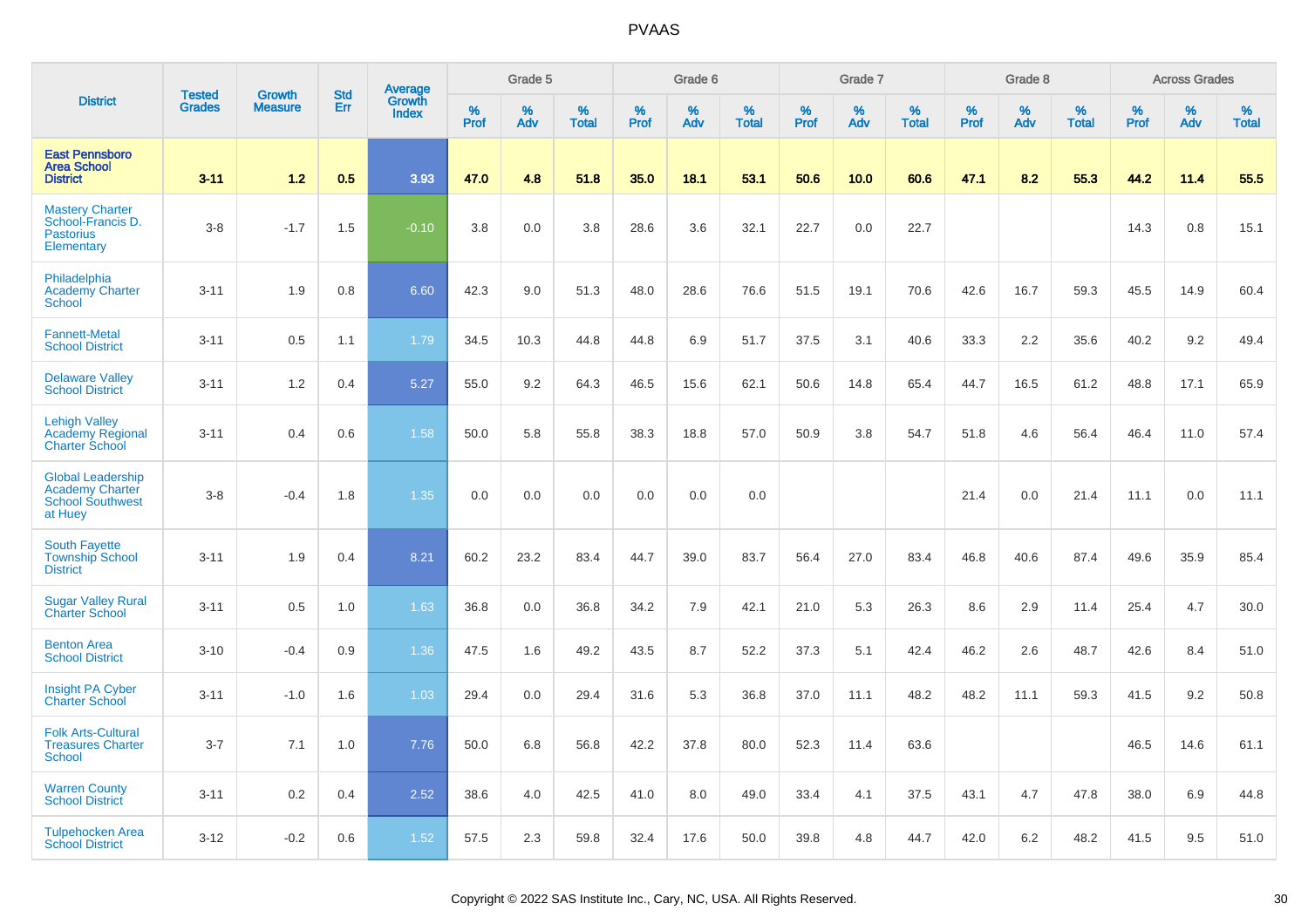|                                                                |                                |                                 | <b>Std</b> | Average                |              | Grade 5  |                   |           | Grade 6  |                   |           | Grade 7  |                   |           | Grade 8  |                   |           | <b>Across Grades</b> |                   |
|----------------------------------------------------------------|--------------------------------|---------------------------------|------------|------------------------|--------------|----------|-------------------|-----------|----------|-------------------|-----------|----------|-------------------|-----------|----------|-------------------|-----------|----------------------|-------------------|
| <b>District</b>                                                | <b>Tested</b><br><b>Grades</b> | <b>Growth</b><br><b>Measure</b> | Err        | Growth<br><b>Index</b> | $\%$<br>Prof | %<br>Adv | %<br><b>Total</b> | %<br>Prof | %<br>Adv | %<br><b>Total</b> | %<br>Prof | %<br>Adv | %<br><b>Total</b> | %<br>Prof | %<br>Adv | %<br><b>Total</b> | %<br>Prof | %<br>Adv             | %<br><b>Total</b> |
| <b>East Pennsboro</b><br><b>Area School</b><br><b>District</b> | $3 - 11$                       | 1.2                             | 0.5        | 3.93                   | 47.0         | 4.8      | 51.8              | 35.0      | 18.1     | 53.1              | 50.6      | 10.0     | 60.6              | 47.1      | 8.2      | 55.3              | 44.2      | 11.4                 | 55.5              |
| <b>Southern Fulton</b><br><b>School District</b>               | $3 - 11$                       | 0.0                             | 0.9        | 3.83                   | 53.2         | 6.4      | 59.6              | 41.4      | 15.5     | 56.9              | 40.4      | 0.0      | 40.4              | 32.0      | 8.0      | 40.0              | 43.4      | 7.9                  | 51.3              |
| <b>Meyersdale Area</b><br><b>School District</b>               | $3 - 11$                       | 2.0                             | 0.8        | 2.85                   | 51.8         | 13.0     | 64.8              | 55.4      | 12.3     | 67.7              | 62.3      | 1.9      | 64.2              | 54.2      | 5.1      | 59.3              | 52.4      | 10.9                 | 63.3              |
| <b>Bellwood-Antis</b><br><b>School District</b>                | $3 - 10$                       | 1.5                             | 0.7        | 3.13                   | 46.1         | 3.4      | 49.4              | 34.4      | 16.7     | 51.1              | 44.0      | 10.7     | 54.8              | 41.3      | 26.1     | 67.4              | 41.8      | 16.7                 | 58.6              |
| <b>Clairton City</b><br><b>School District</b>                 | $3 - 11$                       | 0.7                             | 0.8        | 3.64                   | 12.5         | 2.1      | 14.6              | 22.1      | 5.9      | 27.9              | 17.7      | 0.0      | 17.7              | 25.5      | 0.0      | 25.5              | 19.3      | 1.5                  | 20.8              |
| <b>Newport School</b><br><b>District</b>                       | $3 - 12$                       | $-0.1$                          | 0.8        | 2.26                   | 42.2         | 11.1     | 53.3              | 44.4      | 11.1     | 55.6              | 41.3      | 1.6      | 42.9              | 43.8      | 7.8      | 51.6              | 40.2      | 8.8                  | 48.9              |
| <b>Central Fulton</b><br><b>School District</b>                | $3 - 11$                       | 0.7                             | 0.8        | 3.42                   | 43.4         | 7.9      | 51.3              | 36.2      | 8.7      | 44.9              | 42.7      | 2.7      | 45.3              | 53.6      | 16.1     | 69.6              | 45.7      | 8.1                  | 53.8              |
| <b>Universal Institute</b><br><b>Charter School</b>            | $3-8$                          | 2.4                             | 0.7        | 6.34                   | 20.3         | 0.0      | 20.3              | 21.9      | 1.4      | 23.3              | 28.6      | 0.0      | 28.6              | 35.2      | 3.4      | 38.6              | 26.8      | 1.5                  | 28.3              |
| <b>Pocono Mountain</b><br><b>School District</b>               | $3 - 12$                       | 0.1                             | 0.6        | 2.09                   | 48.0         | 5.4      | 53.5              | 41.8      | 7.9      | 49.7              | 42.1      | 1.8      | 43.9              | 35.6      | 1.9      | 37.5              | 43.4      | 7.1                  | 50.5              |
| <b>Laurel School</b><br><b>District</b>                        | $3 - 11$                       | $-0.0$                          | 0.7        | 1.41                   | 54.0         | 6.8      | 60.8              | 35.7      | 21.4     | 57.1              | 60.8      | 10.1     | 70.9              | 50.8      | 10.4     | 61.2              | 50.7      | 14.6                 | 65.3              |
| <b>Spring Cove</b><br>School District                          | $3 - 11$                       | 0.1                             | 0.6        | 4.38                   | 41.7         | 5.0      | 46.7              | 42.1      | 13.5     | 55.6              | 48.8      | 6.3      | 55.1              | 34.6      | 11.8     | 46.5              | 40.5      | 10.8                 | 51.3              |
| Shanksville-<br><b>Stonycreek School</b><br><b>District</b>    | $3 - 10$                       | 0.6                             | 1.4        | 1.21                   | 28.6         | 0.0      | 28.6              | 41.7      | 16.7     | 58.3              | 45.0      | 5.0      | 50.0              | 44.4      | 5.6      | 50.0              | 49.2      | 8.5                  | 57.6              |
| <b>Morrisville Borough</b><br><b>School District</b>           | $3 - 11$                       | $-0.9$                          | 0.9        | 0.63                   | 28.3         | 3.3      | 31.7              | 19.2      | 1.9      | 21.2              | 32.7      | 0.0      | 32.7              | 27.9      | 0.0      | 27.9              | 27.6      | 1.9                  | 29.5              |
| <b>Mastery Charter</b><br>School - Hardy<br><b>Williams</b>    | $3 - 11$                       | 0.9                             | 1.2        | 2.86                   | 10.3         | 0.0      | 10.3              | 37.8      | 13.5     | 51.4              | 29.2      | 0.0      | 29.2              |           |          |                   | 21.1      | 3.6                  | 24.7              |
| <b>Easton Area</b><br><b>School District</b>                   | $3 - 12$                       | 0.1                             | 0.4        | 3.54                   | 43.5         | 2.4      | 45.9              | 33.8      | 7.9      | 41.8              | 40.1      | 7.2      | 47.2              | 35.4      | 6.0      | 41.4              | 36.9      | 7.9                  | 44.8              |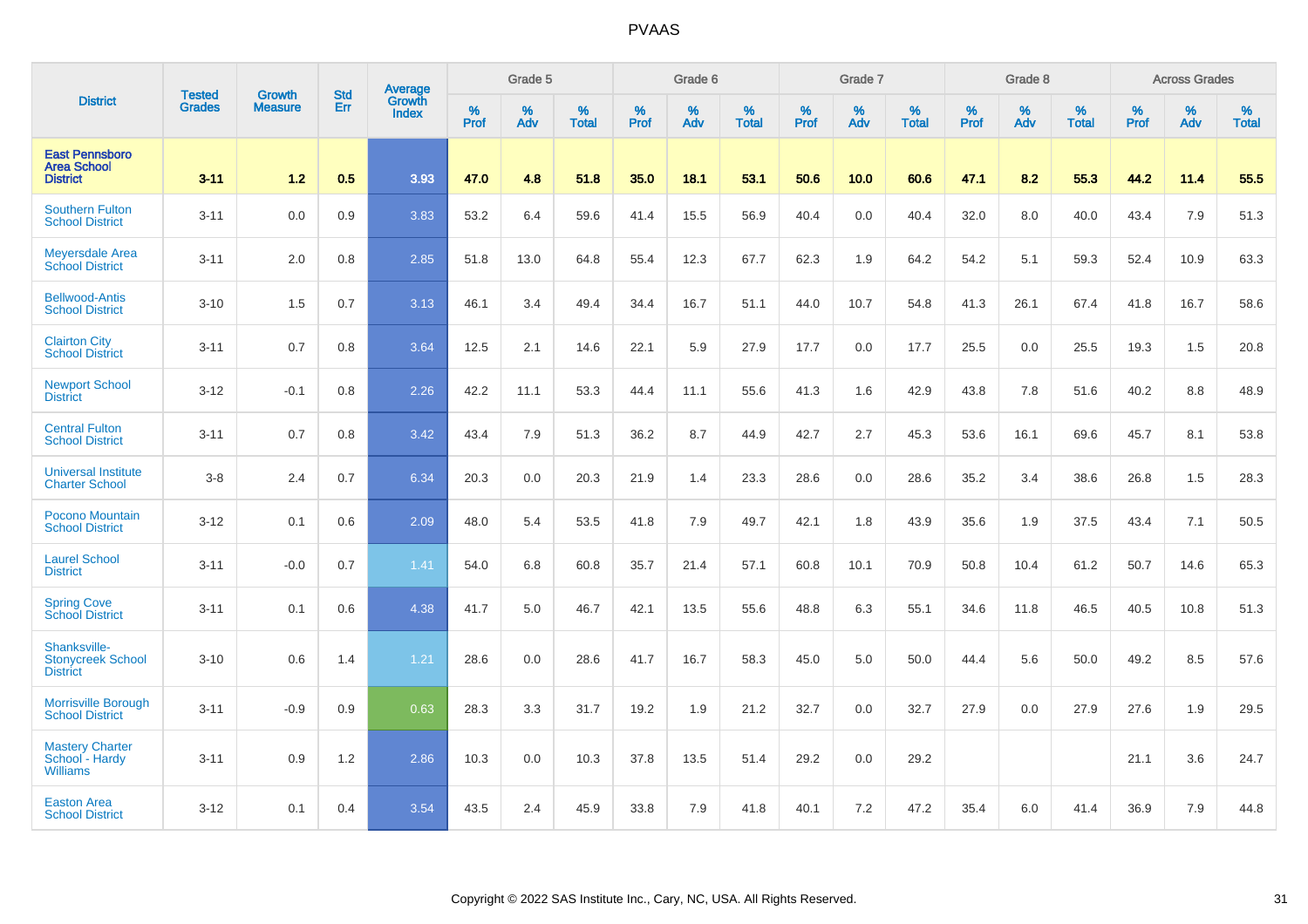|                                                                           |                                |                                 | <b>Std</b> | <b>Average</b>  |           | Grade 5  |                   |           | Grade 6  |                   |           | Grade 7  |                   |                  | Grade 8  |                   |                  | <b>Across Grades</b> |                   |
|---------------------------------------------------------------------------|--------------------------------|---------------------------------|------------|-----------------|-----------|----------|-------------------|-----------|----------|-------------------|-----------|----------|-------------------|------------------|----------|-------------------|------------------|----------------------|-------------------|
| <b>District</b>                                                           | <b>Tested</b><br><b>Grades</b> | <b>Growth</b><br><b>Measure</b> | Err        | Growth<br>Index | %<br>Prof | %<br>Adv | %<br><b>Total</b> | %<br>Prof | %<br>Adv | %<br><b>Total</b> | %<br>Prof | %<br>Adv | %<br><b>Total</b> | %<br><b>Prof</b> | %<br>Adv | %<br><b>Total</b> | %<br><b>Prof</b> | %<br>Adv             | %<br><b>Total</b> |
| <b>East Pennsboro</b><br><b>Area School</b><br><b>District</b>            | $3 - 11$                       | 1.2                             | 0.5        | 3.93            | 47.0      | 4.8      | 51.8              | 35.0      | 18.1     | 53.1              | 50.6      | 10.0     | 60.6              | 47.1             | 8.2      | 55.3              | 44.2             | 11.4                 | 55.5              |
| <b>Susquenita School</b><br><b>District</b>                               | $3 - 11$                       | 0.7                             | 0.6        | 3.42            | 46.7      | 9.2      | 55.8              | 45.3      | 8.5      | 53.8              | 38.0      | 7.4      | 45.4              | 42.1             | 6.5      | 48.6              | 43.0             | 11.2                 | 54.2              |
| <b>Wilmington Area</b><br><b>School District</b>                          | $3 - 11$                       | $-0.8$                          | 0.8        | 0.67            | 60.3      | 13.8     | 74.1              | 43.3      | 11.7     | 55.0              | 33.3      | 11.8     | 45.1              | 32.2             | 10.2     | 42.4              | 43.2             | 13.4                 | 56.6              |
| <b>Coatesville Area</b><br><b>School District</b>                         | $3 - 11$                       | $-0.4$                          | 0.4        | 0.42            | 28.2      | 1.6      | 29.8              | 30.3      | 2.8      | 33.1              | 30.8      | 4.4      | 35.2              | 26.3             | 2.9      | 29.3              | 28.5             | 3.0                  | 31.5              |
| <b>Infinity Charter</b><br><b>School</b>                                  | $3-8$                          | $-0.5$                          | 1.3        | 1.09            | 72.7      | 22.7     | 95.4              | 50.0      | 38.5     | 88.5              | 62.5      | 25.0     | 87.5              | 68.2             | 18.2     | 86.4              | 56.6             | 31.5                 | 88.1              |
| <b>Robert Benjamin</b><br><b>Wiley Community</b><br><b>Charter School</b> | $3-8$                          | 3.6                             | 0.9        | 4.03            | 20.9      | 0.0      | 20.9              | 23.4      | 4.3      | 27.7              | 28.1      | 1.8      | 29.8              | 31.1             | 0.0      | 31.1              | 24.2             | 2.4                  | 26.5              |
| Mt Lebanon<br><b>School District</b>                                      | $3 - 11$                       | 0.4                             | 0.4        | 4.79            | 60.1      | 27.2     | 87.2              | 39.7      | 50.2     | 89.8              | 46.8      | 35.3     | 82.2              | 52.4             | 35.7     | 88.1              | 48.2             | 38.9                 | 87.0              |
| <b>Glendale School</b><br><b>District</b>                                 | $3 - 10$                       | 3.8                             | 0.9        | 7.43            | 50.0      | 12.5     | 62.5              | 40.7      | 24.1     | 64.8              | 44.6      | 20.0     | 64.6              | 44.9             | 14.3     | 59.2              | 47.2             | 15.2                 | 62.4              |
| <b>Upper Perkiomen</b><br><b>School District</b>                          | $3 - 11$                       | 0.7                             | 0.4        | 5.33            | 50.2      | 3.0      | 53.2              | 45.7      | 12.0     | 57.7              | 48.7      | 11.5     | 60.2              | 46.0             | 12.4     | 58.4              | 45.9             | 9.5                  | 55.3              |
| <b>Eastern Lancaster</b><br><b>County School</b><br><b>District</b>       | $3 - 12$                       | 1.1                             | 0.5        | 3.97            | 48.1      | 3.9      | 51.9              | 38.7      | 12.0     | 50.8              | 35.4      | 4.6      | 39.9              | 38.0             | 15.5     | 53.5              | 39.2             | 9.3                  | 48.5              |
| <b>Chester-Upland</b><br><b>School District</b>                           | $3 - 11$                       | 0.8                             | 0.8        | 2.47            | 15.4      | 0.0      | 15.4              | 18.2      | 2.6      | 20.8              | 12.4      | 0.0      | 12.4              | 9.8              | 0.0      | 9.8               | 15.6             | 1.0                  | 16.6              |
| <b>Propel Charter</b><br>School-Hazelwood                                 | $3-8$                          | $-0.7$                          | 1.2        | 0.69            | 6.7       | 0.0      | 6.7               | 14.3      | 0.0      | 14.3              | 14.3      | 4.8      | 19.0              | 16.0             | 0.0      | 16.0              | 10.2             | 0.6                  | 10.8              |
| <b>Avonworth School</b><br><b>District</b>                                | $3 - 10$                       | $-0.8$                          | 0.5        | 0.24            | 49.6      | 18.0     | 67.6              | 49.6      | 25.6     | 75.2              | 62.3      | 7.7      | 70.0              | 61.0             | 16.1     | 77.1              | 52.4             | 20.5                 | 72.8              |
| <b>Carlynton School</b><br><b>District</b>                                | $3 - 11$                       | 0.0                             | 0.7        | 2.14            | 50.5      | 6.4      | 57.0              | 47.1      | 18.8     | 65.9              | 30.8      | 7.5      | 38.3              | 40.8             | 7.9      | 48.7              | 41.6             | 11.0                 | 52.7              |
| Kennett<br>Consolidated<br><b>School District</b>                         | $3 - 11$                       | 1.3                             | 0.4        | 5.04            | 47.8      | 15.1     | 62.9              | 35.8      | 24.1     | 59.9              | 44.2      | 15.1     | 59.4              | 45.0             | 5.7      | 50.7              | 40.9             | 17.5                 | 58.4              |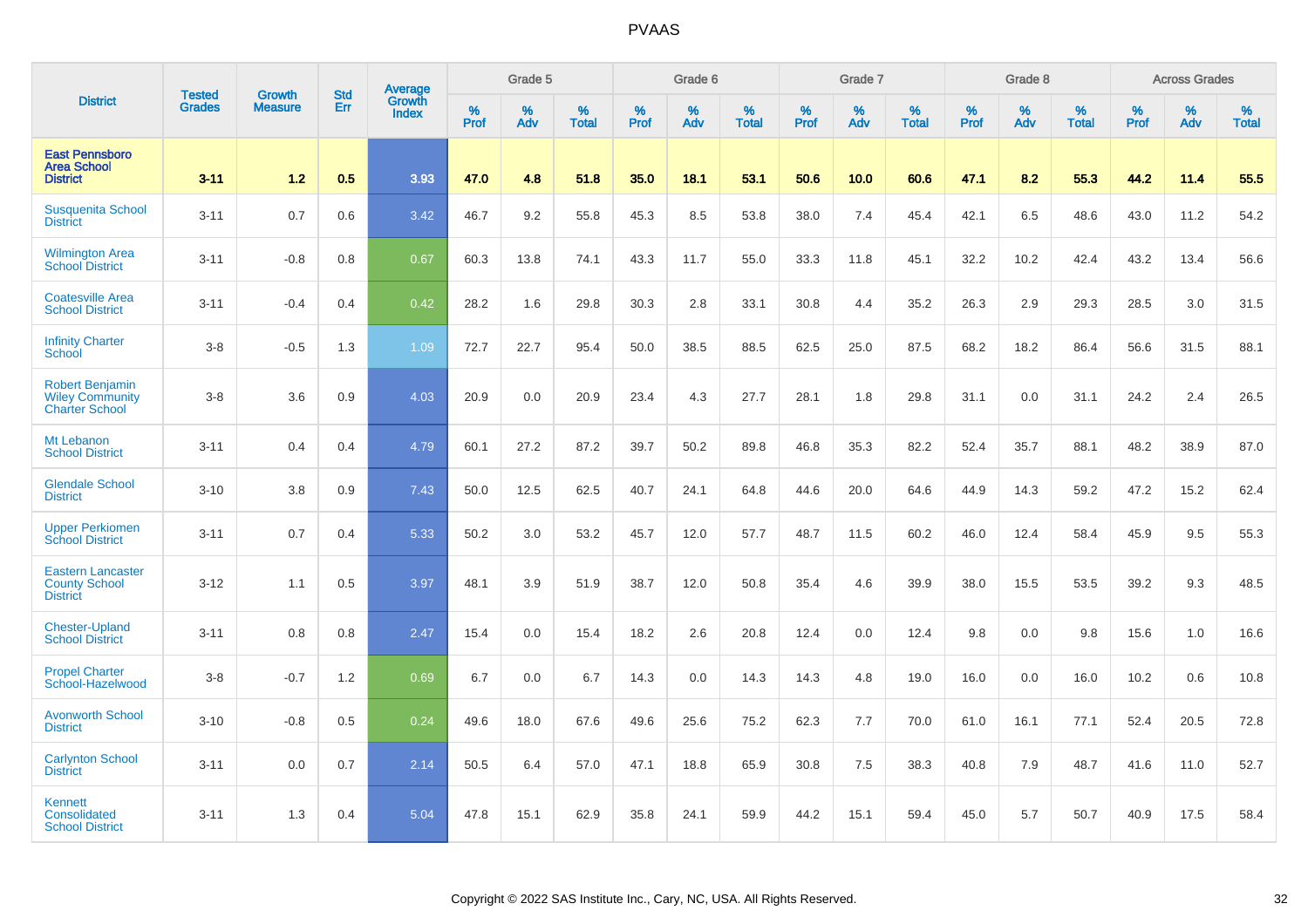|                                                                 |                                | <b>Growth</b>  |                   | Average                |                     | Grade 5  |                   |              | Grade 6  |                   |              | Grade 7  |                   |              | Grade 8  |                   |                     | <b>Across Grades</b> |                   |
|-----------------------------------------------------------------|--------------------------------|----------------|-------------------|------------------------|---------------------|----------|-------------------|--------------|----------|-------------------|--------------|----------|-------------------|--------------|----------|-------------------|---------------------|----------------------|-------------------|
| <b>District</b>                                                 | <b>Tested</b><br><b>Grades</b> | <b>Measure</b> | <b>Std</b><br>Err | Growth<br><b>Index</b> | $\%$<br><b>Prof</b> | %<br>Adv | %<br><b>Total</b> | $\%$<br>Prof | %<br>Adv | %<br><b>Total</b> | $\%$<br>Prof | %<br>Adv | %<br><b>Total</b> | $\%$<br>Prof | %<br>Adv | %<br><b>Total</b> | $\%$<br><b>Prof</b> | %<br>Adv             | %<br><b>Total</b> |
| <b>East Pennsboro</b><br><b>Area School</b><br><b>District</b>  | $3 - 11$                       | $1.2$          | 0.5               | 3.93                   | 47.0                | 4.8      | 51.8              | 35.0         | 18.1     | 53.1              | 50.6         | 10.0     | 60.6              | 47.1         | 8.2      | 55.3              | 44.2                | 11.4                 | 55.5              |
| <b>Northern Potter</b><br><b>School District</b>                | $3 - 12$                       | 0.3            | 1.1               | 1.76                   | 33.3                | 3.3      | 36.7              | 32.6         | 14.0     | 46.5              | 51.6         | 9.7      | 61.3              | 40.7         | 3.7      | 44.4              | 36.4                | 8.9                  | 45.3              |
| <b>North Schuylkill</b><br><b>School District</b>               | $3 - 11$                       | 0.7            | 0.5               | 1.85                   | 36.8                | 2.2      | 39.0              | 42.4         | 8.8      | 51.2              | 41.3         | 3.9      | 45.2              | 50.0         | 5.2      | 55.2              | 40.4                | 8.7                  | 49.1              |
| <b>Schuylkill Valley</b><br><b>School District</b>              | $3 - 11$                       | 0.6            | 0.6               | 2.04                   | 53.1                | 3.1      | 56.2              | 44.4         | 16.9     | 61.3              | 42.9         | 7.5      | 50.4              | 45.0         | 6.3      | 51.4              | 45.2                | 10.3                 | 55.6              |
| <b>Baden Academy</b><br><b>Charter School</b>                   | $3-6$                          | $-1.3$         | 1.1               | $-0.36$                | 47.6                | 1.6      | 49.2              | 46.6         | 10.3     | 56.9              |              |          |                   |              |          |                   | 42.3                | 7.1                  | 49.4              |
| <b>Lehigh Valley Dual</b><br>Language Charter<br>School         | $3 - 8$                        | $-0.8$         | 2.5               | 0.81                   | 8.3                 | 0.0      | 8.3               | 58.3         | 0.0      | 58.3              |              |          |                   |              |          |                   | 34.3                | 0.0                  | 34.3              |
| <b>Albert Gallatin</b><br><b>Area School</b><br><b>District</b> | $3 - 11$                       | 0.4            | 0.5               | 2.55                   | 45.8                | 5.4      | 51.2              | 34.0         | 8.4      | 42.4              | 39.7         | 2.2      | 41.8              | 37.8         | 5.3      | 43.0              | 38.7                | 7.6                  | 46.2              |
| <b>West Oak Lane</b><br><b>Charter School</b>                   | $3-8$                          | 0.8            | 0.7               | 2.18                   | 29.9                | 0.0      | 29.9              | 26.5         | 2.9      | 29.4              | 35.1         | 6.8      | 41.9              | 41.5         | 4.6      | 46.2              | 31.4                | 4.3                  | 35.8              |
| <b>Shamokin Area</b><br><b>School District</b>                  | $3 - 11$                       | 1.2            | 0.5               | 2.31                   | 42.9                | 2.1      | 45.0              | 32.6         | 9.4      | 42.0              | 44.0         | 1.5      | 45.5              | 31.3         | 5.5      | 36.8              | 34.3                | 5.8                  | 40.1              |
| <b>Mastery Charter</b><br>School - Thomas<br>Campus             | $3 - 10$                       | 0.4            | 1.0               | 2.12                   | 29.0                | 0.0      | 29.0              | 17.1         | 0.0      | 17.1              | 20.9         | 2.3      | 23.3              | 28.9         | 0.0      | 28.9              | 24.9                | 2.3                  | 27.2              |
| <b>Wyoming Valley</b><br><b>West School</b><br><b>District</b>  | $3 - 11$                       | 0.9            | 0.5               | 3.86                   | 41.0                | 4.2      | 45.2              | 32.6         | 7.6      | 40.3              | 40.5         | 4.2      | 44.6              | 30.1         | 12.1     | 42.2              | 35.8                | 6.9                  | 42.7              |
| <b>Jamestown Area</b><br><b>School District</b>                 | $3 - 11$                       | 2.7            | 1.2               | 3.54                   | 47.4                | 0.0      | 47.4              | 30.6         | 19.4     | 50.0              | 41.4         | 6.9      | 48.3              | 54.6         | 0.0      | 54.6              | 41.2                | 7.9                  | 49.1              |
| <b>Halifax Area</b><br><b>School District</b>                   | $3 - 11$                       | 0.6            | 0.8               | 1.63                   | 52.9                | 8.6      | 61.4              | 51.8         | 20.4     | 72.2              | 41.6         | 6.5      | 48.0              | 35.5         | 2.6      | 38.2              | 44.9                | 10.1                 | 55.1              |
| <b>Centre Learning</b><br>Community<br><b>Charter School</b>    | $5-8$                          | $-1.3$         | 2.1               | 0.35                   |                     |          |                   |              |          |                   | 37.5         | 12.5     | 50.0              | 47.1         | 11.8     | 58.8              | 51.8                | 16.7                 | 68.5              |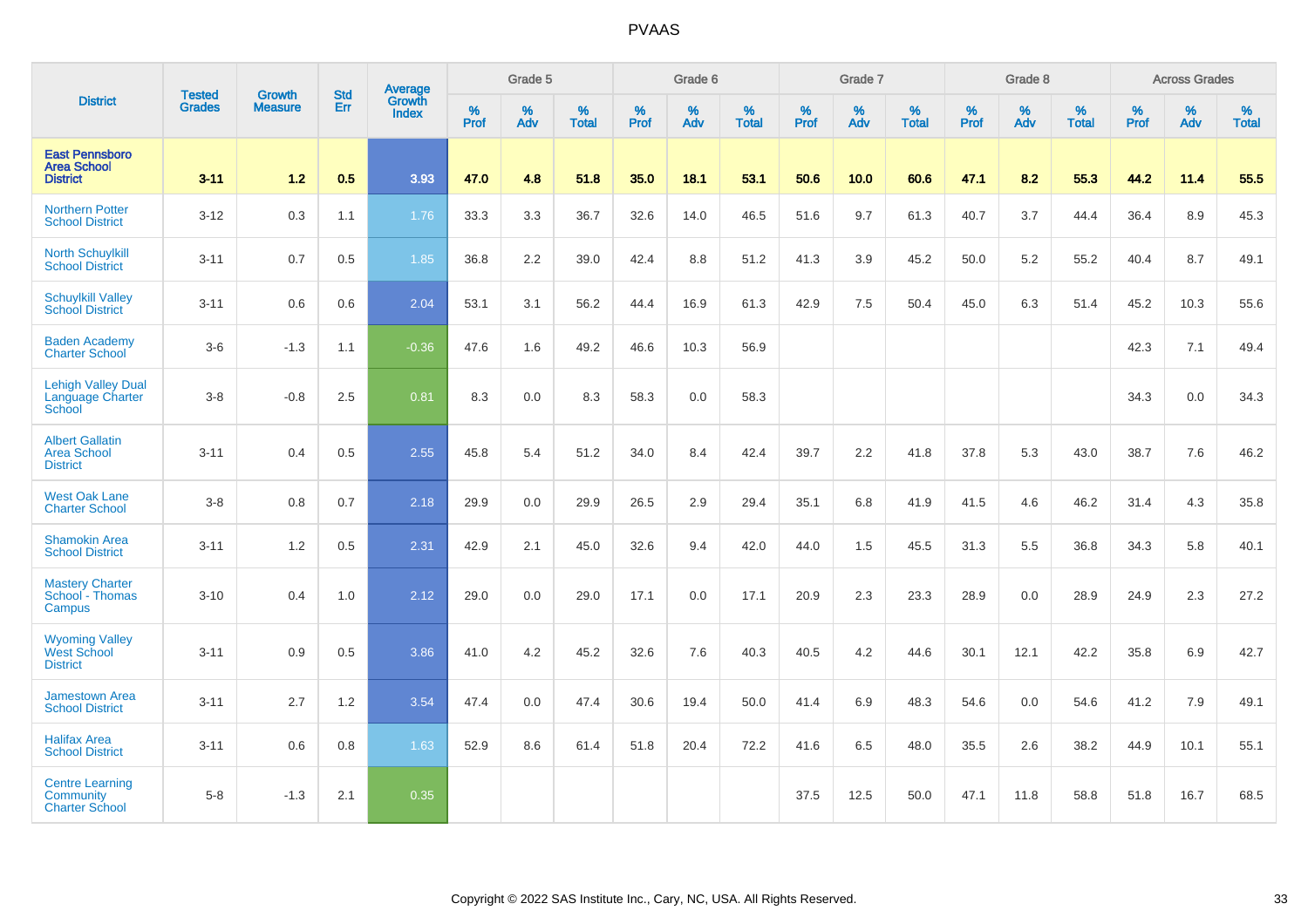|                                                                   |                                |                                 | <b>Std</b> | Average                       |           | Grade 5  |                   |           | Grade 6  |                   |           | Grade 7  |                   |           | Grade 8  |                   |           | <b>Across Grades</b> |                   |
|-------------------------------------------------------------------|--------------------------------|---------------------------------|------------|-------------------------------|-----------|----------|-------------------|-----------|----------|-------------------|-----------|----------|-------------------|-----------|----------|-------------------|-----------|----------------------|-------------------|
| <b>District</b>                                                   | <b>Tested</b><br><b>Grades</b> | <b>Growth</b><br><b>Measure</b> | Err        | <b>Growth</b><br><b>Index</b> | %<br>Prof | %<br>Adv | %<br><b>Total</b> | %<br>Prof | %<br>Adv | %<br><b>Total</b> | %<br>Prof | %<br>Adv | %<br><b>Total</b> | %<br>Prof | %<br>Adv | %<br><b>Total</b> | %<br>Prof | %<br>Adv             | %<br><b>Total</b> |
| <b>East Pennsboro</b><br><b>Area School</b><br><b>District</b>    | $3 - 11$                       | 1.2                             | 0.5        | 3.93                          | 47.0      | 4.8      | 51.8              | 35.0      | 18.1     | 53.1              | 50.6      | 10.0     | 60.6              | 47.1      | 8.2      | 55.3              | 44.2      | 11.4                 | 55.5              |
| <b>Northern Lehigh</b><br><b>School District</b>                  | $3 - 12$                       | $-0.6$                          | 0.7        | 0.95                          | 52.1      | 2.1      | 54.2              | 44.4      | 6.2      | 50.6              | 36.7      | 4.2      | 40.8              | 41.7      | 5.6      | 47.2              | 42.1      | 5.6                  | 47.7              |
| <b>California Area</b><br><b>School District</b>                  | $3 - 10$                       | 1.5                             | 0.8        | 4.01                          | 51.8      | 3.7      | 55.6              | 39.4      | 9.1      | 48.5              | 46.4      | 17.9     | 64.3              | 50.0      | 18.5     | 68.5              | 45.7      | 14.1                 | 59.8              |
| Conemaugh<br><b>Township Area</b><br><b>School District</b>       | $3 - 12$                       | 2.5                             | 0.8        | 3.95                          | 53.2      | 22.6     | 75.8              | 36.1      | 36.1     | 72.1              | 62.5      | 18.1     | 80.6              | 50.7      | 16.4     | 67.1              | 50.9      | 24.8                 | 75.7              |
| <b>Penns Valley Area</b><br><b>School District</b>                | $3 - 12$                       | 2.5                             | 0.6        | 6.79                          | 56.1      | 8.2      | 64.3              | 41.8      | 33.0     | 74.8              | 45.7      | 1.9      | 47.6              | 35.8      | 8.5      | 44.3              | 44.5      | 13.0                 | 57.5              |
| <b>Sto-Rox School</b><br><b>District</b>                          | $3 - 10$                       | $-0.0$                          | 0.9        | 3.62                          | 16.1      | 2.2      | 18.3              | 27.9      | 1.2      | 29.1              | 0.0       | 0.0      | 0.0               | 2.9       | 0.0      | 2.9               | 16.8      | 1.0                  | 17.9              |
| <b>Grove City Area</b><br><b>School District</b>                  | $3 - 12$                       | 1.6                             | 0.6        | 3.90                          | 45.0      | 21.0     | 66.0              | 36.9      | 23.8     | 60.7              | 58.9      | 16.1     | 75.0              | 47.1      | 12.6     | 59.7              | 45.7      | 20.1                 | 65.8              |
| <b>Danville Area</b><br><b>School District</b>                    | $3 - 11$                       | 2.1                             | 0.5        | 4.88                          | 56.7      | 16.6     | 73.2              | 41.0      | 27.1     | 68.1              | 52.9      | 20.3     | 73.2              | 43.3      | 21.7     | 65.0              | 46.6      | 21.7                 | 68.3              |
| <b>Greater Nanticoke</b><br><b>Area School</b><br><b>District</b> | $3 - 12$                       | $-0.0$                          | 0.6        | 1.30                          | 43.1      | 2.8      | 45.9              | 26.7      | 6.0      | 32.8              | 23.6      | 1.9      | 25.5              | 35.6      | 3.5      | 39.1              | 29.8      | 5.0                  | 34.8              |
| <b>Jenkintown School</b><br><b>District</b>                       | $3 - 11$                       | 1.5                             | 1.0        | 2.79                          | 68.0      | 8.0      | 76.0              | 54.0      | 18.9     | 73.0              | 42.9      | 35.7     | 78.6              | 60.6      | 21.2     | 81.8              | 53.1      | 25.8                 | 78.9              |
| <b>Penns Manor Area</b><br><b>School District</b>                 | $3 - 12$                       | 1.6                             | 0.8        | 1.96                          | 49.2      | 1.6      | 50.8              | 30.9      | 3.6      | 34.6              | 38.5      | 3.8      | 42.3              | 30.5      | 11.9     | 42.4              | 40.8      | 6.9                  | 47.8              |
| <b>Clarion Area</b><br><b>School District</b>                     | $3 - 11$                       | 1.1                             | 0.9        | 2.53                          | 58.3      | 2.1      | 60.4              | 46.4      | 7.1      | 53.6              | 44.8      | 4.5      | 49.2              | 39.0      | 11.9     | 50.8              | 45.1      | 10.1                 | 55.2              |
| <b>Belle Vernon Area</b><br><b>School District</b>                | $3 - 11$                       | $-0.1$                          | 0.6        | 1.31                          | 52.2      | 6.3      | 58.6              | 49.6      | 14.8     | 64.4              | 47.8      | 4.4      | 52.2              | 44.1      | 6.4      | 50.5              | 47.7      | 8.9                  | 56.6              |
| <b>Panther Valley</b><br><b>School District</b>                   | $3 - 12$                       | 0.1                             | 0.6        | 0.76                          | 26.7      | 1.0      | 27.6              | 33.1      | 1.6      | 34.7              | 34.6      | 2.7      | 37.3              | 32.7      | 4.7      | 37.4              | 31.1      | 4.0                  | 35.1              |
| <b>Provident Charter</b><br>School                                | $3 - 8$                        | 4.1                             | 1.1        | 4.26                          | 19.6      | 0.0      | 19.6              | 15.8      | 5.3      | 21.0              | 13.6      | 0.0      | 13.6              | 17.2      | 3.4      | 20.7              | 16.4      | 2.9                  | 19.3              |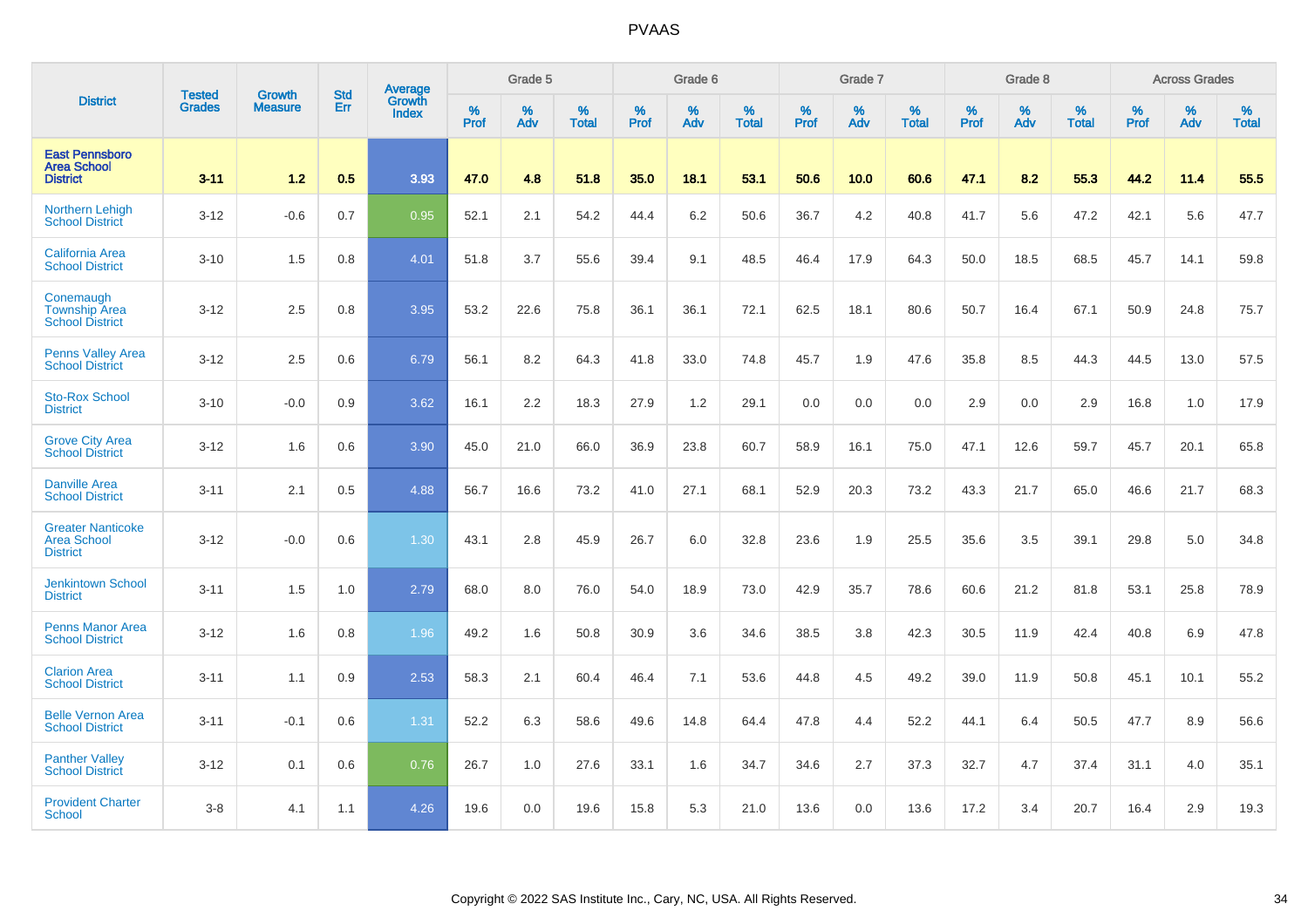|                                                                     | <b>Tested</b> |                                 | <b>Std</b> | Average         |                     | Grade 5  |                   |           | Grade 6  |                   |           | Grade 7  |                   |           | Grade 8  |                   |           | <b>Across Grades</b> |                   |
|---------------------------------------------------------------------|---------------|---------------------------------|------------|-----------------|---------------------|----------|-------------------|-----------|----------|-------------------|-----------|----------|-------------------|-----------|----------|-------------------|-----------|----------------------|-------------------|
| <b>District</b>                                                     | <b>Grades</b> | <b>Growth</b><br><b>Measure</b> | Err        | Growth<br>Index | $\%$<br><b>Prof</b> | %<br>Adv | %<br><b>Total</b> | %<br>Prof | %<br>Adv | %<br><b>Total</b> | %<br>Prof | %<br>Adv | %<br><b>Total</b> | %<br>Prof | %<br>Adv | %<br><b>Total</b> | %<br>Prof | %<br>Adv             | %<br><b>Total</b> |
| <b>East Pennsboro</b><br><b>Area School</b><br><b>District</b>      | $3 - 11$      | 1.2                             | 0.5        | 3.93            | 47.0                | 4.8      | 51.8              | 35.0      | 18.1     | 53.1              | 50.6      | 10.0     | 60.6              | 47.1      | 8.2      | 55.3              | 44.2      | 11.4                 | 55.5              |
| South Williamsport<br><b>Area School</b><br><b>District</b>         | $3 - 10$      | 0.5                             | 0.7        | 1.48            | 45.7                | 6.4      | 52.1              | 37.4      | 15.4     | 52.8              | 40.5      | 8.3      | 48.8              | 43.2      | 12.5     | 55.7              | 39.9      | 12.1                 | 52.0              |
| <b>Austin Area School</b><br><b>District</b>                        | $3 - 11$      | $-0.5$                          | 1.7        | 0.63            | 38.5                | 7.7      | 46.2              | 61.5      | 0.0      | 61.5              | 26.7      | 0.0      | 26.7              | 56.2      | 6.2      | 62.5              | 40.5      | 4.0                  | 44.6              |
| <b>Russell Byers</b><br><b>Charter School</b>                       | $3 - 8$       | 1.4                             | 0.9        | 3.89            | 18.2                | 1.8      | 20.0              | 36.8      | 0.0      | 36.8              | 28.1      | 0.0      | 28.1              | 14.3      | 2.0      | 16.3              | 22.4      | 3.0                  | 25.3              |
| <b>General Mclane</b><br><b>School District</b>                     | $3 - 11$      | 0.2                             | 0.5        | 2.21            | 57.7                | 8.0      | 65.8              | 45.4      | 23.3     | 68.7              | 50.3      | 15.6     | 66.0              | 44.9      | 12.2     | 57.0              | 49.9      | 16.3                 | 66.2              |
| <b>Upper Saint Clair</b><br><b>School District</b>                  | $3 - 11$      | 2.6                             | 0.4        | 9.21            | 49.8                | 35.9     | 85.7              | 47.4      | 39.0     | 86.5              | 58.5      | 31.1     | 89.6              | 48.7      | 42.2     | 90.9              | 46.0      | 42.0                 | 88.0              |
| Susquehanna<br><b>Community School</b><br><b>District</b>           | $3 - 11$      | 0.1                             | 0.9        | 0.88            | 47.1                | 7.8      | 54.9              | 43.1      | 12.1     | 55.2              | 43.5      | 6.5      | 50.0              | 36.7      | 2.0      | 38.8              | 40.9      | 10.7                 | 51.6              |
| <b>Lindley Academy</b><br><b>Charter School At</b><br><b>Birney</b> | $3 - 8$       | 1.0                             | 0.7        | 2.21            | 8.9                 | 0.0      | 8.9               | 24.0      | 2.5      | 26.6              | 20.6      | 3.2      | 23.8              | 19.4      | 4.8      | 24.2              | 19.6      | 2.3                  | 21.9              |
| <b>Upper Darby</b><br><b>School District</b>                        | $3 - 12$      | 0.7                             | 0.3        | 3.08            | 30.9                | 2.9      | 33.8              | 29.8      | 6.5      | 36.3              | 26.4      | 1.4      | 27.7              | 29.9      | 3.6      | 33.4              | 30.4      | 5.0                  | 35.4              |
| <b>Gillingham Charter</b><br>School                                 | $3 - 11$      | 2.2                             | 2.0        | 1.82            | 41.7                | 0.0      | 41.7              | 38.5      | 0.0      | 38.5              |           |          |                   | 30.8      | 15.4     | 46.2              | 34.3      | 4.3                  | 38.6              |
| Pennsylvania<br><b>Virtual Charter</b><br>School                    | $3 - 11$      | 2.2                             | 0.7        | 3.25            | 51.9                | 4.7      | 56.6              | 41.9      | 14.0     | 55.9              | 38.4      | 13.1     | 51.5              | 43.8      | 9.0      | 52.8              | 42.3      | 11.6                 | 53.9              |
| <b>Titusville Area</b><br><b>School District</b>                    | $3 - 11$      | $-0.4$                          | 0.5        | 0.35            | 57.4                | 8.5      | 65.9              | 35.0      | 12.6     | 47.6              | 46.2      | 8.3      | 54.6              | 40.6      | 11.6     | 52.2              | 44.1      | 12.1                 | 56.2              |
| <b>Lower Merion</b><br><b>School District</b>                       | $3 - 11$      | 1.5                             | 0.3        | 9.67            | 56.1                | 29.4     | 85.5              | 43.9      | 40.6     | 84.5              | 54.5      | 29.1     | 83.6              | 49.4      | 29.4     | 78.8              | 47.8      | 36.9                 | 84.6              |
| <b>Farrell Area School</b><br><b>District</b>                       | $3 - 11$      | 1.3                             | 1.0        | 2.47            | 26.7                | 0.0      | 26.7              | 31.7      | 2.4      | 34.2              | 20.4      | 0.0      | 20.4              | 28.2      | 0.0      | 28.2              | 25.9      | 2.3                  | 28.2              |
| <b>Freeport Area</b><br><b>School District</b>                      | $3 - 10$      | 0.2                             | 0.6        | 0.98            | 65.4                | 10.0     | 75.4              | 35.8      | 23.6     | 59.4              | 57.0      | 14.1     | 71.1              | 53.5      | 20.2     | 73.6              | 52.5      | 17.7                 | 70.1              |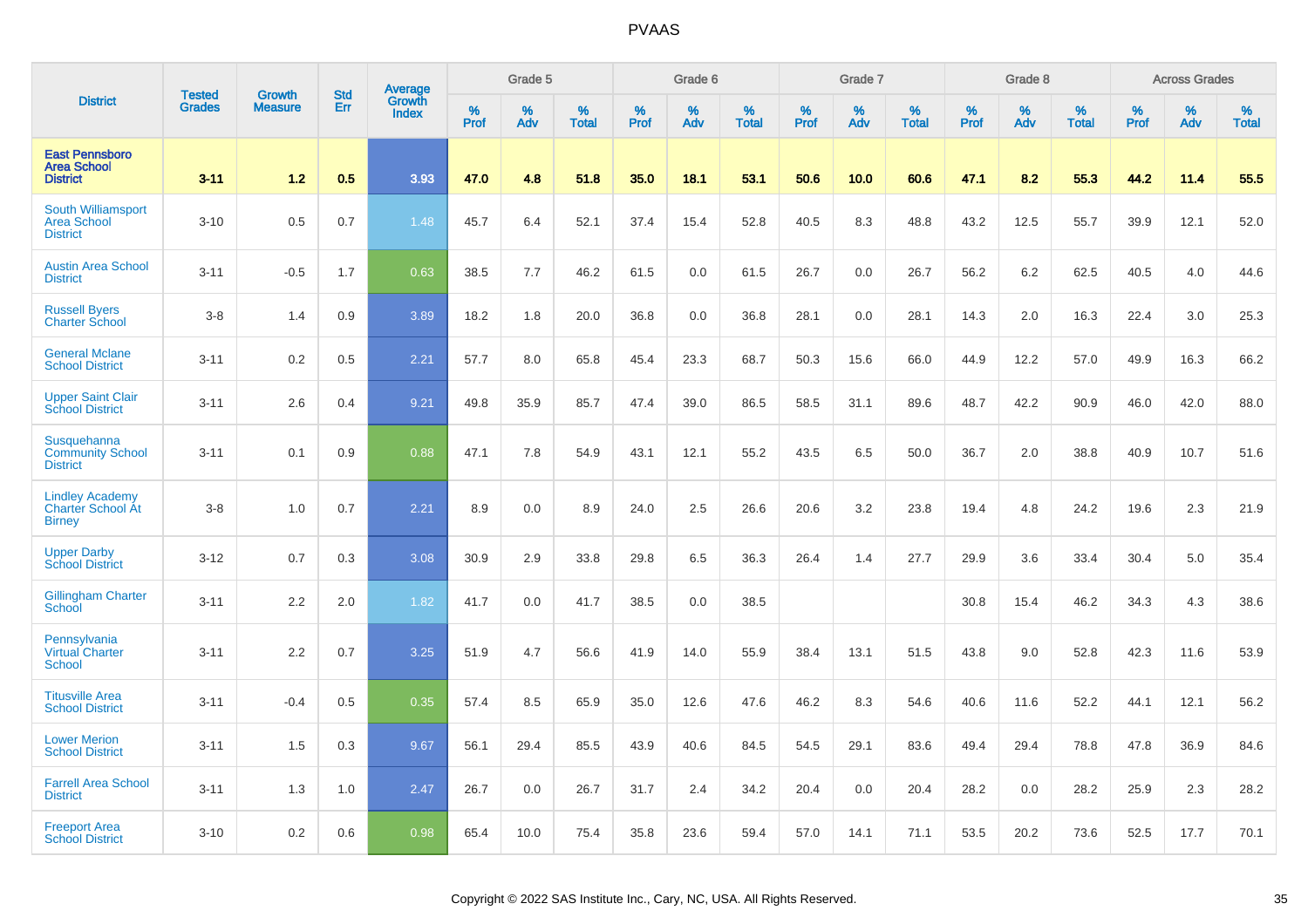|                                                                       |                                |                                 | <b>Std</b> | Average                |           | Grade 5  |                   |           | Grade 6  |                   |           | Grade 7  |                   |           | Grade 8  |                   |           | <b>Across Grades</b> |                   |
|-----------------------------------------------------------------------|--------------------------------|---------------------------------|------------|------------------------|-----------|----------|-------------------|-----------|----------|-------------------|-----------|----------|-------------------|-----------|----------|-------------------|-----------|----------------------|-------------------|
| <b>District</b>                                                       | <b>Tested</b><br><b>Grades</b> | <b>Growth</b><br><b>Measure</b> | Err        | Growth<br><b>Index</b> | %<br>Prof | %<br>Adv | %<br><b>Total</b> | %<br>Prof | %<br>Adv | %<br><b>Total</b> | %<br>Prof | %<br>Adv | %<br><b>Total</b> | %<br>Prof | %<br>Adv | %<br><b>Total</b> | %<br>Prof | %<br>Adv             | %<br><b>Total</b> |
| <b>East Pennsboro</b><br><b>Area School</b><br><b>District</b>        | $3 - 11$                       | 1.2                             | 0.5        | 3.93                   | 47.0      | 4.8      | 51.8              | 35.0      | 18.1     | 53.1              | 50.6      | 10.0     | 60.6              | 47.1      | 8.2      | 55.3              | 44.2      | 11.4                 | 55.5              |
| <b>Kutztown Area</b><br><b>School District</b>                        | $3 - 12$                       | $-0.3$                          | 0.8        | 0.56                   | 59.7      | 6.0      | 65.7              | 46.0      | 17.5     | 63.5              | 37.5      | 17.5     | 55.0              | 50.0      | 10.3     | 60.3              | 48.4      | 17.0                 | 65.5              |
| <b>Montrose Area</b><br><b>School District</b>                        | $3 - 10$                       | 1.0                             | 0.7        | 2.93                   | 50.0      | 16.2     | 66.2              | 40.2      | 28.3     | 68.5              | 38.2      | 13.2     | 51.5              | 45.0      | 10.0     | 55.0              | 43.8      | 18.3                 | 62.0              |
| <b>MaST Community</b><br>Charter School III                           | $3-6$                          | $-0.7$                          | 0.8        | $-0.27$                | 25.8      | 0.8      | 26.5              | 30.0      | 6.9      | 36.9              |           |          |                   |           |          |                   | 28.3      | 6.5                  | 34.8              |
| <b>Blacklick Valley</b><br><b>School District</b>                     | $3 - 11$                       | $-0.1$                          | 1.0        | 0.41                   | 29.6      | 0.0      | 29.6              | 52.6      | 7.9      | 60.5              | 35.4      | 0.0      | 35.4              | 34.2      | 0.0      | 34.2              | 43.2      | 3.7                  | 46.9              |
| <b>Iroquois School</b><br><b>District</b>                             | $3 - 11$                       | $-0.1$                          | 0.7        | 0.56                   | 55.1      | 9.0      | 64.1              | 39.5      | 19.8     | 59.3              | 38.8      | 6.1      | 44.9              | 44.0      | 10.0     | 54.0              | 42.6      | 12.8                 | 55.4              |
| <b>Northern Cambria</b><br><b>School District</b>                     | $3 - 11$                       | 1.6                             | 0.8        | 2.89                   | 40.0      | 5.4      | 45.4              | 33.3      | 7.4      | 40.7              | 53.7      | 5.6      | 59.3              | 47.7      | 4.6      | 52.3              | 42.9      | 6.6                  | 49.4              |
| Canon-Mcmillan<br><b>School District</b>                              | $3 - 11$                       | 2.0                             | 0.3        | 8.06                   | 60.2      | 11.0     | 71.3              | 41.6      | 31.2     | 72.8              | 51.6      | 18.2     | 69.7              | 56.9      | 17.7     | 74.6              | 50.9      | 21.6                 | 72.5              |
| <b>Southern</b><br><b>Huntingdon County</b><br><b>School District</b> | $3 - 11$                       | 1.1                             | 0.7        | 2.65                   | 47.1      | 2.9      | 50.0              | 26.6      | 7.6      | 34.2              | 43.2      | 4.6      | 47.7              | 41.5      | 3.7      | 45.1              | 39.6      | 5.6                  | 45.2              |
| <b>Greenwood School</b><br><b>District</b>                            | $3 - 11$                       | 4.5                             | 0.8        | 5.56                   | 51.5      | 3.0      | 54.6              | 45.3      | 28.3     | 73.6              | 43.6      | 9.1      | 52.7              | 51.8      | 31.5     | 83.3              | 47.9      | 19.4                 | 67.3              |
| <b>Commodore Perry</b><br><b>School District</b>                      | $3 - 11$                       | $-0.7$                          | 1.1        | 0.10                   | 64.5      | 12.9     | 77.4              | 41.9      | 6.4      | 48.4              | 48.6      | 8.1      | 56.8              | 37.0      | 25.9     | 63.0              | 48.6      | 13.1                 | 61.8              |
| <b>Mastery Charter</b><br>School - Pickett<br>Campus                  | $6 - 10$                       | 1.6                             | 1.1        | 2.34                   |           |          |                   | 4.9       | 0.0      | 4.9               | 15.4      | 0.0      | 15.4              | 8.8       | 2.9      | 11.8              | 9.6       | 0.9                  | 10.5              |
| <b>Bristol Borough</b><br><b>School District</b>                      | $3 - 12$                       | 0.4                             | 0.7        | 1.32                   | 37.3      | 1.3      | 38.7              | 28.4      | 18.2     | 46.6              | 39.5      | 7.4      | 46.9              | 27.7      | 6.0      | 33.7              | 33.3      | 8.0                  | 41.4              |
| <b>Rockwood Area</b><br><b>School District</b>                        | $3 - 11$                       | 1.8                             | 0.9        | 4.02                   | 65.8      | 2.4      | 68.3              | 38.1      | 31.0     | 69.0              | 63.0      | 6.5      | 69.6              | 50.8      | 19.0     | 69.8              | 52.2      | 13.4                 | 65.7              |
| <b>Palmerton Area</b><br><b>School District</b>                       | $3 - 11$                       | 1.6                             | 0.6        | 4.14                   | 54.9      | 3.7      | 58.5              | 47.3      | 14.6     | 61.8              | 42.6      | 11.6     | 54.3              | 38.3      | 11.2     | 49.5              | 45.2      | 11.6                 | 56.8              |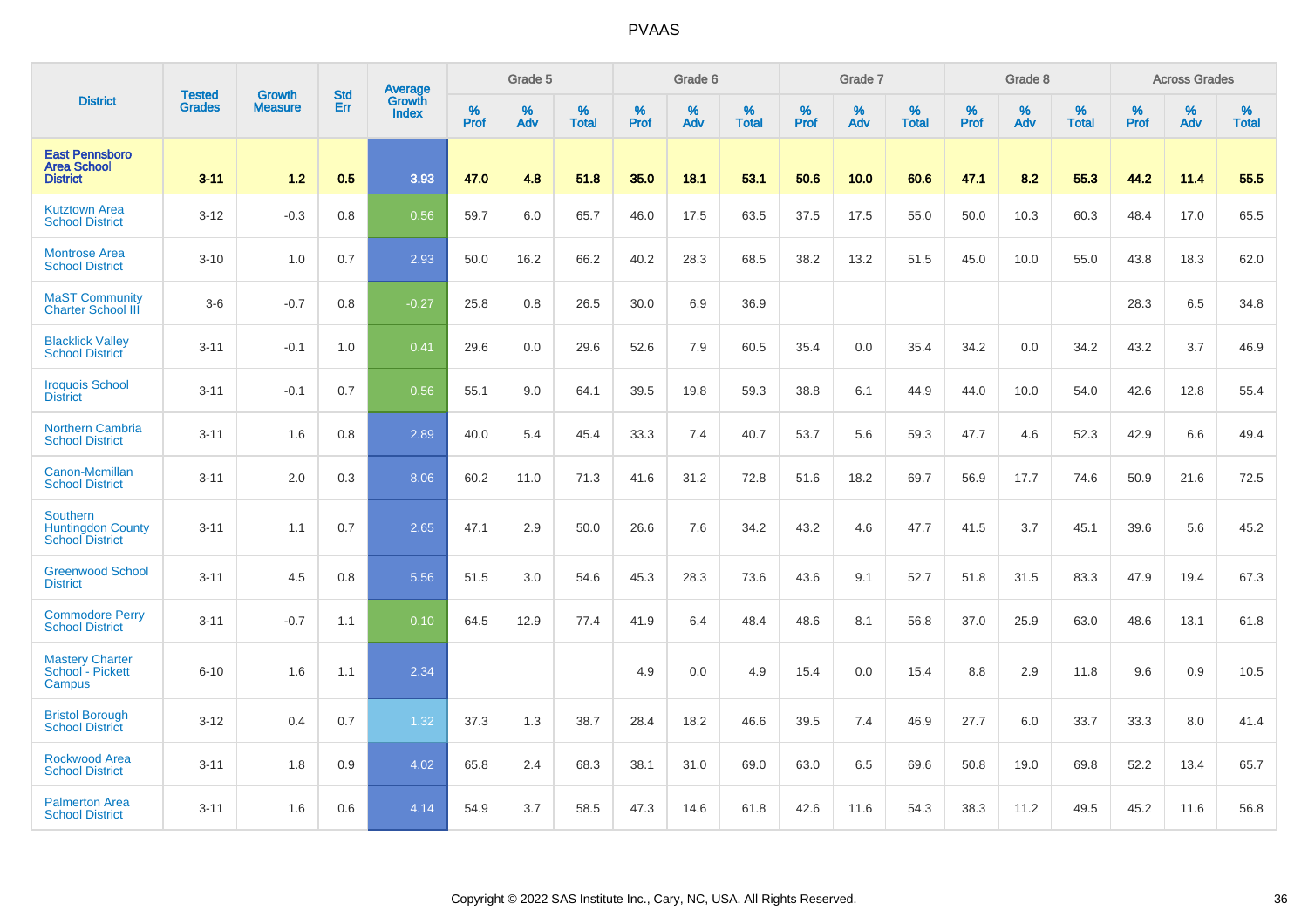|                                                                        |                                |                                 | <b>Std</b> | Average                       |           | Grade 5  |                   |           | Grade 6  |                   |           | Grade 7  |                   |           | Grade 8  |                   |           | <b>Across Grades</b> |                   |
|------------------------------------------------------------------------|--------------------------------|---------------------------------|------------|-------------------------------|-----------|----------|-------------------|-----------|----------|-------------------|-----------|----------|-------------------|-----------|----------|-------------------|-----------|----------------------|-------------------|
| <b>District</b>                                                        | <b>Tested</b><br><b>Grades</b> | <b>Growth</b><br><b>Measure</b> | Err        | <b>Growth</b><br><b>Index</b> | %<br>Prof | %<br>Adv | %<br><b>Total</b> | %<br>Prof | %<br>Adv | %<br><b>Total</b> | %<br>Prof | %<br>Adv | %<br><b>Total</b> | %<br>Prof | %<br>Adv | %<br><b>Total</b> | %<br>Prof | %<br>Adv             | %<br><b>Total</b> |
| <b>East Pennsboro</b><br><b>Area School</b><br><b>District</b>         | $3 - 11$                       | 1.2                             | 0.5        | 3.93                          | 47.0      | 4.8      | 51.8              | 35.0      | 18.1     | 53.1              | 50.6      | 10.0     | 60.6              | 47.1      | 8.2      | 55.3              | 44.2      | 11.4                 | 55.5              |
| <b>Indiana Area</b><br><b>School District</b>                          | $3 - 11$                       | 1.1                             | 0.5        | 2.72                          | 57.2      | 12.8     | 70.0              | 37.5      | 22.5     | 60.0              | 53.6      | 16.6     | 70.2              | 52.0      | 16.3     | 68.4              | 49.3      | 18.5                 | 67.7              |
| <b>Bermudian Springs</b><br><b>School District</b>                     | $3 - 11$                       | 0.2                             | 0.6        | 1.42                          | 50.4      | 0.0      | 50.4              | 37.5      | 10.6     | 48.1              | 44.5      | 5.9      | 50.4              | 39.8      | 6.5      | 46.3              | 42.4      | 6.9                  | 49.3              |
| <b>Young Scholars Of</b><br><b>Central PA Charter</b><br><b>School</b> | $3-8$                          | 3.9                             | 1.2        | 3.25                          | 35.6      | 13.3     | 48.9              | 28.0      | 12.0     | 40.0              | 50.0      | 14.3     | 64.3              | 43.8      | 0.0      | 43.8              | 42.6      | 11.6                 | 54.2              |
| <b>Tussey Mountain</b><br><b>School District</b>                       | $3 - 12$                       | 1.8                             | 0.8        | 4.53                          | 44.8      | 3.4      | 48.3              | 46.3      | 8.5      | 54.9              | 45.2      | 0.0      | 45.2              | 47.2      | 2.8      | 50.0              | 40.7      | 6.3                  | 47.0              |
| <b>Harmony Area</b><br><b>School District</b>                          | $3 - 10$                       | 0.8                             | 1.8        | 1.01                          | 43.8      | 0.0      | 43.8              | 54.2      | 12.5     | 66.7              | 33.3      | 0.0      | 33.3              |           |          |                   | 43.6      | 6.4                  | 50.0              |
| Hatboro-Horsham<br><b>School District</b>                              | $3 - 11$                       | 1.3                             | 0.4        | 3.69                          | 55.0      | 7.8      | 62.7              | 49.0      | 19.5     | 68.5              | 52.9      | 10.9     | 63.8              | 51.3      | 9.1      | 60.5              | 49.9      | 13.8                 | 63.7              |
| <b>Elk Lake School</b><br><b>District</b>                              | $3 - 11$                       | 2.6                             | 0.7        | 4.22                          | 43.8      | 3.8      | 47.5              | 35.8      | 21.0     | 56.8              | 39.8      | 11.4     | 51.1              | 35.8      | 6.2      | 42.0              | 38.3      | 11.7                 | 50.0              |
| People For People<br><b>Charter School</b>                             | $3 - 12$                       | 3.5                             | 1.0        | 3.90                          | 12.9      | 3.2      | 16.1              | 19.4      | 0.0      | 19.4              | 23.1      | 0.0      | 23.1              | 6.8       | 0.0      | 6.8               | 13.2      | 0.4                  | 13.6              |
| New Hope-<br><b>Solebury School</b><br><b>District</b>                 | $3 - 11$                       | 2.7                             | 0.6        | 7.15                          | 63.4      | 11.8     | 75.3              | 46.1      | 25.5     | 71.6              | 50.0      | 22.9     | 72.9              | 60.2      | 25.9     | 86.1              | 51.8      | 23.2                 | 75.0              |
| <b>North East School</b><br><b>District</b>                            | $3 - 11$                       | 0.8                             | 0.6        | 2.76                          | 61.2      | 9.5      | 70.7              | 44.8      | 21.6     | 66.4              | 50.0      | 9.3      | 59.3              | 56.9      | 16.8     | 73.7              | 52.6      | 15.4                 | 68.0              |
| <b>West Branch Area</b><br><b>School District</b>                      | $3 - 11$                       | 0.4                             | 0.8        | 1.36                          | 37.1      | 3.2      | 40.3              | 32.8      | 6.6      | 39.3              | 48.6      | 6.8      | 55.4              | 50.0      | 3.0      | 53.0              | 42.6      | 6.8                  | 49.4              |
| <b>Southern Tioga</b><br><b>School District</b>                        | $3 - 11$                       | 1.4                             | 0.6        | 2.67                          | 38.5      | 4.2      | 42.7              | 39.6      | 14.2     | 53.8              | 44.9      | 3.6      | 48.6              | 37.2      | 8.3      | 45.4              | 38.5      | 7.0                  | 45.6              |
| <b>York Suburban</b><br><b>School District</b>                         | $3 - 11$                       | 0.5                             | 0.5        | 1.62                          | 62.8      | 13.7     | 76.5              | 45.3      | 23.4     | 68.7              | 50.0      | 16.8     | 66.8              | 36.4      | 19.8     | 56.2              | 46.4      | 23.5                 | 70.0              |
| Jefferson-Morgan<br><b>School District</b>                             | $3 - 10$                       | 2.7                             | 0.9        | 4.29                          | 45.1      | 2.8      | 47.9              | 40.0      | 7.3      | 47.3              | 41.8      | 5.4      | 47.3              | 44.4      | 6.7      | 51.1              | 41.7      | 6.6                  | 48.2              |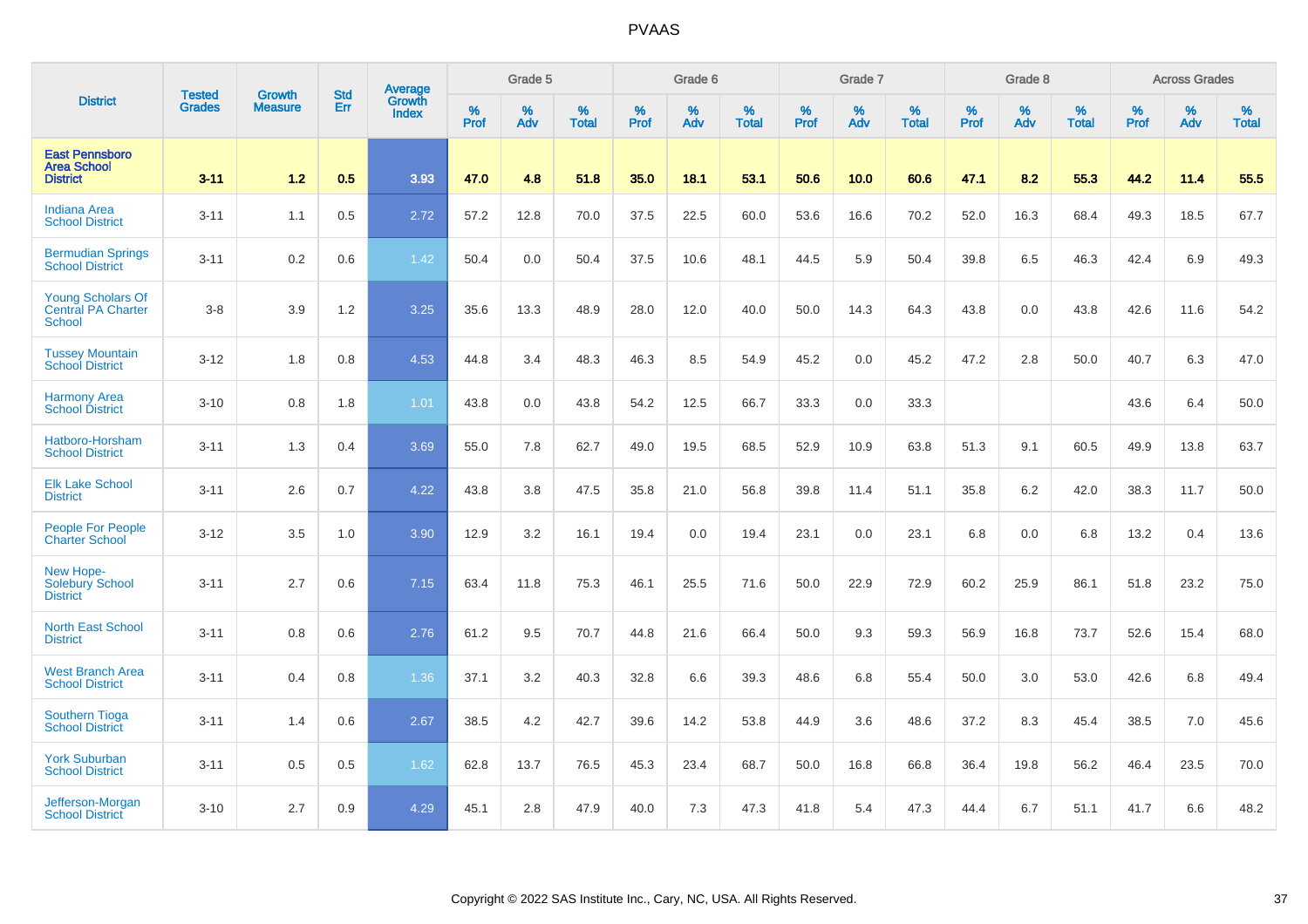|                                                                   |                                |                                 | <b>Std</b> | Average                |           | Grade 5  |                   |           | Grade 6  |                   |           | Grade 7  |                   |           | Grade 8  |                   |           | <b>Across Grades</b> |                   |
|-------------------------------------------------------------------|--------------------------------|---------------------------------|------------|------------------------|-----------|----------|-------------------|-----------|----------|-------------------|-----------|----------|-------------------|-----------|----------|-------------------|-----------|----------------------|-------------------|
| <b>District</b>                                                   | <b>Tested</b><br><b>Grades</b> | <b>Growth</b><br><b>Measure</b> | Err        | Growth<br><b>Index</b> | %<br>Prof | %<br>Adv | %<br><b>Total</b> | %<br>Prof | %<br>Adv | %<br><b>Total</b> | %<br>Prof | %<br>Adv | %<br><b>Total</b> | %<br>Prof | %<br>Adv | %<br><b>Total</b> | %<br>Prof | %<br>Adv             | %<br><b>Total</b> |
| <b>East Pennsboro</b><br><b>Area School</b><br><b>District</b>    | $3 - 11$                       | 1.2                             | 0.5        | 3.93                   | 47.0      | 4.8      | 51.8              | 35.0      | 18.1     | 53.1              | 50.6      | 10.0     | 60.6              | 47.1      | 8.2      | 55.3              | 44.2      | 11.4                 | 55.5              |
| <b>Clarion-Limestone</b><br><b>Area School</b><br><b>District</b> | $3 - 12$                       | 1.8                             | 0.9        | 3.72                   | 54.6      | 29.1     | 83.6              | 57.7      | 26.9     | 84.6              | 41.7      | 16.7     | 58.3              | 44.7      | 12.8     | 57.4              | 47.0      | 20.8                 | 67.7              |
| <b>Ridgway Area</b><br><b>School District</b>                     | $3 - 11$                       | 2.8                             | 0.8        | 3.71                   | 57.4      | 6.6      | 63.9              | 45.9      | 32.8     | 78.7              | 48.3      | 8.3      | 56.7              | 57.4      | 8.2      | 65.6              | 51.0      | 16.6                 | 67.6              |
| Pen Argyl Area<br><b>School District</b>                          | $3 - 12$                       | 2.2                             | 0.6        | 3.79                   | 50.0      | 10.0     | 60.0              | 43.9      | 13.4     | 57.3              | 44.6      | 9.1      | 53.6              | 44.7      | 4.8      | 49.5              | 46.0      | 11.3                 | 57.2              |
| <b>New Day Charter</b><br>School                                  | $7 - 11$                       | $-1.7$                          | 3.2        | $-0.53$                |           |          |                   |           |          |                   |           |          |                   | 11.1      | 0.0      | 11.1              | 11.1      | 0.0                  | 11.1              |
| <b>Keystone</b><br><b>Academy Charter</b><br><b>School</b>        | $3-8$                          | 0.9                             | 0.8        | 1.23                   | 42.1      | 3.5      | 45.6              | 38.7      | 19.4     | 58.1              | 47.4      | 3.5      | 50.9              | 40.7      | 8.5      | 49.2              | 40.7      | 7.4                  | 48.1              |
| <b>Uniontown Area</b><br><b>School District</b>                   | $3 - 11$                       | 0.5                             | 0.6        | 1.21                   | 40.6      | 9.4      | 50.0              | 40.7      | 14.8     | 55.6              | 37.3      | 3.6      | 40.9              | 42.4      | 3.3      | 45.6              | 39.1      | 11.0                 | 50.1              |
| <b>Freire Charter</b><br><b>School</b>                            | $5 - 11$                       | 1.6                             | 0.7        | 4.55                   | 17.5      | 0.0      | 17.5              | 31.4      | 1.4      | 32.9              | 28.3      | 2.0      | 30.3              | 33.6      | 3.7      | 37.4              | 27.6      | 1.9                  | 29.5              |
| Claysburg-Kimmel<br><b>School District</b>                        | $3 - 11$                       | 2.9                             | 0.8        | 3.49                   | 52.3      | 3.1      | 55.4              | 34.6      | 15.4     | 50.0              | 35.1      | 8.8      | 43.9              | 43.9      | 7.0      | 50.9              | 43.5      | 8.7                  | 52.2              |
| <b>Aspira Bilingual</b><br><b>Cyber Charter</b><br>School         | $3 - 11$                       | 2.8                             | 1.6        | 2.58                   |           |          |                   | 12.9      | 0.0      | 12.9              | 0.0       | 0.0      | 0.0               | 0.0       | 0.0      | 0.0               | 5.9       | 0.0                  | 5.9               |
| <b>Erie Rise</b><br>Leadership<br>Academy Charter<br>School       | $3 - 8$                        | 0.0                             | 1.2        | 0.73                   | 17.9      | 0.0      | 17.9              | 6.9       | 0.0      | 6.9               | 4.8       | 2.4      | 7.1               | 0.0       | 0.0      | 0.0               | 7.8       | 0.5                  | 8.3               |
| <b>Jeannette City</b><br><b>School District</b>                   | $3 - 11$                       | 3.5                             | 0.8        | 4.26                   | 41.7      | 1.4      | 43.1              | 33.3      | 18.5     | 51.8              | 44.6      | 9.2      | 53.8              | 48.1      | 7.7      | 55.8              | 40.4      | 8.2                  | 48.6              |
| <b>Vida Charter</b><br><b>School</b>                              | $3-6$                          | 3.8                             | 1.9        | 3.59                   | 56.0      | 16.0     | 72.0              | 27.8      | 27.8     | 55.6              |           |          |                   |           |          |                   | 33.7      | 19.8                 | 53.5              |
| <b>Lincoln Leadership</b><br><b>Academy Charter</b><br>School     | $3 - 12$                       | 1.6                             | 0.9        | 3.13                   | 29.6      | 0.0      | 29.6              | 25.0      | 12.5     | 37.5              | 24.5      | 5.7      | 30.2              | 22.0      | 2.4      | 24.4              | 28.4      | 5.4                  | 33.8              |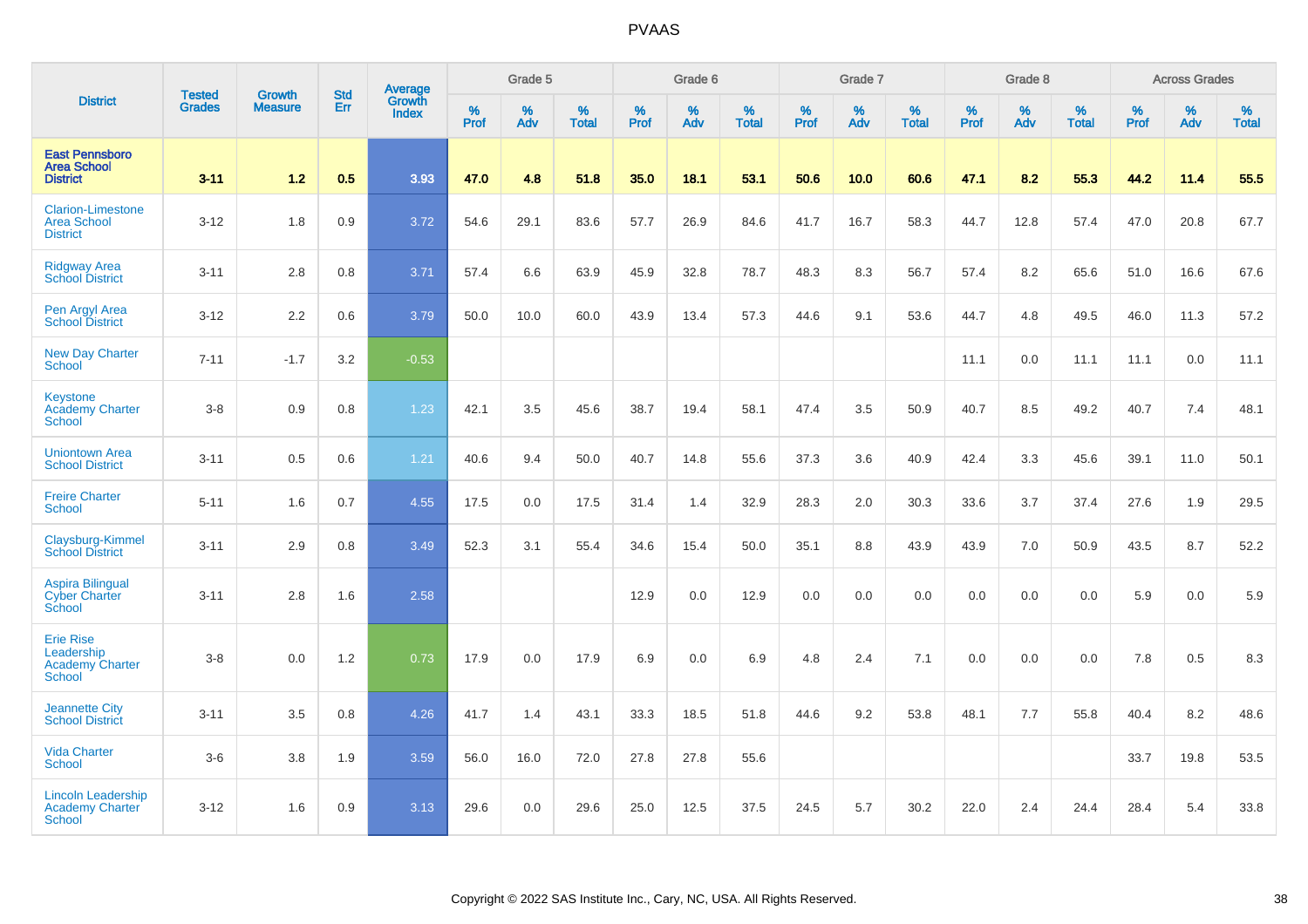|                                                                     |                                |                                 | <b>Std</b> | Average                |                     | Grade 5  |                   |           | Grade 6  |                   |                  | Grade 7  |                   |           | Grade 8  |                   |                  | <b>Across Grades</b> |                   |
|---------------------------------------------------------------------|--------------------------------|---------------------------------|------------|------------------------|---------------------|----------|-------------------|-----------|----------|-------------------|------------------|----------|-------------------|-----------|----------|-------------------|------------------|----------------------|-------------------|
| <b>District</b>                                                     | <b>Tested</b><br><b>Grades</b> | <b>Growth</b><br><b>Measure</b> | Err        | Growth<br><b>Index</b> | $\%$<br><b>Prof</b> | %<br>Adv | %<br><b>Total</b> | %<br>Prof | %<br>Adv | %<br><b>Total</b> | %<br><b>Prof</b> | %<br>Adv | %<br><b>Total</b> | %<br>Prof | %<br>Adv | %<br><b>Total</b> | %<br><b>Prof</b> | %<br>Adv             | %<br><b>Total</b> |
| <b>East Pennsboro</b><br><b>Area School</b><br><b>District</b>      | $3 - 11$                       | 1.2                             | 0.5        | 3.93                   | 47.0                | 4.8      | 51.8              | 35.0      | 18.1     | 53.1              | 50.6             | 10.0     | 60.6              | 47.1      | 8.2      | 55.3              | 44.2             | 11.4                 | 55.5              |
| <b>Global Leadership</b><br><b>Academy Charter</b><br><b>School</b> | $3-8$                          | 0.6                             | 1.9        | 1.10                   | 21.4                | 0.0      | 21.4              |           |          |                   | 14.3             | 0.0      | 14.3              | 25.0      | 0.0      | 25.0              | 13.4             | 0.0                  | 13.4              |
| <b>Upper Dublin</b><br><b>School District</b>                       | $3 - 12$                       | 2.0                             | 0.4        | 5.53                   | 62.0                | 16.3     | 78.3              | 45.4      | 34.4     | 79.8              | 59.5             | 20.0     | 79.5              | 55.3      | 21.9     | 77.2              | 51.4             | 27.8                 | 79.3              |
| <b>Green Woods</b><br><b>Charter School</b>                         | $3 - 8$                        | 1.6                             | 0.8        | 1.98                   | 44.8                | 6.9      | 51.7              | 39.3      | 19.7     | 59.0              | 43.9             | 12.3     | 56.1              | 39.2      | 17.6     | 56.9              | 40.6             | 17.4                 | 58.0              |
| <b>Antietam School</b><br><b>District</b>                           | $3 - 10$                       | 0.9                             | 0.8        | 1.87                   | 29.7                | 1.6      | 31.2              | 35.0      | 5.0      | 40.0              | 29.1             | 0.0      | 29.1              | 34.0      | 1.9      | 35.8              | 31.3             | 3.0                  | 34.2              |
| <b>Derry Area School</b><br><b>District</b>                         | $3 - 11$                       | 2.2                             | 0.6        | 3.78                   | 44.6                | 8.3      | 52.9              | 44.4      | 29.1     | 73.5              | 49.6             | 17.1     | 66.7              | 43.1      | 12.9     | 56.0              | 44.1             | 17.4                 | 61.5              |
| Pennsylvania<br><b>Cyber Charter</b><br>School                      | $3 - 11$                       | 2.1                             | 0.5        | 4.24                   | 41.0                | 4.9      | 45.8              | 39.5      | 11.2     | 50.7              | 42.9             | 3.4      | 46.4              | 39.5      | 2.6      | 42.0              | 40.1             | 7.4                  | 47.5              |
| <b>State College Area</b><br><b>School District</b>                 | $3 - 11$                       | 1.7                             | 0.4        | 7.27                   | 58.6                | 18.2     | 76.8              | 47.1      | 26.1     | 73.2              | 62.2             | 15.2     | 77.4              | 47.5      | 16.5     | 64.0              | 50.8             | 22.8                 | 73.6              |
| <b>Franklin Regional</b><br><b>School District</b>                  | $3 - 11$                       | 1.8                             | 0.4        | 4.92                   | 51.5                | 28.2     | 79.7              | 36.5      | 42.3     | 78.8              | 55.2             | 18.9     | 74.1              | 46.1      | 16.8     | 62.8              | 47.8             | 29.9                 | 77.6              |
| Gettysburg<br>Montessori Charter<br><b>School</b>                   | $3-6$                          | 2.6                             | 2.0        | 2.12                   | 50.0                | 10.0     | 60.0              | 44.4      | 22.2     | 66.7              |                  |          |                   |           |          |                   | 43.0             | 14.0                 | 57.0              |
| <b>Redbank Valley</b><br><b>School District</b>                     | $3 - 11$                       | 2.3                             | 0.7        | 3.22                   | 64.3                | 4.3      | 68.6              | 38.8      | 13.8     | 52.5              | 54.6             | 12.5     | 67.0              | 55.4      | 15.4     | 70.8              | 50.6             | 13.7                 | 64.4              |
| <b>Urban Pathways 6-</b><br>12 Charter School                       | $6 - 11$                       | $-0.2$                          | 2.1        | 0.12                   |                     |          |                   |           |          |                   | 22.2             | 0.0      | 22.2              | 0.0       | 0.0      | 0.0               | 15.9             | 0.0                  | 15.9              |
| <b>Tidioute</b><br>Community<br><b>Charter School</b>               | $3 - 11$                       | 2.0                             | 1.5        | 2.84                   | 69.2                | 0.0      | 69.2              | 61.1      | 5.6      | 66.7              | 26.3             | 0.0      | 26.3              | 37.0      | 0.0      | 37.0              | 43.2             | 4.0                  | 47.2              |
| <b>Williams Valley</b><br><b>School District</b>                    | $3 - 11$                       | 0.3                             | 0.8        | 0.51                   | 38.6                | 0.0      | 38.6              | 41.4      | 6.9      | 48.3              | 35.1             | 2.6      | 37.7              | 42.2      | 9.4      | 51.6              | 39.1             | 4.9                  | 44.0              |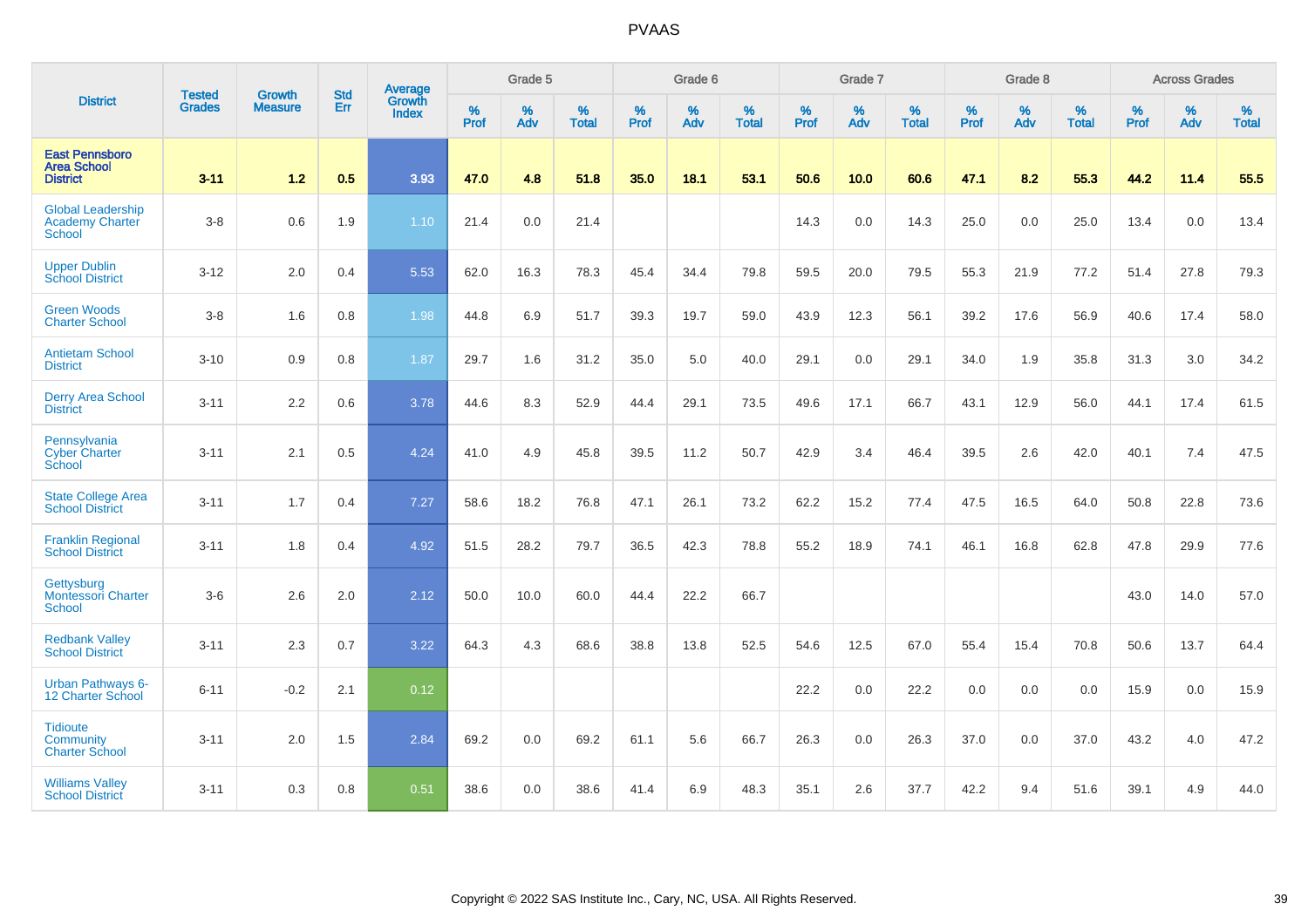|                                                                 |                                |                                 |                   | <b>Average</b>                |           | Grade 5  |                   |           | Grade 6  |                   |           | Grade 7  |                   |           | Grade 8  |                   |                  | <b>Across Grades</b> |                   |
|-----------------------------------------------------------------|--------------------------------|---------------------------------|-------------------|-------------------------------|-----------|----------|-------------------|-----------|----------|-------------------|-----------|----------|-------------------|-----------|----------|-------------------|------------------|----------------------|-------------------|
| <b>District</b>                                                 | <b>Tested</b><br><b>Grades</b> | <b>Growth</b><br><b>Measure</b> | <b>Std</b><br>Err | <b>Growth</b><br><b>Index</b> | %<br>Prof | %<br>Adv | %<br><b>Total</b> | %<br>Prof | %<br>Adv | %<br><b>Total</b> | %<br>Prof | %<br>Adv | %<br><b>Total</b> | %<br>Prof | %<br>Adv | %<br><b>Total</b> | %<br><b>Prof</b> | %<br>Adv             | %<br><b>Total</b> |
| <b>East Pennsboro</b><br><b>Area School</b><br><b>District</b>  | $3 - 11$                       | 1.2                             | 0.5               | 3.93                          | 47.0      | 4.8      | 51.8              | 35.0      | 18.1     | 53.1              | 50.6      | 10.0     | 60.6              | 47.1      | 8.2      | 55.3              | 44.2             | 11.4                 | 55.5              |
| <b>North Clarion</b><br><b>County School</b><br><b>District</b> | $3 - 12$                       | 2.6                             | 1.0               | 2.80                          | 51.1      | 8.9      | 60.0              | 46.3      | 19.5     | 65.8              | 45.2      | 4.8      | 50.0              | 54.6      | 11.4     | 65.9              | 45.1             | 12.2                 | 57.3              |
| <b>Greenville Area</b><br><b>School District</b>                | $3 - 11$                       | 1.0                             | 0.7               | 1.92                          | 46.7      | 5.6      | 52.2              | 52.5      | 11.2     | 63.8              | 43.8      | 5.7      | 49.5              | 31.2      | 12.5     | 43.8              | 42.0             | 10.1                 | 52.1              |
| <b>Brownsville Area</b><br><b>School District</b>               | $3 - 12$                       | 1.2                             | 0.7               | 1.74                          | 40.5      | 0.0      | 40.5              | 24.7      | 1.2      | 25.9              | 30.0      | 3.8      | 33.8              | 37.0      | 1.4      | 38.4              | 32.0             | 2.6                  | 34.6              |
| <b>East Penn School</b><br><b>District</b>                      | $3 - 11$                       | 1.0                             | 0.3               | 4.35                          | 59.9      | 7.4      | 67.3              | 45.2      | 18.0     | 63.2              | 52.5      | 15.0     | 67.5              | 53.3      | 14.4     | 67.7              | 49.9             | 15.8                 | 65.7              |
| Punxsutawney<br><b>Area School</b><br><b>District</b>           | $3 - 11$                       | 1.1                             | 0.6               | 3.35                          | 52.2      | 9.4      | 61.6              | 54.9      | 13.3     | 68.1              | 36.8      | 5.6      | 42.4              | 40.0      | 5.4      | 45.4              | 41.5             | 12.4                 | 53.8              |
| <b>South Butler</b><br><b>County School</b><br><b>District</b>  | $3 - 10$                       | 1.0                             | 0.5               | 2.55                          | 59.9      | 14.3     | 74.2              | 50.7      | 14.5     | 65.2              | 44.7      | 11.4     | 56.1              | 53.7      | 13.0     | 66.7              | 50.5             | 17.8                 | 68.3              |
| <b>Shenango Area</b><br><b>School District</b>                  | $3 - 11$                       | 1.9                             | 0.7               | 2.73                          | 46.4      | 19.0     | 65.5              | 37.5      | 25.0     | 62.5              | 45.7      | 9.6      | 55.3              | 41.1      | 18.9     | 60.0              | 42.3             | 18.7                 | 61.1              |
| <b>Saucon Valley</b><br><b>School District</b>                  | $3 - 11$                       | 3.7                             | 0.6               | 8.54                          | 50.8      | 21.0     | 71.8              | 43.6      | 21.5     | 65.1              | 42.4      | 18.0     | 60.4              | 50.0      | 20.2     | 70.2              | 42.6             | 23.9                 | 66.5              |
| <b>Exeter Township</b><br><b>School District</b>                | $3 - 11$                       | 3.1                             | 0.4               | 7.68                          | 49.8      | 11.2     | 61.0              | 44.2      | 26.3     | 70.5              | 49.4      | 9.5      | 58.9              | 44.3      | 14.6     | 59.0              | 46.4             | 15.0                 | 61.4              |
| <b>Blue Ridge School</b><br><b>District</b>                     | $3 - 11$                       | 2.2                             | 0.8               | 2.90                          | 42.5      | 8.2      | 50.7              | 46.0      | 8.1      | 54.0              | 50.0      | 16.1     | 66.1              | 47.1      | 8.6      | 55.7              | 45.4             | 10.7                 | 56.1              |
| <b>Millcreek Township</b><br><b>School District</b>             | $3 - 11$                       | 2.0                             | 0.3               | 8.68                          | 49.1      | 17.2     | 66.3              | 43.6      | 22.3     | 66.0              | 46.9      | 17.3     | 64.2              | 44.9      | 17.2     | 62.1              | 45.8             | 19.9                 | 65.8              |
| <b>Frederick Douglass</b><br><b>Mastery Charter</b><br>School   | $3-8$                          | 1.8                             | 1.4               | 1.59                          | 20.8      | 0.0      | 20.8              | 22.2      | 0.0      | 22.2              | 14.3      | 0.0      | 14.3              | 34.6      | 3.8      | 38.5              | 19.1             | 0.9                  | 20.0              |
| <b>Souderton Charter</b><br><b>School</b><br>Collaborative      | $3 - 8$                        | 4.3                             | 1.3               | 3.72                          | 74.1      | 25.9     | 100.0             | 48.0      | 48.0     | 96.0              | 33.3      | 61.9     | 95.2              | 47.1      | 41.2     | 88.2              | 50.7             | 40.8                 | 91.6              |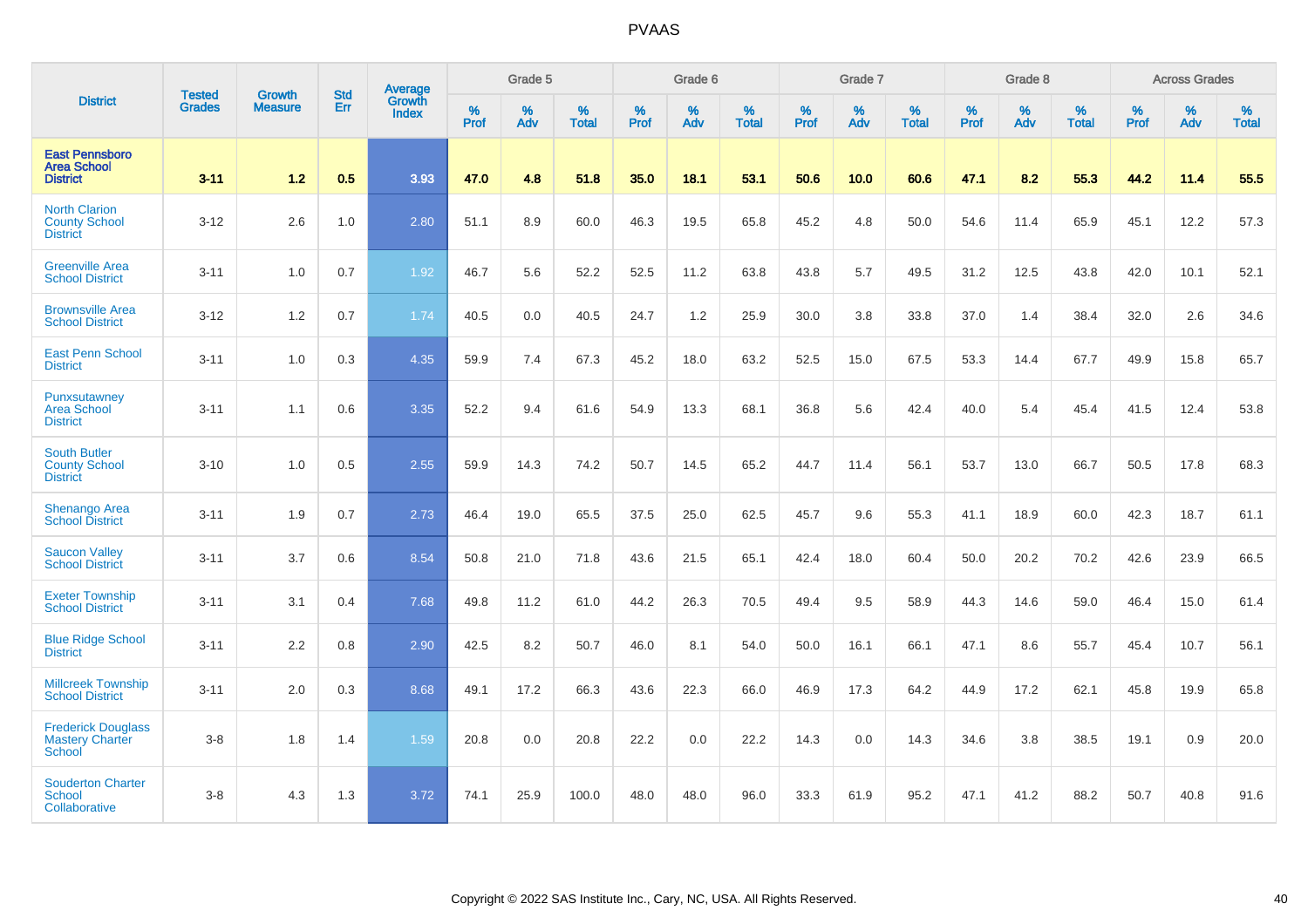|                                                                                |                         | <b>Growth</b>  | <b>Std</b> | Average                |                     | Grade 5  |                      |                  | Grade 6  |                      |                     | Grade 7     |                      |                     | Grade 8     |                      |              | <b>Across Grades</b> |                   |
|--------------------------------------------------------------------------------|-------------------------|----------------|------------|------------------------|---------------------|----------|----------------------|------------------|----------|----------------------|---------------------|-------------|----------------------|---------------------|-------------|----------------------|--------------|----------------------|-------------------|
| <b>District</b>                                                                | <b>Tested</b><br>Grades | <b>Measure</b> | Err        | Growth<br><b>Index</b> | $\%$<br><b>Prof</b> | %<br>Adv | $\%$<br><b>Total</b> | %<br><b>Prof</b> | %<br>Adv | $\%$<br><b>Total</b> | $\%$<br><b>Prof</b> | $\%$<br>Adv | $\%$<br><b>Total</b> | $\%$<br><b>Prof</b> | $\%$<br>Adv | $\%$<br><b>Total</b> | $\%$<br>Prof | $\%$<br>Adv          | %<br><b>Total</b> |
| <b>East Pennsboro</b><br><b>Area School</b><br><b>District</b>                 | $3 - 11$                | 1.2            | 0.5        | 3.93                   | 47.0                | 4.8      | 51.8                 | 35.0             | 18.1     | 53.1                 | 50.6                | 10.0        | 60.6                 | 47.1                | 8.2         | 55.3                 | 44.2         | 11.4                 | 55.5              |
| <b>Richland School</b><br><b>District</b>                                      | $3 - 11$                | 3.6            | 0.6        | 5.79                   | 51.5                | 18.4     | 69.9                 | 54.7             | 20.0     | 74.7                 | 51.6                | 14.1        | 65.6                 | 53.8                | 15.1        | 68.9                 | 51.0         | 18.8                 | 69.8              |
| <b>Valley Grove</b><br><b>School District</b>                                  | $3 - 10$                | 0.6            | 0.8        | 1.01                   | 56.2                | 8.3      | 64.6                 | 55.9             | 8.5      | 64.4                 | 43.4                | 9.4         | 52.8                 | 53.7                | 7.4         | 61.1                 | 48.3         | 9.3                  | 57.6              |
| Wallenpaupack<br>Area School<br><b>District</b>                                | $3 - 11$                | 1.8            | 0.5        | 3.73                   | 54.8                | 4.2      | 59.0                 | 52.1             | 8.5      | 60.6                 | 49.3                | 12.8        | 62.2                 | 40.4                | 6.8         | 47.3                 | 47.2         | 10.0                 | 57.2              |
| <b>Young Scholars</b><br><b>Charter School</b>                                 | $6 - 8$                 | 0.5            | 0.9        | 0.83                   |                     |          |                      | 23.2             | 5.4      | 28.6                 | 14.3                | 5.7         | 20.0                 | 13.0                | 0.0         | 13.0                 | 16.3         | 3.4                  | 19.7              |
| <b>Union School</b><br><b>District</b>                                         | $3 - 12$                | 2.7            | 1.0        | 3.99                   | 21.2                | 6.1      | 27.3                 | 40.9             | 20.4     | 61.4                 | 40.5                | 0.0         | 40.5                 | 40.0                | 6.7         | 46.7                 | 37.0         | 8.4                  | 45.4              |
| Northeastern York<br><b>School District</b>                                    | $3 - 11$                | 1.5            | 0.4        | 3.51                   | 51.8                | 13.3     | 65.0                 | 45.0             | 21.5     | 66.5                 | 48.5                | 11.0        | 59.5                 | 43.2                | 18.2        | 61.5                 | 46.8         | 17.3                 | 64.1              |
| <b>Memphis Street</b><br><b>Academy Charter</b><br>School @ JP<br><b>Jones</b> | $5-8$                   | 4.3            | 0.8        | 8.40                   | 13.3                | 0.0      | 13.3                 | 12.9             | 0.0      | 12.9                 | 21.3                | 1.6         | 23.0                 | 18.0                | 0.0         | 18.0                 | 16.6         | 0.6                  | 17.2              |
| <b>Upper Adams</b><br><b>School District</b>                                   | $3 - 11$                | 0.7            | 0.6        | 1.17                   | 47.3                | 3.8      | 51.2                 | 40.2             | 16.2     | 56.4                 | 37.7                | 6.6         | 44.3                 | 51.5                | 0.0         | 51.5                 | 43.6         | 8.8                  | 52.4              |
| Mariana Bracetti<br><b>Academy Charter</b><br><b>School</b>                    | $3 - 10$                | 0.4            | 0.9        | 0.58                   | 33.9                | 1.7      | 35.6                 | 17.8             | 0.0      | 17.8                 | 38.2                | 1.8         | 40.0                 | 12.1                | 3.0         | 15.2                 | 26.5         | 2.0                  | 28.5              |
| <b>Marion Center</b><br><b>Area School</b><br><b>District</b>                  | $3 - 10$                | 2.0            | 0.7        | 2.96                   | 52.6                | 10.3     | 62.8                 | 45.6             | 22.3     | 68.0                 | 52.9                | 5.9         | 58.8                 | 49.5                | 7.4         | 56.8                 | 49.1         | 13.2                 | 62.3              |
| <b>Young Scholars Of</b><br>Western<br>Pennsylvania<br><b>Charter School</b>   | $3-8$                   | 2.0            | 1.1        | 2.63                   | 27.3                | 9.1      | 36.4                 | 40.6             | 6.2      | 46.9                 | 32.1                | 3.6         | 35.7                 | 43.5                | 8.7         | 52.2                 | 31.2         | 9.1                  | 40.3              |
| <b>Ferndale Area</b><br><b>School District</b>                                 | $3 - 10$                | 1.9            | 1.0        | 1.95                   | 43.2                | 4.6      | 47.7                 | 46.3             | 14.6     | 61.0                 | 61.5                | 5.1         | 66.7                 | 54.4                | 4.4         | 58.7                 | 46.1         | 10.6                 | 56.6              |
| <b>York City School</b><br><b>District</b>                                     | $3 - 12$                | 1.0            | 0.3        | 3.26                   | 13.6                | 0.5      | 14.1                 | 17.2             | 1.8      | 19.1                 | 14.9                | 0.0         | 14.9                 | 16.0                | 0.2         | 16.2                 | 15.3         | 0.7                  | 15.9              |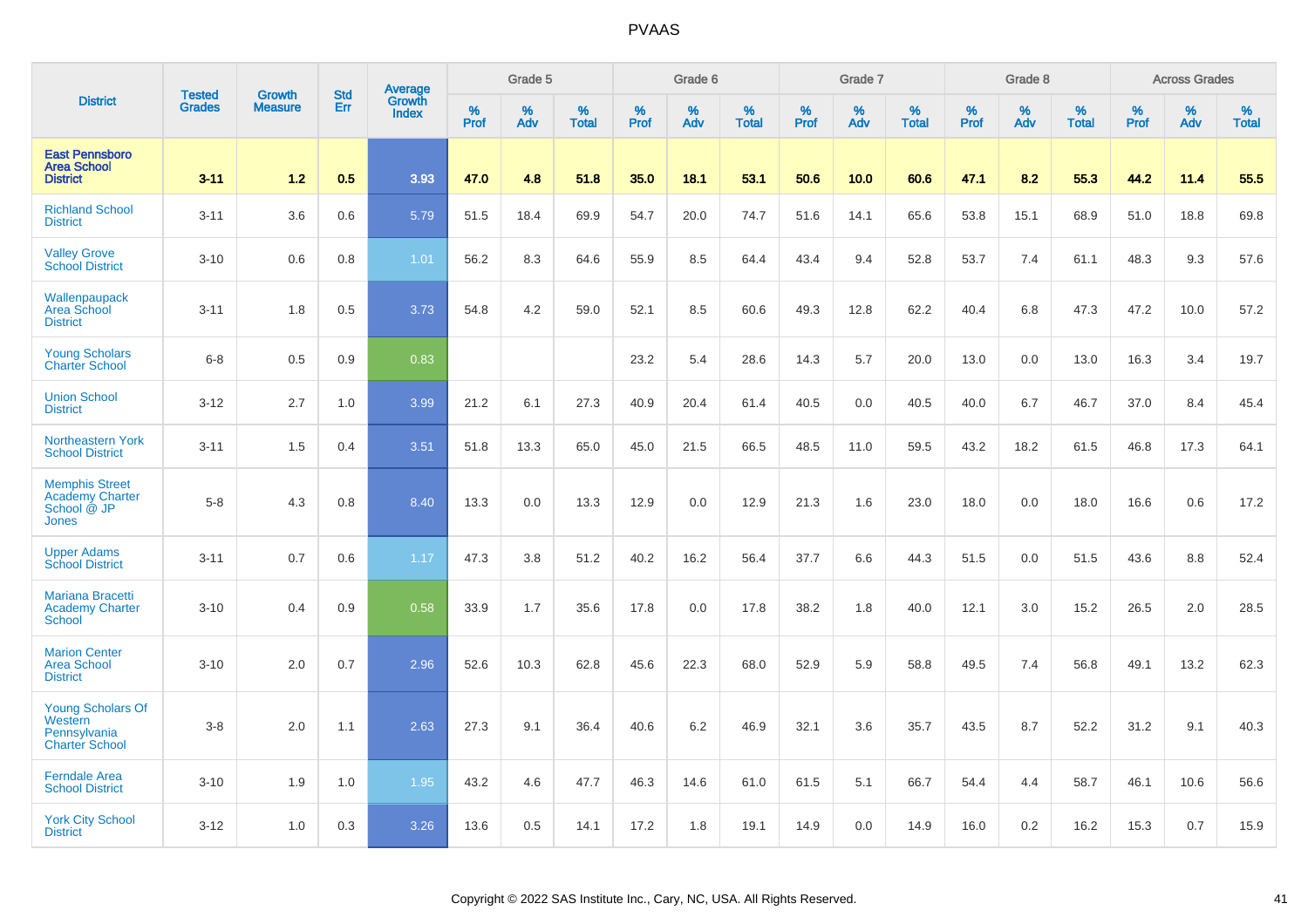|                                                                     |                                |                                 | <b>Std</b> | Average                       |                  | Grade 5  |                   |           | Grade 6  |                   |           | Grade 7  |                   |           | Grade 8  |                   |           | <b>Across Grades</b> |                   |
|---------------------------------------------------------------------|--------------------------------|---------------------------------|------------|-------------------------------|------------------|----------|-------------------|-----------|----------|-------------------|-----------|----------|-------------------|-----------|----------|-------------------|-----------|----------------------|-------------------|
| <b>District</b>                                                     | <b>Tested</b><br><b>Grades</b> | <b>Growth</b><br><b>Measure</b> | Err        | <b>Growth</b><br><b>Index</b> | %<br><b>Prof</b> | %<br>Adv | %<br><b>Total</b> | %<br>Prof | %<br>Adv | %<br><b>Total</b> | %<br>Prof | %<br>Adv | %<br><b>Total</b> | %<br>Prof | %<br>Adv | %<br><b>Total</b> | %<br>Prof | %<br>Adv             | %<br><b>Total</b> |
| <b>East Pennsboro</b><br><b>Area School</b><br><b>District</b>      | $3 - 11$                       | 1.2                             | 0.5        | 3.93                          | 47.0             | 4.8      | 51.8              | 35.0      | 18.1     | 53.1              | 50.6      | 10.0     | 60.6              | 47.1      | 8.2      | 55.3              | 44.2      | 11.4                 | 55.5              |
| <b>Hazleton Area</b><br><b>School District</b>                      | $3 - 11$                       | 0.5                             | 0.4        | 1.18                          | 30.2             | 2.3      | 32.5              | 24.8      | 4.8      | 29.6              | 24.8      | 2.8      | 27.5              | 26.1      | 6.5      | 32.6              | 28.6      | 4.0                  | 32.6              |
| <b>Allegheny-Clarion</b><br><b>Valley School</b><br><b>District</b> | $3 - 10$                       | 2.1                             | 1.0        | 2.42                          | 42.5             | 5.0      | 47.5              | 42.1      | 15.8     | 57.9              | 43.9      | 2.4      | 46.3              | 40.0      | 0.0      | 40.0              | 40.9      | 9.1                  | 50.0              |
| <b>Millville Area</b><br><b>School District</b>                     | $3 - 12$                       | 5.0                             | 1.0        | 5.28                          | 63.8             | 2.1      | 66.0              | 43.4      | 22.6     | 66.0              | 44.4      | 13.3     | 57.8              | 52.6      | 10.5     | 63.2              | 50.2      | 13.2                 | 63.4              |
| <b>Wattsburg Area</b><br><b>School District</b>                     | $3 - 11$                       | 3.0                             | 0.6        | 4.82                          | 48.9             | 9.1      | 58.0              | 52.1      | 18.1     | 70.2              | 46.2      | 13.2     | 59.3              | 60.8      | 5.9      | 66.7              | 48.4      | 12.4                 | 60.8              |
| <b>Hermitage School</b><br><b>District</b>                          | $3 - 12$                       | 2.9                             | 0.5        | 6.27                          | 52.9             | 7.9      | 60.7              | 33.3      | 40.3     | 73.6              | 50.4      | 24.5     | 74.8              | 51.0      | 19.3     | 70.3              | 47.0      | 22.0                 | 69.0              |
| <b>Hope For</b><br><b>Hyndman Charter</b><br>School                 | $3 - 11$                       | 4.1                             | 1.9        | 2.16                          |                  |          |                   | 12.5      | 6.2      | 18.8              | 41.7      | 8.3      | 50.0              | 37.5      | 0.0      | 37.5              | 27.4      | 6.0                  | 33.3              |
| <b>Avon Grove</b><br><b>Charter School</b>                          | $3 - 11$                       | 1.7                             | 0.6        | 3.46                          | 53.3             | 4.9      | 58.2              | 47.4      | 18.2     | 65.7              | 51.1      | 16.3     | 67.4              | 38.6      | 9.9      | 48.5              | 42.6      | 14.8                 | 57.4              |
| <b>Mastery Charter</b><br>School-Cleveland<br>Elementary            | $3-8$                          | 2.7                             | 1.3        | 2.27                          | 25.0             | 7.1      | 32.1              | 23.5      | 0.0      | 23.5              | 24.1      | 3.4      | 27.6              | 21.7      | 0.0      | 21.7              | 18.8      | 1.9                  | 20.6              |
| <b>Mountain View</b><br><b>School District</b>                      | $3 - 11$                       | 1.6                             | 0.9        | 1.96                          | 45.0             | 3.3      | 48.3              | 49.0      | 6.1      | 55.1              | 47.2      | 5.7      | 52.8              | 55.0      | 10.0     | 65.0              | 45.1      | 5.6                  | 50.7              |
| <b>Riverside School</b><br><b>District</b>                          | $3 - 11$                       | 2.8                             | 0.6        | 4.52                          | 44.6             | 4.0      | 48.5              | 45.4      | 13.1     | 58.6              | 43.7      | 11.6     | 55.3              | 45.0      | 8.3      | 53.2              | 44.3      | 10.7                 | 55.0              |
| Keystone<br><b>Education Center</b><br><b>Charter School</b>        | $3 - 12$                       | 0.7                             | 3.3        | 0.20                          |                  |          |                   |           |          |                   |           |          |                   | 0.0       | 0.0      | 0.0               | 0.0       | 0.0                  | 0.0               |
| <b>Mastery Charter</b><br>School - Clymer<br>Elementary             | $3-6$                          | 1.7                             | 1.5        | 1.29                          | 13.5             | 0.0      | 13.5              | 24.1      | 3.4      | 27.6              |           |          |                   |           |          |                   | 17.5      | 0.8                  | 18.3              |
| <b>Eastern York</b><br><b>School District</b>                       | $3 - 11$                       | 3.8                             | 0.5        | 7.92                          | 50.9             | 9.2      | 60.1              | 49.3      | 23.0     | 72.3              | 49.4      | 23.9     | 73.3              | 50.0      | 16.1     | 66.1              | 48.6      | 16.2                 | 64.8              |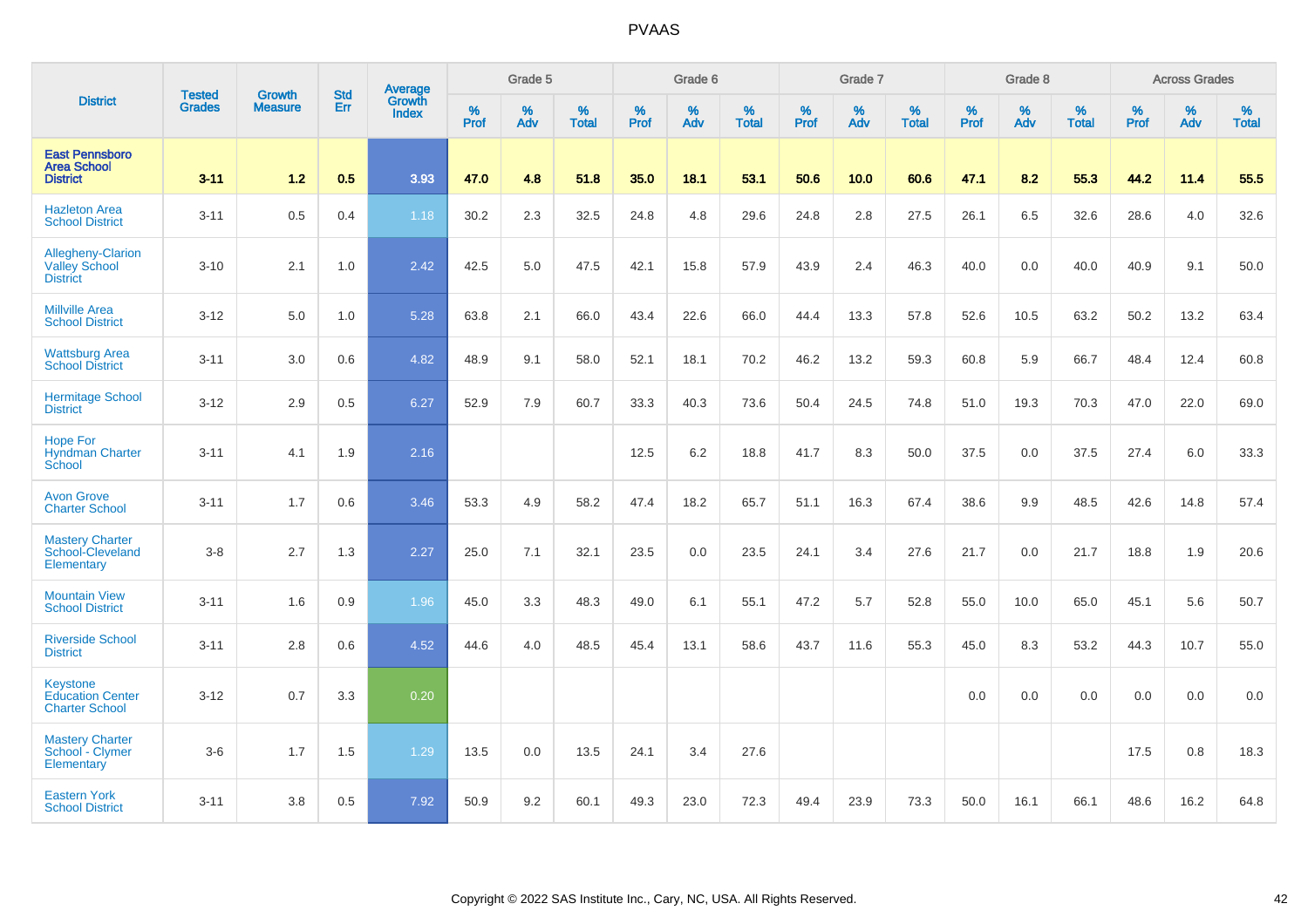|                                                                                | <b>Tested</b> | <b>Growth</b>  | <b>Std</b> | Average                |                     | Grade 5  |                   |              | Grade 6  |                   |              | Grade 7  |                   |              | Grade 8  |                   |                  | <b>Across Grades</b> |                   |
|--------------------------------------------------------------------------------|---------------|----------------|------------|------------------------|---------------------|----------|-------------------|--------------|----------|-------------------|--------------|----------|-------------------|--------------|----------|-------------------|------------------|----------------------|-------------------|
| <b>District</b>                                                                | <b>Grades</b> | <b>Measure</b> | Err        | Growth<br><b>Index</b> | $\%$<br><b>Prof</b> | %<br>Adv | %<br><b>Total</b> | $\%$<br>Prof | %<br>Adv | %<br><b>Total</b> | $\%$<br>Prof | %<br>Adv | %<br><b>Total</b> | $\%$<br>Prof | %<br>Adv | %<br><b>Total</b> | %<br><b>Prof</b> | %<br>Adv             | %<br><b>Total</b> |
| <b>East Pennsboro</b><br><b>Area School</b><br><b>District</b>                 | $3 - 11$      | $1.2$          | 0.5        | 3.93                   | 47.0                | 4.8      | 51.8              | 35.0         | 18.1     | 53.1              | 50.6         | 10.0     | 60.6              | 47.1         | 8.2      | 55.3              | 44.2             | 11.4                 | 55.5              |
| <b>William Penn</b><br><b>School District</b>                                  | $3 - 12$      | 1.4            | 0.5        | 2.99                   | 24.0                | 0.5      | 24.5              | 31.6         | 2.8      | 34.5              | 30.8         | 0.6      | 31.4              | 21.8         | 2.4      | 24.2              | 26.1             | 2.5                  | 28.6              |
| <b>Northeast Bradford</b><br><b>School District</b>                            | $3 - 10$      | 3.0            | 0.9        | 3.25                   | 57.5                | 2.5      | 60.0              | 37.8         | 11.1     | 48.9              | 39.6         | 11.3     | 50.9              | 40.4         | 7.0      | 47.4              | 45.2             | 9.9                  | 55.1              |
| <b>Easton Arts</b><br>Academy<br>Elementary<br><b>Charter School</b>           | $3-5$         | 0.7            | 2.6        | 0.29                   | 45.8                | 4.2      | 50.0              |              |          |                   |              |          |                   |              |          |                   | 37.2             | 4.6                  | 41.9              |
| <b>Discovery Charter</b><br>School                                             | $3-8$         | 4.6            | 0.9        | 4.93                   | 36.4                | 2.3      | 38.6              | 27.3         | 9.1      | 36.4              | 35.6         | 3.4      | 39.0              | 45.7         | 5.7      | 51.4              | 29.8             | 3.4                  | 33.2              |
| <b>Centennial School</b><br><b>District</b>                                    | $3 - 10$      | 1.2            | 0.3        | 3.59                   | 49.0                | 5.4      | 54.4              | 41.7         | 11.3     | 53.0              | 46.4         | 7.1      | 53.6              | 43.6         | 5.1      | 48.7              | 44.3             | 10.2                 | 54.4              |
| <b>Fell Charter School</b>                                                     | $3-8$         | 3.1            | 2.3        | 1.57                   | 62.5                | 0.0      | 62.5              | 50.0         | 6.2      | 56.2              |              |          |                   |              |          |                   | 60.5             | 4.0                  | 64.5              |
| <b>Richard Allen</b><br>Preparatory<br><b>Charter School</b>                   | $5-8$         | 4.8            | 0.7        | 6.89                   | 9.3                 | 0.0      | 9.3               | 16.1         | 0.0      | 16.1              | 16.7         | 1.8      | 18.5              | 19.1         | 1.8      | 20.9              | 16.4             | 1.1                  | 17.5              |
| <b>Arts Academy</b><br>Elementary<br><b>Charter School</b>                     | $3-5$         | 0.9            | 2.0        | 0.44                   | 31.6                | 0.0      | 31.6              |              |          |                   |              |          |                   |              |          |                   | 31.8             | 2.3                  | 34.1              |
| <b>KIPP Philadelphia</b><br><b>Charter School</b>                              | $3-8$         | 2.8            | 0.9        | 3.91                   | 13.5                | 0.0      | 13.5              | 28.0         | 0.0      | 28.0              | 29.0         | 0.0      | 29.0              | 25.6         | 0.0      | 25.6              | 21.5             | 0.4                  | 21.9              |
| <b>Center For Student</b><br><b>Learning Charter</b><br>School At<br>Pennsbury | $6 - 12$      | 1.9            | 3.5        | 0.54                   |                     |          |                   |              |          |                   |              |          |                   | 25.0         | 8.3      | 33.3              | 26.9             | 3.8                  | 30.8              |
| <b>Mount Union Area</b><br><b>School District</b>                              | $3 - 10$      | 1.4            | 0.7        | 2.08                   | 28.7                | 3.2      | 31.9              | 28.4         | 0.0      | 28.4              | 28.9         | 4.8      | 33.7              | 36.9         | 1.2      | 38.1              | 31.6             | 2.9                  | 34.4              |
| <b>Donegal School</b><br><b>District</b>                                       | $3 - 12$      | 1.3            | 0.5        | 3.15                   | 42.0                | 11.6     | 53.6              | 40.9         | 18.8     | 59.7              | 44.4         | 12.4     | 56.8              | 32.4         | 16.2     | 48.6              | 39.5             | 16.0                 | 55.5              |
| <b>Central Columbia</b><br><b>School District</b>                              | $3 - 12$      | 3.0            | 0.5        | 6.31                   | 58.7                | 17.3     | 76.0              | 32.1         | 33.6     | 65.7              | 56.3         | 16.9     | 73.2              | 53.8         | 24.1     | 77.9              | 48.9             | 24.7                 | 73.6              |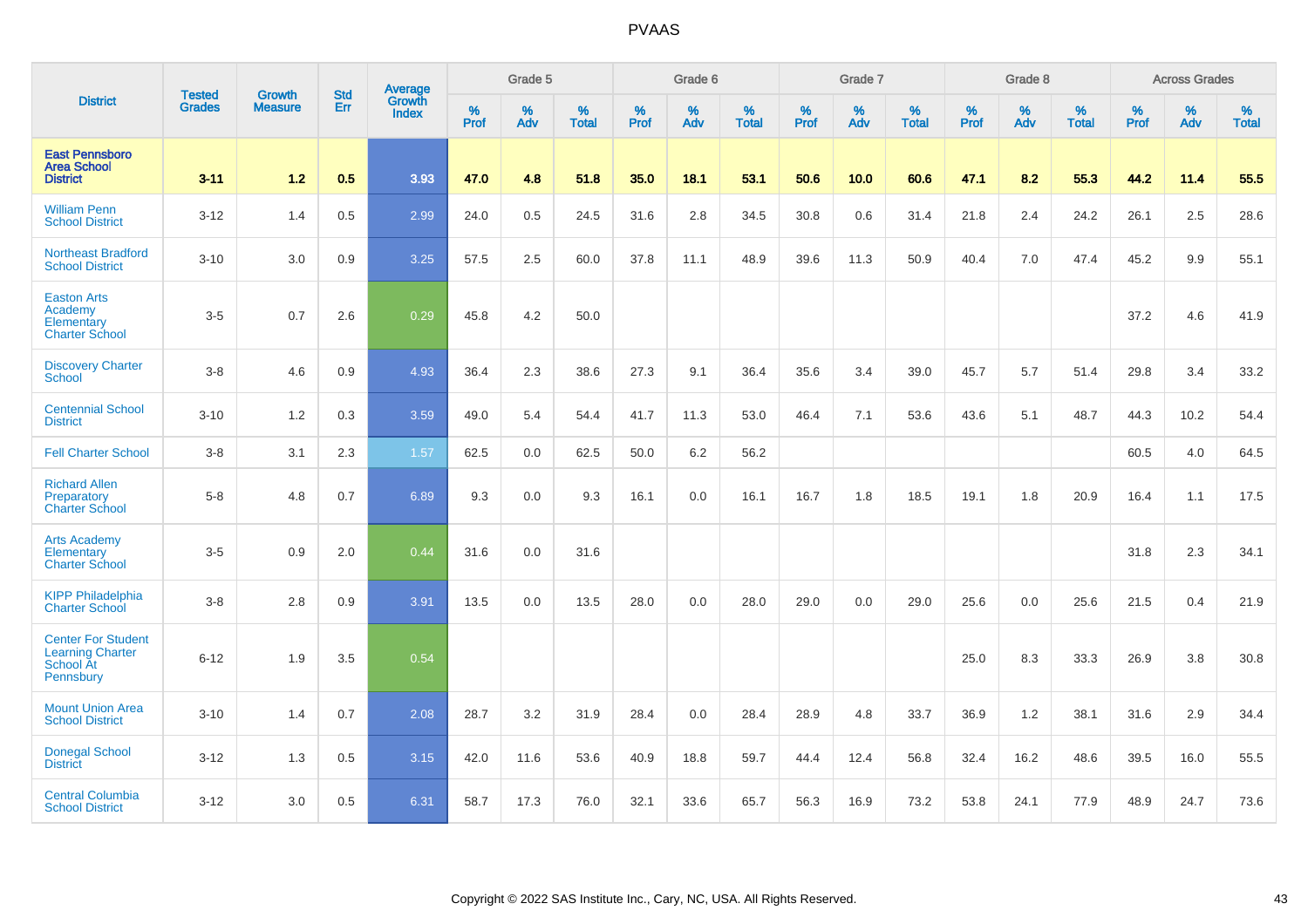|                                                                | <b>Tested</b> | <b>Growth</b>  | <b>Std</b> |                                   |                     | Grade 5  |                   |              | Grade 6  |                   |              | Grade 7  |                   |              | Grade 8  |                   |                  | <b>Across Grades</b> |                   |
|----------------------------------------------------------------|---------------|----------------|------------|-----------------------------------|---------------------|----------|-------------------|--------------|----------|-------------------|--------------|----------|-------------------|--------------|----------|-------------------|------------------|----------------------|-------------------|
| <b>District</b>                                                | <b>Grades</b> | <b>Measure</b> | Err        | Average<br>Growth<br><b>Index</b> | $\%$<br><b>Prof</b> | %<br>Adv | %<br><b>Total</b> | $\%$<br>Prof | %<br>Adv | %<br><b>Total</b> | $\%$<br>Prof | %<br>Adv | %<br><b>Total</b> | $\%$<br>Prof | %<br>Adv | %<br><b>Total</b> | %<br><b>Prof</b> | %<br>Adv             | %<br><b>Total</b> |
| <b>East Pennsboro</b><br><b>Area School</b><br><b>District</b> | $3 - 11$      | 1.2            | 0.5        | 3.93                              | 47.0                | 4.8      | 51.8              | 35.0         | 18.1     | 53.1              | 50.6         | 10.0     | 60.6              | 47.1         | 8.2      | 55.3              | 44.2             | 11.4                 | 55.5              |
| <b>Keystone Central</b><br><b>School District</b>              | $3 - 11$      | 1.9            | 0.4        | 4.90                              | 36.0                | 3.6      | 39.7              | 38.1         | 13.8     | 52.0              | 33.4         | 4.4      | 37.8              | 37.3         | 3.6      | 40.9              | 36.9             | 7.7                  | 44.6              |
| <b>Radnor Township</b><br><b>School District</b>               | $3 - 12$      | 1.9            | 0.4        | 6.85                              | 54.7                | 29.0     | 83.7              | 53.9         | 37.8     | 91.7              | 48.0         | 32.3     | 80.3              | 51.4         | 36.7     | 88.1              | 49.6             | 36.7                 | 86.4              |
| <b>Kane Area School</b><br><b>District</b>                     | $3 - 10$      | 3.4            | 0.7        | 4.52                              | 40.8                | 19.7     | 60.6              | 40.6         | 15.6     | 56.2              | 50.8         | 6.0      | 56.7              | 50.0         | 9.8      | 59.8              | 44.4             | 10.2                 | 54.6              |
| <b>Homer-Center</b><br><b>School District</b>                  | $3 - 11$      | 6.3            | 0.8        | 7.72                              | 57.1                | 1.6      | 58.7              | 47.7         | 13.6     | 61.4              | 48.0         | 8.2      | 56.2              | 50.8         | 14.9     | 65.7              | 45.3             | 11.7                 | 56.9              |
| <b>Galeton Area</b><br><b>School District</b>                  | $3 - 11$      | 2.2            | 1.4        | 1.61                              | 56.0                | 8.0      | 64.0              | 38.1         | 14.3     | 52.4              | 28.0         | 0.0      | 28.0              | 35.0         | 5.0      | 40.0              | 37.7             | 6.9                  | 44.6              |
| <b>Milton Area School</b><br><b>District</b>                   | $3 - 11$      | 3.2            | 0.6        | 5.64                              | 51.7                | 5.8      | 57.5              | 40.3         | 12.4     | 52.7              | 48.9         | 13.3     | 62.2              | 40.9         | 16.5     | 57.5              | 42.3             | 13.0                 | 55.3              |
| <b>Upper Merion Area</b><br><b>School District</b>             | $3 - 11$      | 3.6            | 0.5        | 7.75                              | 55.7                | 7.0      | 62.7              | 45.2         | 26.4     | 71.6              | 53.5         | 10.8     | 64.3              | 43.3         | 14.0     | 57.3              | 47.7             | 19.3                 | 67.0              |
| <b>Athens Area</b><br><b>School District</b>                   | $3 - 11$      | 3.5            | 0.6        | 6.17                              | 57.1                | 10.7     | 67.9              | 39.6         | 18.7     | 58.2              | 56.9         | 5.1      | 62.0              | 45.3         | 7.2      | 52.5              | 45.8             | 12.8                 | 58.6              |
| <b>Duquesne City</b><br><b>School District</b>                 | $3-8$         | 3.1            | 1.4        | 2.56                              | 11.3                | 0.0      | 11.3              | 10.8         | 2.7      | 13.5              |              |          |                   |              |          |                   | 14.8             | 0.6                  | 15.3              |
| <b>Central Dauphin</b><br><b>School District</b>               | $3 - 11$      | 1.6            | 0.2        | 7.01                              | 46.1                | 7.7      | 53.8              | 40.5         | 15.0     | 55.5              | 41.1         | 7.5      | 48.6              | 39.4         | 10.3     | 49.7              | 41.3             | 11.4                 | 52.8              |
| <b>Lincoln Charter</b><br><b>School</b>                        | $3-5$         | 1.2            | 1.4        | 0.81                              | 17.7                | 0.0      | 17.7              |              |          |                   |              |          |                   |              |          |                   | 14.5             | 1.2                  | 15.7              |
| <b>Penn Manor</b><br><b>School District</b>                    | $3 - 11$      | 2.1            | 0.3        | 6.05                              | 53.4                | 10.5     | 63.8              | 46.5         | 23.0     | 69.5              | 48.2         | 16.2     | 64.4              | 43.7         | 15.4     | 59.1              | 46.8             | 18.7                 | 65.6              |
| <b>Oil City Area</b><br><b>School District</b>                 | $3 - 11$      | 2.6            | 0.6        | 4.69                              | 47.2                | 2.8      | 50.0              | 41.1         | 9.7      | 50.8              | 32.8         | 4.7      | 37.5              | 42.0         | 7.6      | 49.6              | 39.2             | 7.8                  | 47.0              |
| Wilkinsburg<br><b>Borough School</b><br><b>District</b>        | $3-6$         | 4.8            | 1.4        | 3.85                              | 41.5                | 0.0      | 41.5              | 25.6         | 2.3      | 27.9              |              |          |                   |              |          |                   | 23.5             | 1.0                  | 24.5              |
| <b>Corry Area School</b><br><b>District</b>                    | $3 - 11$      | 2.4            | 0.6        | 4.24                              | 50.0                | 4.7      | 54.7              | 40.5         | 16.2     | 56.8              | 42.0         | 6.5      | 48.6              | 33.8         | 9.5      | 43.2              | 40.3             | 11.8                 | 52.1              |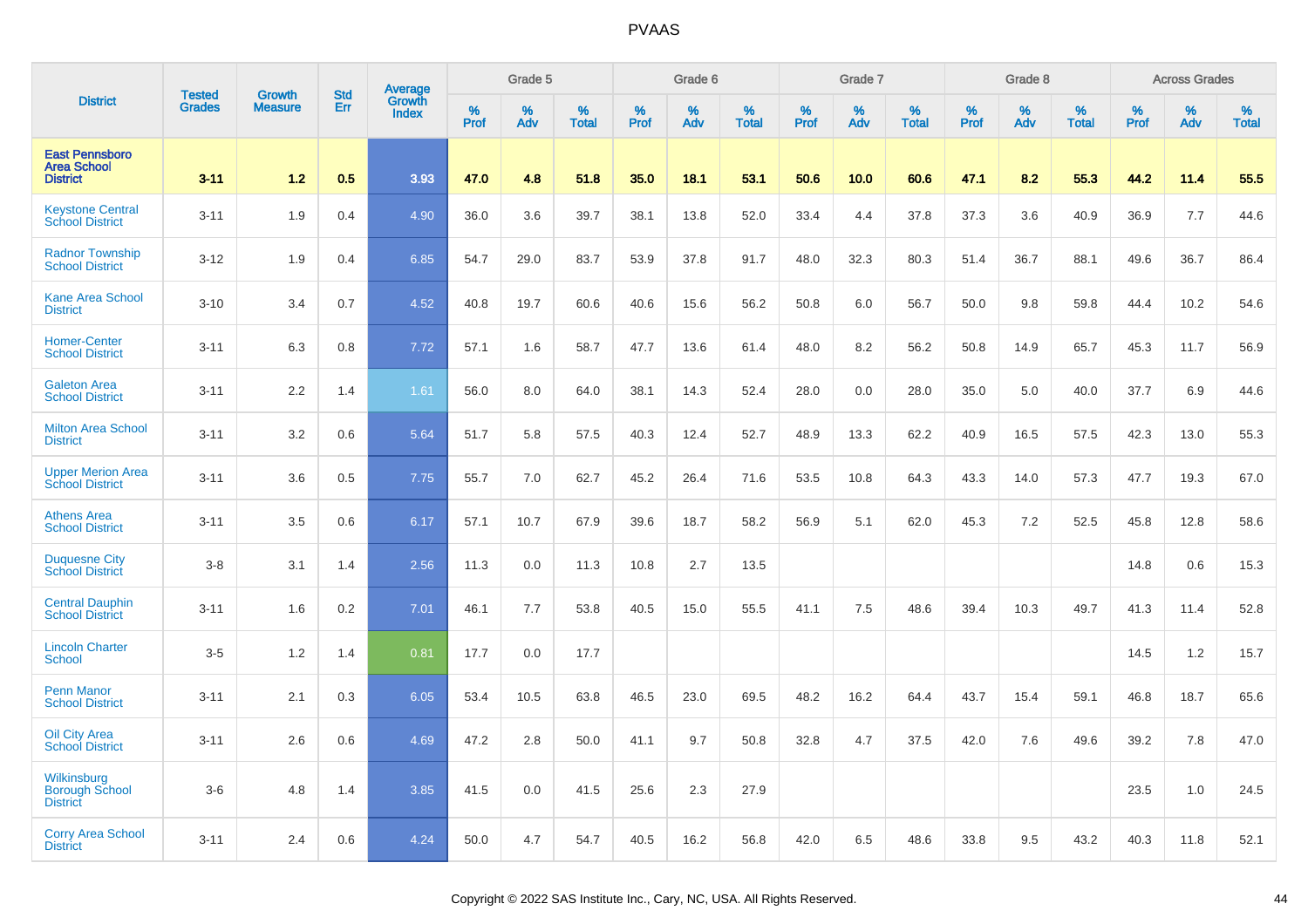|                                                                |                                | <b>Growth</b>  | <b>Std</b> | Average                |                     | Grade 5     |                   |                  | Grade 6  |                   |              | Grade 7  |                   |              | Grade 8  |                   |              | <b>Across Grades</b> |                   |
|----------------------------------------------------------------|--------------------------------|----------------|------------|------------------------|---------------------|-------------|-------------------|------------------|----------|-------------------|--------------|----------|-------------------|--------------|----------|-------------------|--------------|----------------------|-------------------|
| <b>District</b>                                                | <b>Tested</b><br><b>Grades</b> | <b>Measure</b> | Err        | Growth<br><b>Index</b> | $\%$<br><b>Prof</b> | $\%$<br>Adv | %<br><b>Total</b> | %<br><b>Prof</b> | %<br>Adv | %<br><b>Total</b> | $\%$<br>Prof | %<br>Adv | %<br><b>Total</b> | $\%$<br>Prof | %<br>Adv | %<br><b>Total</b> | $\%$<br>Prof | %<br>Adv             | %<br><b>Total</b> |
| <b>East Pennsboro</b><br><b>Area School</b><br><b>District</b> | $3 - 11$                       | 1.2            | 0.5        | 3.93                   | 47.0                | 4.8         | 51.8              | 35.0             | 18.1     | 53.1              | 50.6         | 10.0     | 60.6              | 47.1         | 8.2      | 55.3              | 44.2         | 11.4                 | 55.5              |
| <b>Juniata County</b><br><b>School District</b>                | $3 - 12$                       | 2.7            | 0.5        | 6.20                   | 42.6                | 3.0         | 45.6              | 31.9             | 6.2      | 38.1              | 36.6         | $5.5\,$  | 42.1              | 36.5         | 8.4      | 44.9              | 36.0         | 7.7                  | 43.7              |
| <b>Mastery Charter</b><br>School John Wister<br>Elementary     | $3-5$                          | 2.7            | 2.5        | 1.08                   | 8.3                 | 0.0         | 8.3               |                  |          |                   |              |          |                   |              |          |                   | 10.8         | 0.0                  | 10.8              |
| <b>Otto-Eldred School</b><br><b>District</b>                   | $3 - 11$                       | 5.1            | 1.0        | 5.26                   | 57.1                | 9.5         | 66.7              | 47.5             | 15.0     | 62.5              | 42.2         | 11.1     | 53.3              | 35.4         | 12.5     | 47.9              | 43.8         | 11.1                 | 54.9              |
| <b>Universal Daroff</b><br><b>Charter School</b>               | $3 - 8$                        | 4.3            | 0.8        | 5.09                   | 14.5                | 0.0         | 14.5              | 20.4             | 1.8      | 22.2              | 12.5         | 2.1      | 14.6              | 21.8         | 0.0      | 21.8              | 15.2         | 1.3                  | 16.5              |
| <b>Bentworth School</b><br><b>District</b>                     | $3 - 11$                       | 2.1            | 0.7        | 2.98                   | 60.3                | 15.4        | 75.6              | 46.1             | 6.7      | 52.8              | 52.5         | 20.0     | 72.5              | 43.3         | 11.9     | 55.2              | 52.1         | 16.1                 | 68.2              |
| <b>Wayne Highlands</b><br><b>School District</b>               | $3 - 11$                       | 2.9            | 0.5        | 5.65                   | 54.3                | 11.4        | 65.7              | 49.3             | 20.3     | 69.6              | 46.4         | 19.6     | 66.1              | 49.7         | 14.1     | 63.8              | 47.2         | 17.9                 | 65.1              |
| <b>Mastery Charter</b><br>School - Gratz<br>Campus             | $7 - 10$                       | 5.0            | 1.4        | 3.77                   |                     |             |                   |                  |          |                   | 19.4         | 0.0      | 19.4              | 7.3          | 0.0      | 7.3               | 13.0         | 0.0                  | 13.0              |
| Wissahickon<br><b>School District</b>                          | $3 - 10$                       | 2.9            | 0.3        | 8.48                   | 58.6                | 18.8        | 77.4              | 42.2             | 37.2     | 79.4              | 56.8         | 19.3     | 76.1              | 49.3         | 28.5     | 77.8              | 49.2         | 28.7                 | 77.9              |
| <b>Mifflin County</b><br><b>School District</b>                | $3 - 11$                       | 2.7            | 0.4        | 9.04                   | 49.5                | 8.0         | 57.4              | 35.1             | 15.2     | 50.3              | 45.2         | 7.3      | 52.5              | 40.4         | 4.9      | 45.3              | 40.4         | 9.0                  | 49.4              |
| <b>West Perry School</b><br><b>District</b>                    | $3 - 11$                       | 3.7            | 0.5        | 7.43                   | 45.0                | 8.7         | 53.7              | 41.7             | 21.8     | 63.5              | 44.2         | 7.9      | 52.1              | 53.3         | 13.3     | 66.7              | 44.0         | 14.2                 | 58.2              |
| <b>Bangor Area</b><br><b>School District</b>                   | $3 - 12$                       | 3.3            | 0.5        | 6.54                   | 38.6                | 14.4        | 52.9              | 45.3             | 16.7     | 62.0              | 47.3         | 9.5      | 56.8              | 43.3         | 8.0      | 51.3              | 44.8         | 13.6                 | 58.4              |
| <b>Universal Alcorn</b><br><b>Charter School</b>               | $3 - 8$                        | 6.0            | 0.9        | 6.81                   | 32.1                | 9.4         | 41.5              | 34.0             | 6.0      | 40.0              | 37.5         | 3.6      | 41.1              | 28.2         | 0.0      | 28.2              | 29.2         | 4.4                  | 33.6              |
| <b>Mastery Charter</b><br>School -<br>Shoemaker<br>Campus      | $7 - 10$                       | 5.8            | 1.6        | 3.54                   |                     |             |                   |                  |          |                   | 26.7         | 6.7      | 33.3              | 25.9         | 0.0      | 25.9              | 26.3         | 3.5                  | 29.8              |
| <b>Conestoga Valley</b><br><b>School District</b>              | $3 - 11$                       | 4.1            | 0.4        | 11.87                  | 45.1                | 10.2        | 55.3              | 37.5             | 28.4     | 65.9              | 44.6         | 10.7     | 55.4              | 39.6         | 18.3     | 57.9              | 42.4         | 17.7                 | 60.2              |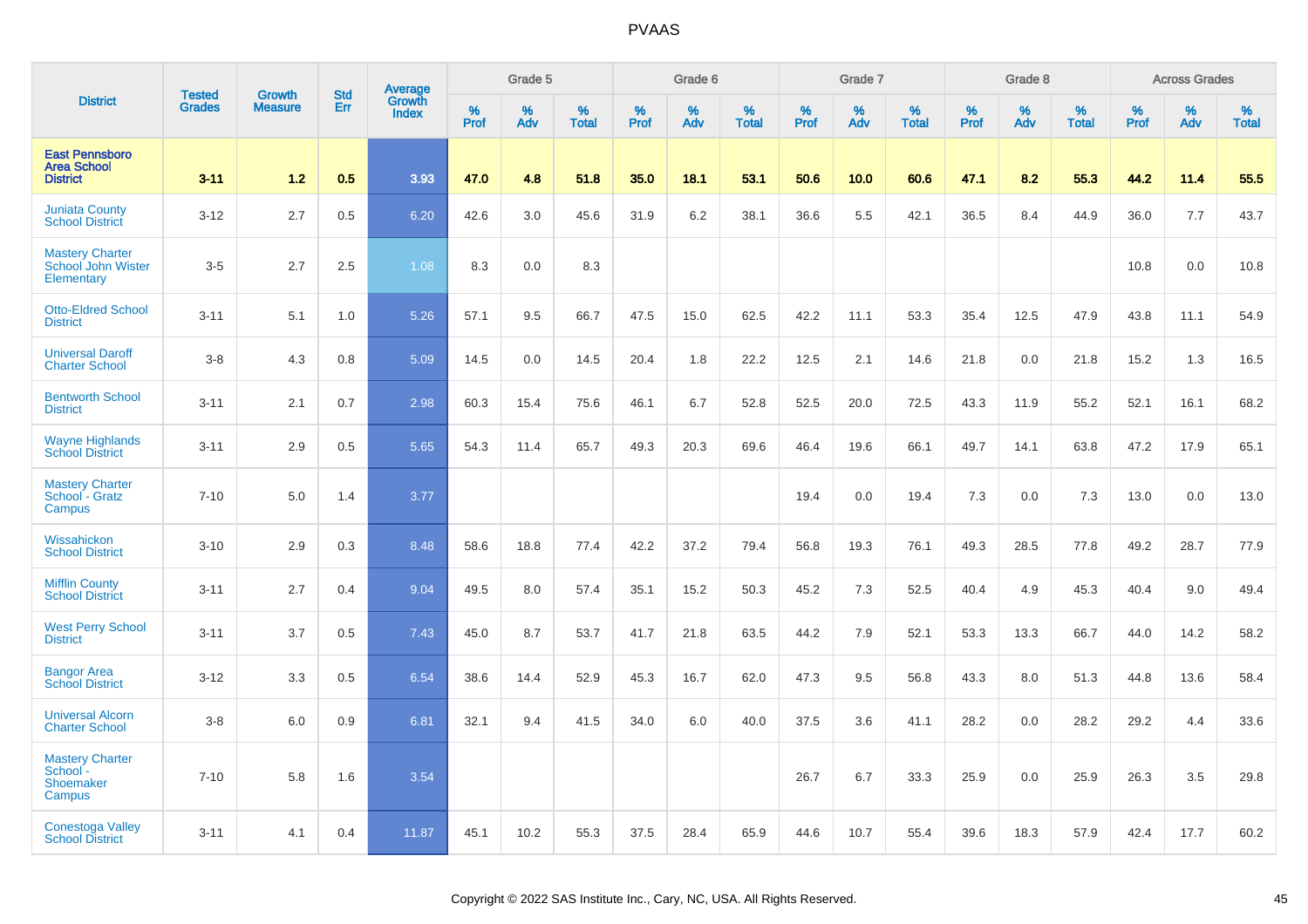|                                                                | <b>Tested</b> | <b>Growth</b>  | <b>Std</b> | Average                       |              | Grade 5  |                   |           | Grade 6  |                   |           | Grade 7  |                   |           | Grade 8  |                   |           | <b>Across Grades</b> |                   |
|----------------------------------------------------------------|---------------|----------------|------------|-------------------------------|--------------|----------|-------------------|-----------|----------|-------------------|-----------|----------|-------------------|-----------|----------|-------------------|-----------|----------------------|-------------------|
| <b>District</b>                                                | <b>Grades</b> | <b>Measure</b> | Err        | <b>Growth</b><br><b>Index</b> | $\%$<br>Prof | %<br>Adv | %<br><b>Total</b> | %<br>Prof | %<br>Adv | %<br><b>Total</b> | %<br>Prof | %<br>Adv | %<br><b>Total</b> | %<br>Prof | %<br>Adv | %<br><b>Total</b> | %<br>Prof | %<br>Adv             | %<br><b>Total</b> |
| <b>East Pennsboro</b><br><b>Area School</b><br><b>District</b> | $3 - 11$      | $1.2$          | 0.5        | 3.93                          | 47.0         | 4.8      | 51.8              | 35.0      | 18.1     | 53.1              | 50.6      | 10.0     | 60.6              | 47.1      | 8.2      | 55.3              | 44.2      | 11.4                 | 55.5              |
| <b>Littlestown Area</b><br><b>School District</b>              | $3 - 11$      | 4.6            | 0.6        | 7.92                          | 49.6         | 3.5      | 53.1              | 50.8      | 15.6     | 66.4              | 37.0      | 7.4      | 44.4              | 55.6      | 6.4      | 61.9              | 45.7      | 9.8                  | 55.5              |
| <b>Boys Latin Of</b><br>Philadelphia<br><b>Charter School</b>  | $6 - 12$      | 2.7            | 0.8        | 3.28                          |              |          |                   | 9.0       | 1.5      | 10.4              | 18.1      | 1.2      | 19.3              | 22.6      | 1.1      | 23.7              | 17.3      | 1.2                  | 18.5              |
| <b>Crawford Central</b><br><b>School District</b>              | $3 - 11$      | 3.3            | 0.4        | 7.81                          | 48.1         | 4.2      | 52.3              | 37.2      | 13.2     | 50.4              | 40.0      | 13.1     | 53.1              | 42.5      | 12.0     | 54.5              | 40.4      | 10.5                 | 50.9              |
| <b>Quaker Valley</b><br><b>School District</b>                 | $3 - 11$      | 2.7            | 0.6        | 4.90                          | 56.0         | 24.1     | 80.1              | 33.6      | 45.4     | 79.0              | 53.5      | 25.7     | 79.2              | 57.6      | 23.5     | 81.1              | 47.9      | 33.9                 | 81.8              |
| <b>Hempfield School</b><br><b>District</b>                     | $3 - 11$      | 2.2            | 0.3        | 6.93                          | 52.4         | 9.3      | 61.6              | 44.6      | 23.5     | 68.1              | 43.1      | 21.1     | 64.2              | 46.0      | 20.1     | 66.1              | 45.8      | 20.4                 | 66.2              |
| John B. Stetson<br><b>Charter School</b>                       | $5-8$         | 3.5            | 0.6        | 5.56                          | 4.5          | 0.0      | 4.5               | 6.4       | 0.0      | 6.4               | 10.2      | 0.0      | 10.2              | 10.5      | 1.6      | 12.1              | 8.5       | 0.5                  | 8.9               |
| <b>Chester</b><br>Community<br><b>Charter School</b>           | $3 - 8$       | 3.8            | 0.6        | 6.24                          | 15.7         | 0.8      | 16.4              | 11.9      | 1.8      | 13.8              | 15.2      | 1.0      | 16.2              | 14.8      | 0.0      | 14.8              | 13.2      | 0.7                  | 13.9              |
| <b>Greencastle-Antrim</b><br><b>School District</b>            | $3 - 11$      | 2.7            | 0.4        | 6.18                          | 46.3         | 16.4     | 62.7              | 41.0      | 28.2     | 69.2              | 45.4      | 20.7     | 66.1              | 51.7      | 14.7     | 66.4              | 44.6      | 20.8                 | 65.4              |
| <b>Northern Tioga</b><br><b>School District</b>                | $3 - 12$      | 3.0            | 0.5        | 5.57                          | 45.2         | 2.6      | 47.7              | 48.2      | 9.8      | 58.0              | 41.7      | 7.0      | 48.7              | 51.2      | 8.4      | 59.5              | 44.8      | 9.6                  | 54.4              |
| <b>Line Mountain</b><br><b>School District</b>                 | $3 - 11$      | 5.9            | 0.7        | 8.01                          | 43.9         | 13.6     | 57.6              | 43.1      | 23.6     | 66.7              | 48.0      | 21.4     | 69.4              | 43.7      | 11.3     | 54.9              | 43.0      | 17.5                 | 60.5              |
| <b>Brockway Area</b><br><b>School District</b>                 | $3 - 11$      | 4.2            | 0.7        | 5.89                          | 61.5         | 14.1     | 75.6              | 40.6      | 34.8     | 75.4              | 44.4      | 9.9      | 54.3              | 50.0      | 9.7      | 59.7              | 46.6      | 17.4                 | 64.0              |
| <b>Gettysburg Area</b><br><b>School District</b>               | $3 - 11$      | 2.5            | 0.4        | 5.70                          | 52.6         | 9.8      | 62.3              | 42.6      | 22.5     | 65.1              | 48.1      | 11.6     | 59.7              | 44.9      | 10.3     | 55.1              | 45.0      | 16.0                 | 61.0              |
| <b>Smethport Area</b><br><b>School District</b>                | $3 - 12$      | 6.2            | 0.8        | 7.41                          | 54.0         | 8.0      | 62.0              | 43.3      | 21.7     | 65.0              | 33.8      | 9.2      | 43.1              | 46.9      | 12.5     | 59.4              | 41.6      | 15.0                 | 56.6              |
| <b>Moshannon Valley</b><br><b>School District</b>              | $3 - 10$      | 5.6            | 0.8        | 6.66                          | 51.1         | 2.1      | 53.2              | 24.1      | 22.2     | 46.3              | 45.2      | 1.6      | 46.8              | 41.8      | 6.0      | 47.8              | 39.6      | 7.8                  | 47.4              |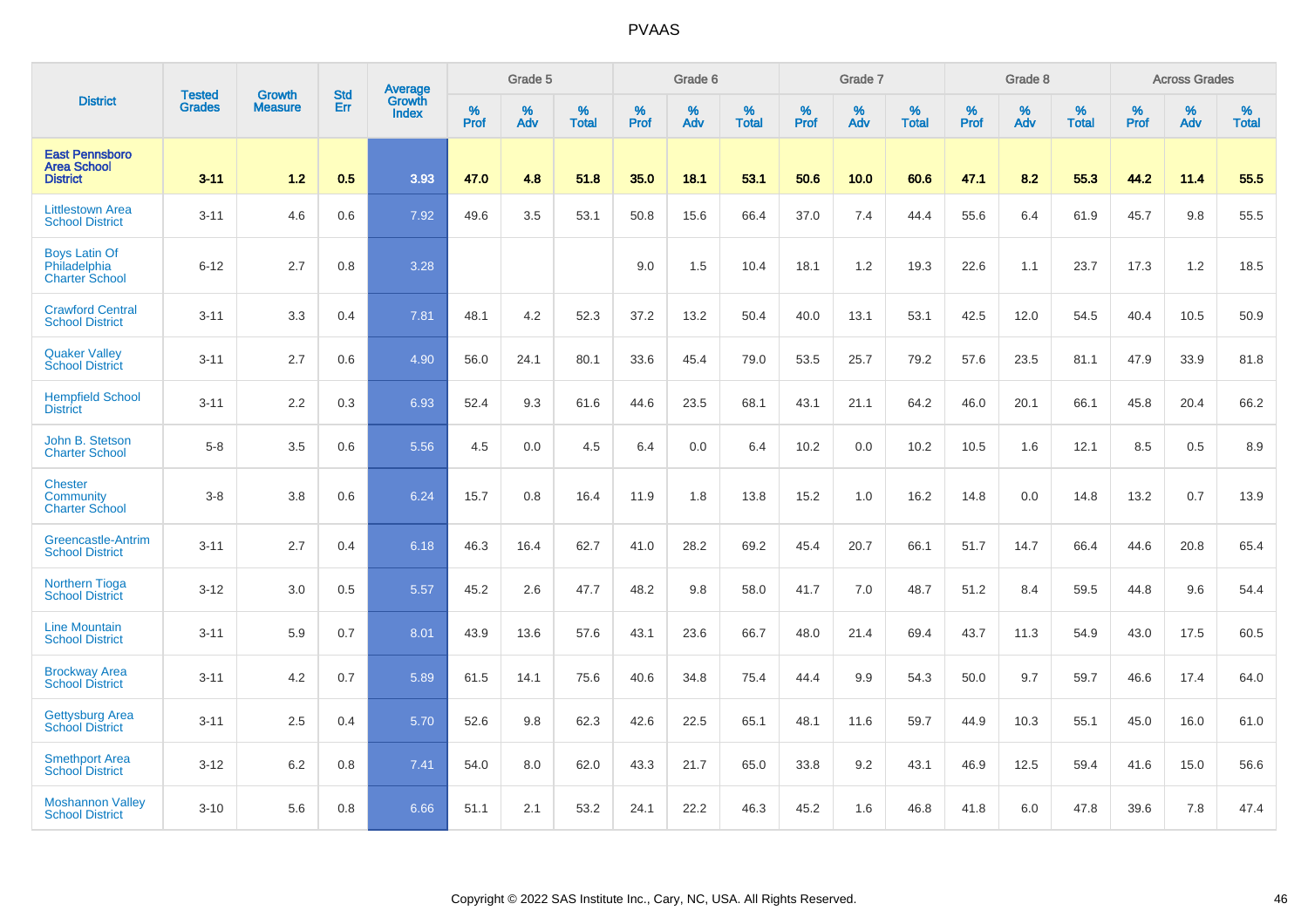|                                                                                       | <b>Tested</b> | <b>Growth</b>  | <b>Std</b> | Average                |                     | Grade 5  |                   |           | Grade 6  |                   |           | Grade 7  |                   |           | Grade 8  |                   |                  | <b>Across Grades</b> |                   |
|---------------------------------------------------------------------------------------|---------------|----------------|------------|------------------------|---------------------|----------|-------------------|-----------|----------|-------------------|-----------|----------|-------------------|-----------|----------|-------------------|------------------|----------------------|-------------------|
| <b>District</b>                                                                       | <b>Grades</b> | <b>Measure</b> | Err        | Growth<br><b>Index</b> | $\%$<br><b>Prof</b> | %<br>Adv | %<br><b>Total</b> | %<br>Prof | %<br>Adv | %<br><b>Total</b> | %<br>Prof | %<br>Adv | %<br><b>Total</b> | %<br>Prof | %<br>Adv | %<br><b>Total</b> | %<br><b>Prof</b> | %<br>Adv             | %<br><b>Total</b> |
| <b>East Pennsboro</b><br><b>Area School</b><br><b>District</b>                        | $3 - 11$      | $1.2$          | 0.5        | 3.93                   | 47.0                | 4.8      | 51.8              | 35.0      | 18.1     | 53.1              | 50.6      | 10.0     | 60.6              | 47.1      | 8.2      | 55.3              | 44.2             | 11.4                 | 55.5              |
| <b>Lewisburg Area</b><br><b>School District</b>                                       | $3 - 11$      | 4.0            | 0.6        | 6.97                   | 53.1                | 21.2     | 74.3              | 38.8      | 38.8     | 77.7              | 42.6      | 30.9     | 73.5              | 43.0      | 31.1     | 74.1              | 44.8             | 30.1                 | 74.9              |
| <b>Solanco School</b><br><b>District</b>                                              | $3 - 11$      | 2.8            | 0.4        | 6.54                   | 47.3                | 9.0      | 56.2              | 52.1      | 16.9     | 69.0              | 37.0      | 14.8     | 51.7              | 40.8      | 15.0     | 55.9              | 43.0             | 14.5                 | 57.5              |
| <b>Bear Creek</b><br>Community<br><b>Charter School</b>                               | $3-8$         | 5.5            | 0.9        | 6.44                   | 51.9                | 7.7      | 59.6              | 47.1      | 19.6     | 66.7              | 42.3      | 7.7      | 50.0              | 34.7      | 10.2     | 44.9              | 45.2             | 12.1                 | 57.4              |
| <b>West Philadelphia</b><br>Achievement<br><b>Charter</b><br><b>Elementary School</b> | $3-5$         | 3.8            | 1.6        | 2.40                   | 21.0                | 0.0      | 21.0              |           |          |                   |           |          |                   |           |          |                   | 18.1             | 1.5                  | 19.6              |
| <b>Seven Generations</b><br><b>Charter School</b>                                     | $3-5$         | 5.1            | 2.1        | 2.46                   | 62.2                | 2.7      | 64.9              |           |          |                   |           |          |                   |           |          |                   | 48.0             | 8.8                  | 56.8              |
| <b>Armstrong School</b><br><b>District</b>                                            | $3 - 11$      | 3.2            | 0.3        | 9.41                   | 46.0                | 6.3      | 52.3              | 44.4      | 17.4     | 61.8              | 48.7      | 8.8      | 57.5              | 45.3      | 11.5     | 56.8              | 45.4             | 12.6                 | 58.0              |
| <b>Bradford Area</b><br><b>School District</b>                                        | $3 - 12$      | 3.9            | 0.5        | 7.92                   | 53.6                | 11.3     | 64.9              | 40.7      | 19.2     | 59.9              | 47.0      | 11.6     | 58.6              | 46.2      | 16.0     | 62.2              | 45.7             | 15.1                 | 60.8              |
| <b>Premier Arts And</b><br><b>Science Charter</b><br><b>School</b>                    | $3-5$         | 5.2            | 2.1        | 2.52                   | 16.7                | 0.0      | 16.7              |           |          |                   |           |          |                   |           |          |                   | 14.2             | 1.9                  | 16.0              |
| <b>Universal Vare</b><br><b>Charter School</b>                                        | $6 - 8$       | 6.8            | 1.3        | 5.11                   |                     |          |                   | 11.8      | 17.6     | 29.4              | 16.7      | 0.0      | 16.7              | 28.6      | 1.6      | 30.2              | 22.7             | 3.6                  | 26.4              |
| <b>Bucks County</b><br><b>Montessori Charter</b><br><b>School</b>                     | $3-6$         | 10.3           | 1.9        | 5.31                   | 64.5                | 19.4     | 83.9              | 35.7      | 57.1     | 92.9              |           |          |                   |           |          |                   | 51.1             | 35.1                 | 86.2              |
| <b>Circle Of Seasons</b><br><b>Charter School</b>                                     | $3-8$         | 11.4           | 1.3        | 9.02                   | 65.7                | 11.4     | 77.1              | 50.0      | 20.0     | 70.0              | 44.4      | 19.4     | 63.9              |           |          |                   | 50.8             | 18.6                 | 69.5              |
| <b>Bedford Area</b><br><b>School District</b>                                         | $3 - 11$      | 5.0            | 0.6        | 8.52                   | 54.2                | 3.4      | 57.6              | 37.1      | 16.4     | 53.4              | 44.8      | 13.8     | 58.6              | 42.8      | 12.2     | 55.0              | 46.2             | 12.2                 | 58.4              |
| <b>Spring-Ford Area</b><br><b>School District</b>                                     | $3 - 11$      | 2.9            | 0.3        | 10.53                  | 62.0                | 13.4     | 75.4              | 51.9      | 27.2     | 79.1              | 52.7      | 21.3     | 74.0              | 52.4      | 21.8     | 74.2              | 51.9             | 24.7                 | 76.6              |